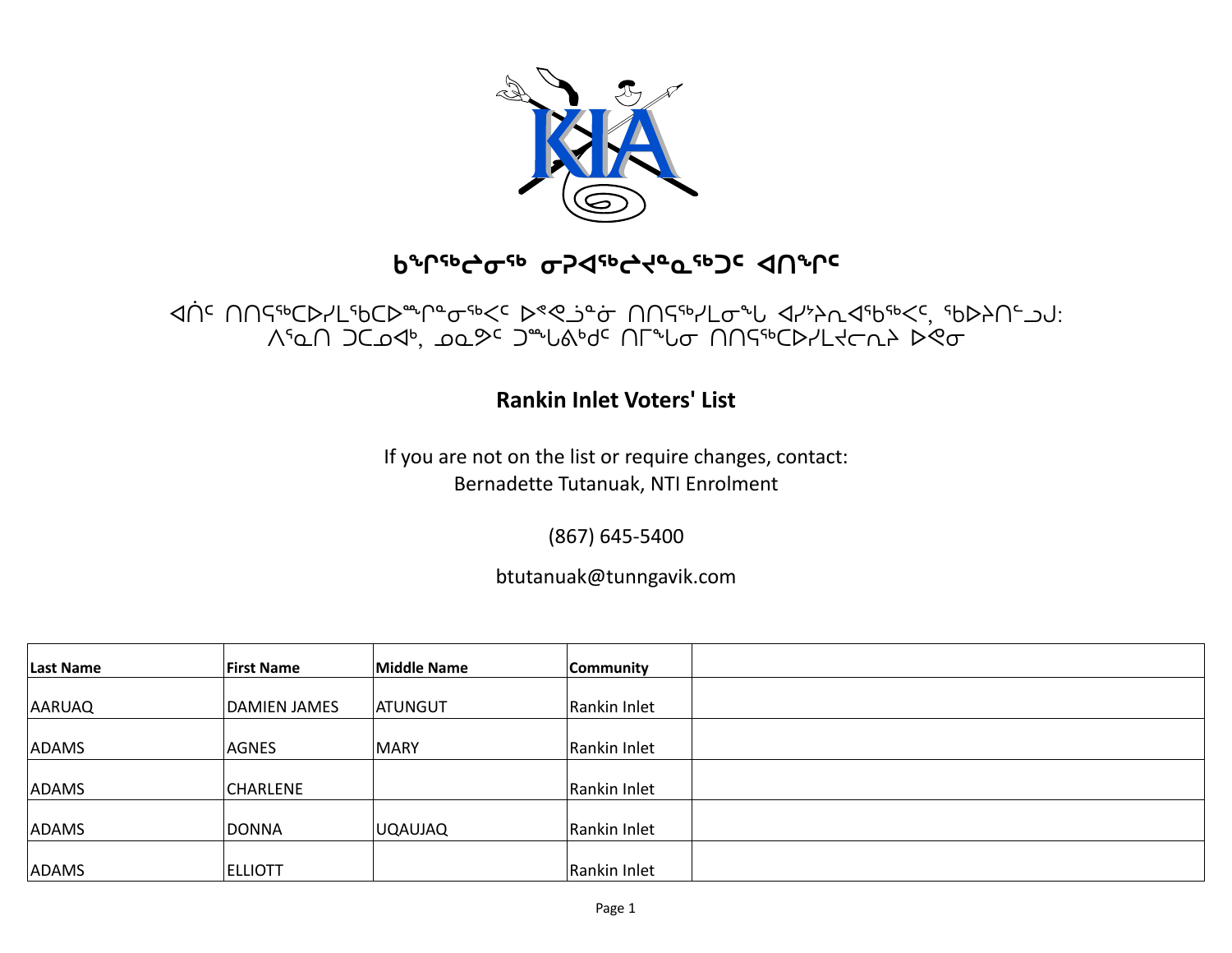| Last Name           | <b>First Name</b> | <b>Middle Name</b> | Community    |  |
|---------------------|-------------------|--------------------|--------------|--|
| ADAMS               | <b>ERIC</b>       |                    | Rankin Inlet |  |
| ADAMS               | HARRY             |                    | Rankin Inlet |  |
| ADAMS               | <b>JESSIE</b>     | ELIZABETH          | Rankin Inlet |  |
| ADAMS               | <b>JIMMY</b>      | LORNE              | Rankin Inlet |  |
| ADAMS               | MAHALIA           | AQIARUQ            | Rankin Inlet |  |
| ADAMS               | <b>MATTHEW</b>    |                    | Rankin Inlet |  |
| ADAMS               | THOMAS JR.        | <b>BOBBY</b>       | Rankin Inlet |  |
| ADAMS               | <b>TOMMY</b>      | MOSES              | Rankin Inlet |  |
| ADAMS               | <b>TUNALAAQ</b>   |                    | Rankin Inlet |  |
| ADAMS               | <b>TYLER</b>      | <b>OKOTAK</b>      | Rankin Inlet |  |
| ADAMS               | <b>UKPIK</b>      | <b>SHANE</b>       | Rankin Inlet |  |
| ADAMS               | <b>WILLIE JR</b>  |                    | Rankin Inlet |  |
| ADAMS               | WILLIE SR.        |                    | Rankin Inlet |  |
| <b>ADAMS KADLAK</b> | LILA MAI          | AGNANAJUK          | Rankin Inlet |  |
| <b>ADAMS-KADLAK</b> | GLENDA            |                    | Rankin Inlet |  |
| ADAMS-KADLAK        | <b>TYRESE</b>     | ANGONITUAR         | Rankin Inlet |  |
| ADJUK               | <b>JOLEEN</b>     | <b>ULURKSIT</b>    | Rankin Inlet |  |
| ADJUK-BEAN          | SUSANNE           | K.                 | Rankin Inlet |  |
| AGGARK              | BRITTANY          | BERTHA             | Rankin Inlet |  |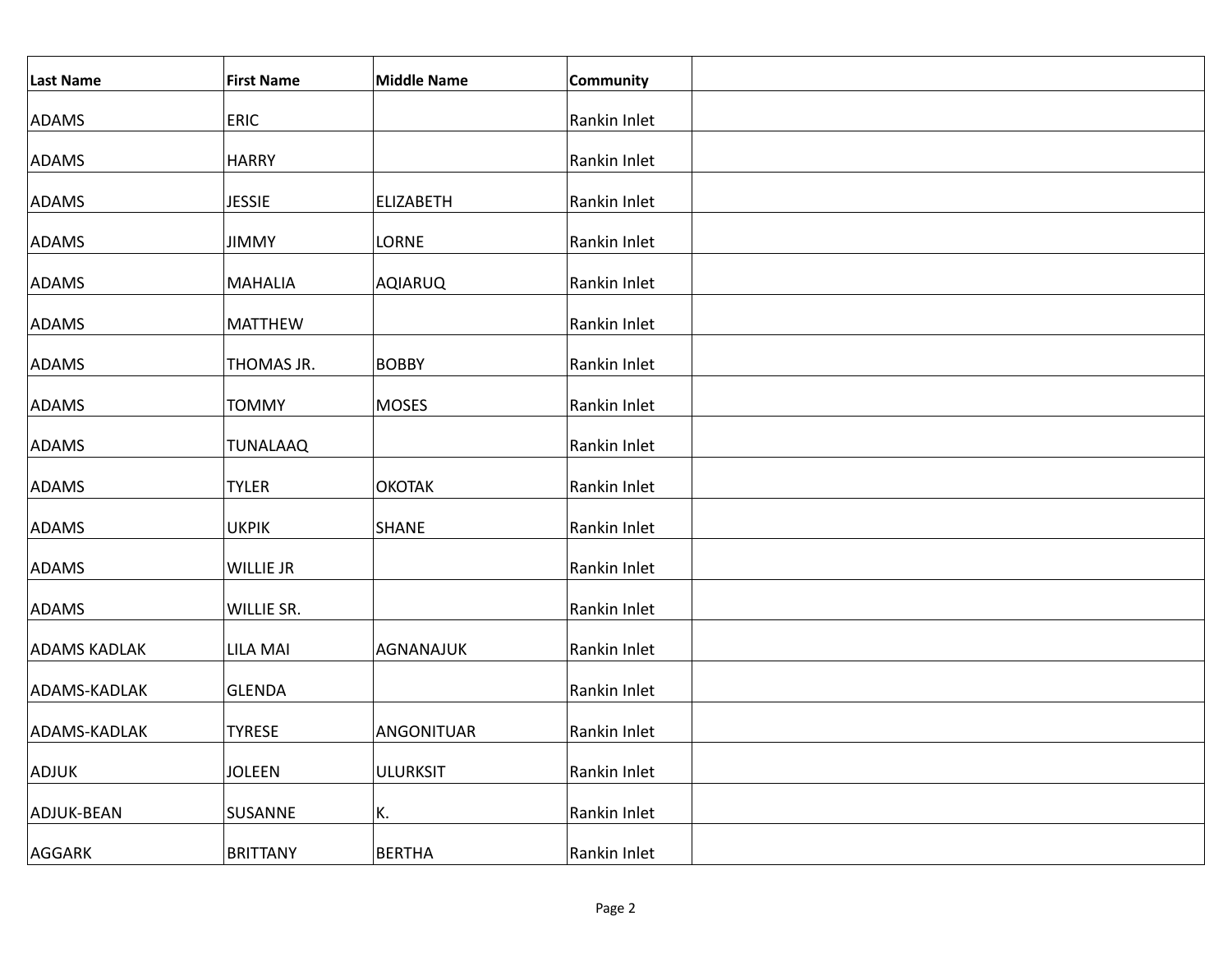| <b>Last Name</b> | <b>First Name</b> | <b>Middle Name</b>    | Community    |  |
|------------------|-------------------|-----------------------|--------------|--|
| AGGARK           | CATHERINE         | SANGAUYAK             | Rankin Inlet |  |
| AGGARK           | MARY-JANE         | <b>KASIGIAQ</b>       | Rankin Inlet |  |
| AGGARK           | PELAGIE           | NATSIQ                | Rankin Inlet |  |
| AGGARK           | RYAN              | QUGGIAQ               | Rankin Inlet |  |
| AGGARK           | <b>STEWART</b>    | MIRANNAIQ             | Rankin Inlet |  |
| AGLUKKA          | <b>MARY JEAN</b>  |                       | Rankin Inlet |  |
| AINGIDLIK        | <b>SIMON</b>      | HAVAI                 | Rankin Inlet |  |
| AIRUT            | <b>BLANDINA</b>   | <b>TINA AAMARJUAQ</b> | Rankin Inlet |  |
| AIRUT            | <b>BRANDYN</b>    | <b>YVO</b>            | Rankin Inlet |  |
| AIRUT            | <b>BRIAN</b>      | AKKIUTAQ              | Rankin Inlet |  |
| AIRUT            | <b>CATHERINE</b>  |                       | Rankin Inlet |  |
| AIRUT            | <b>EMELDA</b>     | ARNGNANAJUK           | Rankin Inlet |  |
| AIRUT            | <b>JAMIE</b>      | <b>NATOK</b>          | Rankin Inlet |  |
| AIRUT            | <b>JO-ELLE</b>    |                       | Rankin Inlet |  |
| AIRUT            | <b>LISA</b>       |                       | Rankin Inlet |  |
| AIRUT            | OSCAR             |                       | Rankin Inlet |  |
| AIRUT            | <b>ROCKY</b>      |                       | Rankin Inlet |  |
| AIRUT            | YVO JR            | AIRUT                 | Rankin Inlet |  |
| AKAMMAK          | PETER ISAIAH      | SIQUBJURALAAQ         | Rankin Inlet |  |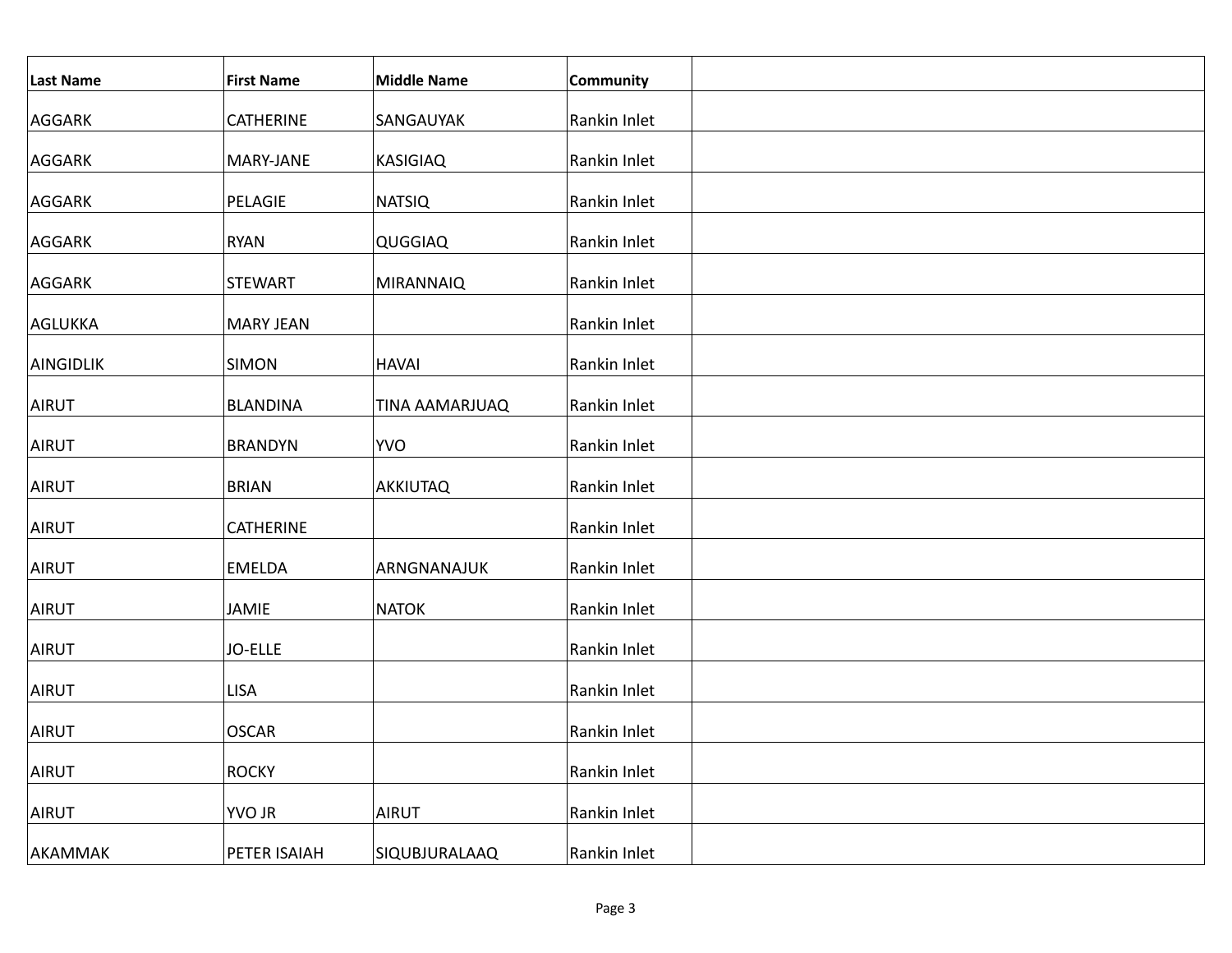| Last Name       | <b>First Name</b> | <b>Middle Name</b>      | Community    |
|-----------------|-------------------|-------------------------|--------------|
| <b>AKEROLIK</b> | AIRO              | QAYAARJUAQ              | Rankin Inlet |
| AKEROLIK        | ANDREW            |                         | Rankin Inlet |
| <b>AKEROLIK</b> | <b>BOBBY</b>      | <b>TIMOTHY</b>          | Rankin Inlet |
| AKEROLIK        | <b>BRONSON</b>    | AKATNAAQ                | Rankin Inlet |
| AKEROLIK        | <b>DONAVAN</b>    |                         | Rankin Inlet |
| AKEROLIK        | <b>ERNEST</b>     |                         | Rankin Inlet |
| AKEROLIK        | <b>HELEN</b>      | MARIE                   | Rankin Inlet |
| <b>AKEROLIK</b> | LABEN             | PAMEOLIK                | Rankin Inlet |
| <b>AKEROLIK</b> | LORI-KATHY        | MAMATSIAQ               | Rankin Inlet |
| AKEROLIK        | NANCY             |                         | Rankin Inlet |
| AKEROLIK        | NANURAQ           | ERNEST JR.              | Rankin Inlet |
| <b>AKEROLIK</b> | NAOMI             | AA.                     | Rankin Inlet |
| AKEROLIK        | <b>THERESA</b>    |                         | Rankin Inlet |
| <b>AKEROLIK</b> | <b>TIMOTHY</b>    | A                       | Rankin Inlet |
| AKLUNARK        | <b>PATRICIA</b>   | <b>BOBBY</b>            | Rankin Inlet |
| AKLUNARK        | <b>SCOTT</b>      | <b>WAYNE</b>            | Rankin Inlet |
| AKLUNARK        | <b>SIMEONI</b>    | <b>KANAYOK AULAANAQ</b> | Rankin Inlet |
| AKSADJUAK       | ADRIANNA          | AKSADJUAK               | Rankin Inlet |
| AKSADJUAK       | ANTHONY           | ASUGIAK                 | Rankin Inlet |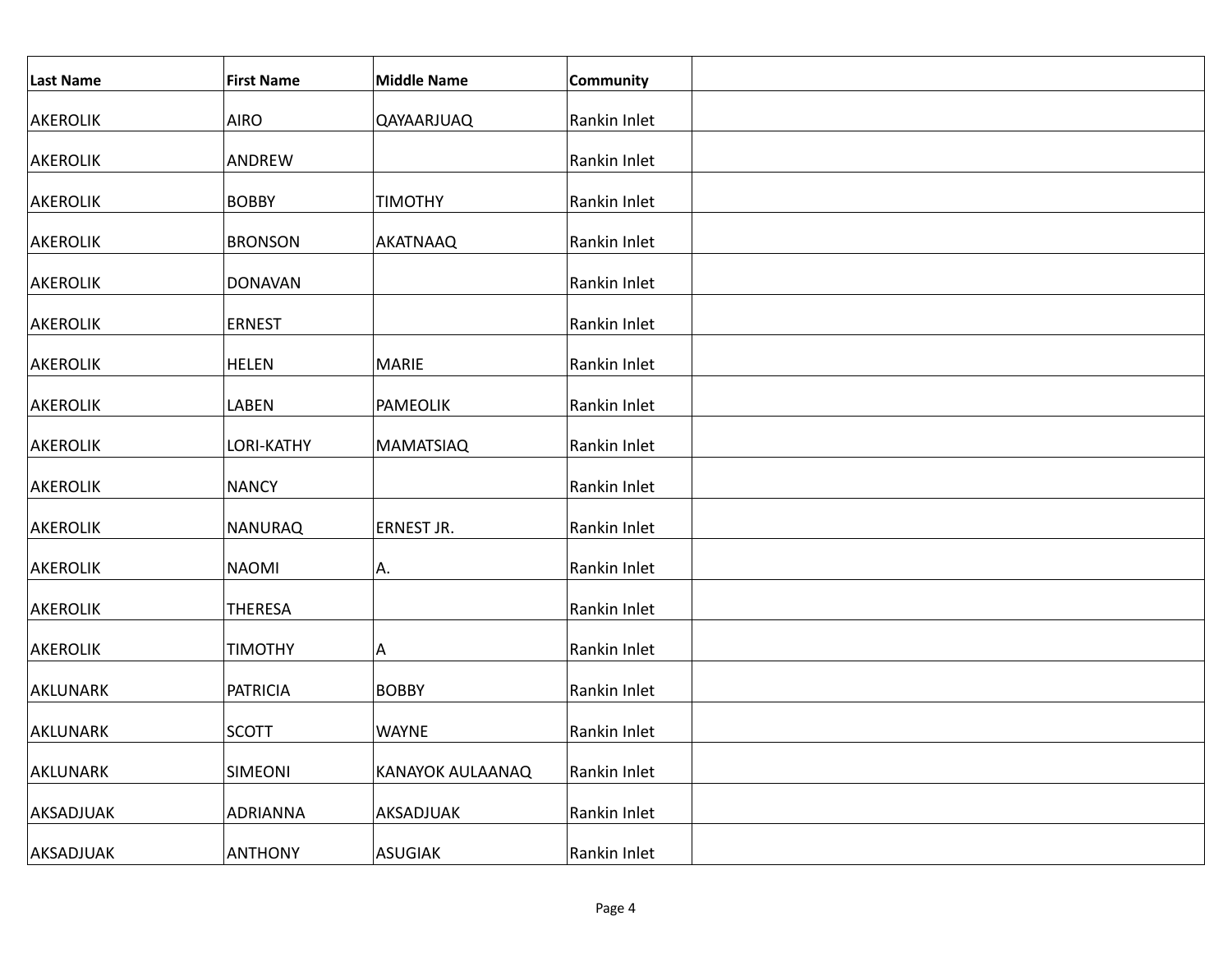| Last Name    | <b>First Name</b> | Middle Name   | Community    |  |
|--------------|-------------------|---------------|--------------|--|
| AKSADJUAK    | <b>DONOVON</b>    |               | Rankin Inlet |  |
| AKSADJUAK    | <b>GEORGE</b>     |               | Rankin Inlet |  |
| AKSADJUAK    | KEN               |               | Rankin Inlet |  |
| AKSADJUAK    | <b>MARK</b>       |               | Rankin Inlet |  |
| AKSADJUAK    | MARY-ANN          |               | Rankin Inlet |  |
| AKSADJUAK    | <b>MICHAEL</b>    |               | Rankin Inlet |  |
| AKSADJUAK    | MICHAEL JR        |               | Rankin Inlet |  |
| AKSADJUAK    | <b>TERRY</b>      | PITSAUK       | Rankin Inlet |  |
| AKSADJUAK    | <b>VITAL</b>      |               | Rankin Inlet |  |
| AKSALNIK     | <b>TROY</b>       | <b>ATTUAT</b> | Rankin Inlet |  |
| ALAGALAK     | ARLENE            |               | Rankin Inlet |  |
| ALAGALAK     | SAMUEL            |               | Rankin Inlet |  |
| <b>ALGER</b> | <b>DRAYTAN</b>    | MACKENZIE     | Rankin Inlet |  |
| ALIKASHUAK   | AGNES             |               | Rankin Inlet |  |
| ALIKASHUAK   | ALEX-ANDREW       | KALUSIRAUT    | Rankin Inlet |  |
| ALIKASHUAK   | ANGEL             |               | Rankin Inlet |  |
| ALIKASHUAK   | <b>JESSICA</b>    |               | Rankin Inlet |  |
| ALIKASHUAK   | RICKY             | <b>RICK</b>   | Rankin Inlet |  |
| ALIKASHUAK   | RON               | APPAK         | Rankin Inlet |  |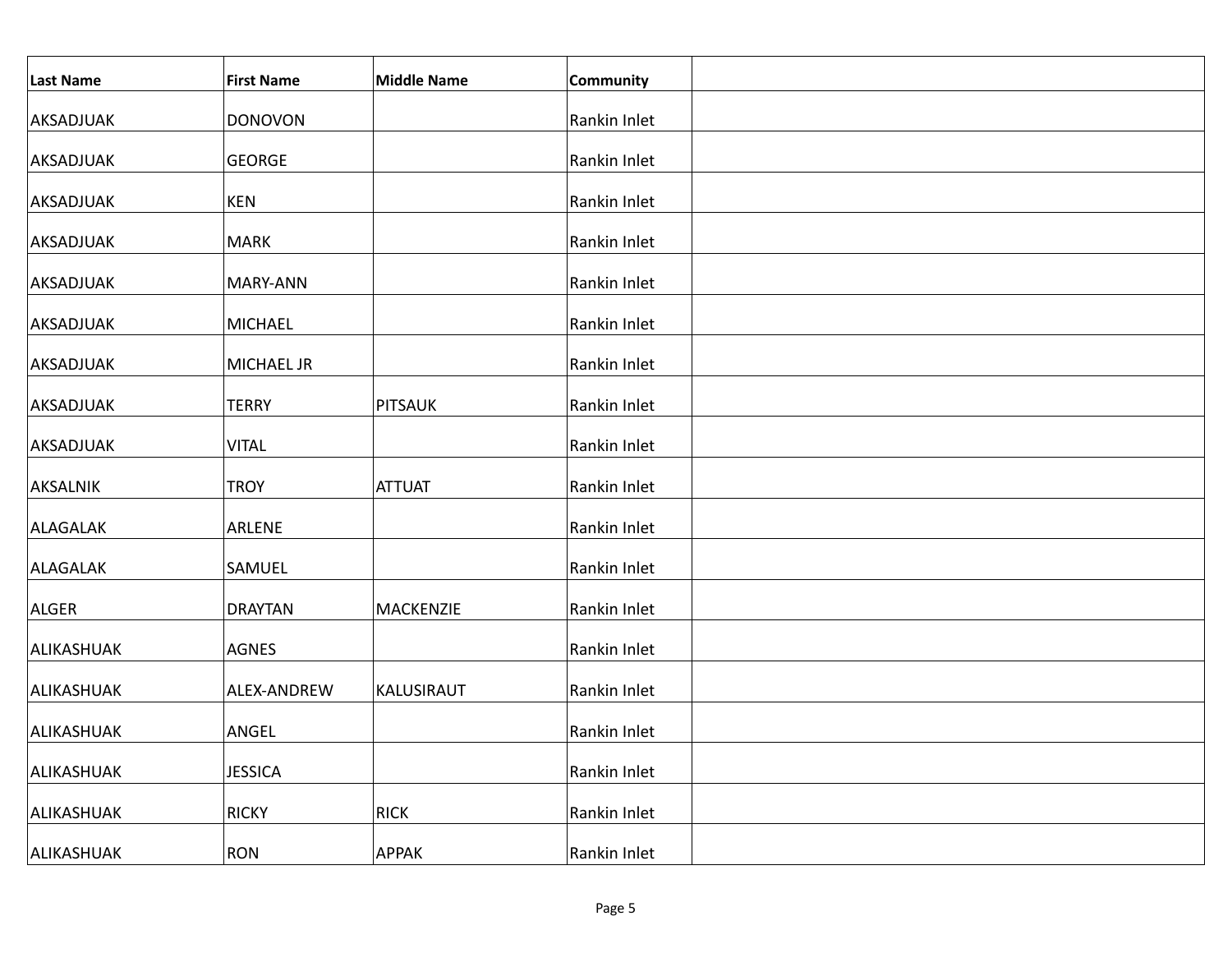| Last Name     | <b>First Name</b> | <b>Middle Name</b>    | Community    |  |
|---------------|-------------------|-----------------------|--------------|--|
| ALIKASHUAK    | <b>RON JR</b>     | ALAREAK               | Rankin Inlet |  |
| ALIYAK        | <b>ANDY</b>       | K.                    | Rankin Inlet |  |
| ALIYAK        | <b>DOUGLAS</b>    | KATTUK                | Rankin Inlet |  |
| ALIYAK        | <b>GERMAINE</b>   | <b>AKSAKAK KUMMAK</b> | Rankin Inlet |  |
| ALIYAK        | <b>ISRAEL</b>     | AQSAKAAQ              | Rankin Inlet |  |
| ALIYAK        | <b>JOAN</b>       | <b>ATTUAT</b>         | Rankin Inlet |  |
| ALIYAK        | <b>KEISHA</b>     | AARUAQ                | Rankin Inlet |  |
| ALIYAK        | <b>MADISON</b>    | DAWN                  | Rankin Inlet |  |
| ALIYAK        | <b>MARIAH</b>     | K.                    | Rankin Inlet |  |
| ALIYAK        | <b>REUBEN</b>     | NANGAT                | Rankin Inlet |  |
| ALIYAK        | <b>RHONDA</b>     | <b>HALLOOQ</b>        | Rankin Inlet |  |
| ALIYAK        | SAMSON            |                       | Rankin Inlet |  |
| ALIYAK        | SAMUEL            |                       | Rankin Inlet |  |
| ALIYAK        | <b>SHIRLEY</b>    | <b>ISSALUK</b>        | Rankin Inlet |  |
| ALIYAK        | SUSAN             |                       | Rankin Inlet |  |
| ALIYAK        | <b>YVON</b>       | <b>TAGALIK</b>        | Rankin Inlet |  |
| ALIYAK-MILLEY | LEAH              | ARUATSIAQ             | Rankin Inlet |  |
| ALOGUT        | <b>BERNADETTE</b> | <b>ATUAT</b>          | Rankin Inlet |  |
| ALOGUT        | HUNTER            | <b>ATTAQTAAQ</b>      | Rankin Inlet |  |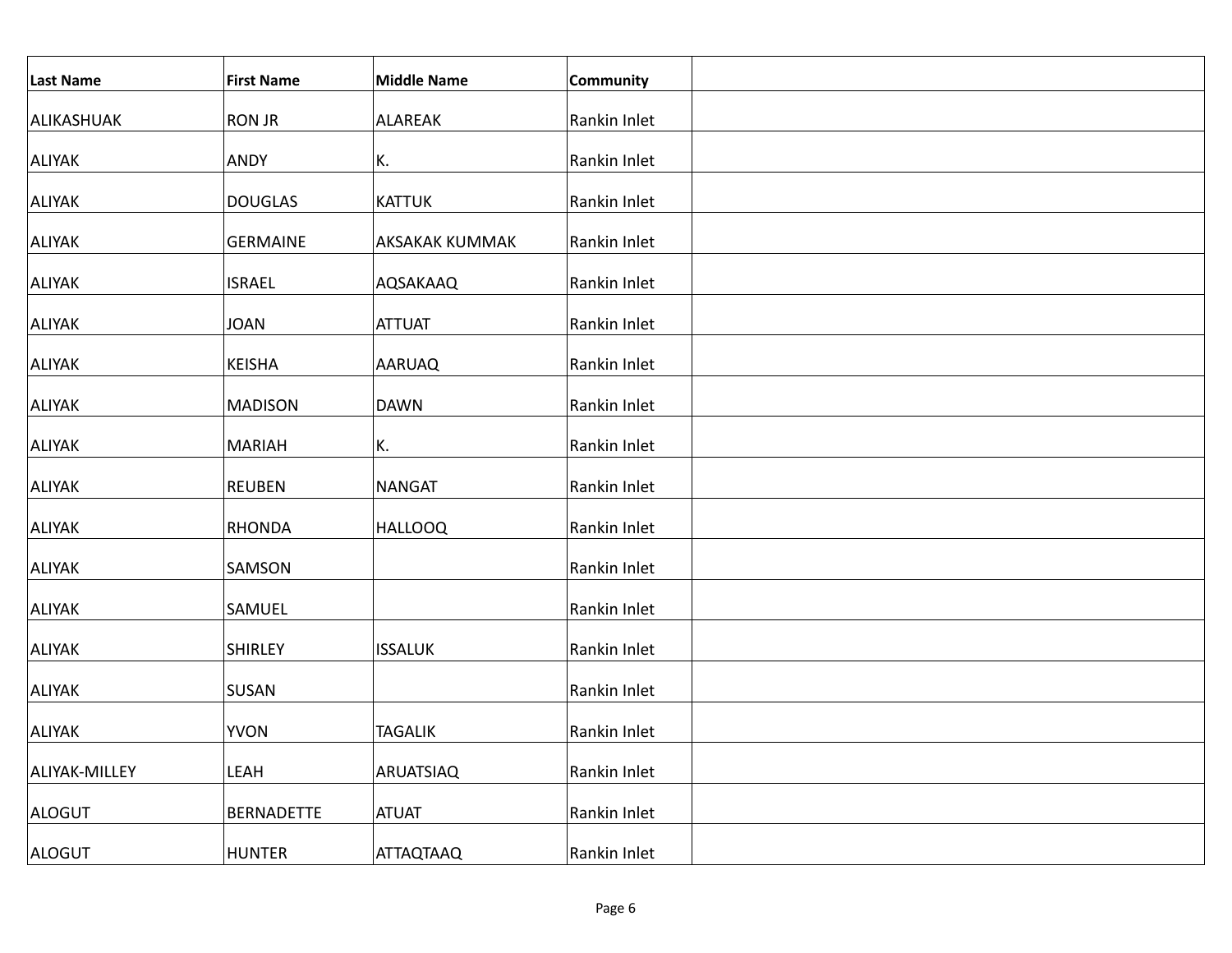| <b>Last Name</b> | <b>First Name</b> | <b>Middle Name</b>   | Community    |  |
|------------------|-------------------|----------------------|--------------|--|
| ALOGUT           | <b>JOHNNY</b>     |                      | Rankin Inlet |  |
| ALOGUT           | <b>LINDSAY</b>    | NURAQ                | Rankin Inlet |  |
| ALOGUT           | POISEY            | <b>ADAM</b>          | Rankin Inlet |  |
| ALOGUT           | <b>THOMAS</b>     |                      | Rankin Inlet |  |
| ALOGUT           | <b>WILLIE</b>     |                      | Rankin Inlet |  |
| ALOOQ            | ARMAND            | AMAROOQ              | Rankin Inlet |  |
| ALOOQ            | ARMAND JR         | <b>AMAROK NIPISA</b> | Rankin Inlet |  |
| ALOOQ            | KYE               | K.                   | Rankin Inlet |  |
| ALOOQ            | NANCY             | MARY                 | Rankin Inlet |  |
| ALOOQ            | <b>THOMAS</b>     | A                    | Rankin Inlet |  |
| <b>ALOOQ</b>     | <b>TYLER</b>      | PETER                | Rankin Inlet |  |
| AMAROK           | ALISTAIR          | <b>INNAJAK</b>       | Rankin Inlet |  |
| AMAROK           | <b>CARMEN</b>     |                      | Rankin Inlet |  |
| AMAROK           | <b>CHARMAINE</b>  | <b>OKKOTAK</b>       | Rankin Inlet |  |
| AMAROK           | <b>ELENA</b>      |                      | Rankin Inlet |  |
| AMAROK           | <b>JOSEPH</b>     |                      | Rankin Inlet |  |
| <b>AMAROK</b>    | LEANNE            | AYAGIAQ              | Rankin Inlet |  |
| <b>AMAROK</b>    | <b>LEILA</b>      | <b>DIANE ATUNGAT</b> | Rankin Inlet |  |
| AMAROK           | LINDSEY           | NIPPI                | Rankin Inlet |  |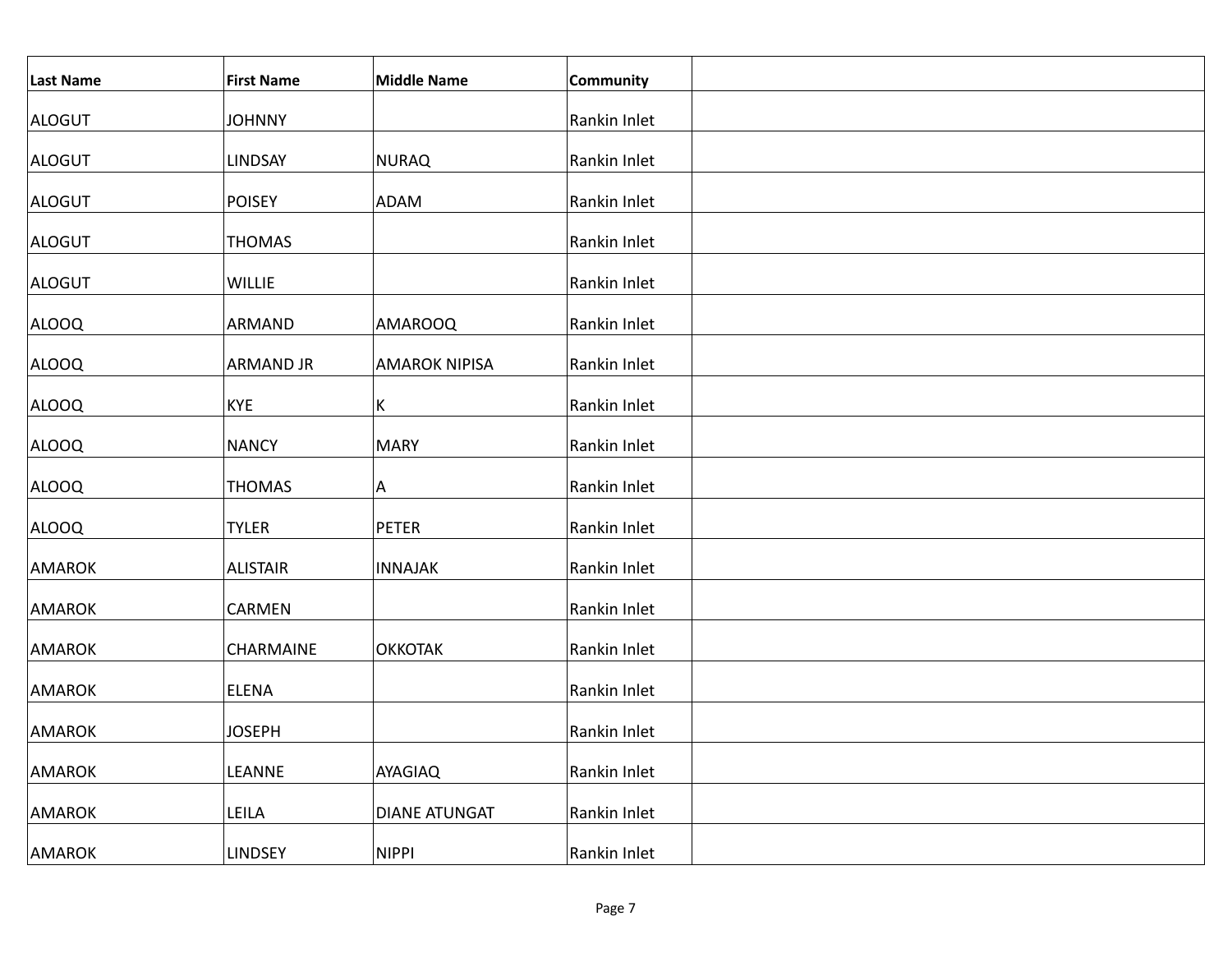| Last Name  | <b>First Name</b> | Middle Name      | Community    |  |
|------------|-------------------|------------------|--------------|--|
| AMAROK     | MARTHA            |                  | Rankin Inlet |  |
| AMAROK     | <b>TAMARA</b>     | KIMALIARJUK      | Rankin Inlet |  |
| AMAROK     | <b>TERESA</b>     |                  | Rankin Inlet |  |
| AMAROK     | TONY JR.          | AMAROK           | Rankin Inlet |  |
| AMAROOK    | DIANE             | AMAUYA           | Rankin Inlet |  |
| AMARUDJUAK | SAMSON            | <b>TANUYAK</b>   | Rankin Inlet |  |
| ANAWAK     | AGNES             |                  | Rankin Inlet |  |
| ANAWAK     | <b>BRANDON</b>    | ARNAUJUQ         | Rankin Inlet |  |
| ANAWAK     | CANDACE           | TUINAK           | Rankin Inlet |  |
| ANAWAK     | <b>CLAYTON</b>    |                  | Rankin Inlet |  |
| ANAWAK     | DARCY             | <b>TUITUAR</b>   | Rankin Inlet |  |
| ANAWAK     | <b>EMELDA</b>     | <b>LISA</b>      | Rankin Inlet |  |
| ANAWAK     | EZRA              | <b>UITATSIAK</b> | Rankin Inlet |  |
| ANAWAK     | GUITA             | TUNERK           | Rankin Inlet |  |
| ANAWAK     | JADE              | KIALI            | Rankin Inlet |  |
| ANAWAK     | <b>JOANNA</b>     | APAPPAJUUQ       | Rankin Inlet |  |
| ANAWAK     | <b>JOHN PAUL</b>  |                  | Rankin Inlet |  |
| ANAWAK     | <b>JONAH</b>      |                  | Rankin Inlet |  |
| ANAWAK     | <b>JOSEPH</b>     |                  | Rankin Inlet |  |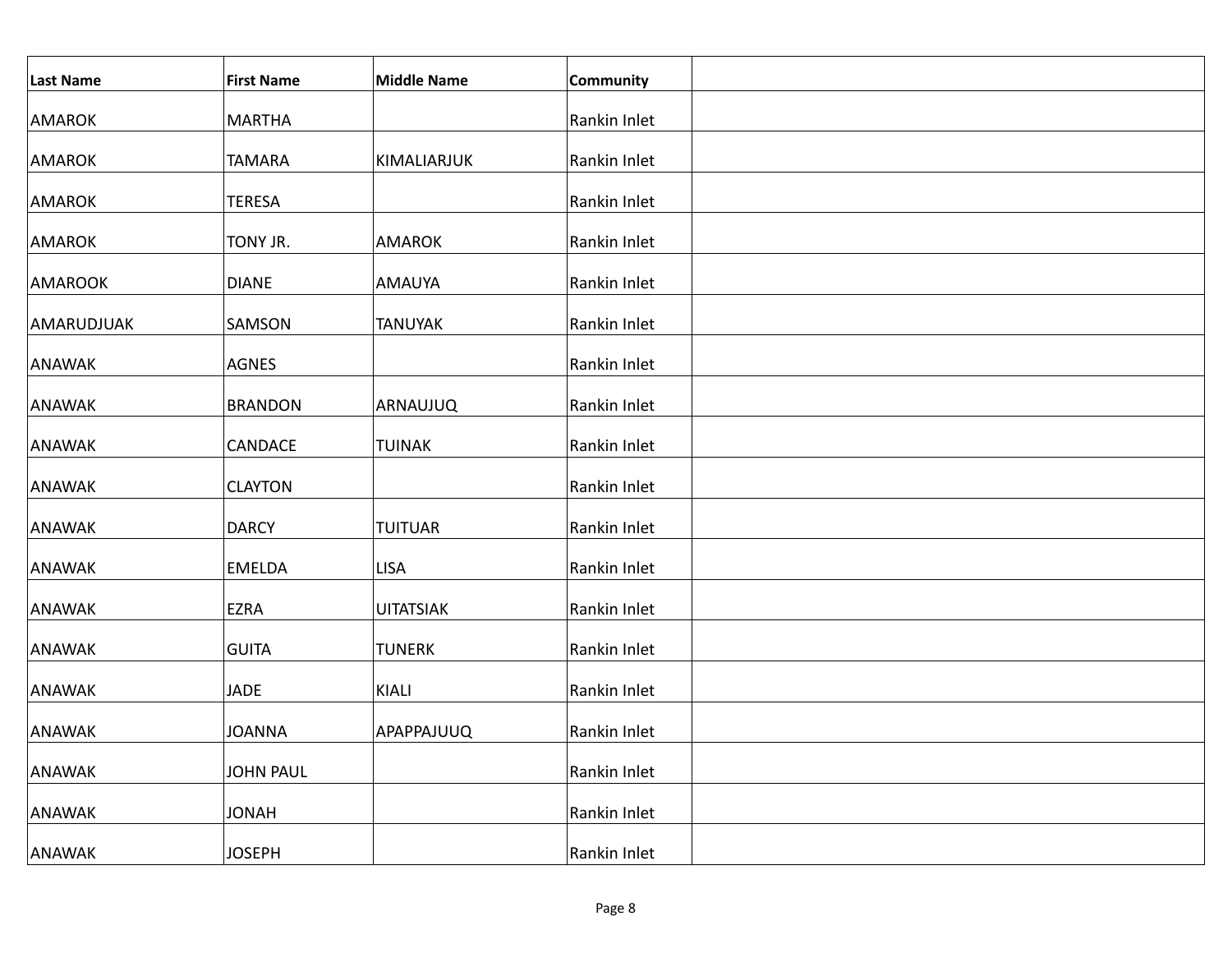| <b>Last Name</b> | <b>First Name</b> | <b>Middle Name</b>      | Community    |  |
|------------------|-------------------|-------------------------|--------------|--|
| <b>ANAWAK</b>    | <b>LEXIE</b>      | <b>QILLUQ</b>           | Rankin Inlet |  |
| <b>ANAWAK</b>    | <b>MADELINE</b>   | <b>IRKOAK</b>           | Rankin Inlet |  |
| ANAWAK           | MANDI             | ATURAQYUK               | Rankin Inlet |  |
| ANAWAK           | MARGARET          |                         | Rankin Inlet |  |
| ANAWAK           | MARY              | <b>SIGUITOK</b>         | Rankin Inlet |  |
| ANAWAK           | MARY-LEE          |                         | Rankin Inlet |  |
| ANAWAK           | NOLAN             | <b>QATANIQ</b>          | Rankin Inlet |  |
| <b>ANAWAK</b>    | PAUL              |                         | Rankin Inlet |  |
| <b>ANAWAK</b>    | <b>RONALD</b>     | <b>JASON</b>            | Rankin Inlet |  |
| <b>ANAWAK</b>    | RONALD            | JR.                     | Rankin Inlet |  |
| <b>ANAWAK</b>    | <b>STACY</b>      | AVAQSAAQ                | Rankin Inlet |  |
| <b>ANAWAK</b>    | STANLEY           | <b>OLIVER PINGA'JAK</b> | Rankin Inlet |  |
| <b>ANAWAK</b>    | <b>TREVOR</b>     | NANUKULUUK              | Rankin Inlet |  |
| ANAWAK           | <b>TUMI</b>       |                         | Rankin Inlet |  |
| ANAWAK-GAMBLE    | ANGELA            | <b>ATUAT SINITOK</b>    | Rankin Inlet |  |
| ANAWAK-GAMBLE    | KAILA             | KADLUK                  | Rankin Inlet |  |
| ANAWAK-GAMBLE    | NELSON            | ANGOTEANUK              | Rankin Inlet |  |
| ANAWAK-TATTY     | DONNA             | <b>SUZANNE</b>          | Rankin Inlet |  |
| ANGALIK          | ARSENE            | ALIKUT                  | Rankin Inlet |  |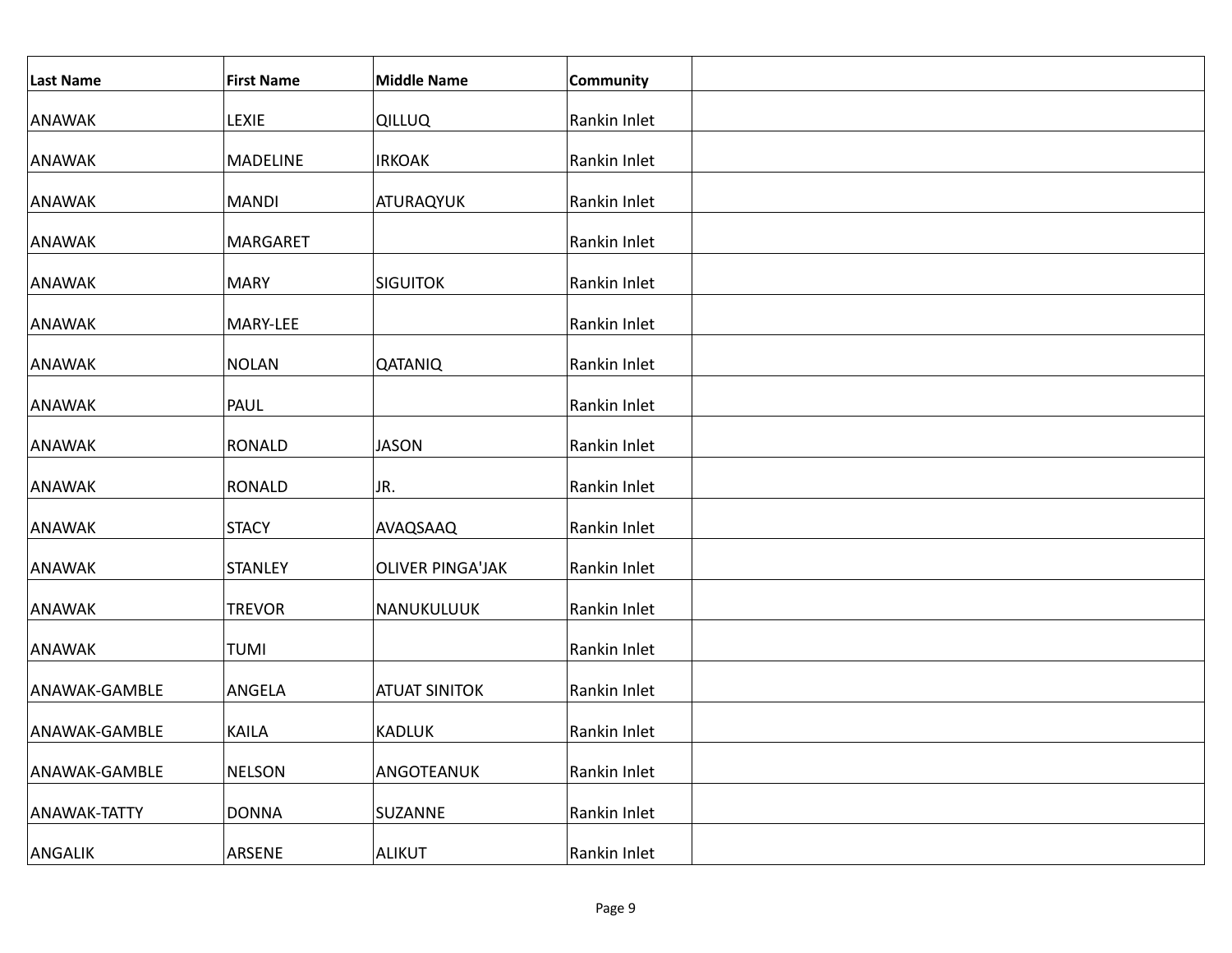| Last Name | <b>First Name</b> | <b>Middle Name</b>       | Community    |
|-----------|-------------------|--------------------------|--------------|
| ANGALIK   | <b>EMILIA</b>     | KANNAYOK                 | Rankin Inlet |
| ANGALIK   | LOUIS             | <b>TIKIRK</b>            | Rankin Inlet |
| ANGIDLIK  | <b>AARON</b>      |                          | Rankin Inlet |
| ANGIDLIK  | ADA               | <b>SIKSIK</b>            | Rankin Inlet |
| ANGIDLIK  | ADELE             | KOMARUARQ                | Rankin Inlet |
| ANGIDLIK  | ADRIAN            | <b>INUKPIAK</b>          | Rankin Inlet |
| ANGIDLIK  | ALEXANDER         |                          | Rankin Inlet |
| ANGIDLIK  | AMY               | Kiaquq                   | Rankin Inlet |
| ANGIDLIK  | <b>CARYN</b>      | MALIKI                   | Rankin Inlet |
| ANGIDLIK  | <b>CHRISTINE</b>  | MANITUQ                  | Rankin Inlet |
| ANGIDLIK  | <b>HILARY</b>     | MAKKIGAK                 | Rankin Inlet |
| ANGIDLIK  | <b>JERRY</b>      |                          | Rankin Inlet |
| ANGIDLIK  | <b>JOACHIM</b>    | <b>TILLAQ</b>            | Rankin Inlet |
| ANGIDLIK  | KIMBERLY          |                          | Rankin Inlet |
| ANGIDLIK  | LEONARD           |                          | Rankin Inlet |
| ANGIDLIK  | LUKE              | PUTUMIRAQTUQ             | Rankin Inlet |
| ANGIDLIK  | MARY              | <b>QALLUT</b>            | Rankin Inlet |
| ANGIDLIK  | MARYLOU           | <b>ELIZABETH HIMNGAQ</b> | Rankin Inlet |
| ANGIDLIK  | <b>TARA</b>       | <b>CLAIRE</b>            | Rankin Inlet |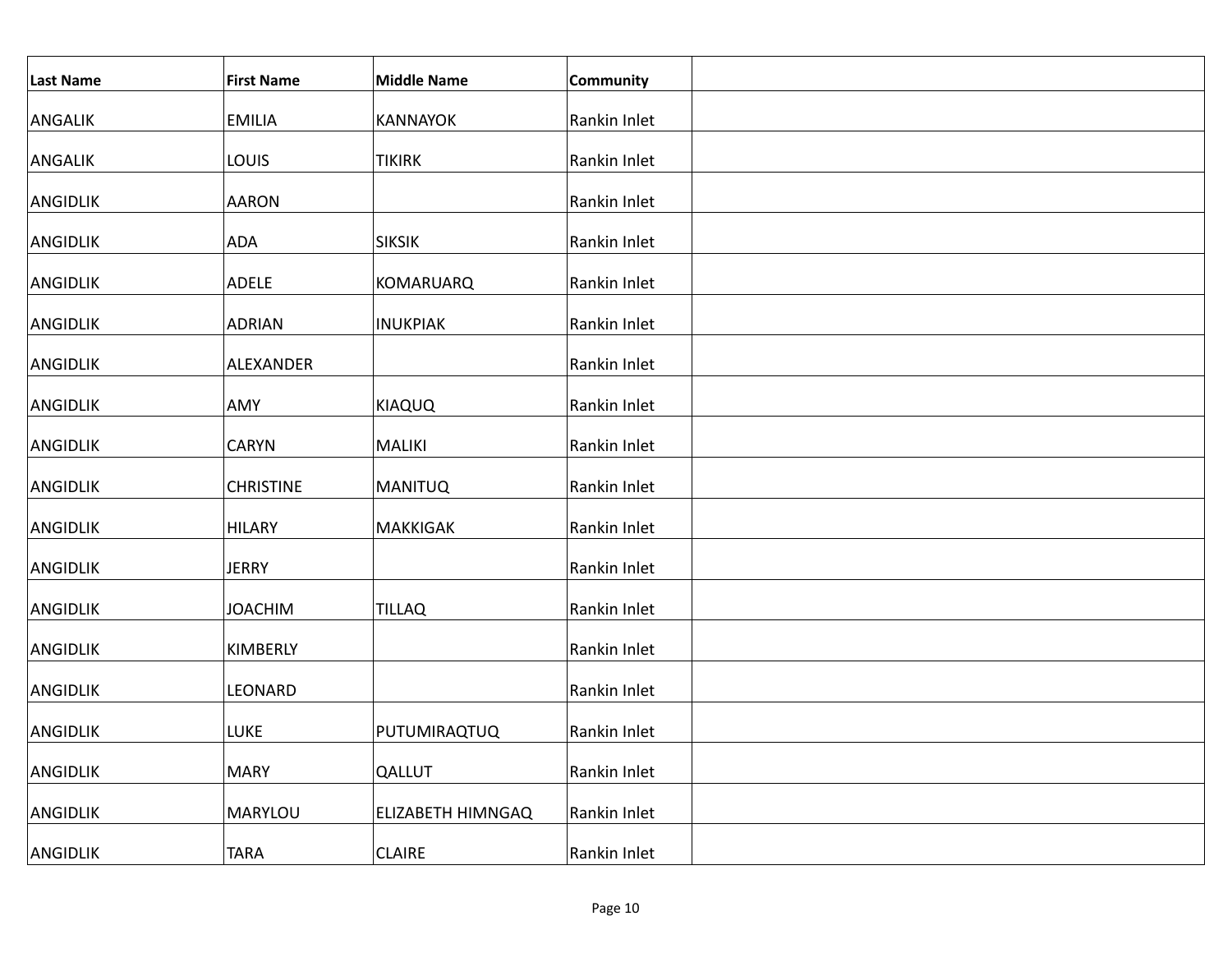| <b>Last Name</b>   | <b>First Name</b> | <b>Middle Name</b>             | Community    |  |
|--------------------|-------------------|--------------------------------|--------------|--|
| <b>ANGIDLIK</b>    | <b>TERRANCE</b>   | <b>TYLER PANIYOK</b>           | Rankin Inlet |  |
| ANGNETSIAK         | <b>VERONICA</b>   | <b>INUUJAQ</b>                 | Rankin Inlet |  |
| ANGOO              | <b>AARON</b>      | KUPAA                          | Rankin Inlet |  |
| ANGOO              | BERNICE           | <b>MAQQOK AGGIAQ</b><br>AGGLAK | Rankin Inlet |  |
| ANGOO              | <b>IGA</b>        | A.                             | Rankin Inlet |  |
| ANGOO              | JULIA             | <b>TURAALUK</b>                | Rankin Inlet |  |
| ANGOO              | <b>SAMMY</b>      |                                | Rankin Inlet |  |
| ANGOOTEALUK        | AMAUYAK           |                                | Rankin Inlet |  |
| ANGOOTEALUK        | AMBER             |                                | Rankin Inlet |  |
| <b>ANGOOTEALUK</b> | <b>TESSA</b>      |                                | Rankin Inlet |  |
| ANGOSHADLUK        | <b>INUKSHUK</b>   | <b>BRENDA</b>                  | Rankin Inlet |  |
| ANGOSHADLUK        | <b>MARY ROSE</b>  | QINGAQTUQ                      | Rankin Inlet |  |
| ANGOSHADLUK        | MOSES             |                                | Rankin Inlet |  |
| ANGOSHADLUK        | <b>THOMAS</b>     | UYARRAI                        | Rankin Inlet |  |
| ANGOTINGOAR        | <b>WILLIAM</b>    |                                | Rankin Inlet |  |
| ANGUTETUAR         | SHANNELL          |                                | Rankin Inlet |  |
| ANNETT             | ASHLEE            | RASCHELLE                      | Rankin Inlet |  |
| <b>AOKAUT</b>      | ALBERT            | <b>JOSEPH</b>                  | Rankin Inlet |  |
| AOKAUT             | ANDRE             | UJARALAK                       | Rankin Inlet |  |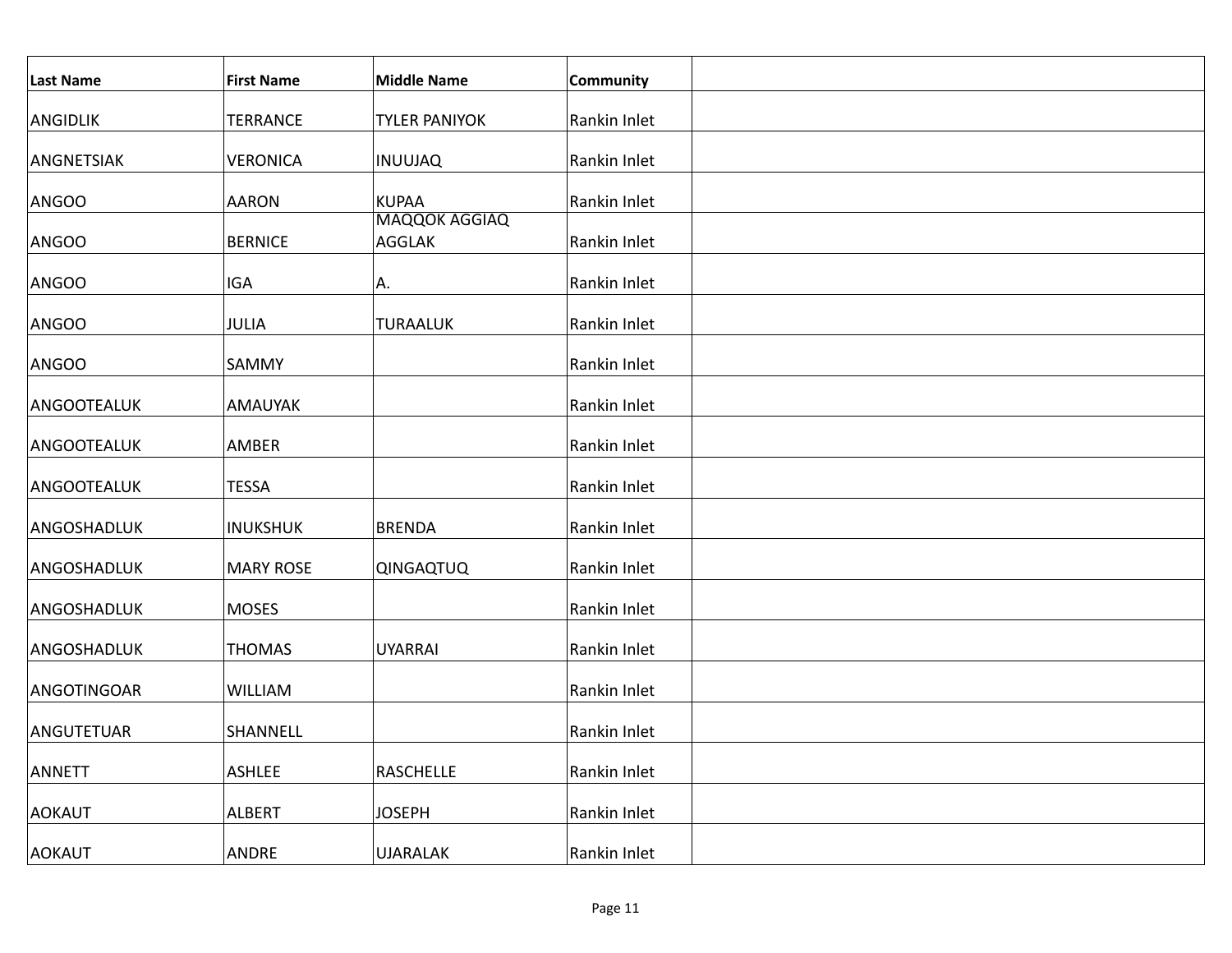| <b>Last Name</b> | <b>First Name</b> | <b>Middle Name</b> | Community    |  |
|------------------|-------------------|--------------------|--------------|--|
| <b>AOKAUT</b>    | <b>CINDY</b>      | ANGUTIRATAQ        | Rankin Inlet |  |
| <b>AOKAUT</b>    | <b>JEAN-MARIE</b> | UQITTUQ            | Rankin Inlet |  |
| AOKAUT           | <b>JESSE</b>      | RICHARD            | Rankin Inlet |  |
| <b>AOKAUT</b>    | KATHY             | NUTARADLALUK       | Rankin Inlet |  |
| AOKAUT           | NELSON            | QABLUTSIAQ         | Rankin Inlet |  |
| <b>APAK</b>      | <b>JAQUELINE</b>  | <b>TULURIALIK</b>  | Rankin Inlet |  |
| ARNALUKJUAK      | GEORGE            | KIRKWA             | Rankin Inlet |  |
| ARNARAUYAK       | ANTHONY           | <b>SITYAK</b>      | Rankin Inlet |  |
| ARNARAUYAK       | <b>CATHY</b>      | <b>HOWMIK</b>      | Rankin Inlet |  |
| ARNARAUYAK       | <b>JOHN</b>       |                    | Rankin Inlet |  |
| ARNARAUYAK       | <b>KELLY-RYAN</b> | Α                  | Rankin Inlet |  |
| ARNARAUYAK       | <b>LUCY</b>       |                    | Rankin Inlet |  |
| ARNARAUYAK       | <b>MARTHA</b>     | <b>AKAT</b>        | Rankin Inlet |  |
| <b>ARUALAK</b>   | ALEXANDRIA        | ARUALAK            | Rankin Inlet |  |
| <b>ARUALAK</b>   | <b>DEREK</b>      | <b>ASIVAK</b>      | Rankin Inlet |  |
| <b>ARUALAK</b>   | DYLAN             | <b>IPPIAK</b>      | Rankin Inlet |  |
| <b>ARUALAK</b>   | <b>JOEY</b>       |                    | Rankin Inlet |  |
| <b>ARUALAK</b>   | <b>JOHN</b>       | <b>KOOMAK</b>      | Rankin Inlet |  |
| ARUALAK          | LINDA-GRACE       | <b>ERKRODLUK</b>   | Rankin Inlet |  |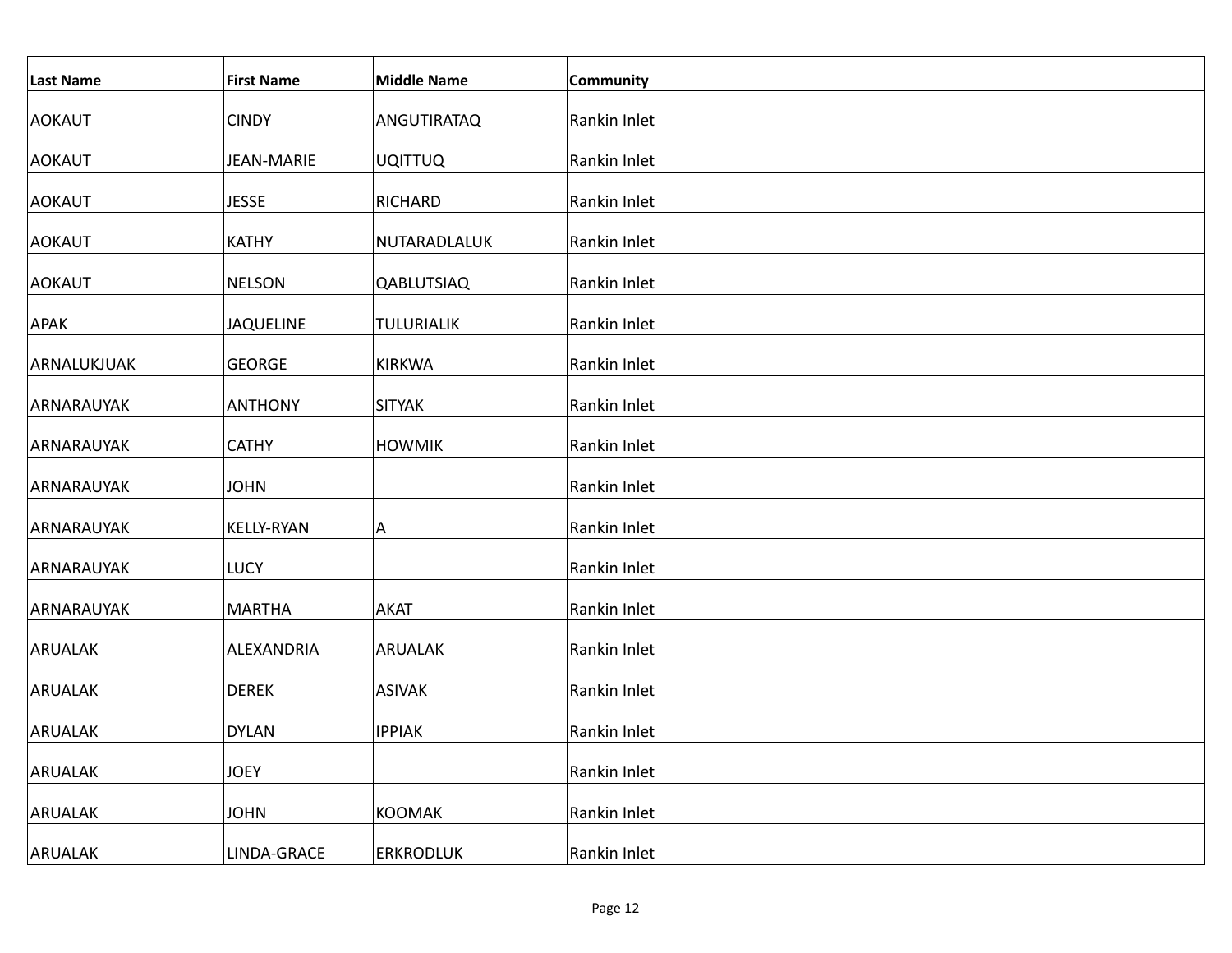| <b>Last Name</b>   | <b>First Name</b> | <b>Middle Name</b> | Community    |  |
|--------------------|-------------------|--------------------|--------------|--|
| <b>ARUALAK</b>     | PAMELA            | <b>IKIPIRIAK</b>   | Rankin Inlet |  |
| <b>ARUALAK</b>     | PAUL              |                    | Rankin Inlet |  |
| ARUALAK-BRUCE      | <b>KASMA</b>      | <b>TUNAALAQ</b>    | Rankin Inlet |  |
| ARVALUK            | AAPAK             | <b>AVVA</b>        | Rankin Inlet |  |
| AUKSTINAITIS       | SAVANNAH          | <b>UNGALAQ</b>     | Rankin Inlet |  |
| <b>AUPAK</b>       | <b>JOHNNY</b>     | NUTARASUNGNIK      | Rankin Inlet |  |
| AUPALUKTUQ         | <b>JANE</b>       | NIVIAQSAARJUK      | Rankin Inlet |  |
| AUPALUKTUQ-BURTON  | ASHLEY            | <b>QULAUT</b>      | Rankin Inlet |  |
| AUPALUKTUQ-BURTON  | KEEGAN            | <b>UNAQ</b>        | Rankin Inlet |  |
| AUPILARDJUK        | DONALD            | <b>JOSHUA</b>      | Rankin Inlet |  |
| <b>AUPILARDJUK</b> | <b>GORDON</b>     | <b>SATEANA</b>     | Rankin Inlet |  |
| AUPILARDJUK        | <b>JACOB</b>      | <b>TALIRIKTUQ</b>  | Rankin Inlet |  |
| <b>AUPILARDJUK</b> | <b>JOHNNY</b>     |                    | Rankin Inlet |  |
| AUPILARDJUK        | PIERRE            |                    | Rankin Inlet |  |
| AUPILARDJUK        | RITA              |                    | Rankin Inlet |  |
| AUPILARDJUK        | SASHA             | NATAQUQ            | Rankin Inlet |  |
|                    |                   |                    |              |  |
| AUPILARDJUK        | SHEREENA          |                    | Rankin Inlet |  |
| <b>AUPILARDJUK</b> | SUSAN             |                    | Rankin Inlet |  |
| AUPILARDJUK        | <b>TIFFANY</b>    | ROLANDA            | Rankin Inlet |  |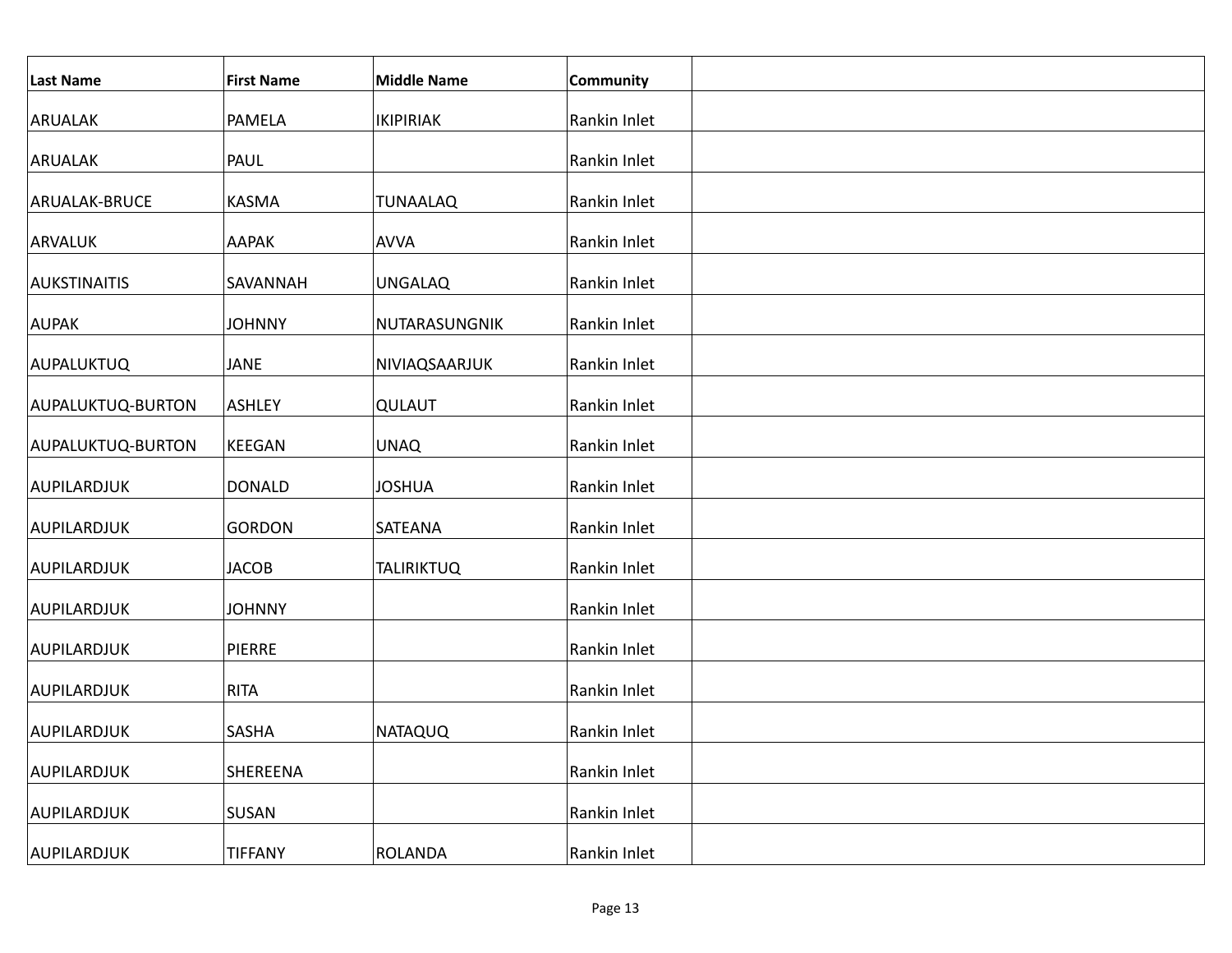| Last Name    | <b>First Name</b> | <b>Middle Name</b> | Community    |  |
|--------------|-------------------|--------------------|--------------|--|
| AUPILARJUK   | BRENDA            |                    | Rankin Inlet |  |
| AUPILARJUK   | DANIEL            |                    | Rankin Inlet |  |
| AUPILARJUK   | KRISTEN           |                    | Rankin Inlet |  |
| AUPILLARDJUK | MOSES             |                    | Rankin Inlet |  |
| AUTUT        | <b>ACE LEN</b>    | NULIAJUK TAPAQTI   | Rankin Inlet |  |
| AUTUT        | ALIISA            | UVINIK             | Rankin Inlet |  |
| AUTUT        | <b>BETTY</b>      | NATTAK             | Rankin Inlet |  |
| AUTUT        | <b>CECELIA</b>    |                    | Rankin Inlet |  |
| AUTUT        | <b>CEDRIC</b>     | NILAULAK           | Rankin Inlet |  |
| AUTUT        | <b>CHARLENE</b>   |                    | Rankin Inlet |  |
| AUTUT        | <b>CHIVONNE</b>   | <b>SIMNGAK</b>     | Rankin Inlet |  |
| <b>AUTUT</b> | DANIEL            | KADJUK             | Rankin Inlet |  |
| AUTUT        | DAYNA             | <b>TAGOONA</b>     | Rankin Inlet |  |
| AUTUT        | <b>DESIREE</b>    | <b>UJAUPIQ</b>     | Rankin Inlet |  |
| <b>AUTUT</b> | <b>EVELYN</b>     | <b>IKALUQ</b>      | Rankin Inlet |  |
| AUTUT        | FRANKIE           | <b>HANNA</b>       | Rankin Inlet |  |
| AUTUT        | KUMANAA           | NAPAYUK            | Rankin Inlet |  |
| AUTUT        | LAYLA             | <b>QAVIAJAK</b>    | Rankin Inlet |  |
| AUTUT        | MARY              |                    | Rankin Inlet |  |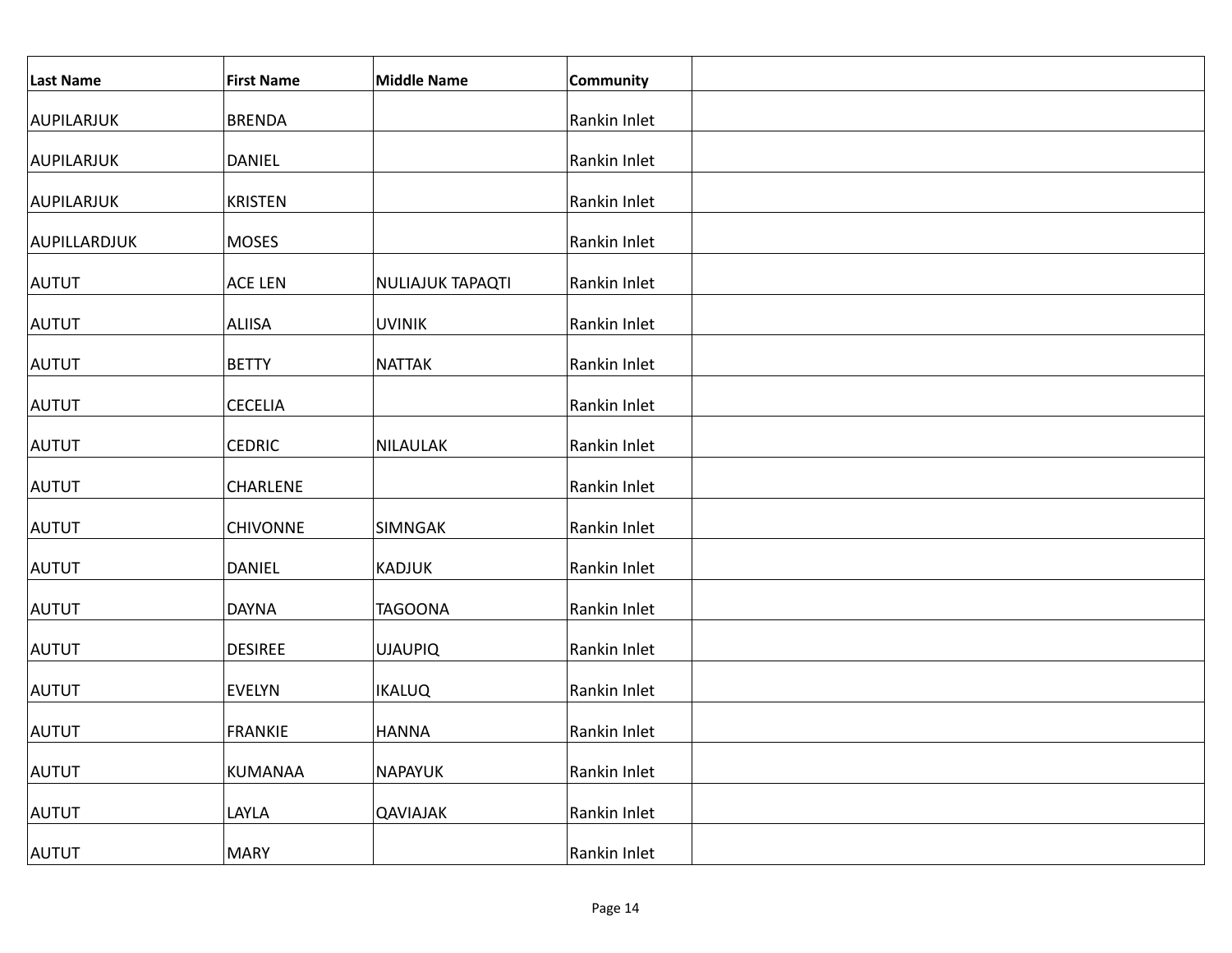| <b>Last Name</b> | <b>First Name</b> | <b>Middle Name</b> | Community    |  |
|------------------|-------------------|--------------------|--------------|--|
| AUTUT            | <b>MODENA</b>     | <b>AKITIQ</b>      | Rankin Inlet |  |
| AUTUT            | PAULA             | KRINGOR            | Rankin Inlet |  |
| AUTUT            | SHELBY            | MARIE KUNUALUK     | Rankin Inlet |  |
| AUTUT            | SILU              |                    | Rankin Inlet |  |
| AUTUT            | <b>TATONYA</b>    | QAYAQTUQ           | Rankin Inlet |  |
| AUTUT            | <b>THOMAS</b>     | <b>SELU</b>        | Rankin Inlet |  |
| AUTUT            | <b>TIFFANY</b>    | <b>ATSINIQ</b>     | Rankin Inlet |  |
| AUTUT            | TUTINAKULUK       |                    | Rankin Inlet |  |
| AVAALA           | <b>ROY SIMON</b>  | PUTUMIRAQTUQ       | Rankin Inlet |  |
| AVATITUQ         | <b>GINA</b>       | AKOAK              | Rankin Inlet |  |
| AVATITUQ         | <b>RICKY</b>      | <b>TALIPAHIQ</b>   | Rankin Inlet |  |
| AYARUAK          | ANULIK            | <b>CARMEN</b>      | Rankin Inlet |  |
| <b>AYARUAK</b>   | <b>CATHERINE</b>  | MARY               | Rankin Inlet |  |
| AYARUAK          | <b>CECELIA</b>    |                    | Rankin Inlet |  |
| <b>AYARUAK</b>   | <b>FRANCIS</b>    | P.                 | Rankin Inlet |  |
| AYARUAK          | LORI-CATHERINE    | KOBVAKAT           | Rankin Inlet |  |
| <b>AYARUAK</b>   | <b>MOLLY</b>      | <b>DESIRAE</b>     | Rankin Inlet |  |
| AYARUAK          | SAMUEL            | AUGAAJUK           | Rankin Inlet |  |
| AYARUAK          | SARAH             | INUKPAUYAQ         | Rankin Inlet |  |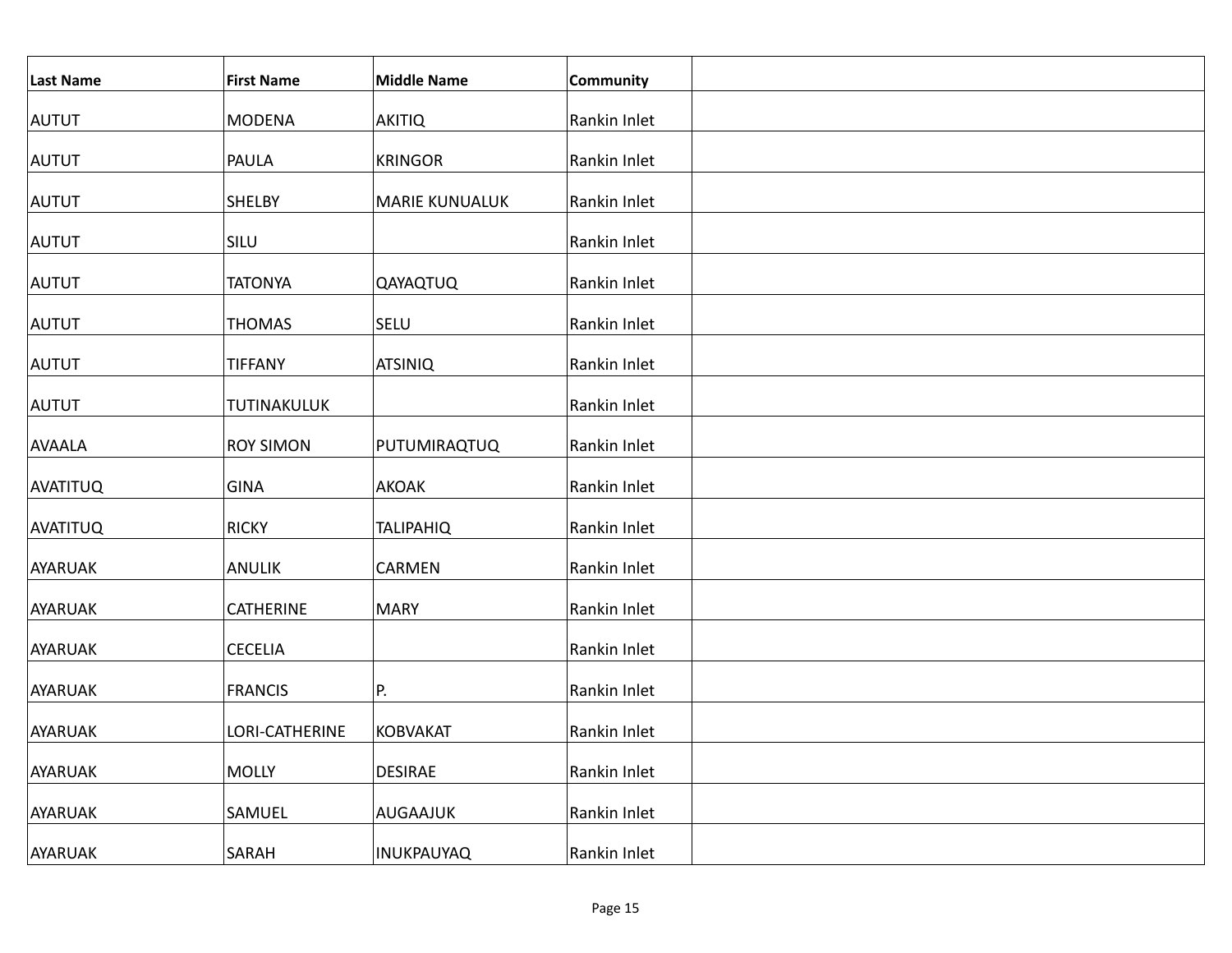| <b>Last Name</b> | <b>First Name</b>                        | <b>Middle Name</b>      | Community    |  |
|------------------|------------------------------------------|-------------------------|--------------|--|
| <b>AYARUAK</b>   | SEAMAS                                   | NIPTANATIAQ             | Rankin Inlet |  |
| AYARUAK          | <b>TRACY</b>                             | KINGMETOK               | Rankin Inlet |  |
| AYARUAQ          | <b>CHENILLE</b>                          | PITSIULAAQ              | Rankin Inlet |  |
| AYARUAQ          | <b>JOHN</b>                              | KAUDJAK                 | Rankin Inlet |  |
| BAKER            | <b>DEBBIE</b>                            |                         | Rankin Inlet |  |
| BEARDSALL        | <b>CRAIG</b>                             | ΙΙ.                     | Rankin Inlet |  |
| BEARDSALL        | <b>EMILY</b>                             | A.                      | Rankin Inlet |  |
| BEARDSALL        | PATRICK                                  | <b>LORNE</b>            | Rankin Inlet |  |
| <b>BENOIT</b>    | HANNAH                                   | ANNIE                   | Rankin Inlet |  |
| <b>BENOIT</b>    | <b>STEVEN</b>                            | SIAKULUK                | Rankin Inlet |  |
| <b>BERRY</b>     | <b>LEONIE</b>                            |                         | Rankin Inlet |  |
| BEST             | <b>CHRISTINA</b>                         |                         | Rankin Inlet |  |
| <b>BOUCHER</b>   | <b>ANNETTE</b>                           | <b>COURTNEY</b>         | Rankin Inlet |  |
| <b>BOUCHER</b>   | <b>HEATHER</b>                           | ELAINE                  | Rankin Inlet |  |
| <b>BROWN</b>     | AMY-LEE                                  |                         | Rankin Inlet |  |
| <b>BROWN</b>     | ANDY JR                                  | MITKREEAYOK             | Rankin Inlet |  |
| <b>BROWN</b>     | <b>EDITH</b>                             | <b>JENNIFER</b>         | Rankin Inlet |  |
| <b>BROWN</b>     | <b>EMILY SALLUQ</b>                      |                         | Rankin Inlet |  |
| <b>BROWN</b>     | <b>FOXY THE II</b><br><b>TIRIGANIIAQ</b> | <b>TIRIRANIAQ ALVIN</b> | Rankin Inlet |  |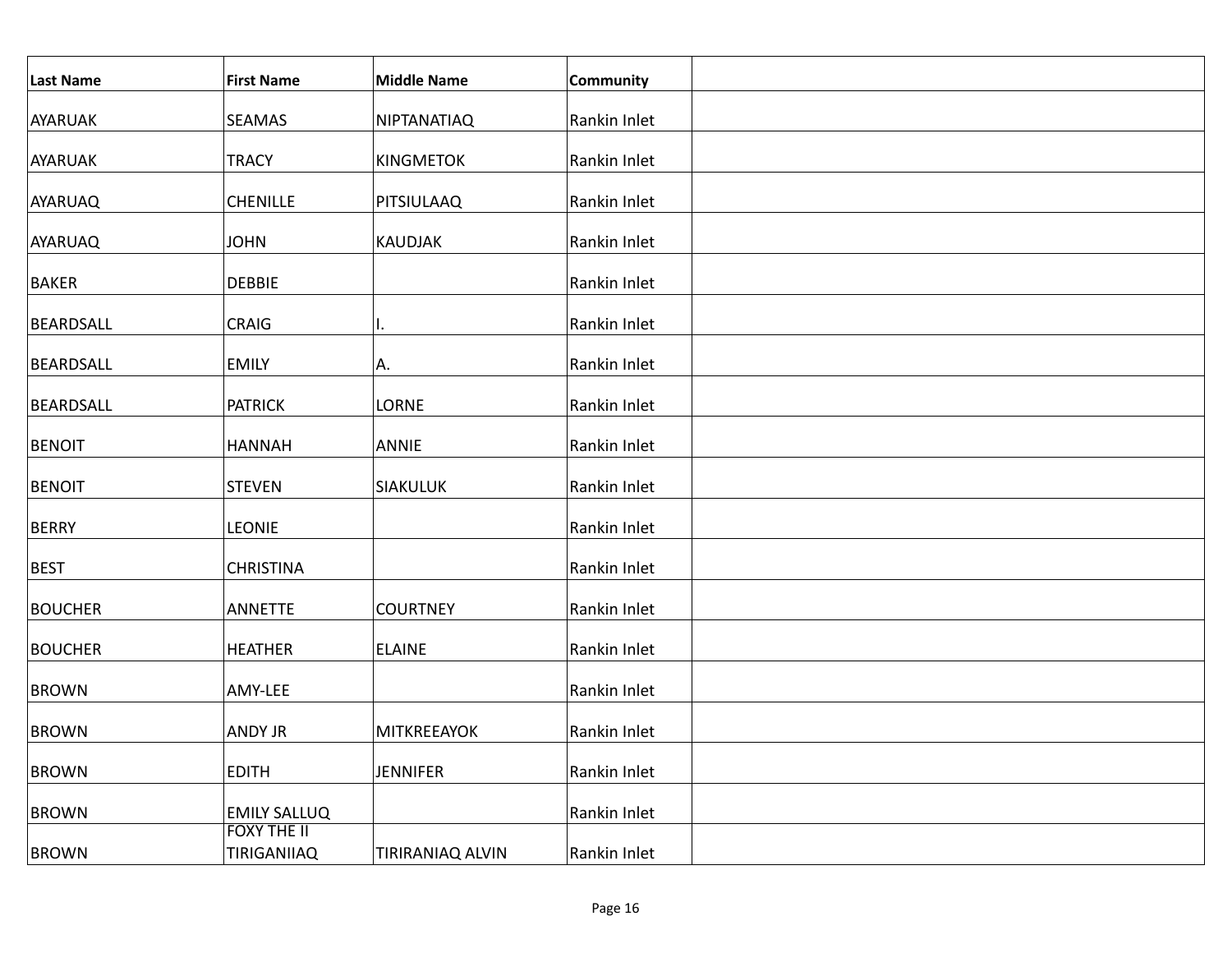| <b>Last Name</b>     | <b>First Name</b> | <b>Middle Name</b>  | Community    |  |
|----------------------|-------------------|---------------------|--------------|--|
| <b>BROWN</b>         | <b>JAKE</b>       |                     | Rankin Inlet |  |
| <b>BROWN</b>         | <b>JASON</b>      | <b>GEORGE HENRY</b> | Rankin Inlet |  |
| <b>BROWN</b>         | <b>JOANIE</b>     | <b>EMILY</b>        | Rankin Inlet |  |
| <b>BROWN</b>         | <b>KRISTIAN</b>   |                     | Rankin Inlet |  |
| <b>BROWN</b>         | <b>KRYSTAL</b>    | LEEANN              | Rankin Inlet |  |
| <b>BROWN</b>         | LEAVINA           | NUQALAAQ            | Rankin Inlet |  |
| <b>BROWN</b>         | <b>MAANI</b>      | MAANI               | Rankin Inlet |  |
| <b>BROWN</b>         | <b>MARGARET</b>   | <b>KRILERTE</b>     | Rankin Inlet |  |
| <b>BROWN</b>         | <b>RONALD</b>     | <b>NAANUQ</b>       | Rankin Inlet |  |
| <b>BROWN</b>         | <b>TRACEY</b>     | J.N.                | Rankin Inlet |  |
| <b>BROWN-TANUYAK</b> | KIMBERLY          |                     | Rankin Inlet |  |
| <b>BRUCE</b>         | <b>CELINA</b>     |                     | Rankin Inlet |  |
| <b>BRUCE</b>         | <b>ELAINE</b>     | PALLULAAQ           | Rankin Inlet |  |
| <b>BRUCE</b>         | <b>EMELDA</b>     |                     | Rankin Inlet |  |
| <b>BRUCE</b>         | <b>ISABELLA</b>   | MALLIKI             | Rankin Inlet |  |
| <b>BRUCE</b>         | <b>JOHN</b>       | AYARUAK             | Rankin Inlet |  |
| <b>BRUCE</b>         | <b>JOSHUA</b>     | <b>NANURA</b>       | Rankin Inlet |  |
| <b>BRUCE</b>         | <b>KAYLA</b>      | <b>TAQTU</b>        | Rankin Inlet |  |
| <b>BRUCE</b>         | <b>NINA</b>       | AMARONUAQ           | Rankin Inlet |  |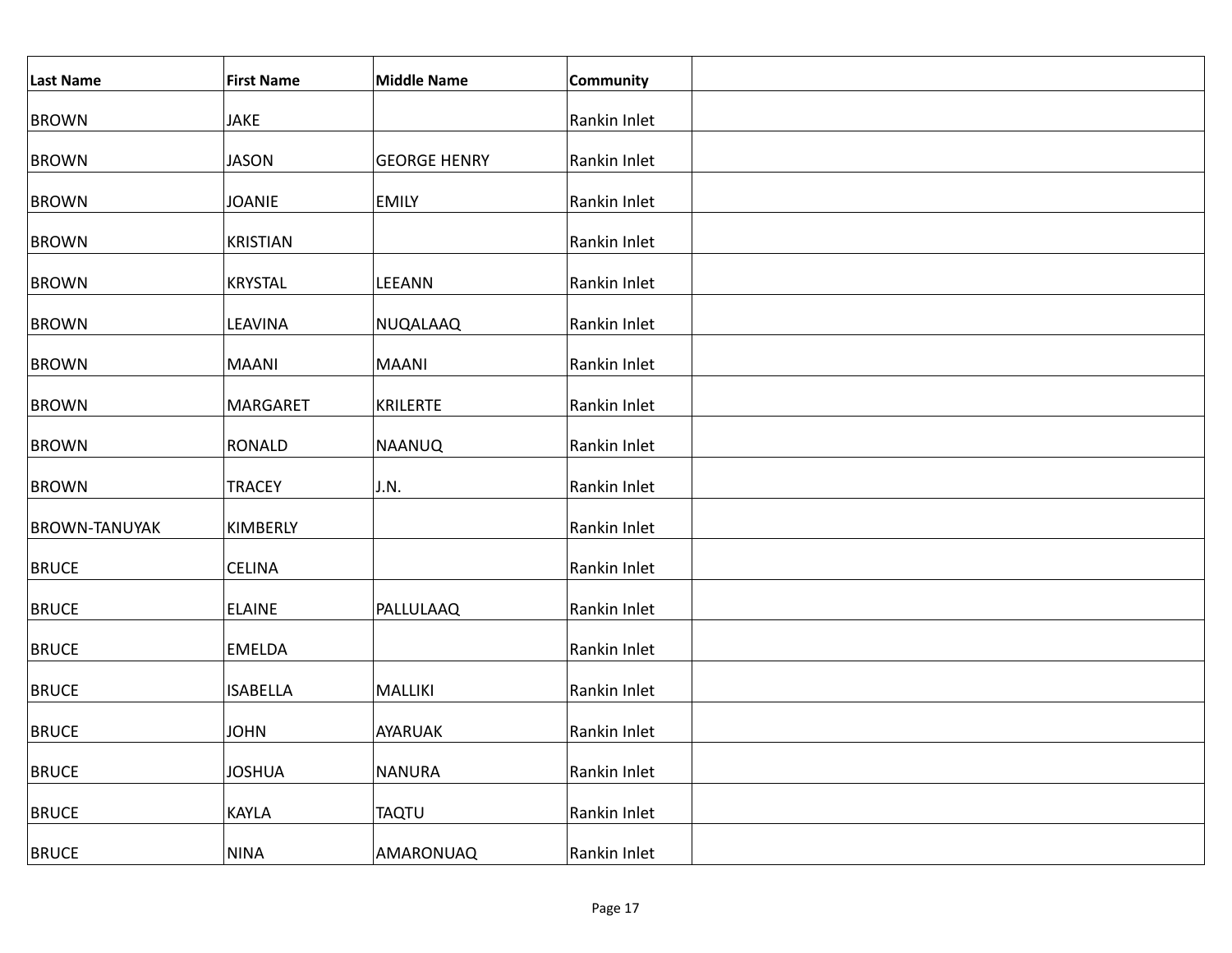| <b>Last Name</b> | <b>First Name</b> | <b>Middle Name</b>     | Community    |  |
|------------------|-------------------|------------------------|--------------|--|
| <b>BRUCE</b>     | PELAGIE           | <b>SIQUITUK</b>        | Rankin Inlet |  |
| <b>BRUCE</b>     | <b>RHODA</b>      |                        | Rankin Inlet |  |
| <b>BRUCE</b>     | <b>SIMON</b>      |                        | Rankin Inlet |  |
| <b>BRUCE</b>     | <b>SIMON JR</b>   |                        | Rankin Inlet |  |
| <b>BRUCE</b>     | SONAH             |                        | Rankin Inlet |  |
| <b>BRUCE</b>     | <b>TOMMY</b>      | <b>STEVEN</b>          | Rankin Inlet |  |
| <b>BRUCE</b>     | <b>VICTOR</b>     | KASMA                  | Rankin Inlet |  |
| <b>CAMPHAUG</b>  | <b>CONNOR</b>     | <b>ETHAN ANOWTALIK</b> | Rankin Inlet |  |
| CAMPHAUG         | <b>DEANNA</b>     | <b>KAYLENE</b>         | Rankin Inlet |  |
| <b>CAMPHAUG</b>  | JAY               | ANTHONY                | Rankin Inlet |  |
| <b>CHISLETT</b>  | <b>BLAINE</b>     |                        | Rankin Inlet |  |
| <b>COLLIER</b>   | <b>KAREN</b>      |                        | Rankin Inlet |  |
| <b>COLLIER</b>   | WILLIAM           | <b>KAELAN SATEANA</b>  | Rankin Inlet |  |
| <b>COMER</b>     | <b>THOMAS</b>     | SAKKATAAQ              | Rankin Inlet |  |
| <b>CONNELLY</b>  | <b>AVERY</b>      | KALLUK                 | Rankin Inlet |  |
| <b>CONNELLY</b>  | <b>CATHERINE</b>  | AUGAARJUK              | Rankin Inlet |  |
| <b>CONNELLY</b>  | <b>CHRISTIAN</b>  | <b>PUTULIK</b>         | Rankin Inlet |  |
| CONNELLY         | <b>JAMES</b>      | SUKULUK                | Rankin Inlet |  |
| <b>CONNELLY</b>  | <b>VERONICA</b>   | NANURAQ T.             | Rankin Inlet |  |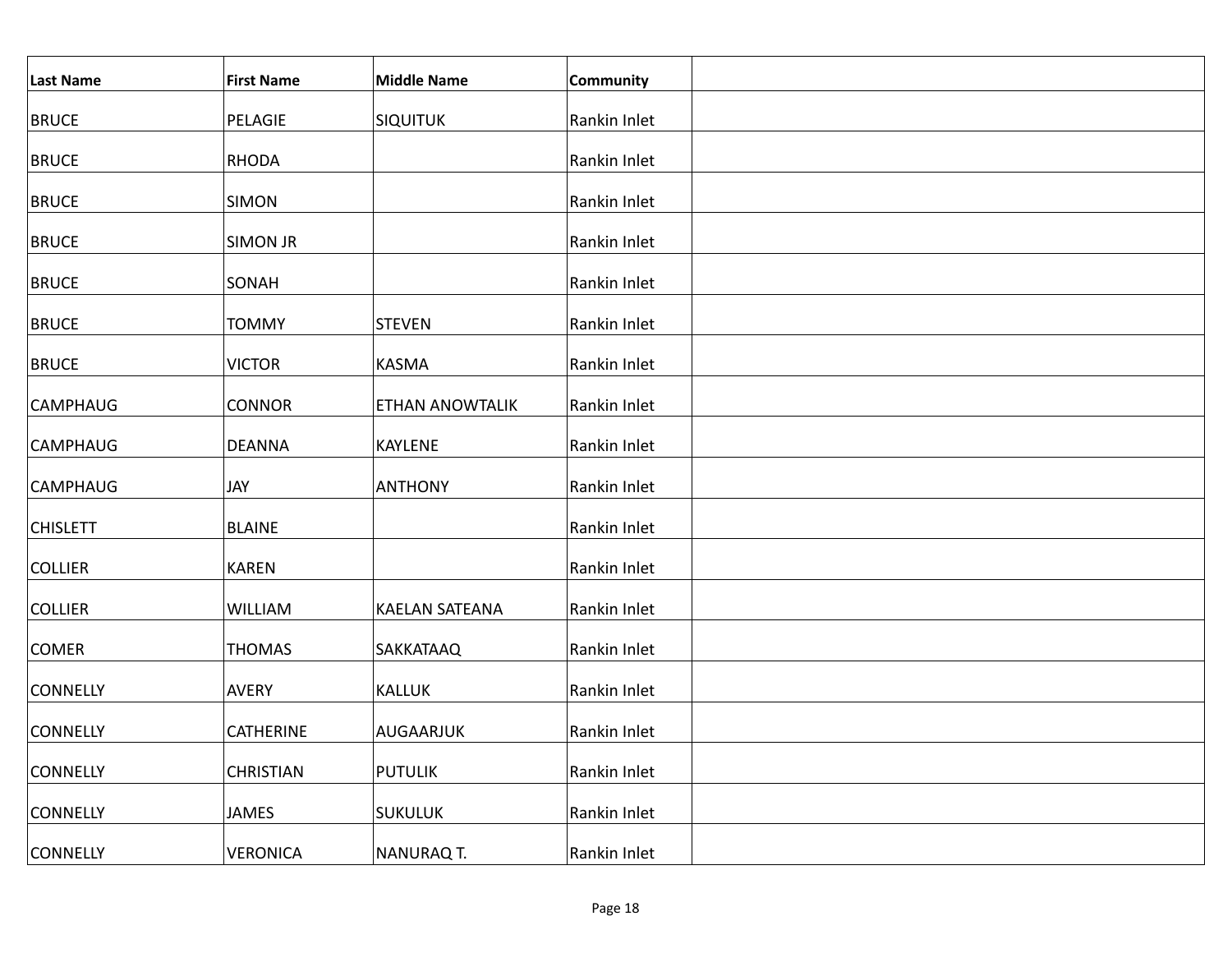| <b>Last Name</b>      | <b>First Name</b>    | <b>Middle Name</b>               | Community    |  |
|-----------------------|----------------------|----------------------------------|--------------|--|
| <b>CONNELLY-CLARK</b> | <b>INUUJAQ OWEN</b>  | <b>QIQTI ELMER MANIQ</b>         | Rankin Inlet |  |
| CONNELLY-CLARK        | <b>TATI KATHLEEN</b> | <b>INUNNAAQ AURISE</b><br>ULUQSI | Rankin Inlet |  |
| <b>CURLEY</b>         | ALLEN                | <b>JOSEPH</b>                    | Rankin Inlet |  |
| <b>CURLEY</b>         | ANNIE                | <b>TAGALIK</b>                   | Rankin Inlet |  |
| <b>CURLEY</b>         | <b>CHELSY-MARIE</b>  |                                  | Rankin Inlet |  |
| <b>CURLEY</b>         | DANNY                |                                  | Rankin Inlet |  |
| <b>CURLEY</b>         | <b>LEVI</b>          |                                  | Rankin Inlet |  |
| <b>CURLEY</b>         | MICHELLE             |                                  | Rankin Inlet |  |
| <b>CURLEY</b>         | RUTH                 | <b>TARALIK</b>                   | Rankin Inlet |  |
| <b>CURLEY</b>         | SAM                  |                                  | Rankin Inlet |  |
| <b>CURLEY</b>         | SEBASTIEN            | <b>SAMUEL</b>                    | Rankin Inlet |  |
| <b>CURLEY</b>         | <b>TAGAK</b>         | E.C.                             | Rankin Inlet |  |
| <b>CZAR</b>           | <b>CATHERINE</b>     | <b>TISHA</b>                     | Rankin Inlet |  |
| DAREHSHORIPOUR        | GHOLAM               | <b>TOOMA</b>                     | Rankin Inlet |  |
| DAREHSHORIPOUR        | MURTEZA              | <b>SAUMIK</b>                    | Rankin Inlet |  |
| DAREHSHORIPOUR        | NAZIE                | <b>ULATITAQ</b>                  | Rankin Inlet |  |
| DAREHSHORIPOUR        | PELAGIE              |                                  | Rankin Inlet |  |
| <b>DEAN</b>           | BERNADETTE           | MIQUSAAQ                         | Rankin Inlet |  |
| DEWAR                 | <b>RUBEN</b>         | NUTARAJUK                        | Rankin Inlet |  |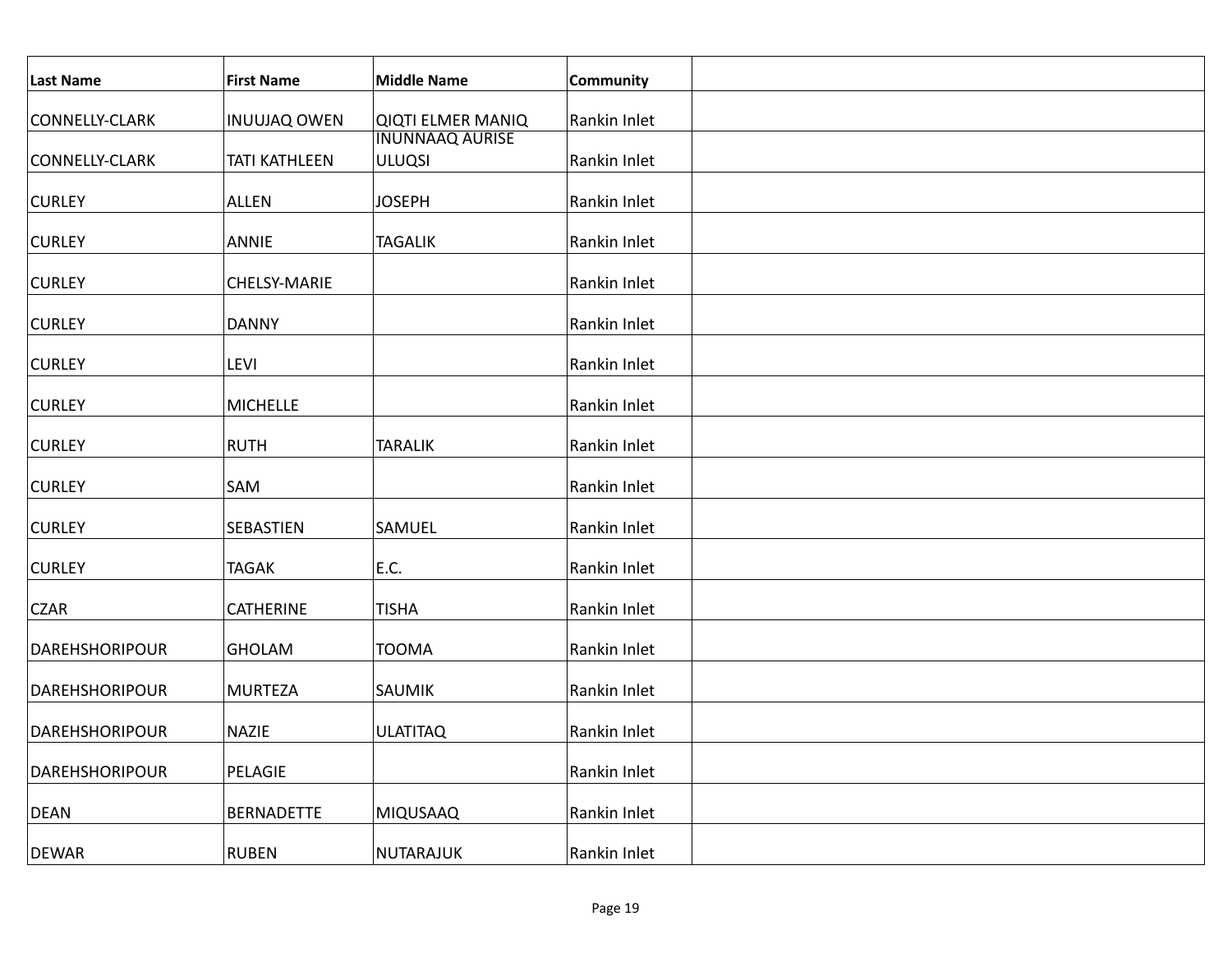| Last Name      | <b>First Name</b>  | <b>Middle Name</b>                  | Community    |  |
|----------------|--------------------|-------------------------------------|--------------|--|
| <b>DIAS</b>    | <b>SHANTI</b>      |                                     | Rankin Inlet |  |
| <b>DIAS</b>    | SHAWNA             |                                     | Rankin Inlet |  |
| <b>DIAS</b>    | <b>TRISTEN</b>     | ANTHONY                             | Rankin Inlet |  |
| <b>DIAS</b>    | <b>TYRESE</b>      | <b>JOSEPH</b>                       | Rankin Inlet |  |
| <b>DION</b>    | <b>DESTINY</b>     | ROSE                                | Rankin Inlet |  |
| DION           | EPIKSAUT           | <b>IMELIA</b>                       | Rankin Inlet |  |
| DION           | <b>NATALIE</b>     | SAIMANAQ                            | Rankin Inlet |  |
| DION           | <b>SIMEON</b>      | PANIUQ                              | Rankin Inlet |  |
| <b>DUFFY</b>   | ANDREA             | NUVIYAH                             | Rankin Inlet |  |
| DUNCAN         | <b>IRENE</b>       | <b>THERESA</b>                      | Rankin Inlet |  |
| DUNCAN         | <b>JAMES</b>       | <b>EDWARD</b>                       | Rankin Inlet |  |
| DUNKERLEY      | <b>LISA KILLAQ</b> | <b>TUTANUAQ</b>                     | Rankin Inlet |  |
| <b>ECCLES</b>  | <b>AUGATNAAQ</b>   | NANORAQ NANORDLUK<br><b>JESSICA</b> | Rankin Inlet |  |
| <b>ECCLES</b>  | <b>QAUMAK</b>      | <b>AUPAAQ MATTHEW</b>               | Rankin Inlet |  |
| <b>ECCLES</b>  | SELMA              | <b>INNUKSHUK</b>                    | Rankin Inlet |  |
| <b>ECCLES</b>  | <b>STEPHANIE</b>   | <b>TAGALIK</b>                      | Rankin Inlet |  |
| <b>EECHERK</b> | <b>JOHNNY</b>      |                                     | Rankin Inlet |  |
| <b>EECHERK</b> | <b>JUDY</b>        | NULIAYUK                            | Rankin Inlet |  |
| <b>EECHERK</b> | <b>NORMAN</b>      |                                     | Rankin Inlet |  |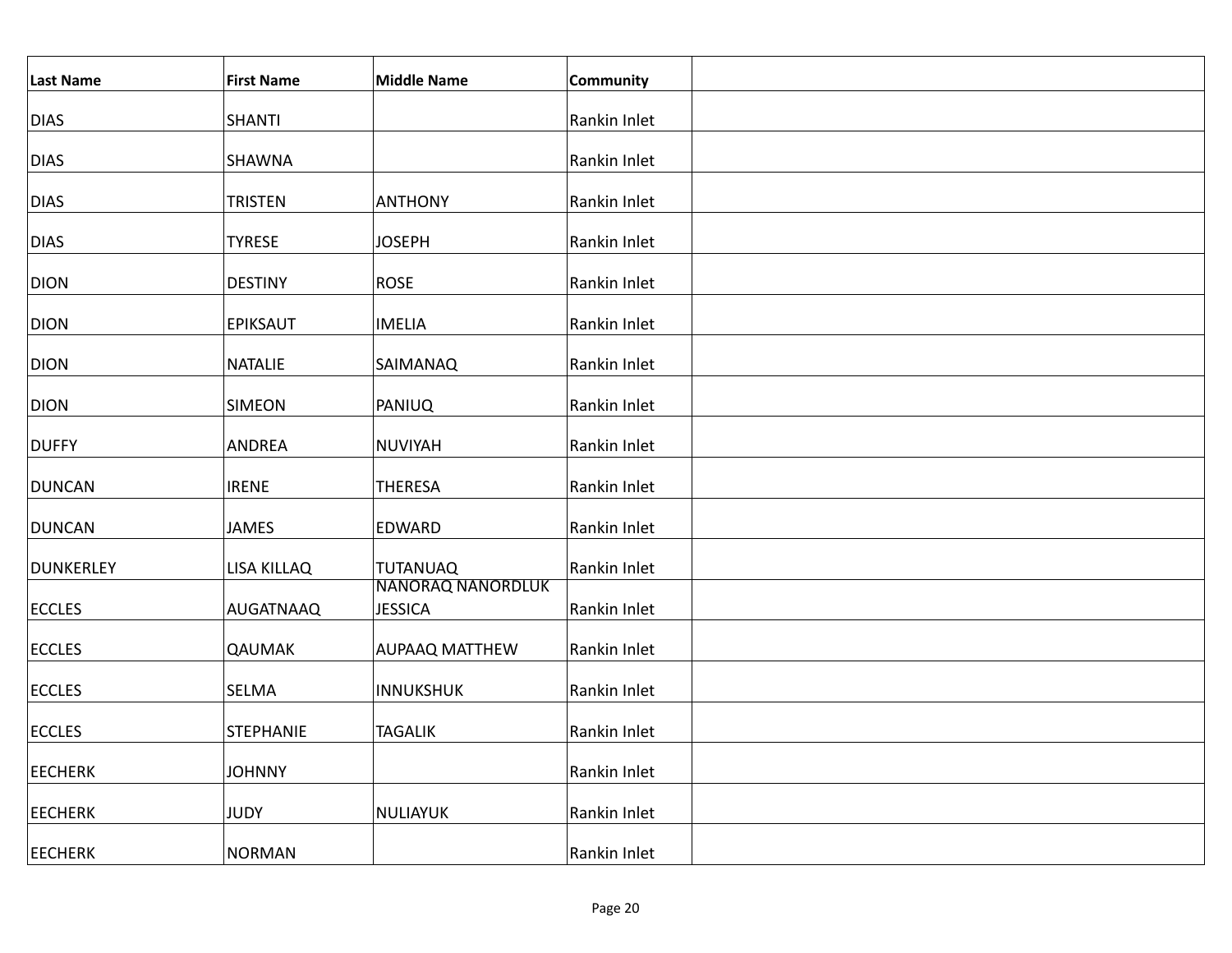| <b>Last Name</b>     | <b>First Name</b> | <b>Middle Name</b>                        | Community    |  |
|----------------------|-------------------|-------------------------------------------|--------------|--|
| <b>EECHERK</b>       | <b>RANDY ERIC</b> | <b>TOOMA NETSERK</b>                      | Rankin Inlet |  |
| <b>EETUK</b>         | <b>CELINA</b>     | Q.                                        | Rankin Inlet |  |
| <b>EETUK</b>         | <b>KEENAN</b>     | MARKOOSIE                                 | Rankin Inlet |  |
| <b>EETUK-NUNGNIK</b> | <b>BRIANNA</b>    |                                           | Rankin Inlet |  |
| <b>ELL</b>           | JULIE             | <b>SIKULIAQ VIRGINIA ROSE</b><br>NAPAQTUQ | Rankin Inlet |  |
| <b>ENO</b>           | <b>UJARALAAQ</b>  |                                           | Rankin Inlet |  |
| <b>ERNERK</b>        | <b>ISAIA</b>      | DANIEL                                    | Rankin Inlet |  |
| <b>ETIGAITOK</b>     | <b>JOSHUA</b>     |                                           | Rankin Inlet |  |
| <b>EVERARD</b>       | <b>ANNIE</b>      | K.                                        | Rankin Inlet |  |
| EVERARD              | <b>KATAUYAK</b>   | <b>ROSE SINISIAK</b>                      | Rankin Inlet |  |
| <b>EVERARD</b>       | <b>QILAK</b>      | <b>ERIC SIDNEY</b>                        | Rankin Inlet |  |
| <b>FLYNN</b>         | LORI              | <b>ANN</b>                                | Rankin Inlet |  |
| <b>FOGARTY</b>       | <b>LUCY</b>       | <b>UYAGASUK</b>                           | Rankin Inlet |  |
| <b>FORD</b>          | <b>AMANDA</b>     | <b>KADLUK KOWTAK</b>                      | Rankin Inlet |  |
| <b>FORD</b>          | <b>BRENT</b>      | <b>HEATH TUGALIK</b>                      | Rankin Inlet |  |
| <b>FORD</b>          | <b>CHESLEY</b>    | ALFORD JAMES                              | Rankin Inlet |  |
| <b>FORD</b>          | <b>CYNTHIA</b>    |                                           | Rankin Inlet |  |
| <b>FORD</b>          | <b>DENISE</b>     | SHEILA                                    | Rankin Inlet |  |
| <b>FORD</b>          | <b>FRANCES</b>    | MAANI                                     | Rankin Inlet |  |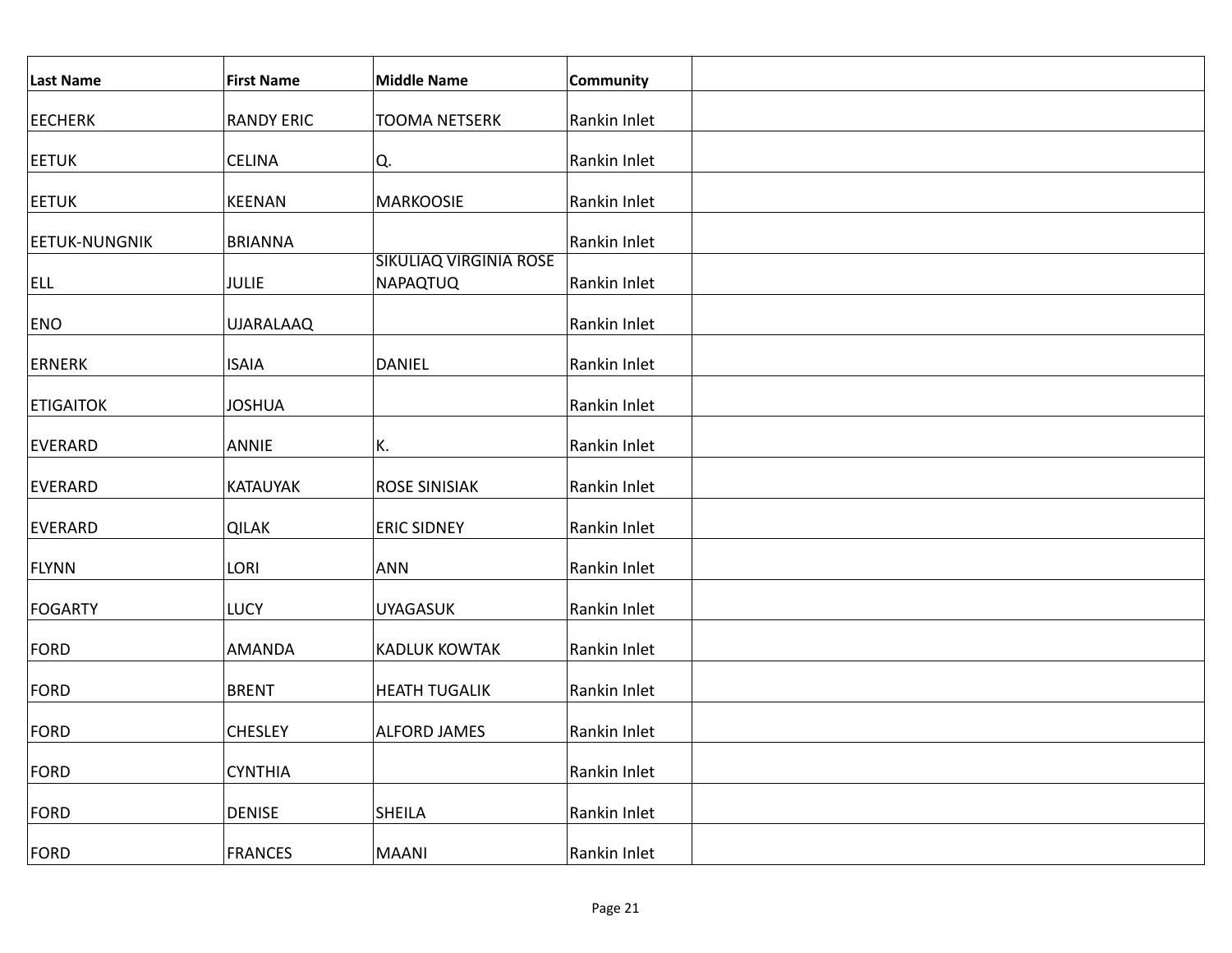| <b>Last Name</b>   | <b>First Name</b>                  | <b>Middle Name</b>             | Community    |  |
|--------------------|------------------------------------|--------------------------------|--------------|--|
| FORD               | <b>GRIFFIN</b>                     | QAJUUTTAQ                      | Rankin Inlet |  |
| <b>FORD</b>        | LEO                                | <b>OWEN SANDY</b><br>MANIITTUQ | Rankin Inlet |  |
| FORD               | <b>NORMAN</b>                      | WILLIAM                        | Rankin Inlet |  |
| FORD               | PALLULAAQ                          |                                | Rankin Inlet |  |
| FORD               | SANDRA                             | ANAWAK                         | Rankin Inlet |  |
| FORD               | SAVIKATAAQ                         | DANIEL                         | Rankin Inlet |  |
| FORD               | SOLOMON                            | ANGUTIJAAQ                     | Rankin Inlet |  |
| FORD               | <b>TRACY</b>                       | <b>HAKULUK</b>                 | Rankin Inlet |  |
| <b>FORD-ROGERS</b> | <b>MATTHEW</b>                     | NAUGAARAQ                      | Rankin Inlet |  |
| <b>FORD-TATTY</b>  | <b>EMMA</b>                        | <b>NAUYA</b>                   | Rankin Inlet |  |
| FREDLUND           | <b>DEREK</b>                       | <b>AOKAUT TATTRIE</b>          | Rankin Inlet |  |
| FREDLUND           | <b>INUUJAQ</b>                     | <b>LESLIE</b>                  | Rankin Inlet |  |
| FREDLUND           | NATHANIEL                          | <b>INUKPAUYAK</b>              | Rankin Inlet |  |
| FREDLUND           | <b>NAUYA</b>                       | <b>SABRINA</b>                 | Rankin Inlet |  |
| FRIESEN            | <b>EMILY</b>                       | ANGNALUAQ                      | Rankin Inlet |  |
| FRIESEN            | <b>IPIKSAUT</b><br><b>ELEANORE</b> | ELEANORE                       | Rankin Inlet |  |
| FRIESEN            | <b>JOAN</b>                        | KULUK                          | Rankin Inlet |  |
| FRIESEN            | <b>MAPSALAAQ</b>                   | KUSUGAK CAIN NAVVAQ            | Rankin Inlet |  |
| FRIESEN            | PALLULAAQ                          | <b>CARLA</b>                   | Rankin Inlet |  |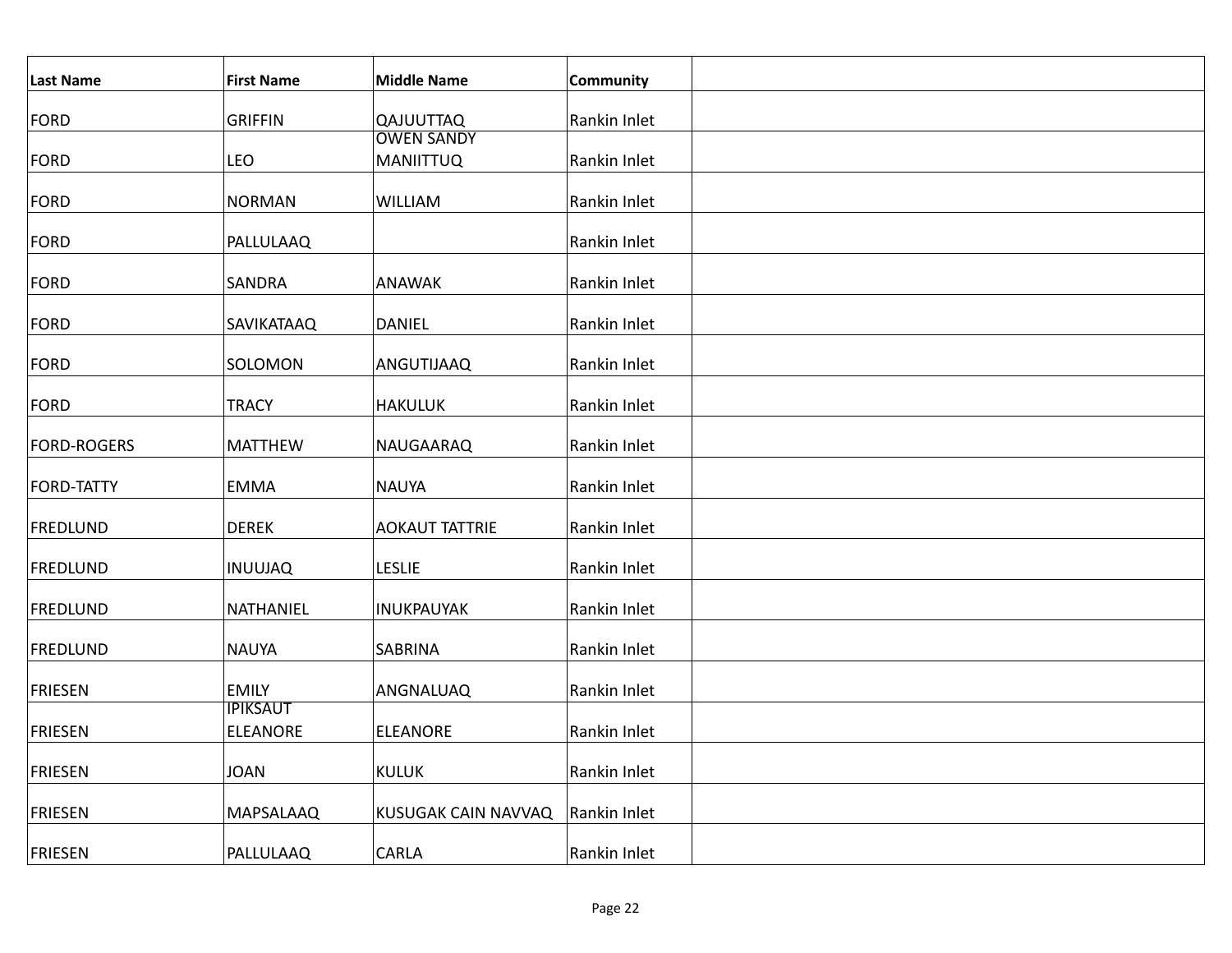| <b>Last Name</b>        | <b>First Name</b> | <b>Middle Name</b> | Community    |  |
|-------------------------|-------------------|--------------------|--------------|--|
| FRIESEN                 | <b>QAUMAKSIAQ</b> | <b>JENNIFER</b>    | Rankin Inlet |  |
| GIBBONS                 | <b>CAROLINE</b>   | KIGUTIKARJUK       | Rankin Inlet |  |
| GIBBONS                 | <b>DOROTHY</b>    |                    | Rankin Inlet |  |
| GIBBONS                 | FELECITY          | <b>TAAQTU</b>      | Rankin Inlet |  |
| GIBBONS                 | HARRY             |                    | Rankin Inlet |  |
| GIBBONS                 | <b>JASON</b>      |                    | Rankin Inlet |  |
| <b>GIBBONS</b>          | JOHN DAVID SR     |                    | Rankin Inlet |  |
| <b>GIBBONS</b>          | <b>JON</b>        | NUATII             | Rankin Inlet |  |
| <b>GIBBONS</b>          | <b>LARRY</b>      | <b>KASALUAK</b>    | Rankin Inlet |  |
| <b>GIBBONS</b>          | LEAH              | SARAH              | Rankin Inlet |  |
| <b>GIBBONS</b>          | <b>LORRAINE</b>   | Q.                 | Rankin Inlet |  |
| GIBBONS                 | MARY              | NUATTI             | Rankin Inlet |  |
| GIBBONS                 | PEGGY             | <b>TAGALIK</b>     | Rankin Inlet |  |
| <b>GIBBONS</b>          | <b>SIMON</b>      |                    | Rankin Inlet |  |
| GIBBONS                 | <b>VERONICA</b>   | NANURAQ NUTARARIAQ | Rankin Inlet |  |
| <b>GIBBONS-CONNELLY</b> | KOBY              | NAULAJUQ           | Rankin Inlet |  |
| <b>GORDON</b>           | <b>CASSANDRA</b>  |                    | Rankin Inlet |  |
| <b>GORDON</b>           | <b>CYRUS</b>      |                    | Rankin Inlet |  |
| GORDON                  | DOUGLAS           | ΙΙ.                | Rankin Inlet |  |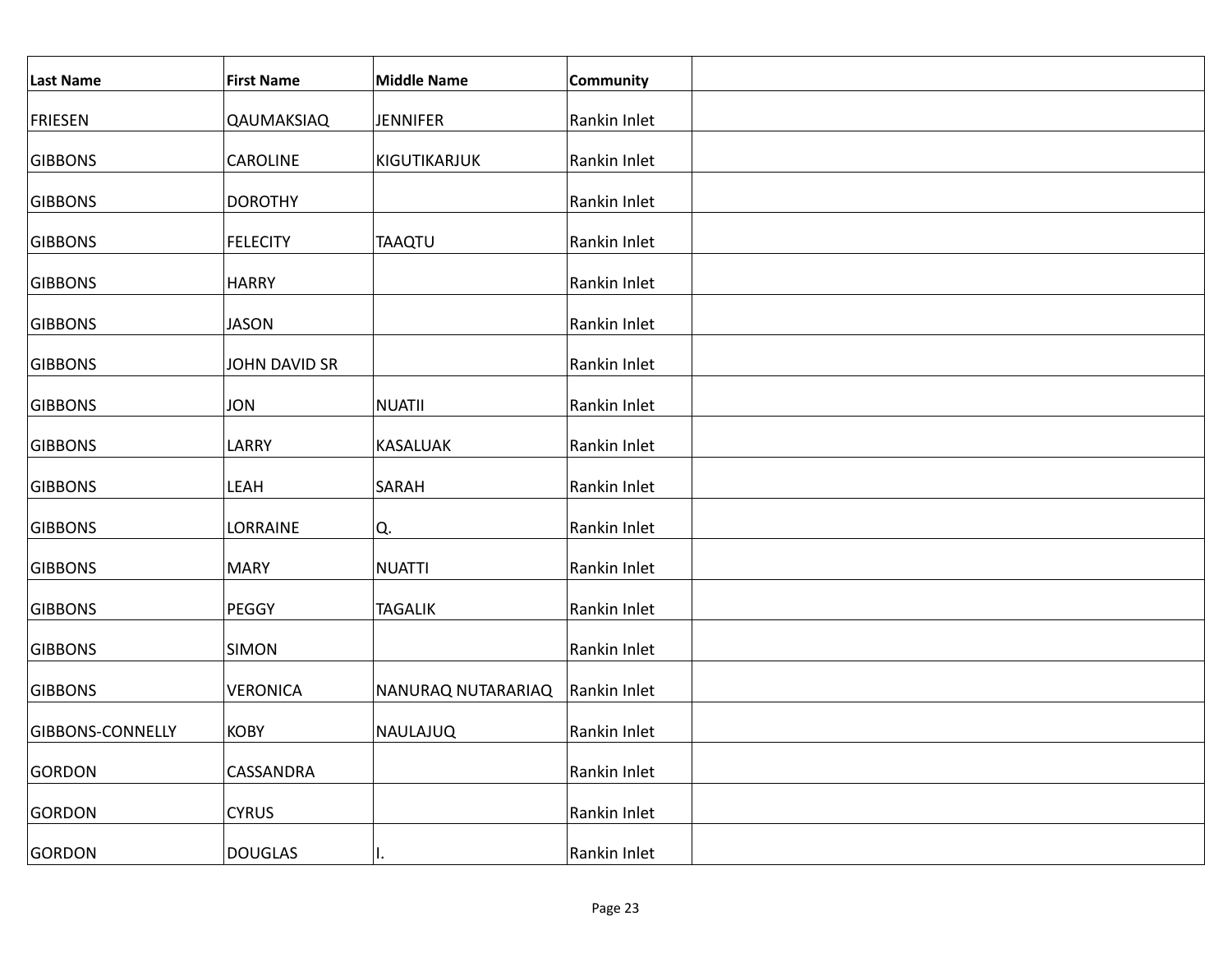| <b>Last Name</b> | <b>First Name</b> | <b>Middle Name</b> | Community    |  |
|------------------|-------------------|--------------------|--------------|--|
| <b>GORDON</b>    | HYKA              | AMARUALIK          | Rankin Inlet |  |
| GORDON           | <b>IRENE</b>      | <b>AKITIQ</b>      | Rankin Inlet |  |
| GORDON           | <b>JAMILA</b>     | NANCY              | Rankin Inlet |  |
| GORDON           | <b>JANINE</b>     | <b>ELIZABETH</b>   | Rankin Inlet |  |
| GORDON           | <b>JESSIE</b>     | SARAH              | Rankin Inlet |  |
| GORDON           | <b>LORRAINE</b>   | KUIHUK             | Rankin Inlet |  |
| GORDON           | MARK              |                    | Rankin Inlet |  |
| <b>GORDON</b>    | NANCY             |                    | Rankin Inlet |  |
| <b>GORDON</b>    | NORMAN            | <b>JIMMEY</b>      | Rankin Inlet |  |
| GORDON           | REBECCA           |                    | Rankin Inlet |  |
| GORDON           | <b>SILAS</b>      | AVALUK             | Rankin Inlet |  |
| GORDON           | <b>TIANA</b>      | ANNIE              | Rankin Inlet |  |
| GORDON           | <b>TOMMY</b>      |                    | Rankin Inlet |  |
| <b>GRAHAM</b>    | AMBER             | <b>SUSIE</b>       | Rankin Inlet |  |
| GRAHAM           | <b>CHAD</b>       | <b>MATTHEW</b>     | Rankin Inlet |  |
| <b>GRAHAM</b>    | <b>COLTON</b>     | AUTUT              | Rankin Inlet |  |
| <b>GRAHAM</b>    | DENISE            | <b>AQPIK</b>       | Rankin Inlet |  |
| <b>GRAHAM</b>    | KANDACE           | AGIAQ TAQTU        | Rankin Inlet |  |
| GRAHAM           | MARY              | <b>CHRISTINA</b>   | Rankin Inlet |  |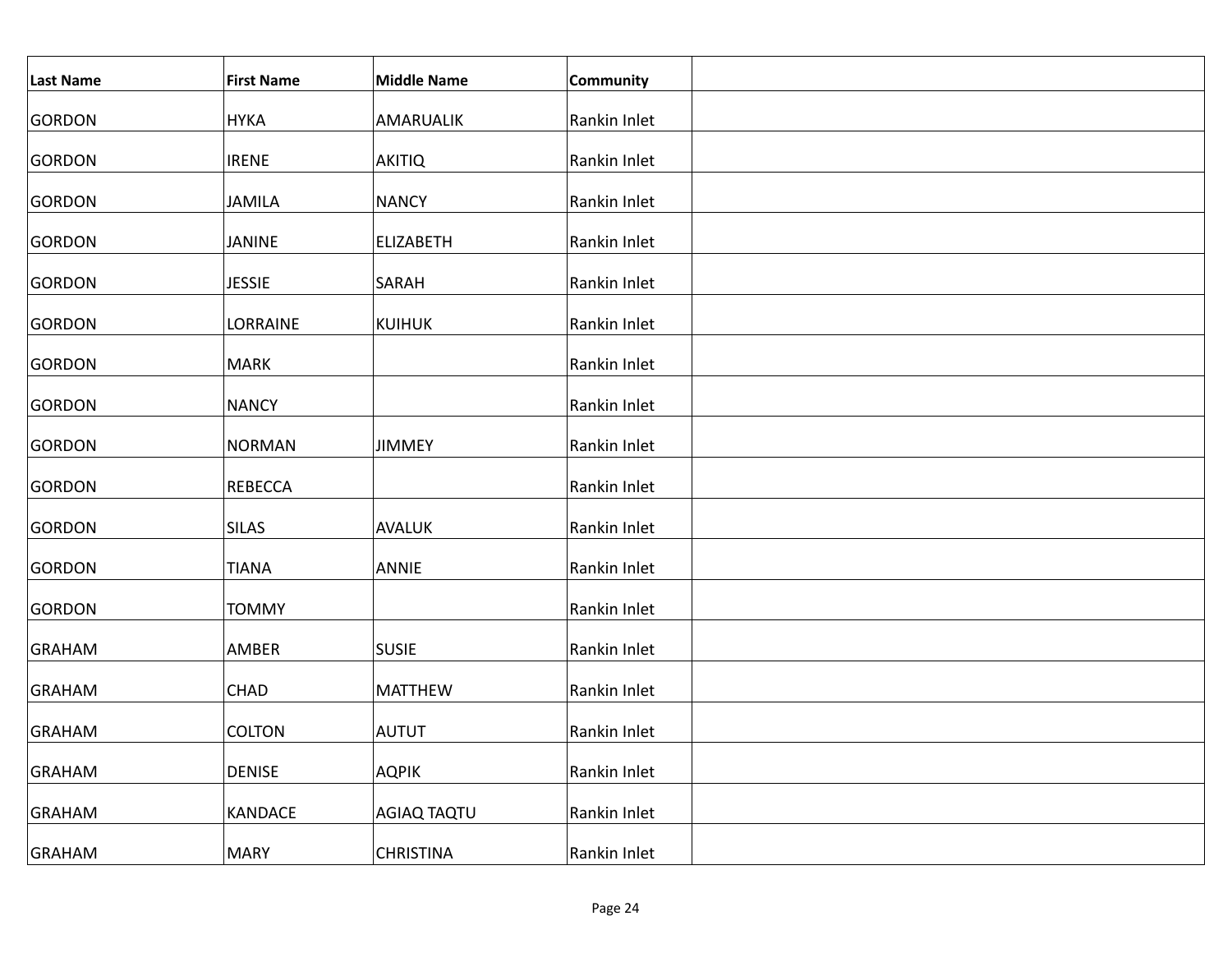| <b>Last Name</b>         | <b>First Name</b>      | <b>Middle Name</b>     | Community    |  |
|--------------------------|------------------------|------------------------|--------------|--|
| GREEN                    | <b>JOYCE</b>           | PUYUAT                 | Rankin Inlet |  |
| GREEN                    | <b>TARA</b>            | <b>TARALIK</b>         | Rankin Inlet |  |
| HAKULUK                  | GEORGE                 | <b>HAPANAK</b>         | Rankin Inlet |  |
| HAKULUK                  | <b>JOHNNY</b>          |                        | Rankin Inlet |  |
| <b>HAMILTON</b>          | CARLO                  | <b>LOUIE</b>           | Rankin Inlet |  |
| <b>HAMILTON</b>          | <b>DORIS</b>           | MARY                   | Rankin Inlet |  |
| <b>HAMILTON</b>          | <b>JOSEPH</b>          | PATIQ                  | Rankin Inlet |  |
| <b>HAMILTON</b>          | SEAN                   | SIMON QATTAATUQ T      | Rankin Inlet |  |
| <b>HAMILTON-NAKOOLAK</b> | <b>EDNA</b>            | N.                     | Rankin Inlet |  |
| <b>HENRIE</b>            | <b>ELIZABETH</b>       |                        | Rankin Inlet |  |
| <b>HICKES</b>            | BENJAMIN NATSIQ NATSIQ |                        | Rankin Inlet |  |
| <b>HICKES</b>            | <b>JOHN</b>            |                        | Rankin Inlet |  |
| <b>HICKES</b>            | <b>MARTHA</b>          |                        | Rankin Inlet |  |
| <b>HICKES</b>            | <b>ROBERT</b>          |                        | Rankin Inlet |  |
| <b>HICKES</b>            | <b>SANDI</b>           | MICHELLE               | Rankin Inlet |  |
| <b>HICKES</b>            | SUSAN                  |                        | Rankin Inlet |  |
| <b>HICKES</b>            | <b>TRINITY</b>         | <b>DOROTHY SIQINIQ</b> | Rankin Inlet |  |
| <b>HICKES-MAKAYAK</b>    | CARL                   | <b>JOSEPH AOGAJUK</b>  | Rankin Inlet |  |
| HOWARD                   | <b>LINDA</b>           | <b>TAGALIK</b>         | Rankin Inlet |  |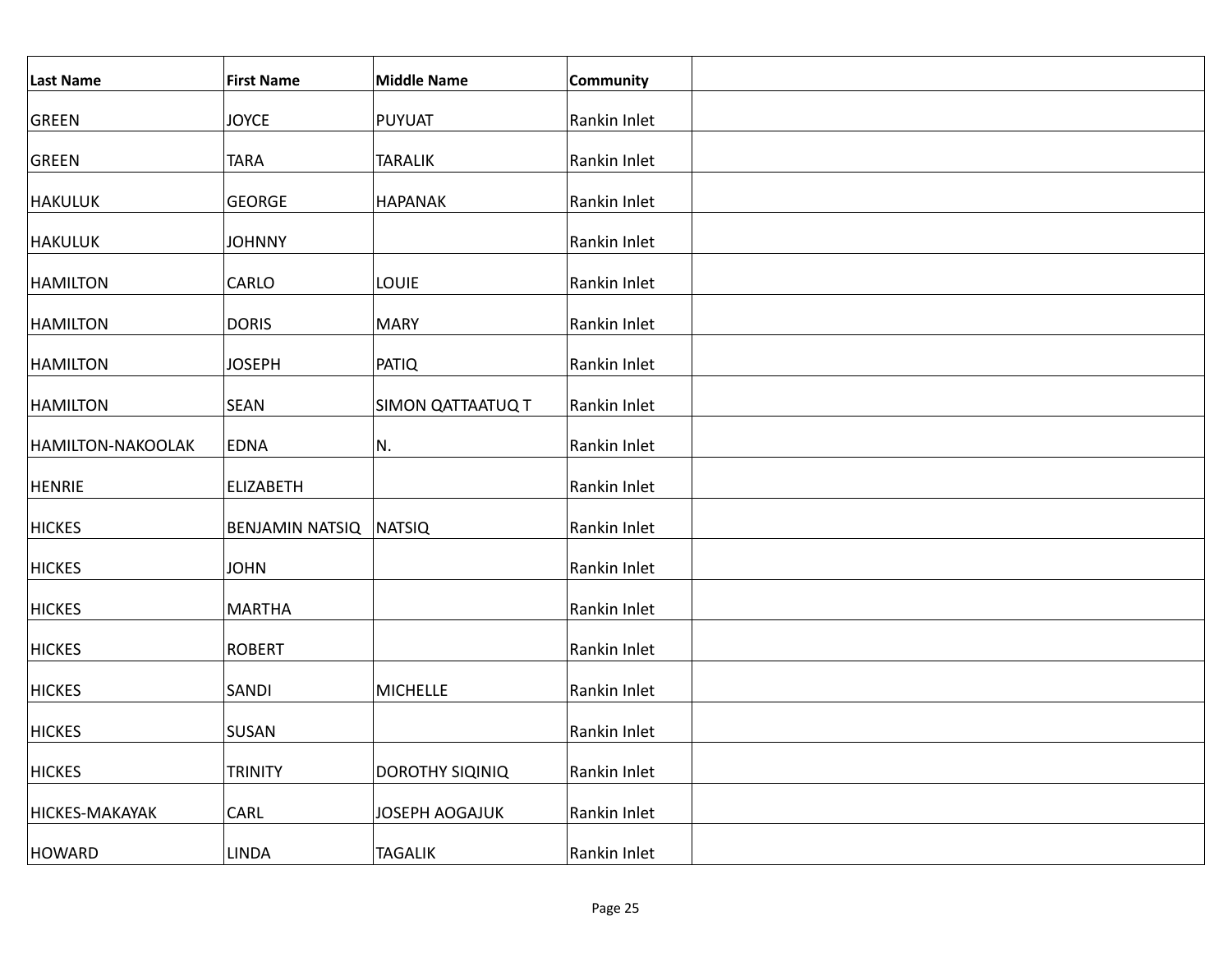| <b>Last Name</b> | <b>First Name</b> | <b>Middle Name</b>   | Community    |  |
|------------------|-------------------|----------------------|--------------|--|
| HOWARD           | PEARLIE-MAE       | KAPPIK               | Rankin Inlet |  |
| <b>IGNERDJUK</b> | <b>INUUJAQ</b>    |                      | Rankin Inlet |  |
| IGNERDJUK        | <b>ISAIAH</b>     |                      | Rankin Inlet |  |
| <b>IGNERDJUK</b> | MOSES             | <b>ATAGUTAK</b>      | Rankin Inlet |  |
| <b>IGNERDJUK</b> | SABINA            |                      | Rankin Inlet |  |
| <b>IGUPTAK</b>   | HELEN             | <b>QULUSUK</b>       | Rankin Inlet |  |
| <b>IGUPTAK</b>   | <b>JACKIE</b>     |                      | Rankin Inlet |  |
| <b>IGUPTAK</b>   | <b>JANE</b>       | <b>MAGGIE IYAKAK</b> | Rankin Inlet |  |
| <b>IGUPTAK</b>   | <b>JENNIFER</b>   |                      | Rankin Inlet |  |
| <b>IGUPTAK</b>   | MARY              | N                    | Rankin Inlet |  |
| <b>IGUPTAK</b>   | <b>WILLY</b>      | KAVIK TAMALIQ U.     | Rankin Inlet |  |
| <b>IKAKHIK</b>   | AMY               |                      | Rankin Inlet |  |
| <b>IKAKHIK</b>   | DARREN            |                      | Rankin Inlet |  |
| <b>IKAKHIK</b>   | <b>LEORA</b>      | <b>IHITQUT</b>       | Rankin Inlet |  |
| <b>ILLASIAK</b>  | <b>LESLEY</b>     | <b>JENNA OKPIK</b>   | Rankin Inlet |  |
| <b>ILLNIK</b>    | DUSTIN            | <b>JACK ANGOO</b>    | Rankin Inlet |  |
| <b>ILLNIK</b>    | KUDLOO            | <b>JEFFERY</b>       | Rankin Inlet |  |
| <b>ILLNIK</b>    | NINA              |                      | Rankin Inlet |  |
| ILLNIK-SCHWEDER  | BRANDON           |                      | Rankin Inlet |  |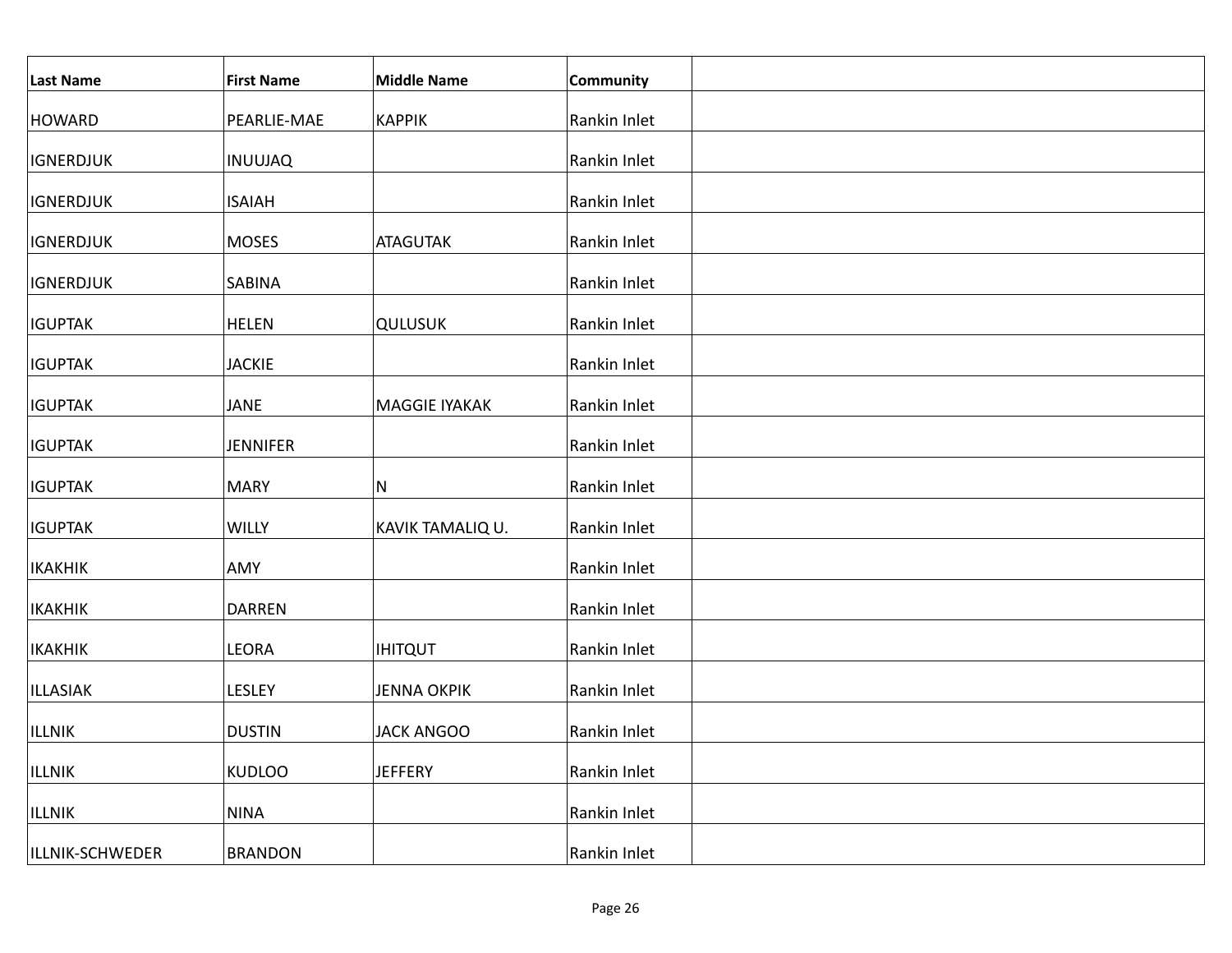| <b>Last Name</b> | <b>First Name</b> | <b>Middle Name</b>     | Community    |  |
|------------------|-------------------|------------------------|--------------|--|
| <b>INNUKSHUK</b> | ANGEL             | KIKNERK                | Rankin Inlet |  |
| <b>INNUKSHUK</b> | ANNIE             | ARLENE                 | Rankin Inlet |  |
| <b>INNUKSHUK</b> | ARSENE            | QUNGARNAAT             | Rankin Inlet |  |
| <b>INNUKSHUK</b> | BEVERLY           | APTANIQ                | Rankin Inlet |  |
| <b>INNUKSHUK</b> | <b>CHARLES</b>    | <b>TUKTUTSIAQ</b>      | Rankin Inlet |  |
| <b>INNUKSHUK</b> | <b>CHRISTY</b>    | <b>CAMISHA</b>         | Rankin Inlet |  |
| <b>INNUKSHUK</b> | <b>DWAYNE</b>     | OZZY                   | Rankin Inlet |  |
| <b>INNUKSHUK</b> | ELIZABETH         |                        | Rankin Inlet |  |
| <b>INNUKSHUK</b> | <b>HENRY</b>      | S.                     | Rankin Inlet |  |
| <b>INNUKSHUK</b> | <b>IVANO</b>      | ANGUS                  | Rankin Inlet |  |
| <b>INNUKSHUK</b> | <b>JAMES</b>      |                        | Rankin Inlet |  |
| INNUKSHUK        | <b>JOSEPH</b>     | <b>ATUQATTAK</b>       | Rankin Inlet |  |
| <b>INNUKSHUK</b> | <b>LANI POLLY</b> | <b>TOOLOOKTOOKNAAQ</b> | Rankin Inlet |  |
| <b>INNUKSHUK</b> | LIANNE            | <b>TANYA</b>           | Rankin Inlet |  |
| <b>INNUKSHUK</b> | <b>LILLY</b>      | NATASHA NAGJUK         | Rankin Inlet |  |
| <b>INNUKSHUK</b> | LOUIS             | NUTARALAK              | Rankin Inlet |  |
| <b>INNUKSHUK</b> | MARK              |                        | Rankin Inlet |  |
| <b>INNUKSHUK</b> | MOLLY             |                        | Rankin Inlet |  |
| INNUKSHUK        | PIERRETTA         | <b>QINIQ</b>           | Rankin Inlet |  |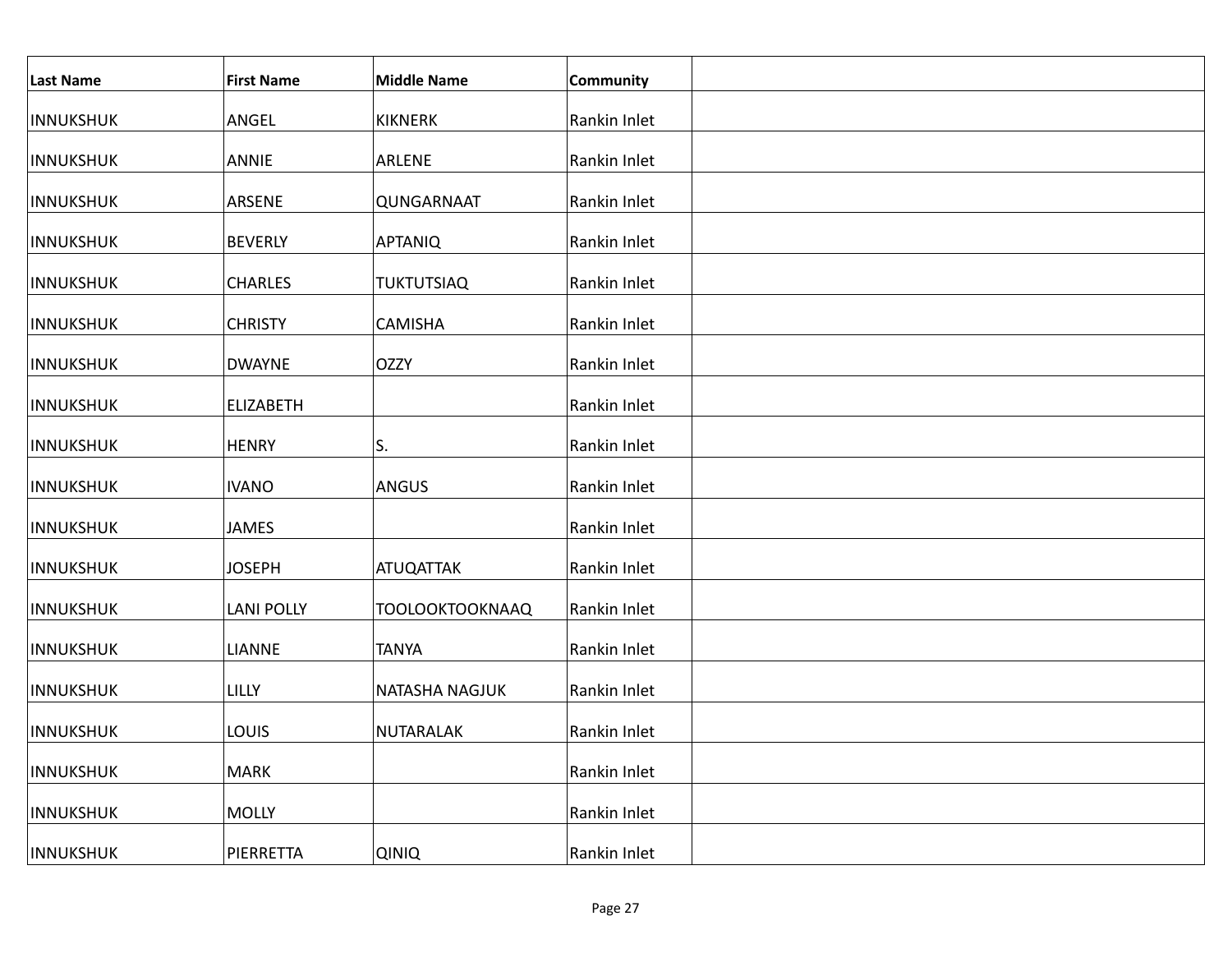| <b>Last Name</b>       | <b>First Name</b> | <b>Middle Name</b>  | Community    |  |
|------------------------|-------------------|---------------------|--------------|--|
| <b>INNUKSHUK</b>       | RANDY             |                     | Rankin Inlet |  |
| <b>INNUKSHUK</b>       | <b>ROLANDA</b>    | <b>IGVIKSAQ</b>     | Rankin Inlet |  |
| INNUKSHUK              | SONYA-ANN         |                     | Rankin Inlet |  |
| <b>INNUKSHUK</b>       | <b>STEVE</b>      | QAAQUT              | Rankin Inlet |  |
| <b>INNUKSHUK</b>       | <b>TROY</b>       | <b>IQALUK</b>       | Rankin Inlet |  |
| <b>INNUKSHUK</b>       | VANESSA           | <b>MICHELLE</b>     | Rankin Inlet |  |
| <b>INNUKSHUK</b>       | <b>VIOLET</b>     | <b>TARRAQ</b>       | Rankin Inlet |  |
| <b>INNUKSHUK</b>       | <b>WESLEY JR</b>  | JUNIOR              | Rankin Inlet |  |
| <b>INNUKSHUK</b>       | <b>WESLEY SR</b>  |                     | Rankin Inlet |  |
| <b>INUKSHUK</b>        | BILLY             | AKSALNIK            | Rankin Inlet |  |
| <b>INUKSHUK</b>        | <b>URSULA</b>     | KATLAQ              | Rankin Inlet |  |
| <b>INUKSHUK-NETSER</b> | <b>QOVIK</b>      |                     | Rankin Inlet |  |
| Ipkanerk               | George            | Ipkanerk            | Rankin Inlet |  |
| <b>IPKARNERK</b>       | <b>LORRAINE</b>   | <b>TALURIJAK</b>    | Rankin Inlet |  |
| IPKARNERK              | <b>MEGAN</b>      | <b>ULIK</b>         | Rankin Inlet |  |
| <b>IPKARNERK</b>       | <b>QIMIALUK</b>   | <b>BRADEN PETER</b> | Rankin Inlet |  |
| <b>IPKORNERK</b>       | <b>ALICE</b>      |                     | Rankin Inlet |  |
| <b>IPKORNERK</b>       | AMELIA            | KANNAK              | Rankin Inlet |  |
| <b>IPPIAK</b>          | <b>JASON</b>      | <b>QIMIALUK</b>     | Rankin Inlet |  |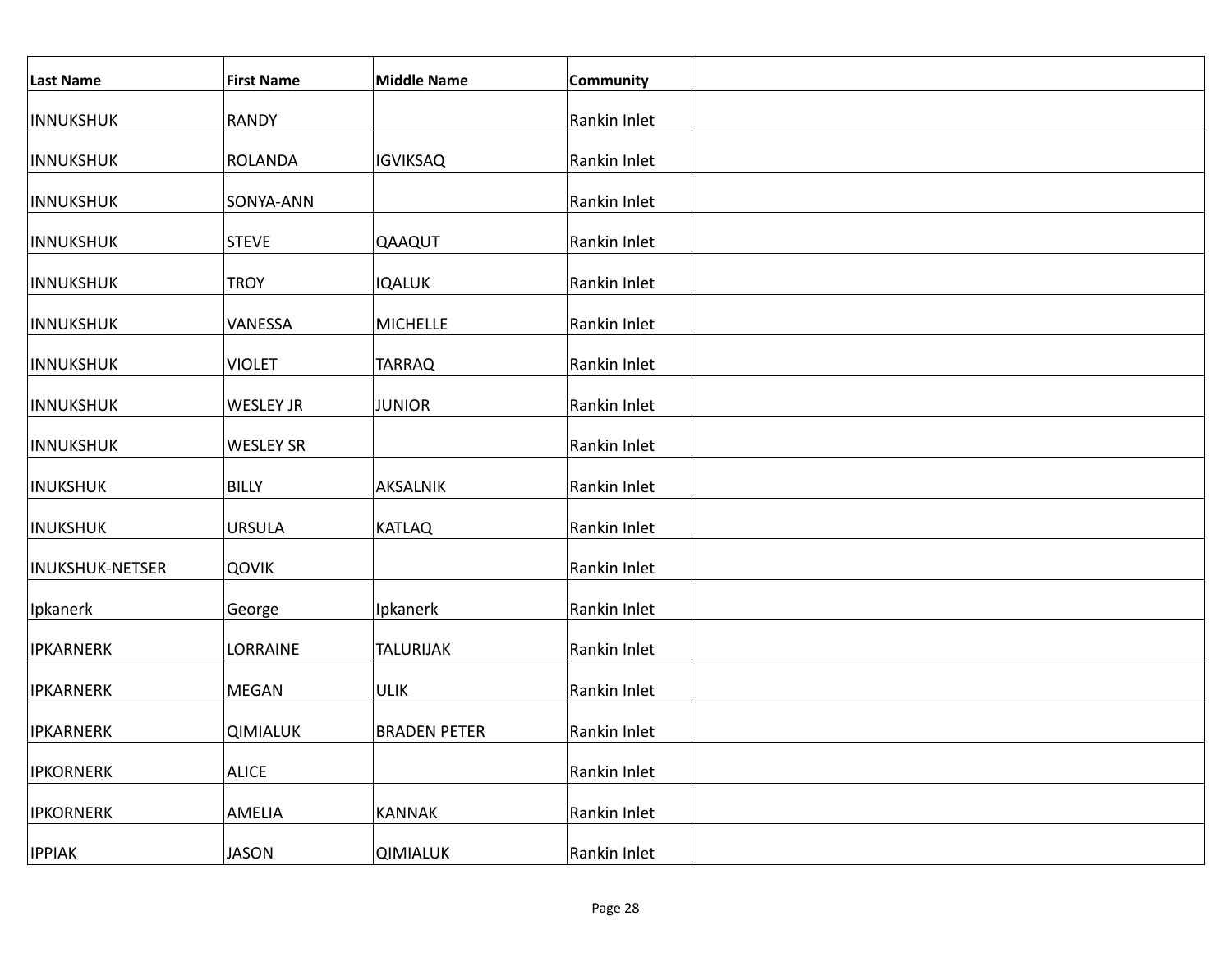| <b>Last Name</b> | <b>First Name</b> | <b>Middle Name</b> | Community    |  |
|------------------|-------------------|--------------------|--------------|--|
| <b>IPPIARK</b>   | SALOME            | <b>ATATSIAQ</b>    | Rankin Inlet |  |
| <b>IRKOOTEE</b>  | <b>BERNADETTE</b> |                    | Rankin Inlet |  |
| <b>IRKOOTEE</b>  | <b>BONNIE</b>     | <b>ATTAQTAAQ</b>   | Rankin Inlet |  |
| <b>IRKOOTEE</b>  | <b>CHASTITY</b>   | ANIKA              | Rankin Inlet |  |
| <b>IRKOOTEE</b>  | <b>ELIZABETH</b>  | <b>ATAUSINAQ</b>   | Rankin Inlet |  |
| <b>IRKOOTEE</b>  | <b>JARVIS</b>     |                    | Rankin Inlet |  |
| <b>IRKOOTEE</b>  | <b>JEAN</b>       | PAUMIK             | Rankin Inlet |  |
| <b>IRKOOTEE</b>  | <b>JOANNE</b>     | JULIA              | Rankin Inlet |  |
| <b>IRKOOTEE</b>  | <b>JONATHAN</b>   | <b>QINGNIQ</b>     | Rankin Inlet |  |
| <b>IRKOOTEE</b>  | <b>JOSEPH</b>     | MASALIK            | Rankin Inlet |  |
| <b>IRKOOTEE</b>  | <b>KAREN</b>      | UNASUA             | Rankin Inlet |  |
| <b>IRKOOTEE</b>  | <b>KRIS</b>       | <b>OKALIK</b>      | Rankin Inlet |  |
| <b>IRKOOTEE</b>  | LEANNE            | Α                  | Rankin Inlet |  |
| <b>IRKOOTEE</b>  | <b>MARY</b>       | AMAUYAK            | Rankin Inlet |  |
| <b>IRKOOTEE</b>  | <b>NICHOLAS</b>   |                    | Rankin Inlet |  |
| <b>IRKOOTEE</b>  | <b>ROSS</b>       | NUYALUK            | Rankin Inlet |  |
| <b>IRKOOTEE</b>  | SIGURDSON         | SAUMIK             | Rankin Inlet |  |
| <b>IRKOOTEE</b>  | STEPHANIE-ANN     | AQIGIVIK           | Rankin Inlet |  |
| <b>IRKOOTEE</b>  | <b>THOMA</b>      | ANAGUNIAK          | Rankin Inlet |  |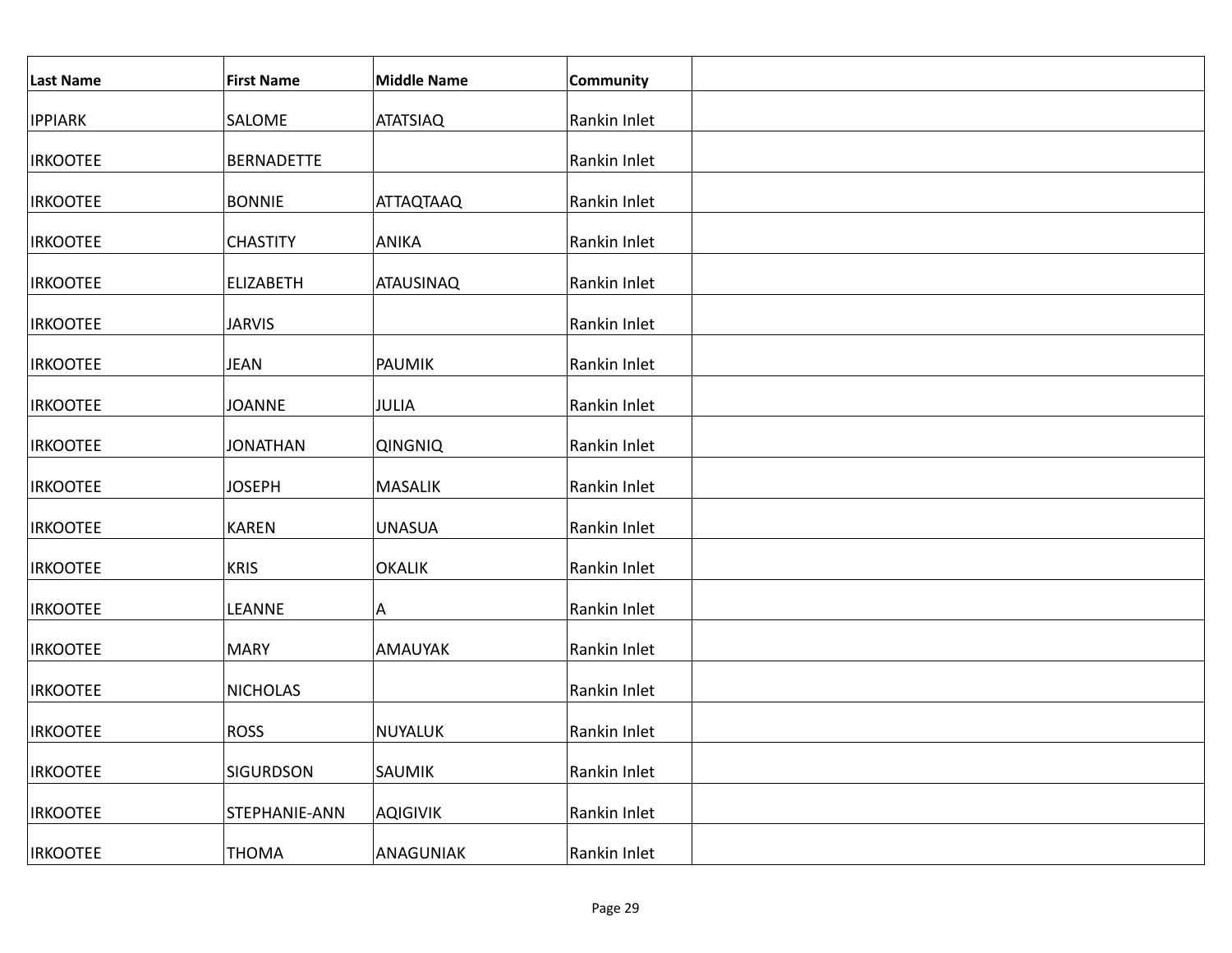| <b>Last Name</b>           | <b>First Name</b>     | <b>Middle Name</b>     | Community    |
|----------------------------|-----------------------|------------------------|--------------|
| <b>IRKOOTEE</b>            | <b>TOMMY</b>          | ANGUTITAU              | Rankin Inlet |
| <b>IRKOOTEE</b>            | <b>TYRA</b>           | <b>OKPIK</b>           | Rankin Inlet |
| <b>IRKSAK</b>              | <b>JEANNIE</b>        | QUQQUUT                | Rankin Inlet |
| <b>IRKSAQ</b>              | <b>ELIZABETH</b>      | PINGIKRAYUK IRKSAK     | Rankin Inlet |
| <b>IRNIQ</b>               | <b>GORDON</b>         | <b>SIDNEY EVALUKUT</b> | Rankin Inlet |
| <b>IRNIQ</b>               | <b>IGUTTAQ</b>        | MICHELLE               | Rankin Inlet |
| <b>IRNIQ</b>               | JEANNIE               |                        | Rankin Inlet |
| <b>IRWIN</b>               | <b>TIFFANY</b>        | <b>OKPIK</b>           | Rankin Inlet |
| <b>IRWIN-VAN EINDHOVEN</b> | AMBER                 | PISUKTI KULULAAQ       | Rankin Inlet |
| <b>ISSAKIARK</b>           | <b>CAMERON</b>        |                        | Rankin Inlet |
| <b>ISSAKIARK</b>           | <b>CYRIL</b>          |                        | Rankin Inlet |
| <b>ISSAKIARK</b>           | <b>DAVID</b>          |                        | Rankin Inlet |
| <b>ISSAKIARK</b>           | WILLIAM               | <b>BILLY</b>           | Rankin Inlet |
| <b>ISSALUK</b>             | <b>ESTER</b>          |                        | Rankin Inlet |
| <b>ISSALUK</b>             | <b>INUKSHUK</b>       |                        | Rankin Inlet |
| <b>ISSALUK</b>             | <b>JEREMIAH SANDY</b> | SAATIANA               | Rankin Inlet |
| <b>ISSALUK</b>             | LUKE JR.              | <b>ISSALUK</b>         | Rankin Inlet |
| <b>ISSALUK</b>             | <b>QUINTIEN ROSS</b>  | QAVIAJA AMMIMIAJUK     | Rankin Inlet |
| <b>ISSALUK</b>             | RICKY                 |                        | Rankin Inlet |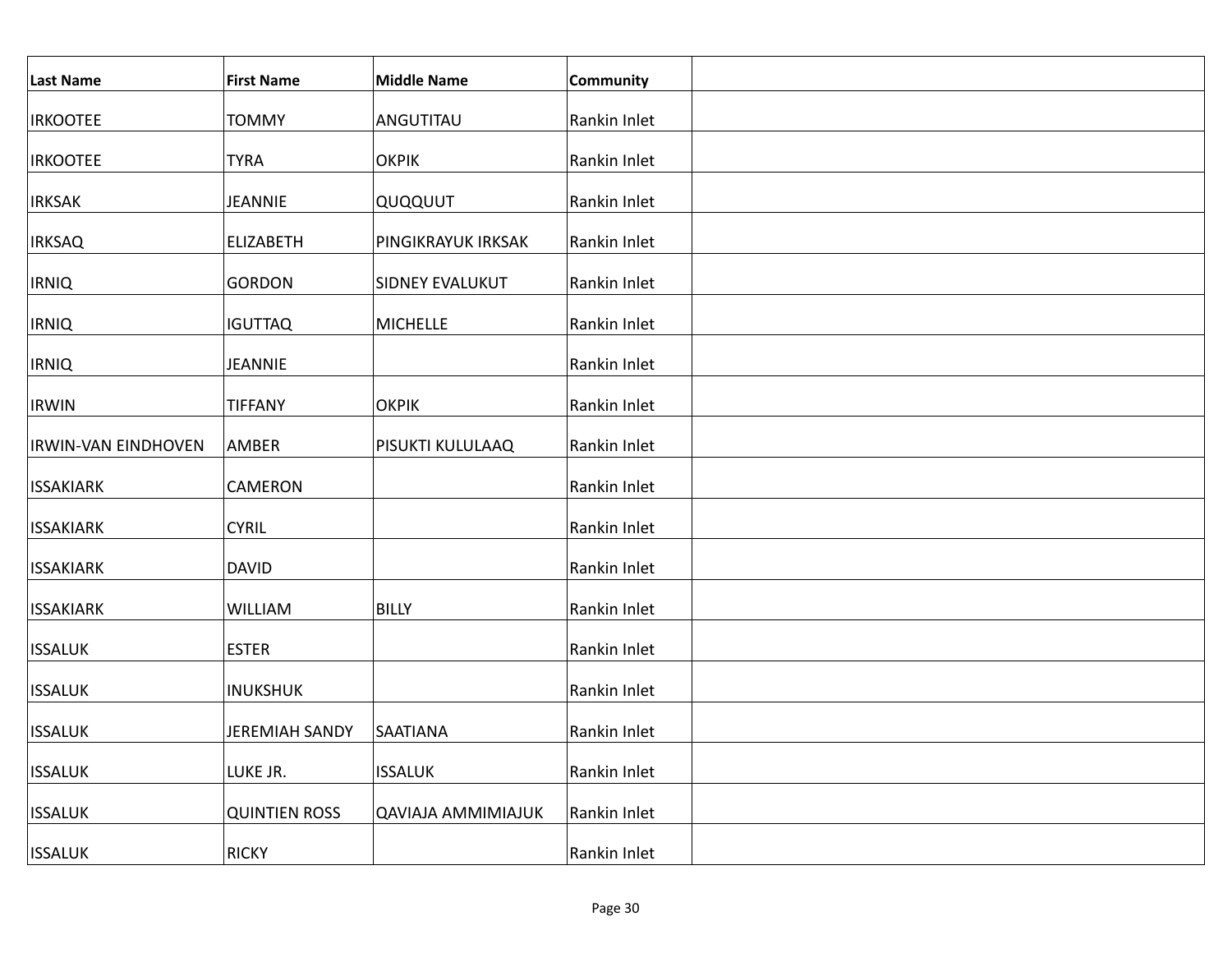| <b>Last Name</b> | <b>First Name</b>     | <b>Middle Name</b>  | Community    |  |
|------------------|-----------------------|---------------------|--------------|--|
| <b>ITTINUAR</b>  | EVANGELINE            |                     | Rankin Inlet |  |
| <b>ITTINUAR</b>  | <b>GEORGE</b>         |                     | Rankin Inlet |  |
| <b>ITTINUAR</b>  | HARRY                 | UNAINUK             | Rankin Inlet |  |
| <b>ITTINUAR</b>  | <b>JOHNNY</b>         | <b>AULATNARQ</b>    | Rankin Inlet |  |
| <b>ITTINUAR</b>  | <b>JOHNNY KILUGIT</b> | KILUGIT             | Rankin Inlet |  |
| <b>ITTINUAR</b>  | LISA                  |                     | Rankin Inlet |  |
| <b>ITTINUAR</b>  | MARK                  | AMARUNNUAQ          | Rankin Inlet |  |
| <b>ITTINUAR</b>  | MARY GRACE            | INUUMIQ             | Rankin Inlet |  |
| <b>ITTINUAR</b>  | SONNY                 | <b>JAMES</b>        | Rankin Inlet |  |
| <b>ITTINUAR</b>  | <b>TRACY</b>          | <b>BETSY</b>        | Rankin Inlet |  |
| <b>IYAKAK</b>    | <b>JIMMY</b>          | <b>TUTALIK</b>      | Rankin Inlet |  |
| <b>JONES</b>     | KAYLA                 | <b>LEONIE MAATA</b> | Rankin Inlet |  |
| <b>JONES</b>     | <b>KEESHA</b>         | KRISTIE             | Rankin Inlet |  |
| <b>JONES</b>     | RACHEL                | KILLIKTEE           | Rankin Inlet |  |
| <b>KABLALIK</b>  | DARCY                 | AKNAUTUK            | Rankin Inlet |  |
| <b>KABLALIK</b>  | NELSON                | QABLUNAQ            | Rankin Inlet |  |
| <b>KABLALIK</b>  | <b>STELLA</b>         | SERENA TAQRALIK     | Rankin Inlet |  |
| <b>KABLUITOK</b> | <b>BARBARA SR.</b>    | KAPUT               | Rankin Inlet |  |
| KABLUITOK        | BENJI                 |                     | Rankin Inlet |  |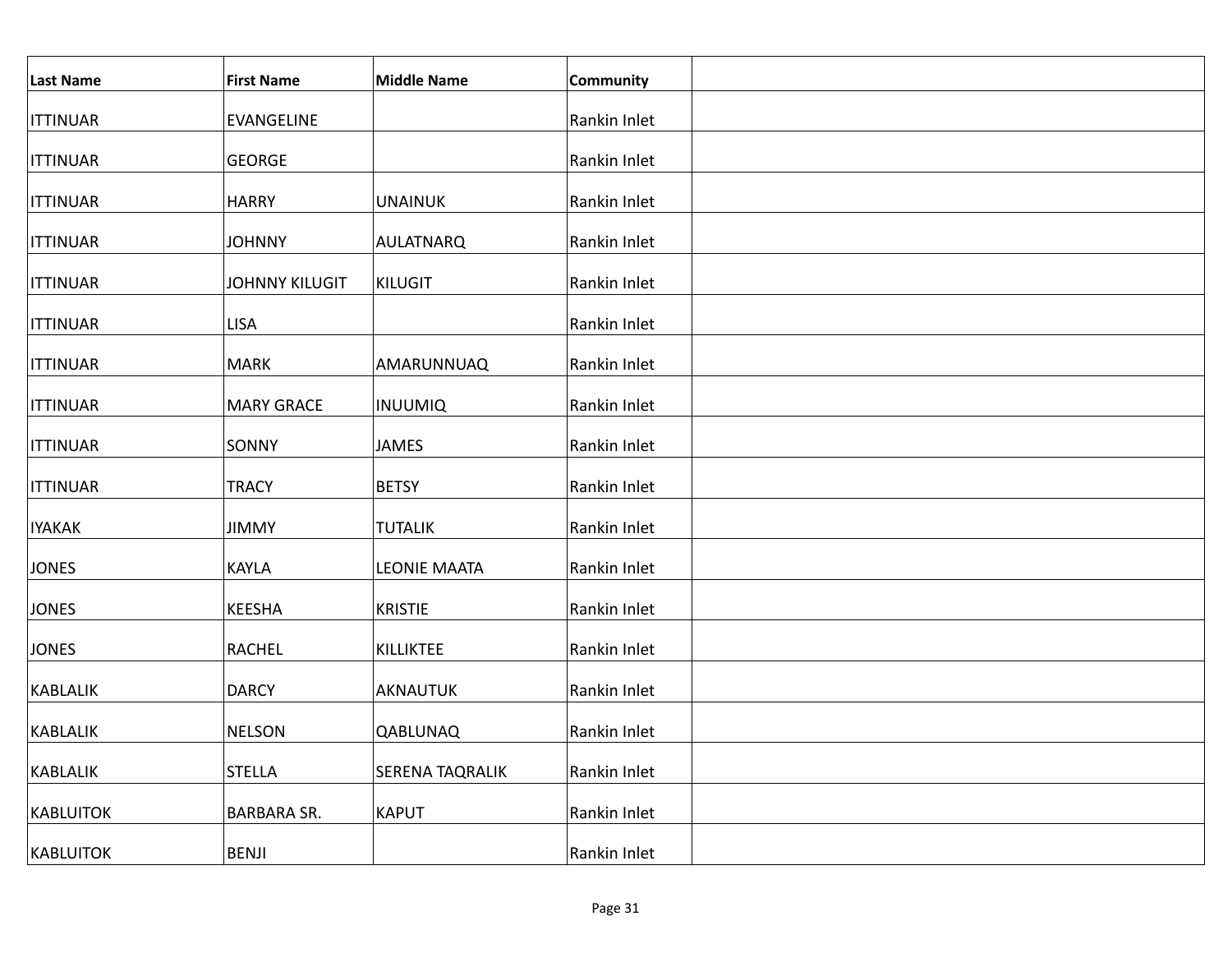| Last Name  | <b>First Name</b> | <b>Middle Name</b> | Community    |
|------------|-------------------|--------------------|--------------|
| KABLUITOK  | BILL              |                    | Rankin Inlet |
| KABLUITOK  | <b>BOBBY</b>      |                    | Rankin Inlet |
| KABLUITOK  | DAVID             | PAPIK              | Rankin Inlet |
| KABLUITOK  | <b>EDWARD</b>     | DEAN               | Rankin Inlet |
| KABLUITOK  | EMMA              |                    | Rankin Inlet |
| KABLUITOK  | EUGENE            |                    | Rankin Inlet |
| KABLUITOK  | FLORA-ANN         | ∣Q                 | Rankin Inlet |
| KABLUITOK  | <b>IAN</b>        | <b>JOHN</b>        | Rankin Inlet |
| KABLUITOK  | <b>JOAN</b>       | <b>ATTUAT</b>      | Rankin Inlet |
| KABLUITOK  | <b>KAYYLYNN</b>   | ARRAQ              | Rankin Inlet |
| KABLUITOK  | <b>KIRK</b>       |                    | Rankin Inlet |
| KABLUITOK  | MARIANNE          | AKNATAUYUK         | Rankin Inlet |
| KABLUITOK  | <b>PATRICIA</b>   | <b>INUKPAUJAK</b>  | Rankin Inlet |
| KABLUITOK  | <b>PATRICK</b>    | KADLUK             | Rankin Inlet |
| KABLUITOK  | <b>PATTIQ</b>     |                    | Rankin Inlet |
| KABLUTSIAK | ANDREA            | NUATII             | Rankin Inlet |
| KABVITOK   | ALINE             | KUMANA             | Rankin Inlet |
| KABVITOK   | DAMIAN            | LUCIEN WAYNE       | Rankin Inlet |
| KABVITOK   | <b>JACK</b>       | <b>TIKIQ</b>       | Rankin Inlet |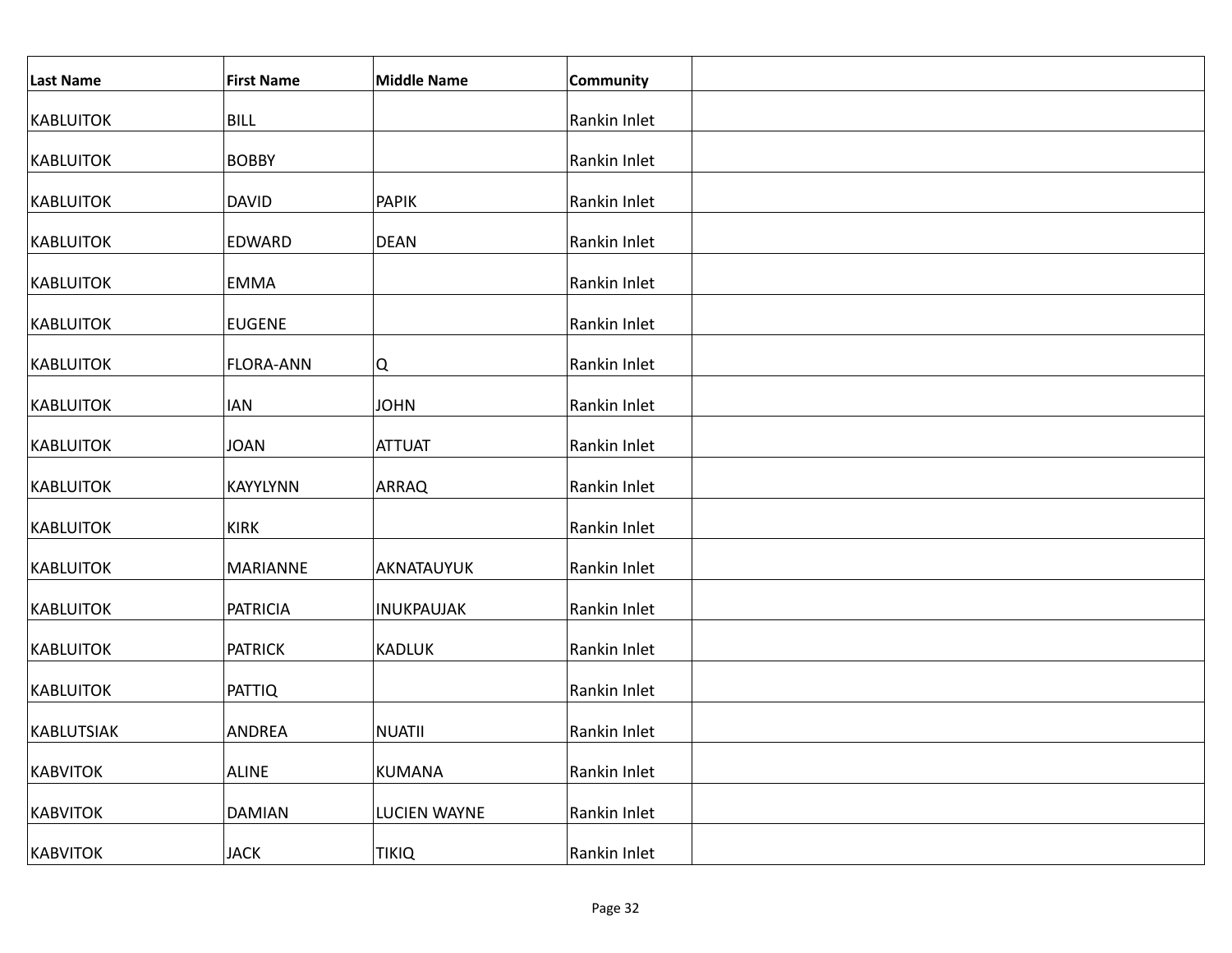| <b>Last Name</b> | <b>First Name</b> | <b>Middle Name</b> | Community    |  |
|------------------|-------------------|--------------------|--------------|--|
| KABVITOK         | <b>JOHN</b>       | KUILATSIK          | Rankin Inlet |  |
| <b>KABVITOK</b>  | <b>KELLY</b>      |                    | Rankin Inlet |  |
| KABVITOK         | MARLENE           | <b>KUBLUITOK</b>   | Rankin Inlet |  |
| KABVITOK         | <b>ROBERT</b>     |                    | Rankin Inlet |  |
| KABVITOK         | <b>TIKIQ</b>      | <b>MIRAANAQ</b>    | Rankin Inlet |  |
| <b>KABVITOK</b>  | <b>VICTORIA</b>   | ALAINGAQ           | Rankin Inlet |  |
| <b>KABVITOK</b>  | <b>WAYNE</b>      | <b>HAWMIK</b>      | Rankin Inlet |  |
| KADJUK           | SHEILA            | MITZIE             | Rankin Inlet |  |
| KADJUK-MOSBECK   | NATASHA GRACE     | <b>UJARALAAQ</b>   | Rankin Inlet |  |
| <b>KADLAK</b>    | ARTHUR            | MANNIQ             | Rankin Inlet |  |
| <b>KADLAK</b>    | <b>DEANO</b>      |                    | Rankin Inlet |  |
| KADLAK           | <b>EVA</b>        |                    | Rankin Inlet |  |
| KADLAK           | GLEN              |                    | Rankin Inlet |  |
| KADLAK           | GLENN JR.         | <b>DYLAN</b>       | Rankin Inlet |  |
| KADLAK           | <b>JOSEPH</b>     | KADLAK             | Rankin Inlet |  |
| KADLAK           | KANDACE           | AULLKIAQ           | Rankin Inlet |  |
| <b>KADLAK</b>    | PETER JR          |                    | Rankin Inlet |  |
| <b>KAGLIK</b>    | PATRICK           | PUTULIK            | Rankin Inlet |  |
| KAKUKTINNIQ      | DAVID JR          | NANURAQ            | Rankin Inlet |  |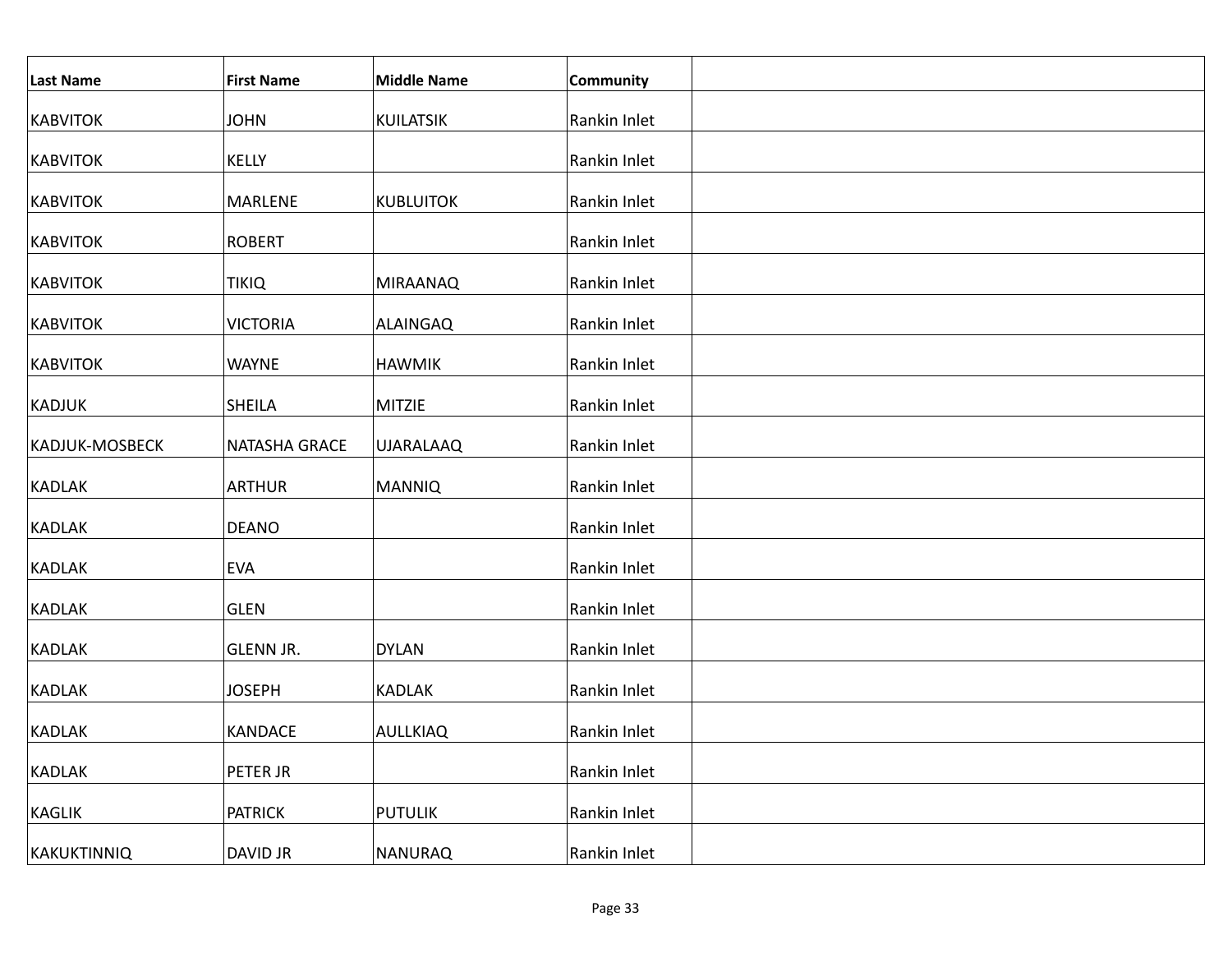| Last Name   | <b>First Name</b>   | <b>Middle Name</b> | Community    |  |
|-------------|---------------------|--------------------|--------------|--|
| KAKUKTINNIQ | DAVID SR            |                    | Rankin Inlet |  |
| KAKUKTINNIQ | <b>GORETTI</b>      | <b>SINGITOK</b>    | Rankin Inlet |  |
| KAKUKTINNIQ | <b>MORGAN</b>       | <b>QILIKTI</b>     | Rankin Inlet |  |
| KAKUKTINNIQ | ROCK                | D. ANAUVIA         | Rankin Inlet |  |
| KALASERK    | <b>CELINA</b>       |                    | Rankin Inlet |  |
| KALASERK    | <b>CURTIS</b>       | <b>JOSEPH</b>      | Rankin Inlet |  |
| KALASERK    | <b>JAMIE</b>        | KIVIUQ             | Rankin Inlet |  |
| KALASERK    | <b>JOAN</b>         |                    | Rankin Inlet |  |
| KALASERK    | <b>KRISTY GRACE</b> | <b>CHASITY</b>     | Rankin Inlet |  |
| KALASERK    | <b>MARCELLINE</b>   | <b>TERESA</b>      | Rankin Inlet |  |
| KALASERK    | <b>MARGARET</b>     | GLORIA             | Rankin Inlet |  |
| KALASERK    | MARY                |                    | Rankin Inlet |  |
| KALASERK    | <b>TAMARA</b>       | JANE               | Rankin Inlet |  |
| KALLUAK     | <b>JANINE</b>       |                    | Rankin Inlet |  |
| KALLUAK     | <b>KAILAH</b>       |                    | Rankin Inlet |  |
| KALLUAK     | NANCY               | ANIKSAK            | Rankin Inlet |  |
| KALLUAK     | <b>QUINTON</b>      | Р.                 | Rankin Inlet |  |
| KALUDJAK    | AMY                 | <b>EMILINE</b>     | Rankin Inlet |  |
| KALUDJAK    | <b>BRADLEY</b>      | E                  | Rankin Inlet |  |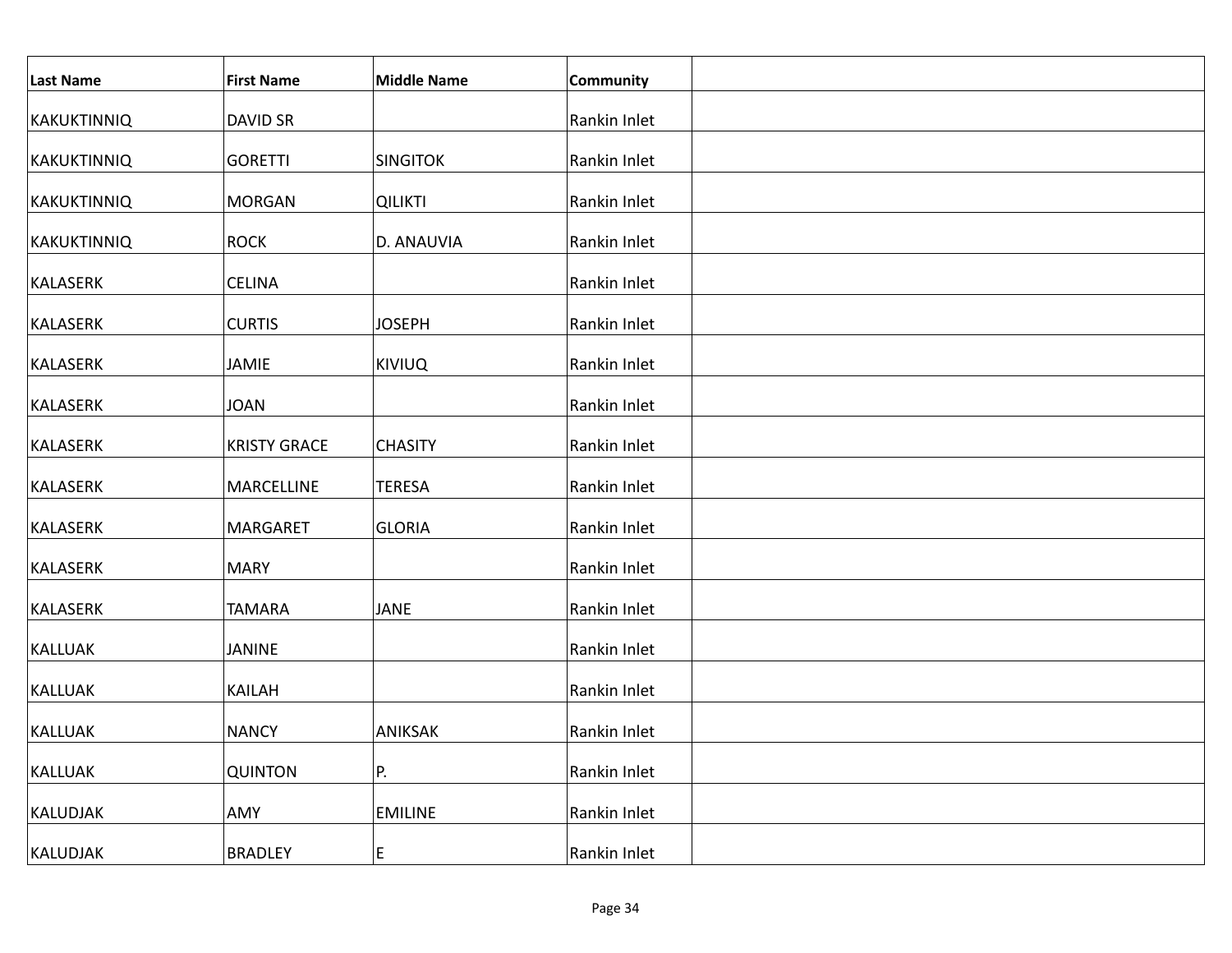| Last Name | <b>First Name</b> | Middle Name               | Community    |
|-----------|-------------------|---------------------------|--------------|
| KALUDJAK  | CHARLENE          | <b>QAVANGAT</b>           | Rankin Inlet |
| KALUDJAK  | <b>DANIEL</b>     | <b>ATUAT</b>              | Rankin Inlet |
| KALUDJAK  | DIANA             |                           | Rankin Inlet |
| KALUDJAK  | <b>DIANNA</b>     |                           | Rankin Inlet |
| KALUDJAK  | GERALYN           |                           | Rankin Inlet |
| KALUDJAK  | GLORIA            |                           | Rankin Inlet |
| KALUDJAK  | <b>JANELLE</b>    | LOLI AUTUT                | Rankin Inlet |
| KALUDJAK  | <b>JOE</b>        | <b>TERIGANIK</b>          | Rankin Inlet |
| KALUDJAK  | <b>JOEFFREY</b>   | KUKSUT                    | Rankin Inlet |
| KALUDJAK  | <b>JOSEPH JR</b>  | KALUDJAK                  | Rankin Inlet |
| KALUDJAK  | KELLY             |                           | Rankin Inlet |
| KALUDJAK  | KELSIE            | <b>MAGGIE ANN IQILANA</b> | Rankin Inlet |
| KALUDJAK  | LEO               |                           | Rankin Inlet |
| KALUDJAK  | LEO               | QASALLUAQ PAUL            | Rankin Inlet |
| KALUDJAK  | <b>LOREN</b>      | <b>YVONNE</b>             | Rankin Inlet |
| KALUDJAK  | MADELINE          |                           | Rankin Inlet |
| KALUDJAK  | MICHELLE          | NAMALIK                   | Rankin Inlet |
| KALUDJAK  | MONICA            |                           | Rankin Inlet |
| KALUDJAK  | NATHANIEL         |                           | Rankin Inlet |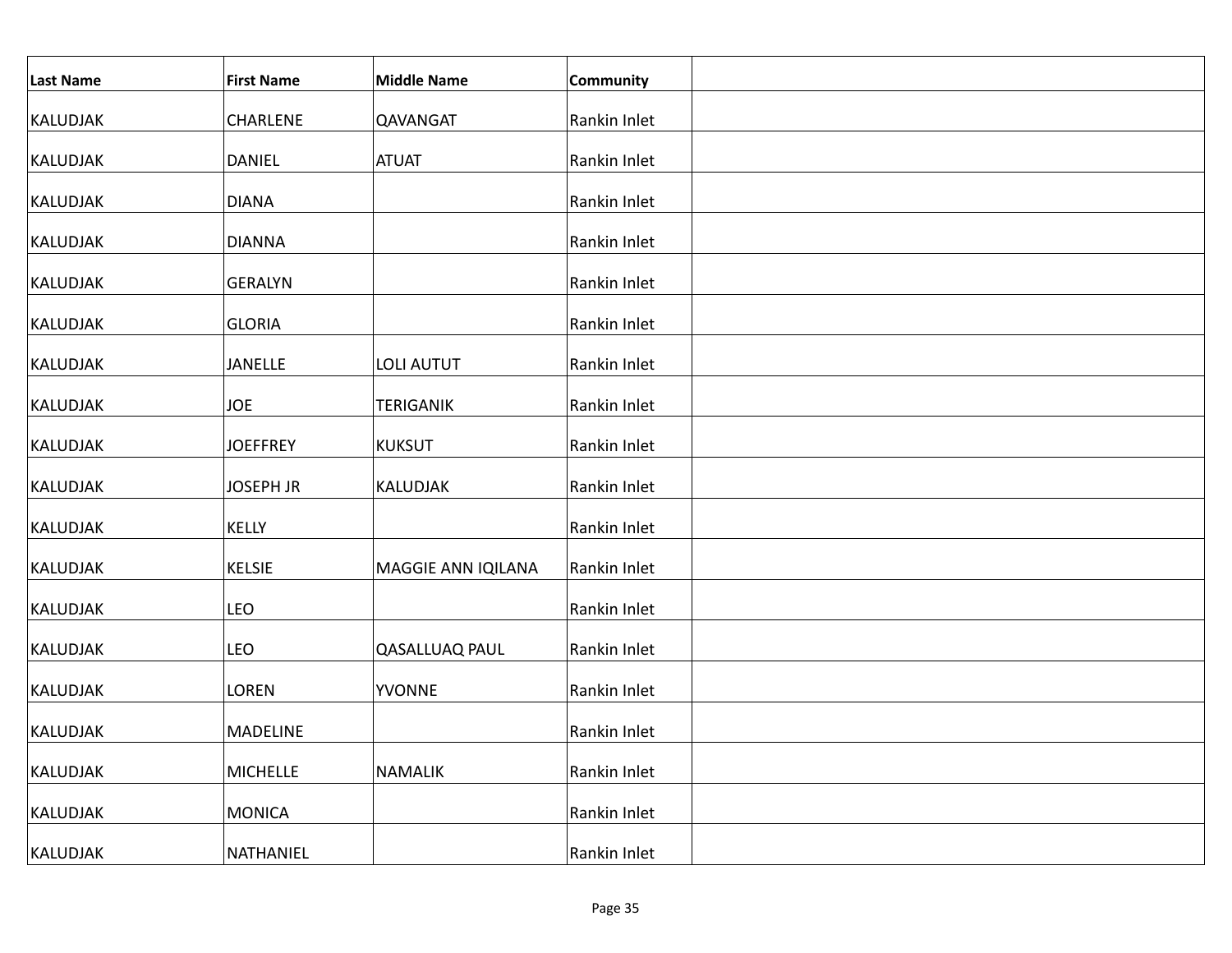| Last Name | <b>First Name</b> | Middle Name            | Community    |
|-----------|-------------------|------------------------|--------------|
| KALUDJAK  | NOEL              | K.                     | Rankin Inlet |
| KALUDJAK  | <b>NOEL JR</b>    |                        | Rankin Inlet |
| KALUDJAK  | PASHA             |                        | Rankin Inlet |
| KALUDJAK  | <b>TAMIKA</b>     | EILEEN AQSAKAAQ        | Rankin Inlet |
| KALUDJAK  | WENDEL            | <b>NANGAT QIUNIQ</b>   | Rankin Inlet |
| KANAYOK   | BERNADETTE        |                        | Rankin Inlet |
| KANAYOK   | <b>BERNICE</b>    | KUDJAK                 | Rankin Inlet |
| KANAYOK   | CASANDRA          | N. A.                  | Rankin Inlet |
| KANAYOK   | <b>CHRISTINE</b>  | PALITUAQ               | Rankin Inlet |
| KANAYOK   | <b>CHRISTY</b>    | <b>CHANTEL</b>         | Rankin Inlet |
| KANAYOK   | DARCY             | P.                     | Rankin Inlet |
| KANAYOK   | DAVID             |                        | Rankin Inlet |
| KANAYOK   | GENE              | <b>SACPAK</b>          | Rankin Inlet |
| KANAYOK   | <b>JESSICA</b>    | <b>LIZZIE QATTALIK</b> | Rankin Inlet |
| KANAYOK   | <b>JOHN</b>       | AMAROK                 | Rankin Inlet |
| KANAYOK   | YOL               | NAPIMAK                | Rankin Inlet |
| KANAYOK   | KELLY             | KABLU                  | Rankin Inlet |
| KANAYOK   | LEONA             | <b>HEATHER</b>         | Rankin Inlet |
| KANAYOK   | <b>LESTER</b>     | <b>LUCINE TAPARTI</b>  | Rankin Inlet |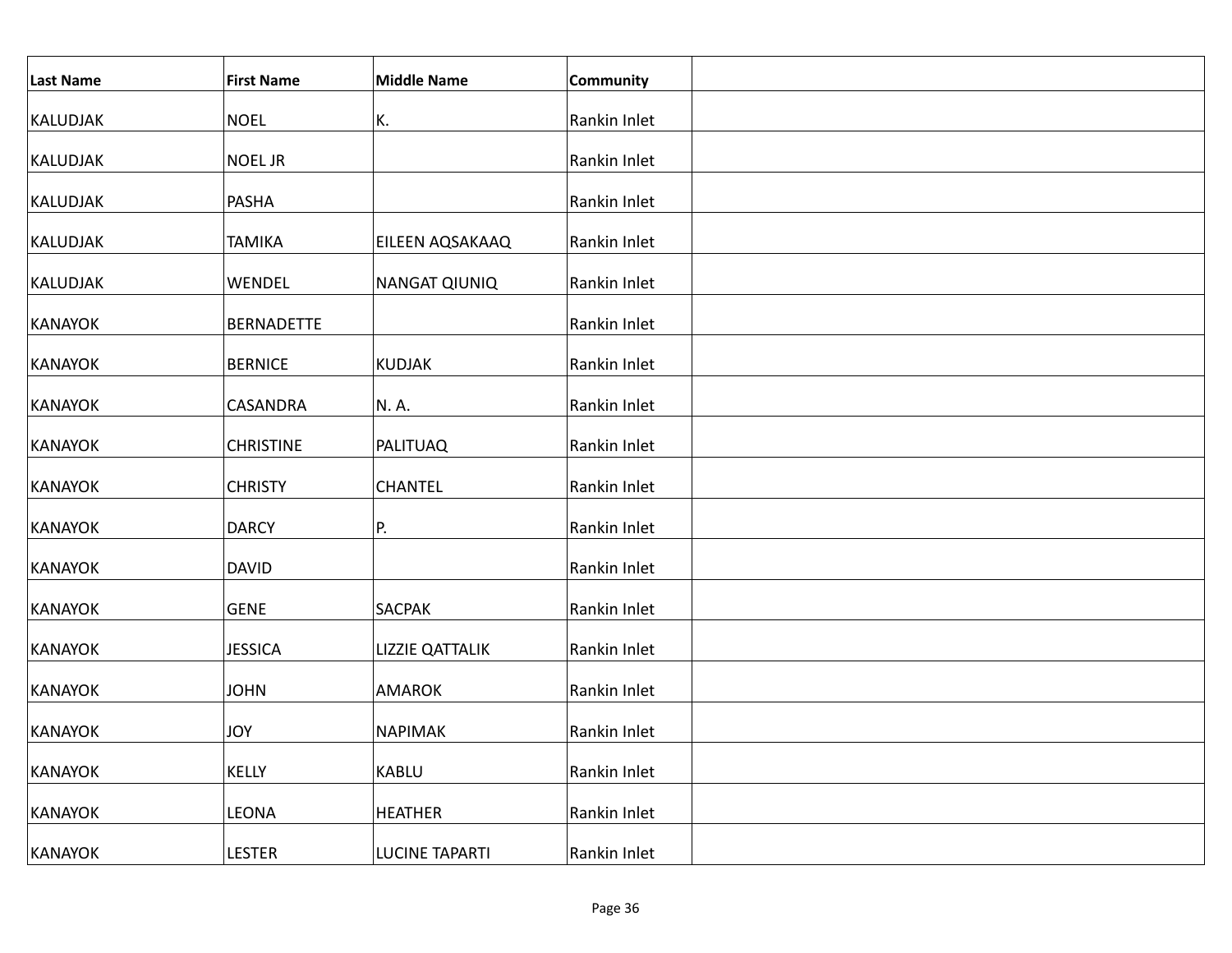| <b>Last Name</b> | <b>First Name</b> | <b>Middle Name</b>  | Community    |  |
|------------------|-------------------|---------------------|--------------|--|
| <b>KANAYOK</b>   | LUKE              | <b>AKAT</b>         | Rankin Inlet |  |
| <b>KANAYOK</b>   | MARGARET          | <b>ENOWYOK</b>      | Rankin Inlet |  |
| KANAYOK          | MARTHA            | N.                  | Rankin Inlet |  |
| KANAYOK          | MARTIN            | <b>QIYUK</b>        | Rankin Inlet |  |
| KANAYOK          | <b>STEVE</b>      | ALAITOK             | Rankin Inlet |  |
| <b>KANAYOK</b>   | <b>TRACY</b>      | O.                  | Rankin Inlet |  |
| <b>KANAYOK</b>   | <b>WAYNE</b>      | <b>SIKSIK</b>       | Rankin Inlet |  |
| <b>KANNAK</b>    | HARRY             |                     | Rankin Inlet |  |
| <b>KANNAK</b>    | <b>JOSEPH</b>     |                     | Rankin Inlet |  |
| <b>KAPPI</b>     | CAROL             | <b>EKITJUK</b>      | Rankin Inlet |  |
| KAPPI            | FLOYD             | <b>TUGAK</b>        | Rankin Inlet |  |
| KAPPI            | <b>IAN</b>        | <b>TODD</b>         | Rankin Inlet |  |
| KAPPI            | <b>JOCELYN</b>    |                     | Rankin Inlet |  |
| KAPPI            | <b>JUDY</b>       |                     | Rankin Inlet |  |
| KAPPI            | <b>LEONIE</b>     |                     | Rankin Inlet |  |
| KAPPI            | MARK              |                     | Rankin Inlet |  |
| <b>KAPPI</b>     | NEIL              | <b>BERRY</b>        | Rankin Inlet |  |
| <b>KAPPI</b>     | NORMAND           | <b>JAMES NUVIYA</b> | Rankin Inlet |  |
| KAPPI            | PABLO             |                     | Rankin Inlet |  |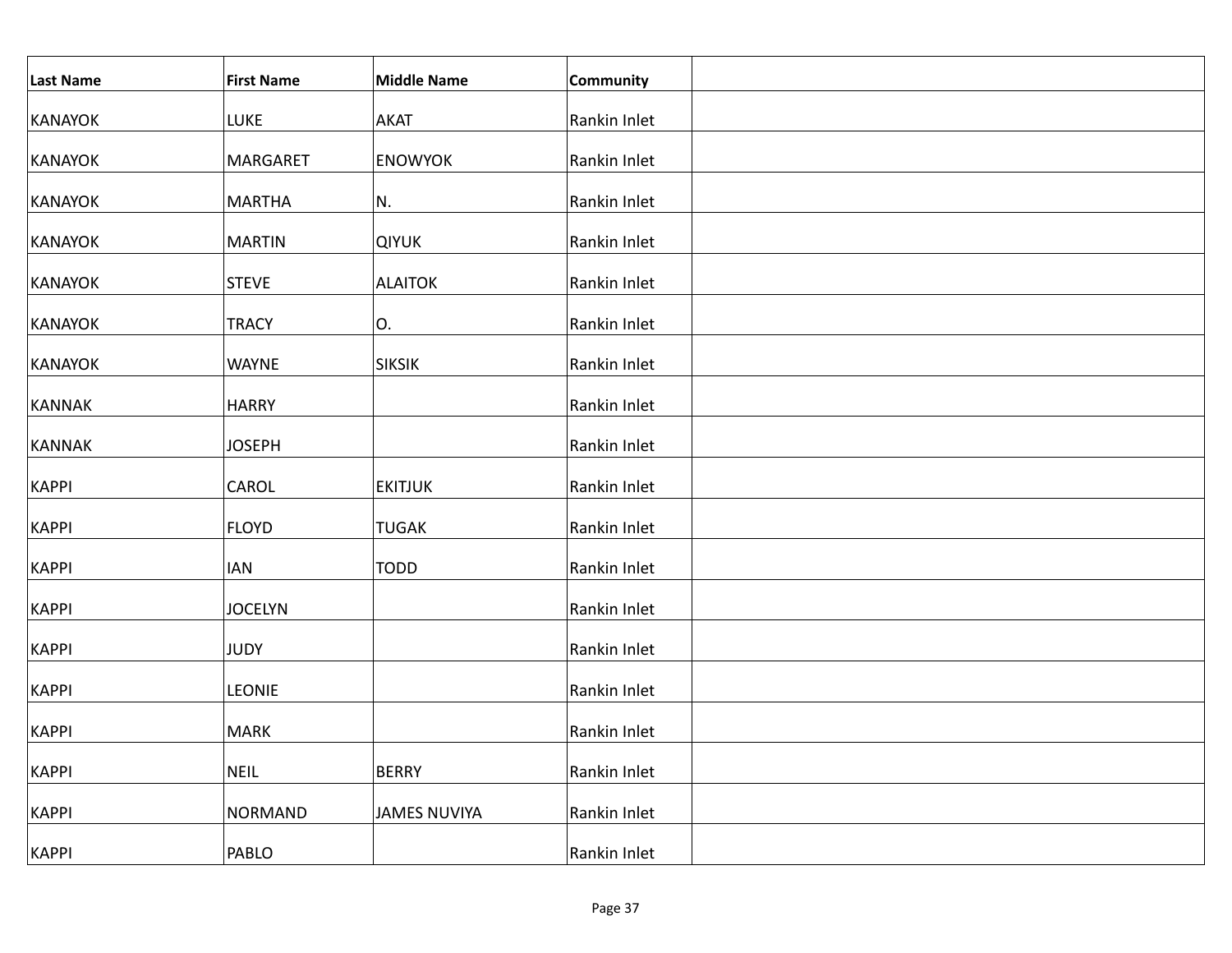| <b>Last Name</b> | <b>First Name</b> | Middle Name    | Community    |  |
|------------------|-------------------|----------------|--------------|--|
| <b>KAPPI</b>     | PELAGIE           |                | Rankin Inlet |  |
| <b>KAPPI</b>     | <b>WENDY</b>      | TIGUMIAK       | Rankin Inlet |  |
| <b>KAPUT</b>     | ARSENE            |                | Rankin Inlet |  |
| <b>KAPUT</b>     | <b>CLIFF</b>      |                | Rankin Inlet |  |
| <b>KAPUT</b>     | <b>DENNIS</b>     |                | Rankin Inlet |  |
| <b>KAPUT</b>     | <b>FRANCOIS</b>   |                | Rankin Inlet |  |
| <b>KAPUT</b>     | <b>HENRY</b>      | PALIAK         | Rankin Inlet |  |
| <b>KAPUT</b>     | <b>JACINTHA</b>   | AVINGAQ        | Rankin Inlet |  |
| <b>KAPUT</b>     | <b>MARY</b>       | ANGNASALUK     | Rankin Inlet |  |
| <b>KAPUT</b>     | <b>MATILDA</b>    |                | Rankin Inlet |  |
| <b>KAPUT</b>     | PAUL              |                | Rankin Inlet |  |
| <b>KAPUT</b>     | <b>PETER</b>      |                | Rankin Inlet |  |
| <b>KAPUT</b>     | <b>QILAK</b>      |                | Rankin Inlet |  |
| <b>KAPUT</b>     | RUSSELL           | KAYUTAK        | Rankin Inlet |  |
| <b>KAPUT</b>     | <b>VICTORIA</b>   |                | Rankin Inlet |  |
| <b>KARETAK</b>   | LEO               | KALUDJAK       | Rankin Inlet |  |
| <b>KARLIK</b>    | AMBROSE           |                | Rankin Inlet |  |
| <b>KARLIK</b>    | ARSENE            | <b>CHARLES</b> | Rankin Inlet |  |
| <b>KARLIK</b>    | CHARLENE          | MANITOK        | Rankin Inlet |  |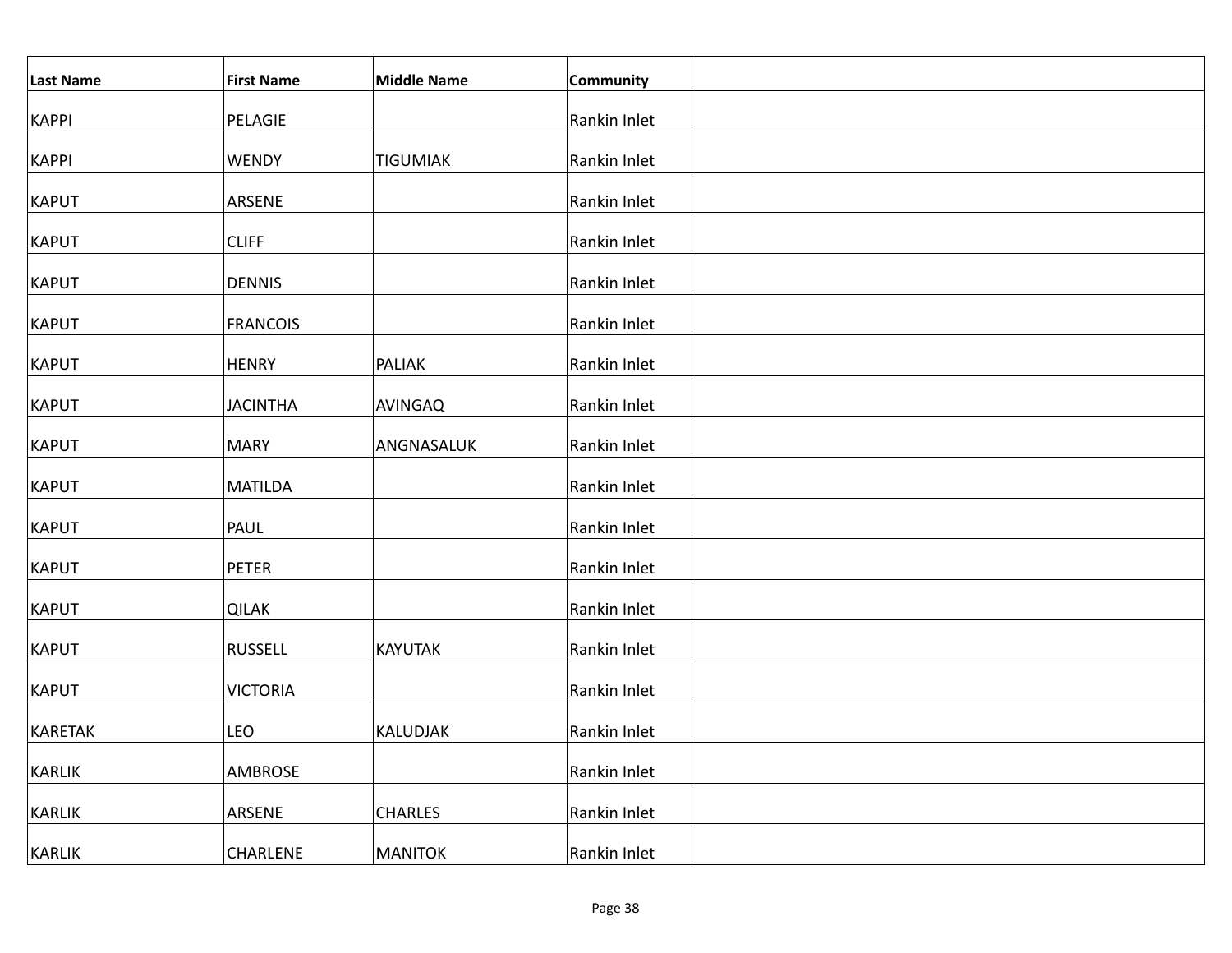| <b>Last Name</b> | <b>First Name</b>               | <b>Middle Name</b>    | Community    |  |
|------------------|---------------------------------|-----------------------|--------------|--|
| KARLIK           | GABRIEL                         |                       | Rankin Inlet |  |
| KARLIK           | KAILEE                          | <b>IQALLIJUQ</b>      | Rankin Inlet |  |
| KARLIK           | <b>QUINTON</b>                  | UTUQQAQ               | Rankin Inlet |  |
| KASADLUAK        | ANNIE                           |                       | Rankin Inlet |  |
| KASADLUAK        | <b>CHARLIE</b>                  |                       | Rankin Inlet |  |
| KASALUAK         | <b>JOHNNY</b>                   | A                     | Rankin Inlet |  |
| KASALUAK         | <b>MARIA</b>                    | <b>TIRIAQ AULAJUQ</b> | Rankin Inlet |  |
| KASALUAK         | <b>MARY</b>                     |                       | Rankin Inlet |  |
| KASALUAK         | <b>PAULINE</b>                  | KABLALIK              | Rankin Inlet |  |
| <b>KASALUAK</b>  | <b>VERONICA</b>                 | <b>AQPA</b>           | Rankin Inlet |  |
| KASALUAK         | <b>WAYNE</b><br><b>KUMARUAQ</b> | <b>SAMSON JR</b>      | Rankin Inlet |  |
| KATALUK          | ELENA                           | ANNE                  | Rankin Inlet |  |
| KATALUK          | SADIE                           | ANNIE                 | Rankin Inlet |  |
| KATOKRA          | ERIC                            | <b>QUNGULIK</b>       | Rankin Inlet |  |
| KATORKA          | <b>ROBINSON</b>                 | NASU                  | Rankin Inlet |  |
| KAURAYOK         | <b>BARBARA</b>                  | <b>PAMEOK</b>         | Rankin Inlet |  |
| KAURAYOK         | <b>DAPHNE</b>                   | <b>MAKPATAK</b>       | Rankin Inlet |  |
| KAURAYOK         | <b>MARCIA</b>                   | <b>TOOTNA</b>         | Rankin Inlet |  |
| KAVIK            | <b>ELIZABETH</b>                | SAIMANAKULUK          | Rankin Inlet |  |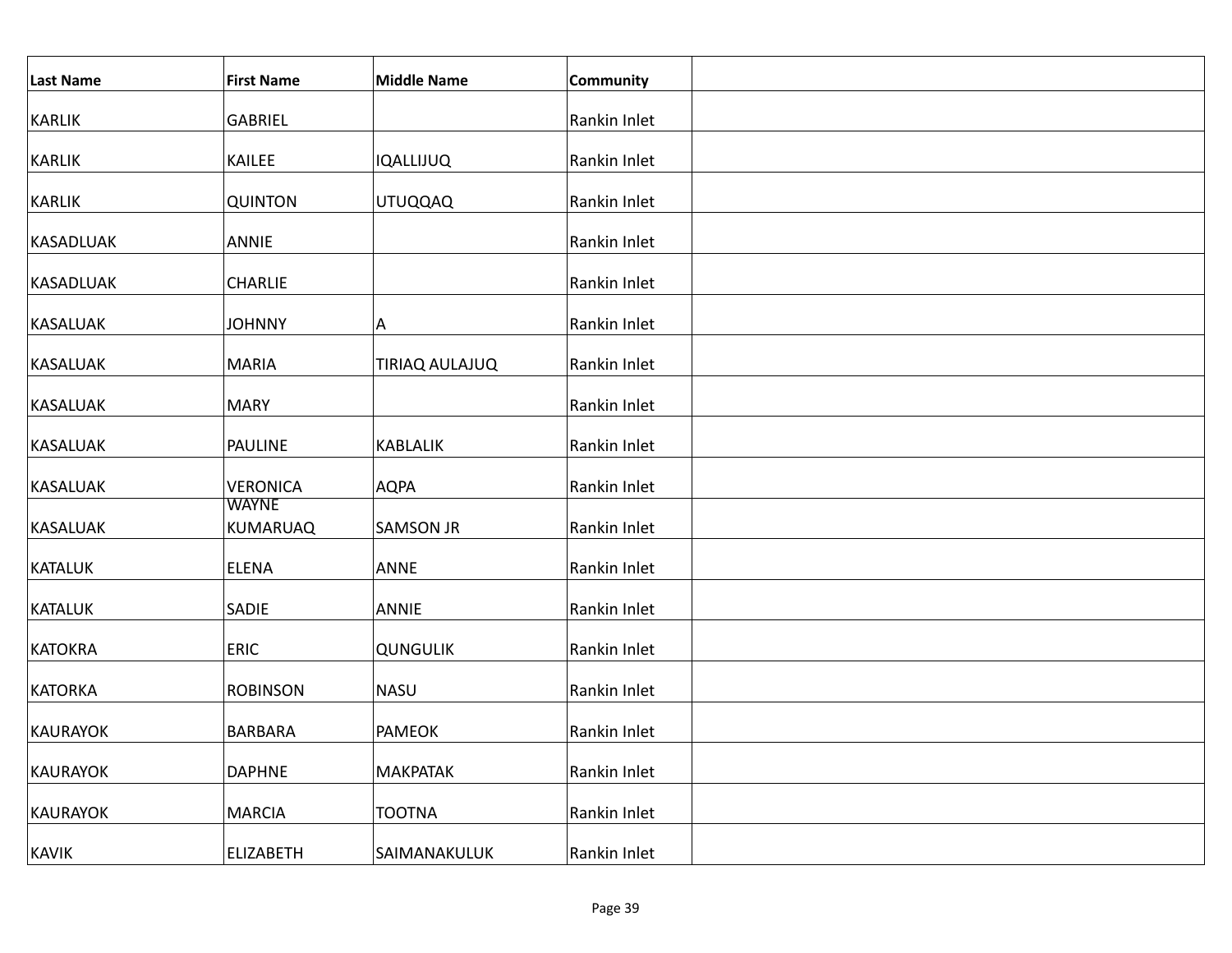| <b>Last Name</b>  | <b>First Name</b> | <b>Middle Name</b>      | Community    |
|-------------------|-------------------|-------------------------|--------------|
| KAVIK             | <b>ELIZABETH</b>  | <b>TAUTAUGI</b>         | Rankin Inlet |
| KAVIK             | <b>FARLEY</b>     |                         | Rankin Inlet |
| KAVIK             | MEEKALEE          | <b>MIKIJUK</b>          | Rankin Inlet |
| KELLYPALIK        | AMY               | MALAY                   | Rankin Inlet |
| KENDREW           | <b>ETHAN</b>      | <b>BENJAMIN MICHAEL</b> | Rankin Inlet |
| KING              | <b>BRADFORD</b>   | <b>JOHN NANUQ</b>       | Rankin Inlet |
| KING              | <b>ROSALINDE</b>  |                         | Rankin Inlet |
| KINGMEATOK        | <b>FLOYD</b>      |                         | Rankin Inlet |
| KINGMEATOK        | <b>JOHNNY</b>     | <b>OKOMAI</b>           | Rankin Inlet |
| <b>KINGMEATOK</b> | <b>KIESHA</b>     | <b>UYAGASUK</b>         | Rankin Inlet |
| KINGMEATOK        | <b>MAGGIE</b>     | DONNA                   | Rankin Inlet |
| KINGMEATOK        | SHELLY            | <b>UYARAANAAQ</b>       | Rankin Inlet |
| KINGUNKOTOK       | <b>BERNICE</b>    |                         | Rankin Inlet |
| KIRKWA            | <b>BRANDON</b>    | <b>SULUK</b>            | Rankin Inlet |
| KIRKWA            | <b>EVA</b>        | <b>UKUTAQ</b>           | Rankin Inlet |
| KIRKWA            | <b>LAURENT</b>    | AKSADJUAK               | Rankin Inlet |
| KIRKWA            | <b>SHIRLEY</b>    | <b>THERESE</b>          | Rankin Inlet |
| KOLIT             | <b>HAYLEY</b>     | <b>TERRI QUKKIAQ U</b>  | Rankin Inlet |
| KOLIT             | PIERRE            |                         | Rankin Inlet |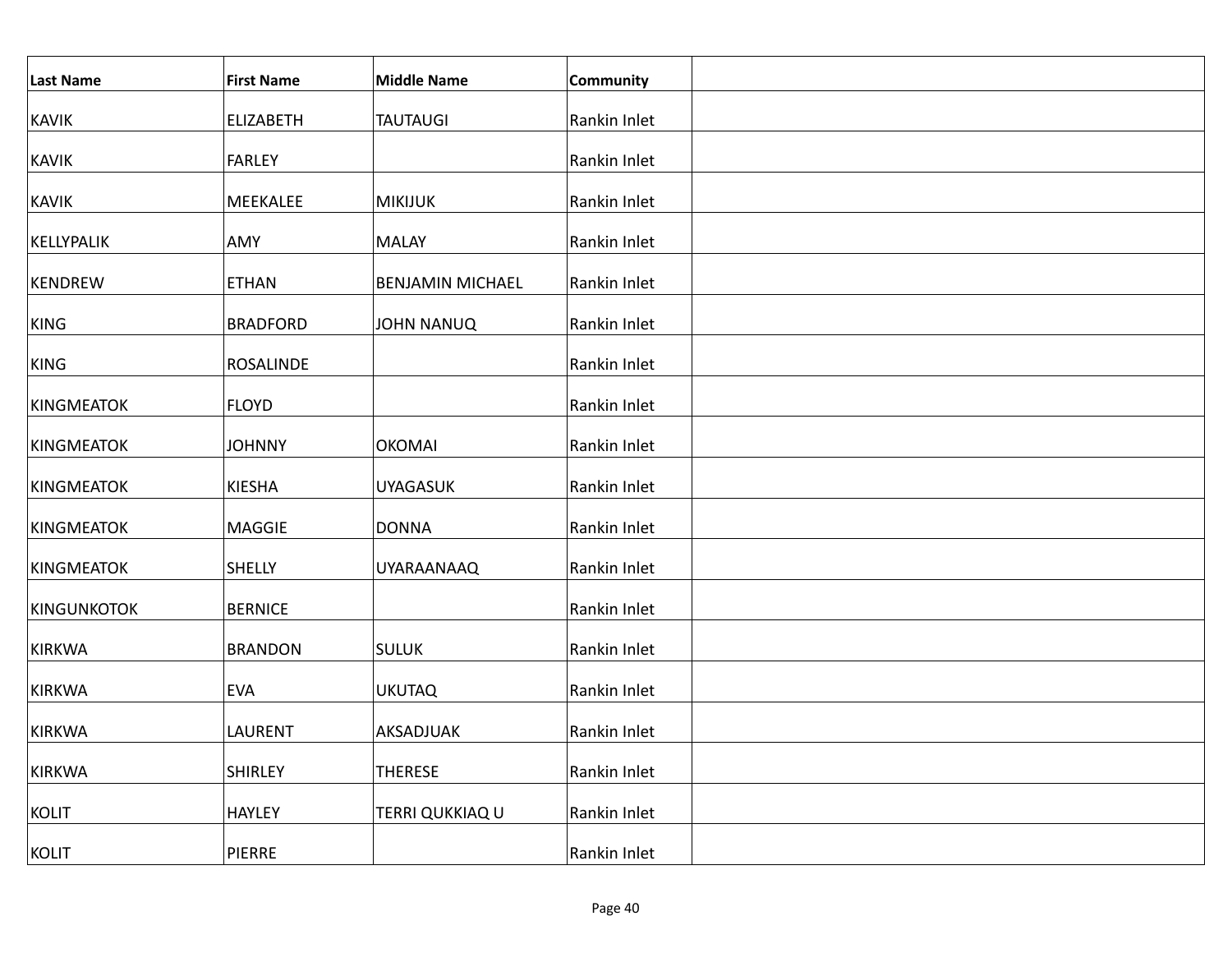| <b>Last Name</b>      | <b>First Name</b> | <b>Middle Name</b>     | Community    |  |
|-----------------------|-------------------|------------------------|--------------|--|
| <b>KOLIT</b>          | SHARRON           | POOKA                  | Rankin Inlet |  |
| KOLIT-CARTER          | <b>HEATHER</b>    | <b>HANNAH</b>          | Rankin Inlet |  |
| KOLIT-CARTER          | <b>LONNIE</b>     | KANAYUK                | Rankin Inlet |  |
| <b>KOLOLA</b>         | KARYNA            |                        | Rankin Inlet |  |
| <b>KOMAK</b>          | <b>HELEN</b>      |                        | Rankin Inlet |  |
| <b>KOMAKJUAK</b>      | <b>SANDRA</b>     |                        | Rankin Inlet |  |
| <b>KOMAKSIUTIKSAK</b> | <b>ETHAN-KANE</b> | ARULAAQ                | Rankin Inlet |  |
| <b>KOMAKSIUTIKSAK</b> | <b>ISADORE</b>    | <b>TITAAQ</b>          | Rankin Inlet |  |
| <b>KOMAKSIUTIKSAK</b> | <b>JAVEN</b>      | QALUJJAQ               | Rankin Inlet |  |
| <b>KOMAKSIUTIKSAK</b> | KEENAN            | <b>SIMIK</b>           | Rankin Inlet |  |
| <b>KOMAKSIUTIKSAK</b> | LISA-ANN          |                        | Rankin Inlet |  |
| <b>KOMAKSIUTIKSAK</b> | NEVIN             | <b>TRENT MAPSALAAQ</b> | Rankin Inlet |  |
| KOMAKSIUTIKSAK        | <b>TYSON</b>      | <b>TAQTU</b>           | Rankin Inlet |  |
| <b>KOPAK</b>          | AARON             | QAKUTINNIQ             | Rankin Inlet |  |
| <b>KOPAK</b>          | <b>CELESTINO</b>  | <b>MANIITOK</b>        | Rankin Inlet |  |
| <b>KOPAK</b>          | LINDA             | <b>EKWALAK</b>         | Rankin Inlet |  |
| <b>KOPAK</b>          | <b>LORIANNE</b>   |                        | Rankin Inlet |  |
| <b>KOPAK</b>          | <b>SIMON LEE</b>  | ANAUJA                 | Rankin Inlet |  |
| <b>KOWMUK</b>         | ANNAMEEKA         | μ.                     | Rankin Inlet |  |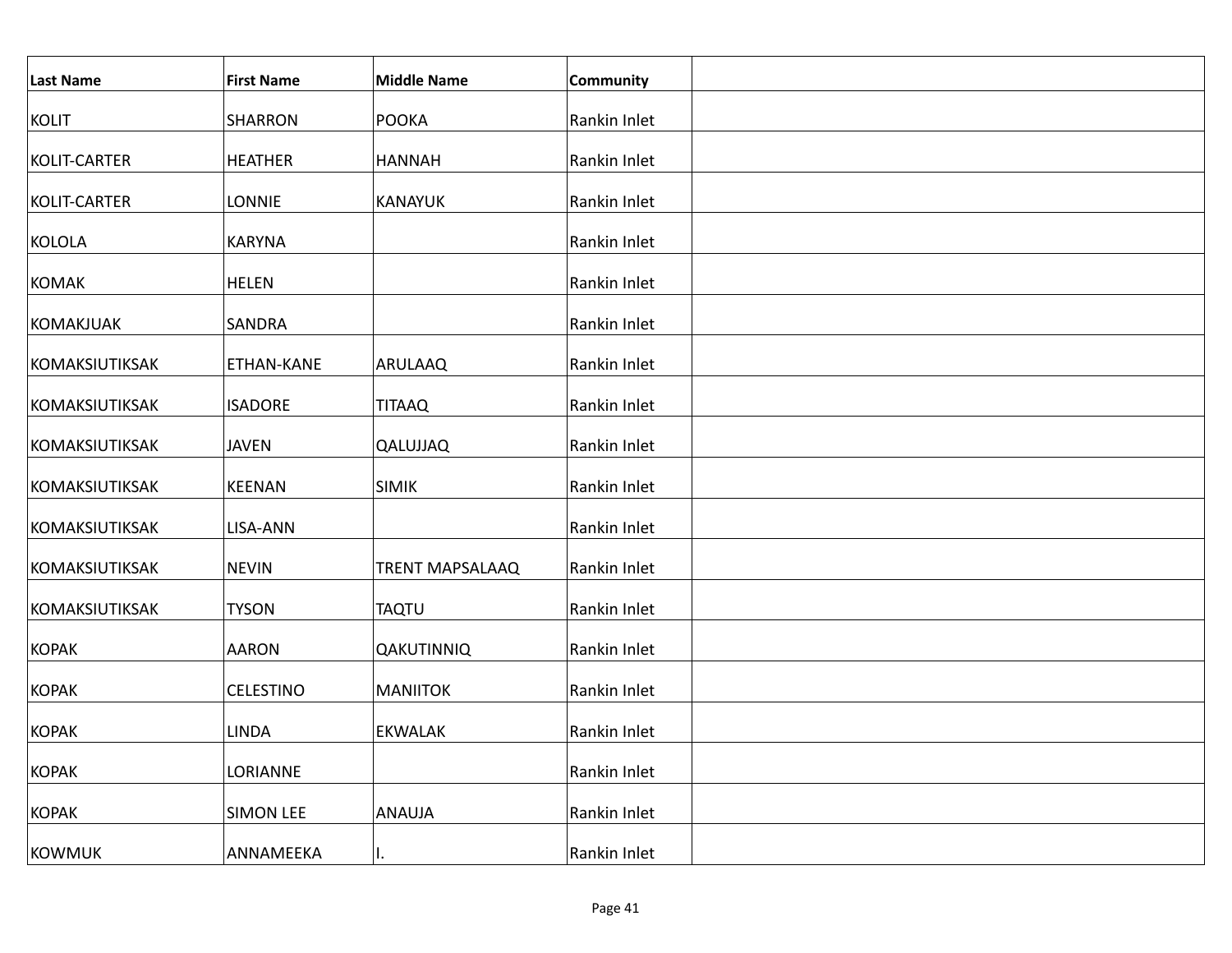| <b>Last Name</b>  | <b>First Name</b> | <b>Middle Name</b> | Community    |  |
|-------------------|-------------------|--------------------|--------------|--|
| <b>KOWMUK</b>     | ARNAUJUQ          | A                  | Rankin Inlet |  |
| <b>KOWMUK</b>     | DANIEL            |                    | Rankin Inlet |  |
| <b>KOWMUK</b>     | LAVINIA           |                    | Rankin Inlet |  |
| <b>KOWMUK</b>     | <b>REBA</b>       | <b>MALAYA</b>      | Rankin Inlet |  |
| <b>KOWMUK</b>     | SAM               |                    | Rankin Inlet |  |
| <b>KOWMUK</b>     | SAVIKATAAQ        | QAJAQJUAQ          | Rankin Inlet |  |
| <b>KOWTAK</b>     | ANDY              |                    | Rankin Inlet |  |
| <b>KOWTAK</b>     | <b>DOYLE</b>      | <b>UNGUUJAQ</b>    | Rankin Inlet |  |
| <b>KOWTAK</b>     | KEN               | KEITH              | Rankin Inlet |  |
| <b>KOWTAK</b>     | KYLE              | KILIKTI KULIUJAK   | Rankin Inlet |  |
| <b>KOWTAK</b>     | NADIA             | <b>OLIVIA</b>      | Rankin Inlet |  |
| <b>KOWTAK</b>     | NORMAN            | ADAM               | Rankin Inlet |  |
| <b>KOWTAK</b>     | <b>VERNA</b>      |                    | Rankin Inlet |  |
| <b>KRAKO</b>      | <b>BERNARD</b>    | NAGJUK             | Rankin Inlet |  |
| <b>KRAKO</b>      | <b>JOHNSON</b>    | <b>UDLIAK</b>      | Rankin Inlet |  |
| <b>KREELAK</b>    | FAITH             | ANNAGUNIAQ         | Rankin Inlet |  |
| <b>KREELAK</b>    | LEE               |                    | Rankin Inlet |  |
| <b>KRINGAYARK</b> | BRENDA            | AVAKSAK            | Rankin Inlet |  |
| KRITAQLILUK       | <b>SIMON</b>      | HIUQPAAT           | Rankin Inlet |  |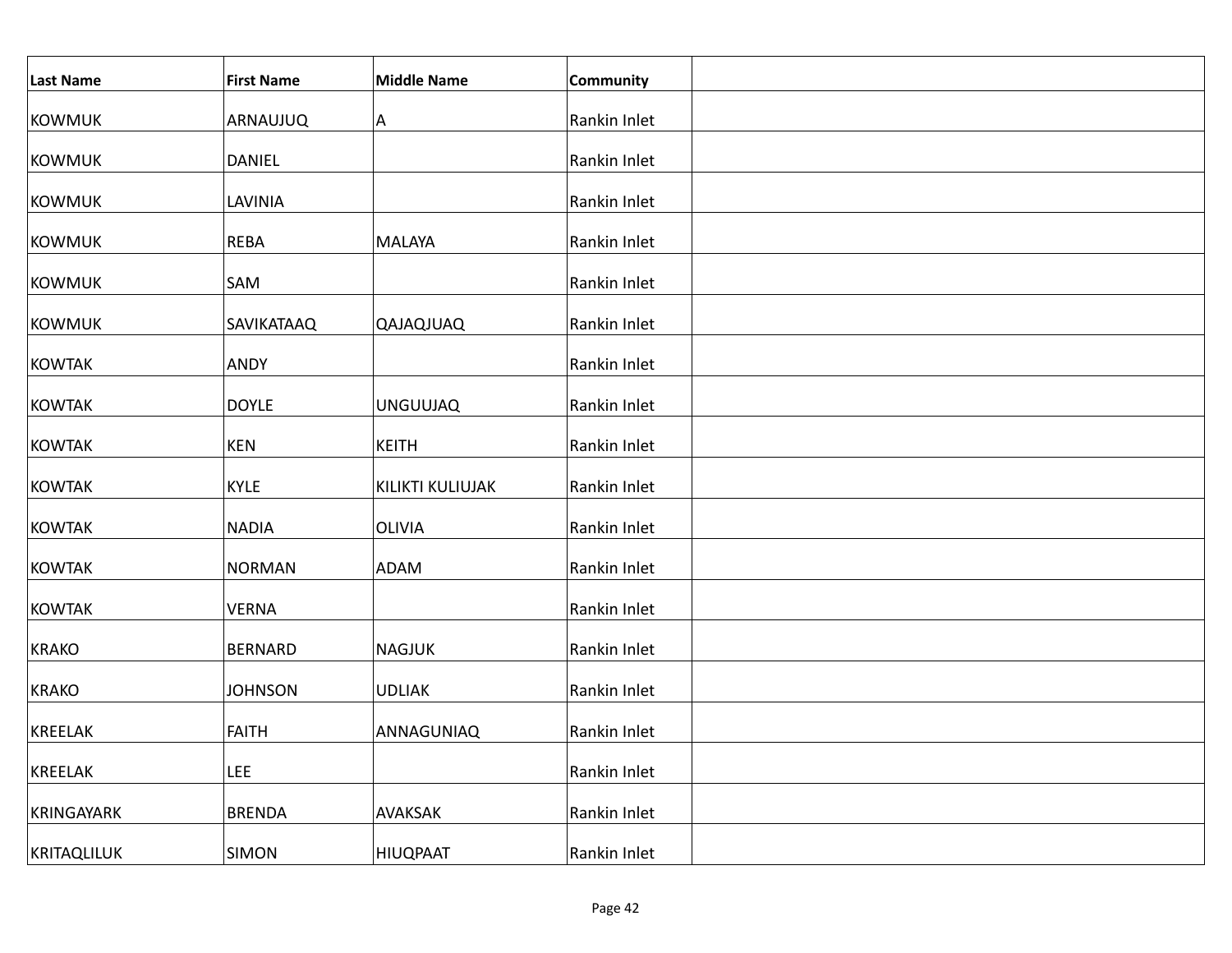| Last Name        | <b>First Name</b> | <b>Middle Name</b>   | Community    |
|------------------|-------------------|----------------------|--------------|
| KRITERDLUK       | <b>CYRIL</b>      |                      | Rankin Inlet |
| KRITERDLUK       | DONNA             | <b>KAYUGASUKA</b>    | Rankin Inlet |
| KUBLUITOK        | <b>CHRISTAL</b>   | UMATUQ               | Rankin Inlet |
| <b>KUBLUITOK</b> | NIGEL             |                      | Rankin Inlet |
| KUBLUITOK        | RAYNA             | MERANAK              | Rankin Inlet |
| KUBLUITOK        | <b>TAINA</b>      |                      | Rankin Inlet |
| KUBLUITOK        | <b>TAMERA</b>     | <b>IJJANGIAQ</b>     | Rankin Inlet |
| KUBLUITOK        | <b>XZAVIER</b>    | <b>IVALU</b>         | Rankin Inlet |
| KUBLUITOK        | <b>YVONNE</b>     | <b>IQVIQSAK</b>      | Rankin Inlet |
| KUKSUK           | <b>HARRY</b>      | KASLAK               | Rankin Inlet |
| KUROK            | <b>JOHN</b>       |                      | Rankin Inlet |
| KUROK            | <b>THOMAS</b>     | ANDREW               | Rankin Inlet |
| KUROK-CLARKE     | <b>JOVETTE</b>    | ANINU                | Rankin Inlet |
| KUSUGAK          | ANALIIS           | <b>KUKIK SPECIAL</b> | Rankin Inlet |
| KUSUGAK          | <b>BRYCE</b>      | PETER                | Rankin Inlet |
| KUSUGAK          | <b>DERRICK</b>    | ANGOTEGUAR           | Rankin Inlet |
| KUSUGAK          | <b>GRAHAM</b>     | <b>TOWTOONGIE</b>    | Rankin Inlet |
| KUSUGAK          | <b>JEAN</b>       | PIUVAA               | Rankin Inlet |
| KUSUGAK          | <b>JODY</b>       | LOUISE               | Rankin Inlet |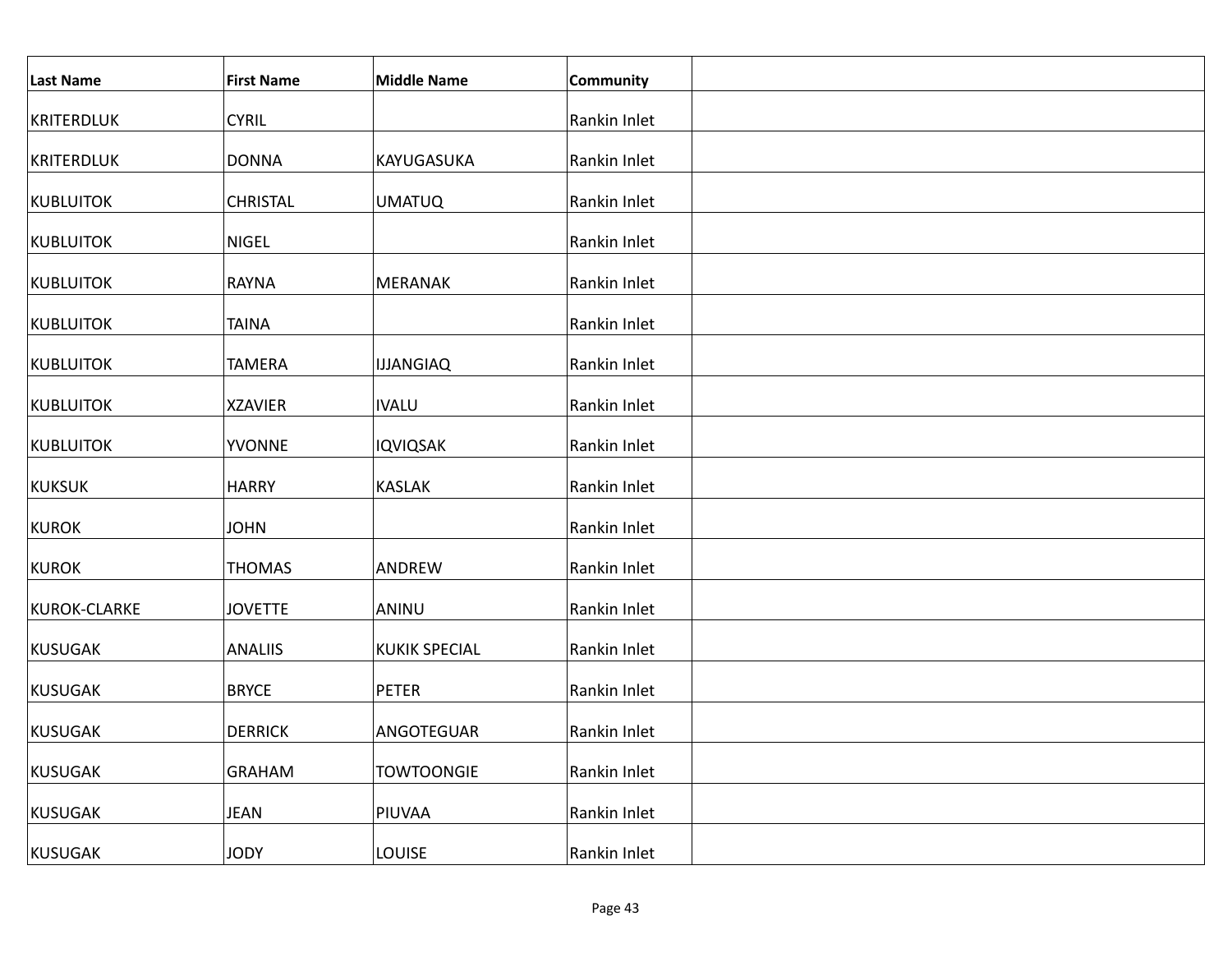| Last Name       | <b>First Name</b>    | Middle Name          | Community    |  |
|-----------------|----------------------|----------------------|--------------|--|
| KUSUGAK         | <b>JOHNNY</b>        | PUJJUUT              | Rankin Inlet |  |
| KUSUGAK         | KANEENA              | NUQALLAQ             | Rankin Inlet |  |
| KUSUGAK         | <b>KELVIN SIKATI</b> | <b>SIKATI</b>        | Rankin Inlet |  |
| KUSUGAK         | <b>LORNE</b>         | <b>QUASA</b>         | Rankin Inlet |  |
| KUSUGAK         | <b>LUKE</b>          | <b>IJIRAQ</b>        | Rankin Inlet |  |
| KUSUGAK         | MARGARET             | SHARON               | Rankin Inlet |  |
| KUSUGAK         | NATHANIEL            |                      | Rankin Inlet |  |
| KUSUGAK         | NELLIE               | <b>TAPTAQUT</b>      | Rankin Inlet |  |
| KUSUGAK         | NUATII               | ILUMIGAARJUK         | Rankin Inlet |  |
| KUSUGAK         | PUJJUUT              | <b>CYRIL</b>         | Rankin Inlet |  |
| KUSUGAK         | <b>SALLY</b>         |                      | Rankin Inlet |  |
| KUSUGAK         | SEAN                 |                      | Rankin Inlet |  |
| KUSUGAK         | <b>TERRIE</b>        | ARNAKULUK            | Rankin Inlet |  |
| KUSUGAK         | WARREN               | KUSIQTUQ             | Rankin Inlet |  |
| KUSUGAK         | <b>WAYNE</b>         | <b>QULIIT</b>        | Rankin Inlet |  |
| KUSUGAK-CLARK   | QARITAQ              | <b>JON RAY ORION</b> | Rankin Inlet |  |
| LACHANCE        | RILEY                | <b>KAKUKTIMNIQ</b>   | Rankin Inlet |  |
| LACHANCE        | <b>STEPHANIE</b>     |                      | Rankin Inlet |  |
| <b>LEFURGEY</b> | SABRINA              | <b>TAPATSIAK</b>     | Rankin Inlet |  |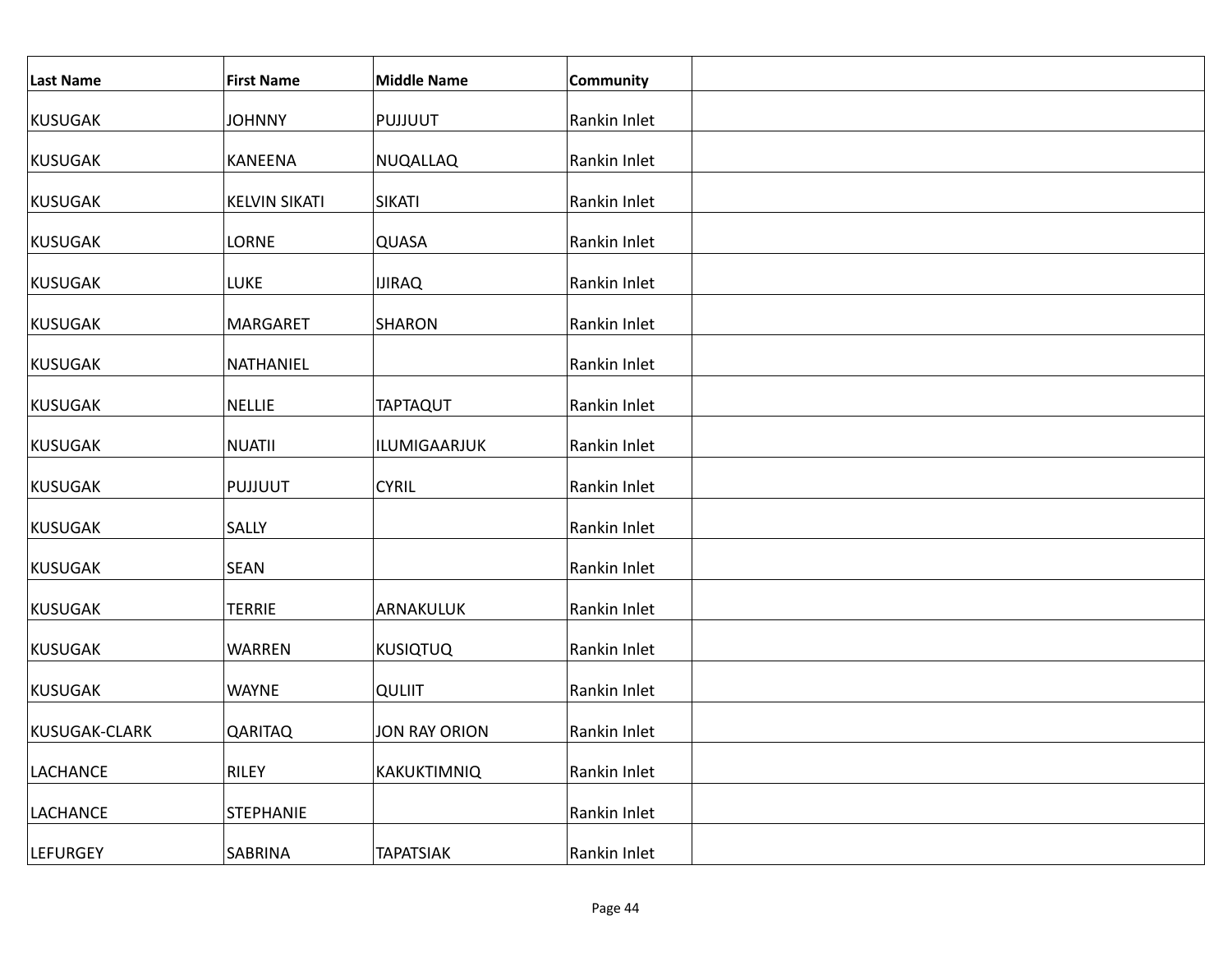| <b>Last Name</b> | <b>First Name</b>   | <b>Middle Name</b> | Community    |  |
|------------------|---------------------|--------------------|--------------|--|
| <b>LINDELL</b>   | <b>JACKSON</b>      | SAVIKATAAQ KARETAK | Rankin Inlet |  |
| <b>LINDELL</b>   | <b>JON MCKINLEY</b> | AMAUYAQ            | Rankin Inlet |  |
| LINDELL-ROACH    | ADDY-BELLE          | <b>AKPALIAPIK</b>  | Rankin Inlet |  |
| MACDONALD        | MAX NEIL            | ANGOTATSIAK        | Rankin Inlet |  |
| MACKENZIE        | <b>LAURA</b>        |                    | Rankin Inlet |  |
| <b>MAKAYAK</b>   | DONNA               |                    | Rankin Inlet |  |
| MAKAYAK          | <b>LOUISE</b>       | <b>SINGITUK</b>    | Rankin Inlet |  |
| <b>MAKAYAK</b>   | MARTHA              |                    | Rankin Inlet |  |
| <b>MAKAYAK</b>   | NOAH                |                    | Rankin Inlet |  |
| MAKAYAK          | <b>STEVEN</b>       | <b>TUGAK</b>       | Rankin Inlet |  |
| MAKKIGAK         | <b>AMY GORRETTI</b> | KATAK              | Rankin Inlet |  |
| MAKKIGAK         | ANGELA              | INUUGAQ            | Rankin Inlet |  |
| MAKKIGAK         | <b>APPOLINA</b>     |                    | Rankin Inlet |  |
| MAKKIGAK         | DARREN              | <b>JOSEPH</b>      | Rankin Inlet |  |
| MAKKIGAK         | DAVID               |                    | Rankin Inlet |  |
| MAKKIGAK         | <b>JAMIE</b>        | <b>SIQINIQ</b>     | Rankin Inlet |  |
| MAKKIGAK         | <b>JANET</b>        | <b>SIMEGEAK</b>    | Rankin Inlet |  |
| MAKKIGAK         | <b>JOE</b>          |                    | Rankin Inlet |  |
| MAKKIGAK         | <b>JOHN DAVIS</b>   | <b>TAMALIQ</b>     | Rankin Inlet |  |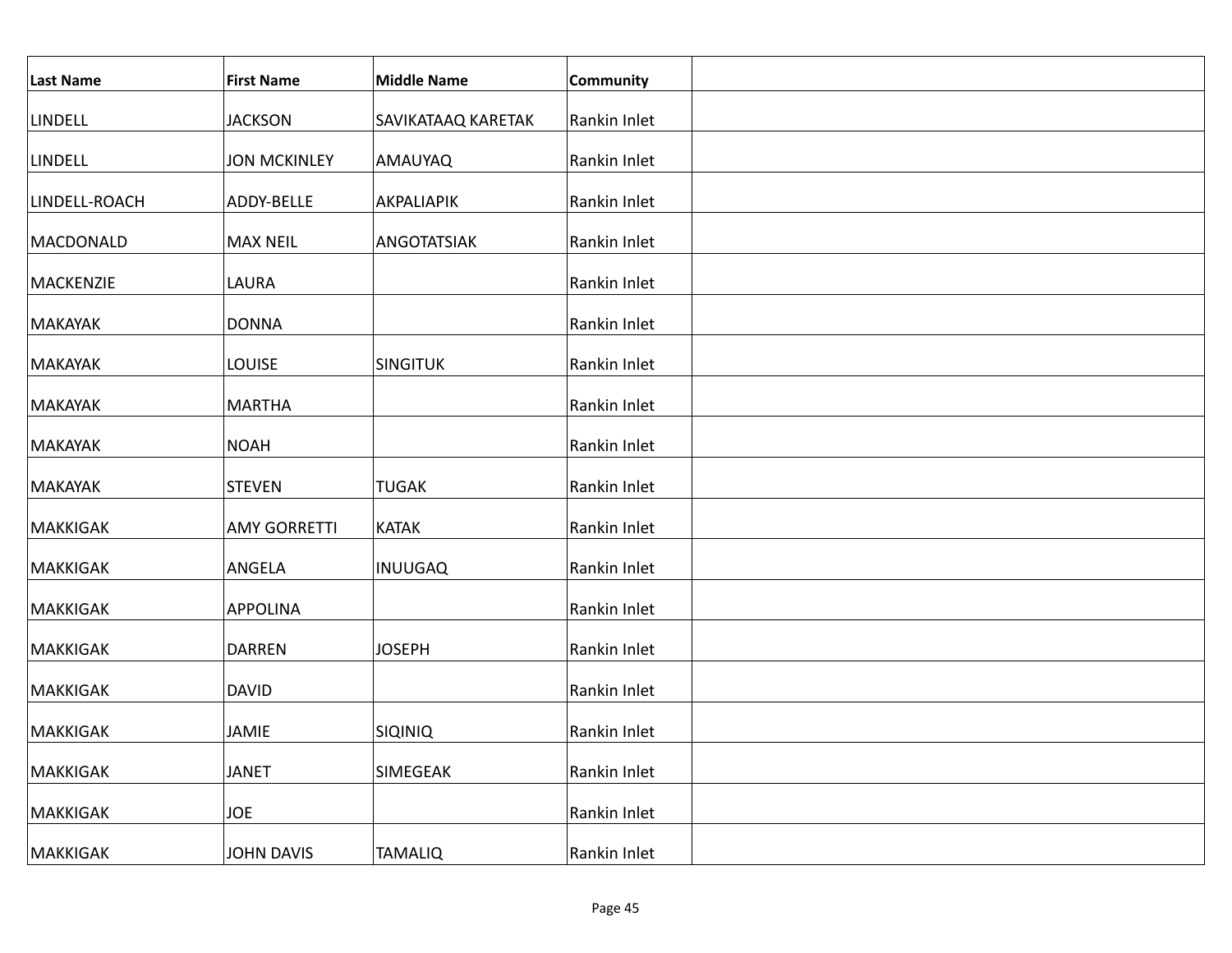| Last Name | <b>First Name</b>    | <b>Middle Name</b>  | Community    |
|-----------|----------------------|---------------------|--------------|
| MAKKIGAK  | <b>JOSEPHINE</b>     |                     | Rankin Inlet |
| MAKKIGAK  | <b>KATHERINE</b>     |                     | Rankin Inlet |
| MAKKIGAK  | LUCY                 |                     | Rankin Inlet |
| MAKKIGAK  | PAUL                 | <b>IGUPTAK</b>      | Rankin Inlet |
| MAKKIGAK  | <b>SHARON JOANNE</b> | PUTUUQTI            | Rankin Inlet |
| MAKKIGAK  | SHAWN                |                     | Rankin Inlet |
| MAKKIGAK  | <b>TOMMY</b>         | OKASHLO             | Rankin Inlet |
| MAKPAH    | ALIISA               |                     | Rankin Inlet |
| MAKPAH    | AMBER                | AMANDA              | Rankin Inlet |
| MAKPAH    | ANN                  | MAKPA               | Rankin Inlet |
| MAKPAH    | ASHLEY               | TUNIQ               | Rankin Inlet |
| MAKPAH    | <b>BOBBY</b>         | GEORGE              | Rankin Inlet |
| MAKPAH    | <b>CELESTE</b>       | IMARUITUQ           | Rankin Inlet |
| MAKPAH    | <b>CHRIS</b>         | <b>TROY</b>         | Rankin Inlet |
| MAKPAH    | <b>DAVID SR</b>      | <b>IKUSIK</b>       | Rankin Inlet |
| MAKPAH    | <b>ETHAN</b>         | <b>TROY NANURAQ</b> | Rankin Inlet |
| MAKPAH    | <b>HILARIE</b>       |                     | Rankin Inlet |
| MAKPAH    | <b>HOPE DIANNA</b>   | NAALUNGIAQ          | Rankin Inlet |
| MAKPAH    | <b>JAMIE</b>         | <b>QUSAGAK</b>      | Rankin Inlet |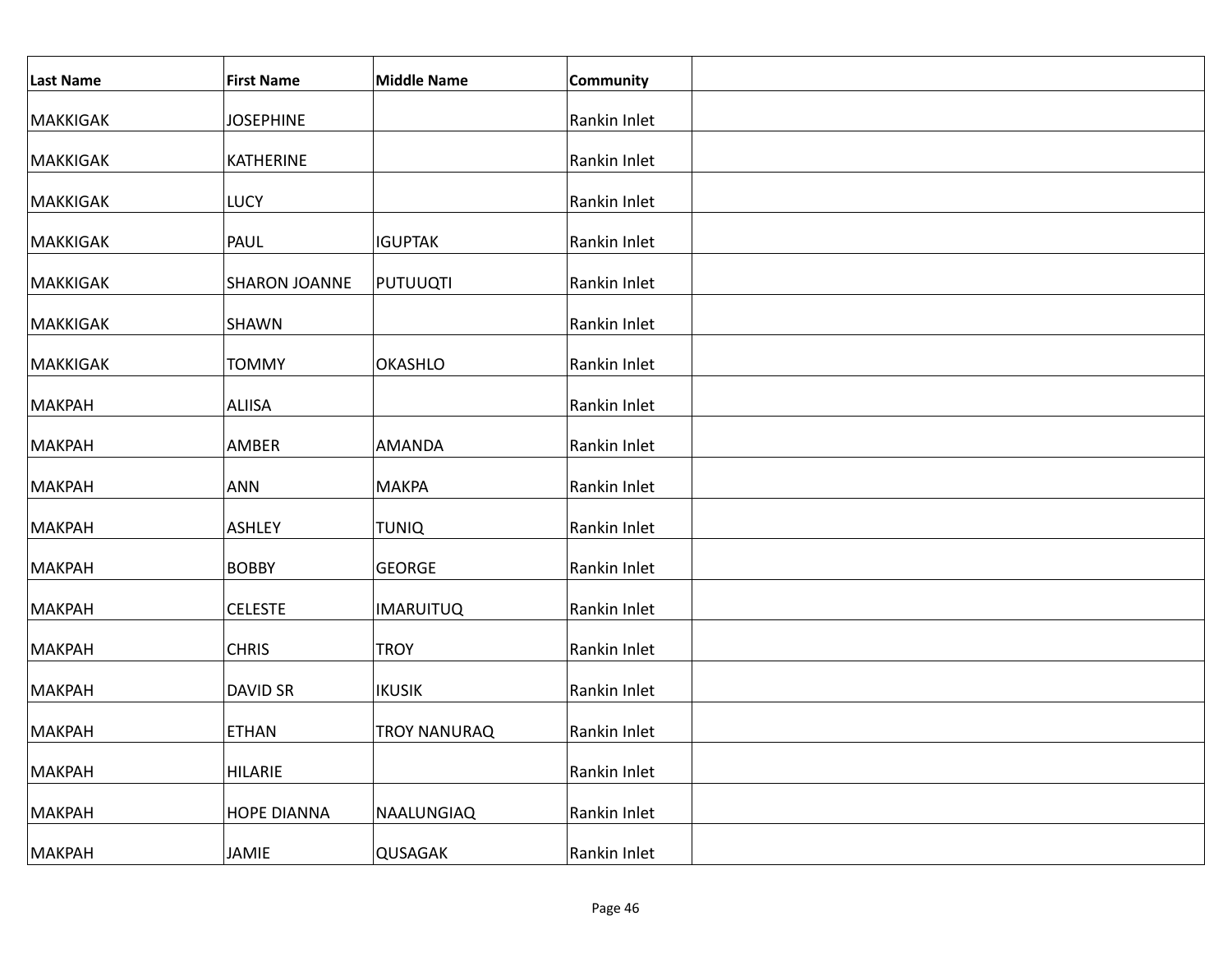| <b>Last Name</b> | <b>First Name</b>   | Middle Name          | Community    |  |
|------------------|---------------------|----------------------|--------------|--|
| MAKPAH           | KEEGAN              | ANNITTUQ             | Rankin Inlet |  |
| MAKPAH           | <b>KIMBERLY</b>     | <b>RAMONA NAITOK</b> | Rankin Inlet |  |
| MAKPAH           | NANCY               |                      | Rankin Inlet |  |
| MAKPAH           | NATHAN              | AGGAK                | Rankin Inlet |  |
| MAKPAH           | NICHOLAS            |                      | Rankin Inlet |  |
| MAKPAH           | <b>RAYMOND JR</b>   | <b>ATTAQ</b>         | Rankin Inlet |  |
| MAKPAH           | <b>RAYMOND SR</b>   | NANURAQ              | Rankin Inlet |  |
| MAKPAH           | REGAN               |                      | Rankin Inlet |  |
| MAKPAH           | SERINA              | PUTUGUK              | Rankin Inlet |  |
| MAKPAH           | <b>STEVEN</b>       |                      | Rankin Inlet |  |
| MAKPAH           | <b>SUSAN</b>        | <b>TINUALU MARY</b>  | Rankin Inlet |  |
| MAKPAH           | <b>TOM</b>          | UQI                  | Rankin Inlet |  |
| MAKPAH           | <b>TRISHA</b>       |                      | Rankin Inlet |  |
| MAKPAH           | <b>TROY</b>         | <b>QILAK</b>         | Rankin Inlet |  |
| MAKPAH           | <b>ULINIQ</b>       | <b>SIMEONIE</b>      | Rankin Inlet |  |
| MAKTAR           | <b>ISRAEL-ETHAN</b> | ALISSAILAQ           | Rankin Inlet |  |
| MAKTAR           | <b>JENNIFER</b>     | RACHEL INUKPAUYAQ    | Rankin Inlet |  |
| MAKTAR           | <b>JON</b>          | <b>SAULLUQ</b>       | Rankin Inlet |  |
| MAKTAR           | STEVEN              | <b>TAPATAI</b>       | Rankin Inlet |  |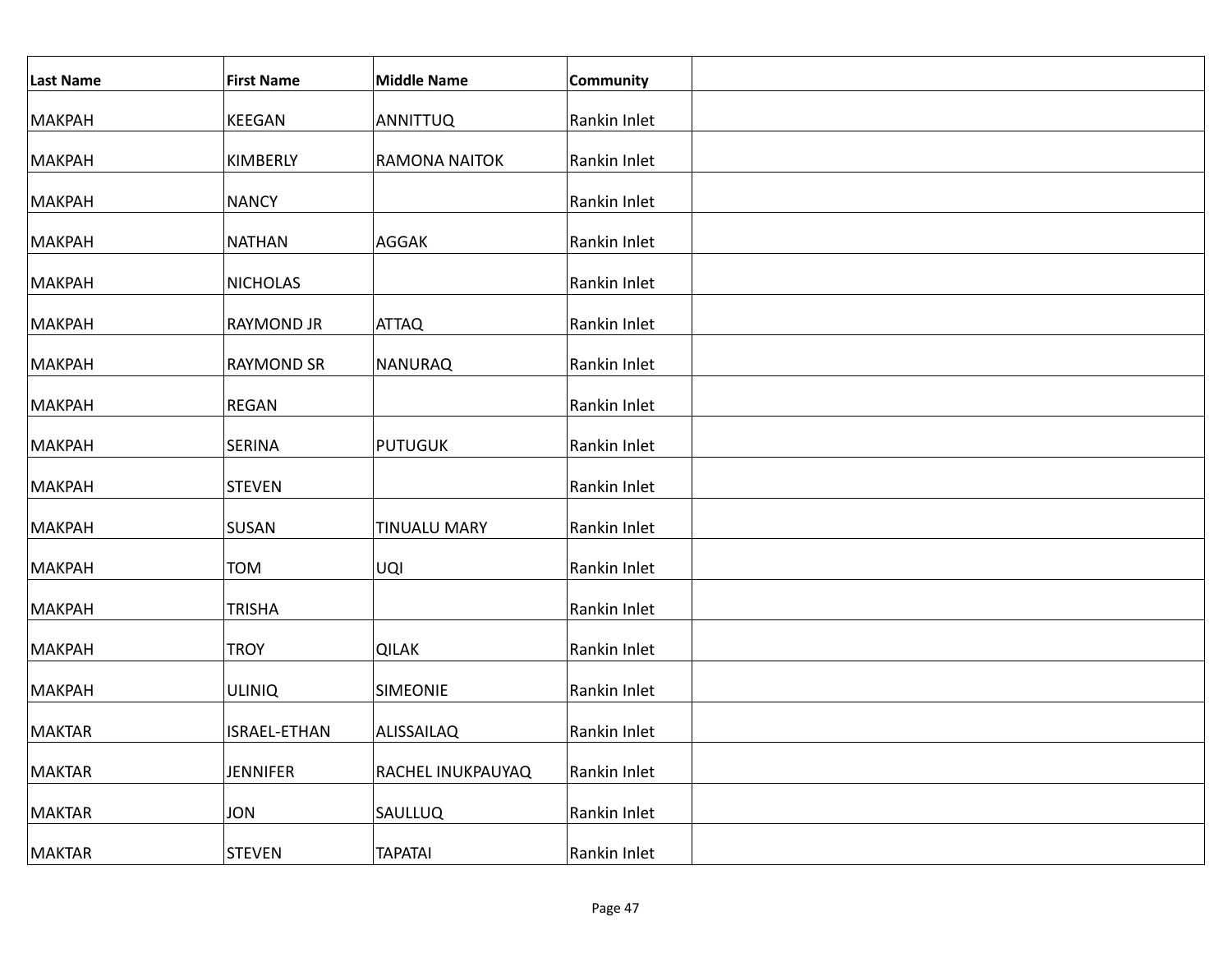| Last Name  | <b>First Name</b> | Middle Name       | Community    |
|------------|-------------------|-------------------|--------------|
| MAKTAR     | TIA               | <b>TAQTAQ</b>     | Rankin Inlet |
| MALEY      | <b>JAMIE</b>      | CONSTANCE ANGALIK | Rankin Inlet |
| MAMGARK    | GERALDINE         |                   | Rankin Inlet |
| MAMGARK    | <b>JOHNNY</b>     |                   | Rankin Inlet |
| MAMGARK    | <b>YVON</b>       |                   | Rankin Inlet |
| MANERNALUK | DENNIS            |                   | Rankin Inlet |
| MANERNALUK | MIKILAAQ          |                   | Rankin Inlet |
| MANERNALUK | SHAYLA            |                   | Rankin Inlet |
| MANERNALUK | <b>TIANA</b>      | GRACE             | Rankin Inlet |
| MANILAK    | ARSENE            |                   | Rankin Inlet |
| MANILAK    | <b>HARRY</b>      | USUTUUQ           | Rankin Inlet |
| MANILAK    | <b>JOHN</b>       |                   | Rankin Inlet |
| MANILAK    | <b>LUCY</b>       | QAQA              | Rankin Inlet |
| MANILAK    | MARY              | <b>IBLAUK</b>     | Rankin Inlet |
| MANILAK    | MORRIS            | QIMUT             | Rankin Inlet |
| MANILAK    | SHARON            | KAILITAAQ         | Rankin Inlet |
| MANILAK    | SUSAN             |                   | Rankin Inlet |
| MANILAK    | <b>VERONICA</b>   | KADJUAK           | Rankin Inlet |
| MANILAK    | WENDY             | I.A.              | Rankin Inlet |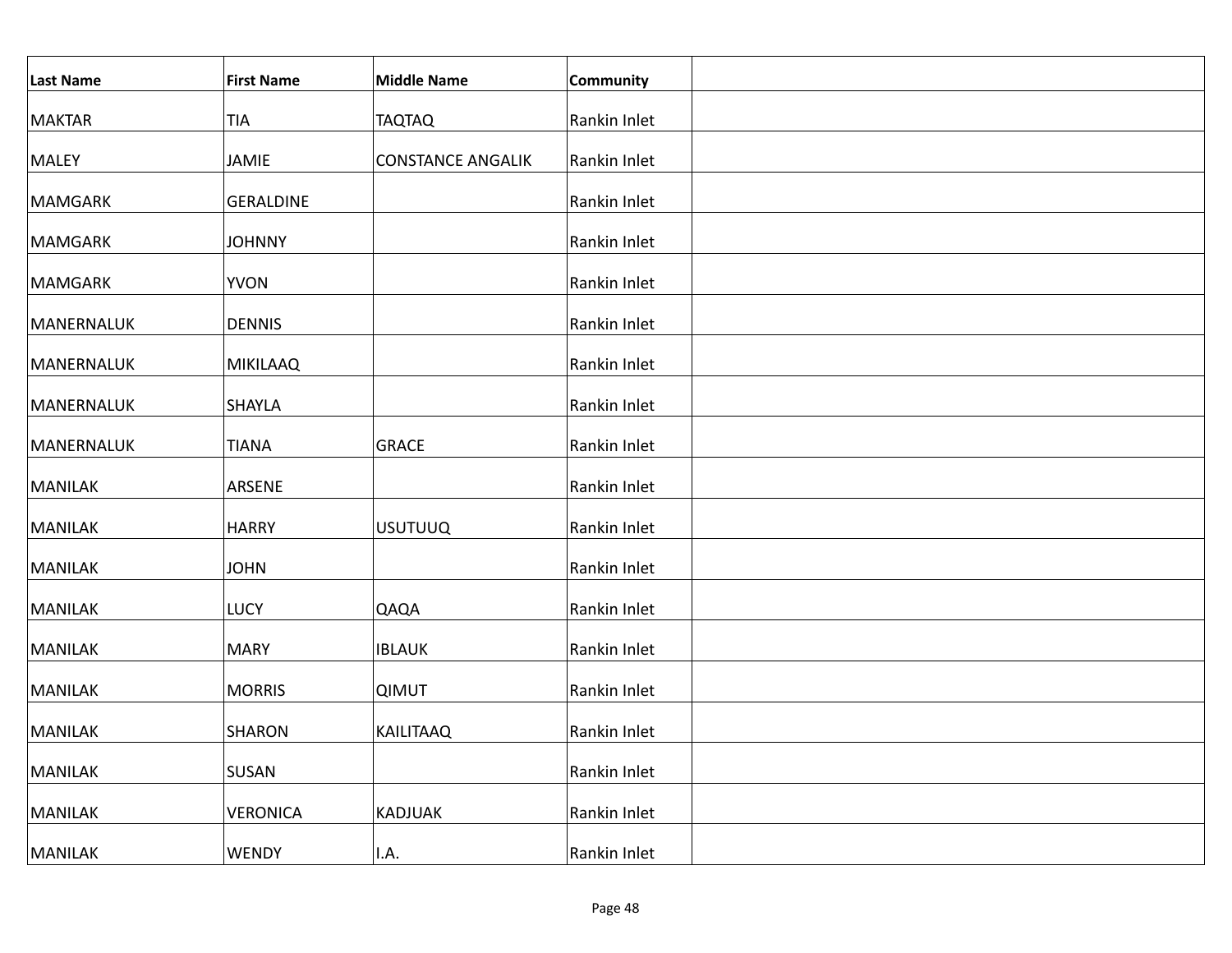| Last Name | <b>First Name</b> | Middle Name                       | Community    |
|-----------|-------------------|-----------------------------------|--------------|
| MANITOK   | ANNIE             |                                   | Rankin Inlet |
| MANITOK   | <b>BRIAN</b>      |                                   | Rankin Inlet |
| MANITOK   | <b>JEFF</b>       | <b>PAUL ANAWAK</b>                | Rankin Inlet |
| MANITOK   | <b>JOE</b>        | MANITOK                           | Rankin Inlet |
| MANITOK   | <b>JOHNNY</b>     | UNGALAK                           | Rankin Inlet |
| MANITOK   | <b>JONATHAN</b>   | AUTUT                             | Rankin Inlet |
| MANITOK   | MADELEINE         | ANGNALUAK                         | Rankin Inlet |
| MANITOK   | PAUL              | AARULAAQ                          | Rankin Inlet |
| MANITOK   | RICHARD           | <b>SIQINIRK</b>                   | Rankin Inlet |
| MANITOK   | ROY               |                                   | Rankin Inlet |
| MCLEOD    | <b>JACOB</b>      | QAUMA                             | Rankin Inlet |
| MCLEOD    | <b>JUDY</b>       |                                   | Rankin Inlet |
| MCLEOD    | <b>MIKITOK</b>    | <b>JOSHUA</b>                     | Rankin Inlet |
| MERCER    | CHARMAINE         | SIQUJUT                           | Rankin Inlet |
| MERCER    | <b>ELINOR</b>     | MARGARET UJJUGAARJUK Rankin Inlet |              |
| MERCER    | HOLLY             |                                   | Rankin Inlet |
| MERCER    | <b>KAYDEN</b>     |                                   | Rankin Inlet |
| MERCER    | <b>LETTICIA</b>   | KAKAK                             | Rankin Inlet |
| MERCER    | RANDY             | <b>SUVISAK</b>                    | Rankin Inlet |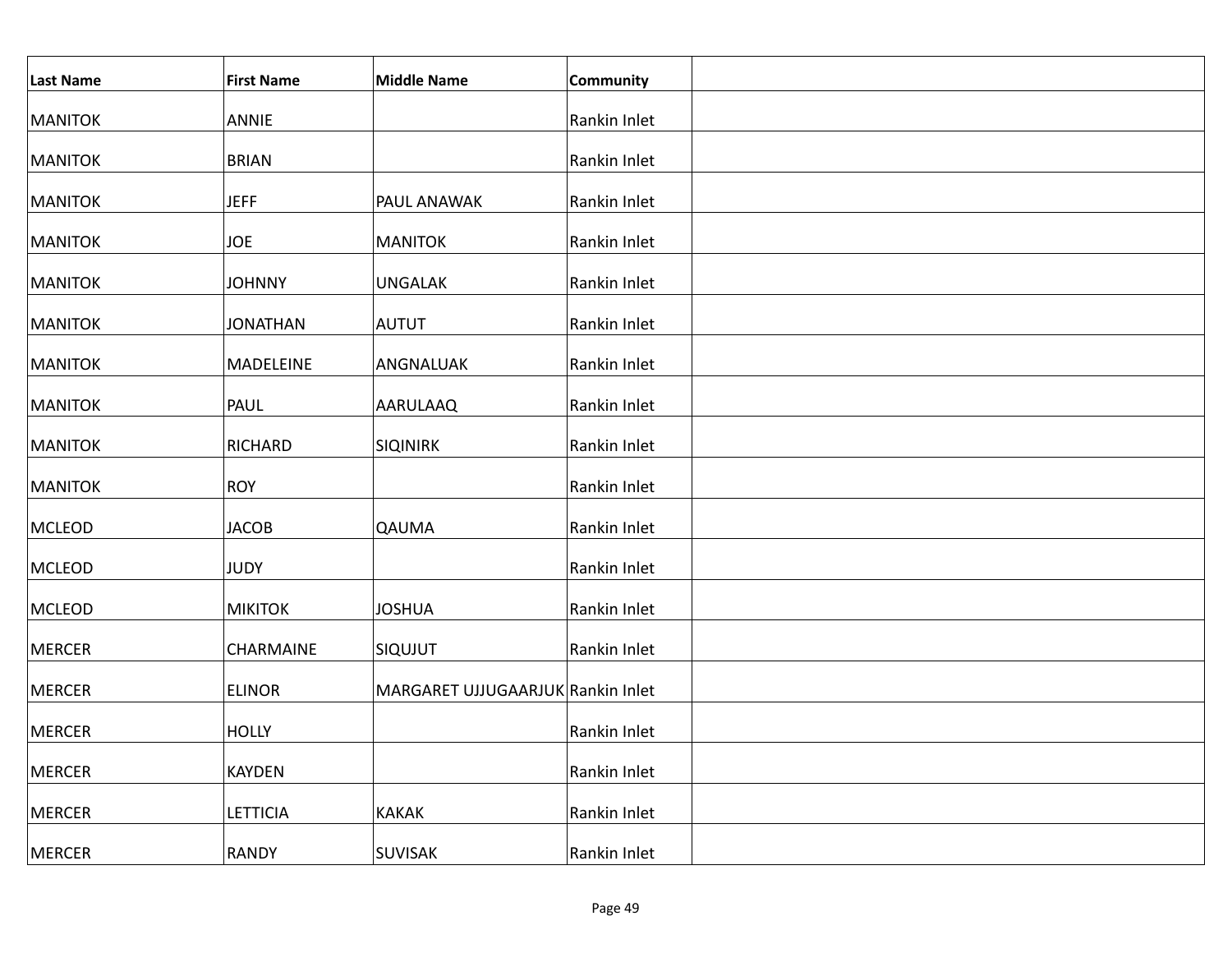| <b>Last Name</b> | <b>First Name</b>  | <b>Middle Name</b> | Community    |  |
|------------------|--------------------|--------------------|--------------|--|
| MERCER           | RAYMOND            | <b>ROBERT OOKU</b> | Rankin Inlet |  |
| MERCREDI-TOOTOO  | ANTHONY            | <b>CHRISTOPHER</b> | Rankin Inlet |  |
| MERKOSAK         | ALICIA             |                    | Rankin Inlet |  |
| MERKOSAK         | <b>CHRISTOPHER</b> |                    | Rankin Inlet |  |
| MERKOSAK         | <b>JEELA</b>       |                    | Rankin Inlet |  |
| MERKOSAK         | <b>STEVEN</b>      |                    | Rankin Inlet |  |
| MERRITT          | <b>DOROTHY</b>     | <b>TUKTUDJUK</b>   | Rankin Inlet |  |
| MERRITT          | <b>JAMES</b>       |                    | Rankin Inlet |  |
| MERRITT          | <b>JOCELYN</b>     |                    | Rankin Inlet |  |
| MERRITT          | <b>KATHLEEN</b>    |                    | Rankin Inlet |  |
| MERRITT          | <b>LAURA</b>       |                    | Rankin Inlet |  |
| MIMIALIK         | <b>JANELLE</b>     | MARIA              | Rankin Inlet |  |
| MIMIALIK         | <b>JESSICA</b>     | QUTIUTIKUQ         | Rankin Inlet |  |
| MIMIALIK         | MARLENE            |                    | Rankin Inlet |  |
| MIMIALIK         | PAUL               | <b>UKALIA</b>      | Rankin Inlet |  |
| MIMIALIK         | PAULINE            | ΙО.                | Rankin Inlet |  |
| MISHERALAK       | ANGELA             | <b>MAMGARK</b>     | Rankin Inlet |  |
| MISHERALAK       | <b>BOBBY</b>       | <b>EETUK</b>       | Rankin Inlet |  |
| MISHERALAK       | DELILAH            | <b>IKIRQTAQ</b>    | Rankin Inlet |  |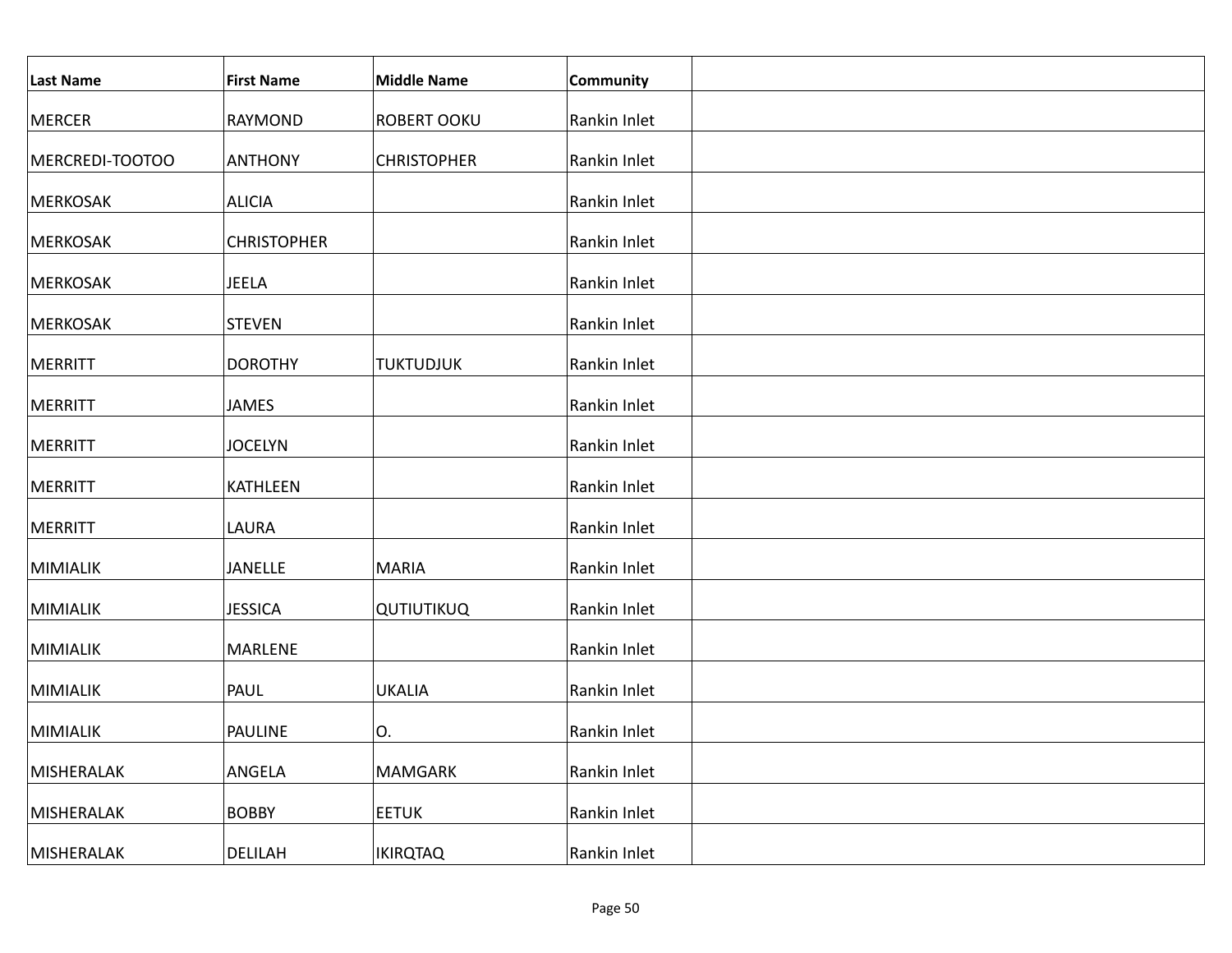| Last Name     | <b>First Name</b>  | Middle Name       | Community    |
|---------------|--------------------|-------------------|--------------|
| MISHERALAK    | ELIZABETH          | SARAH             | Rankin Inlet |
| MISHERALAK    | <b>JOHNNY KOOK</b> | <b>ATUAT</b>      | Rankin Inlet |
| MISHERALAK    | <b>KATHRYN</b>     |                   | Rankin Inlet |
| MISHERALAK    | KYLE               |                   | Rankin Inlet |
| MISHERALAK    | LARISSA            | <b>TARALIK</b>    | Rankin Inlet |
| MISHERALAK    | <b>LINDA</b>       |                   | Rankin Inlet |
| MISHERALAK    | MOSES              |                   | Rankin Inlet |
| MISHERALAK    | SOLOMON            | ANGUTI            | Rankin Inlet |
| MISHERALAK    | SUSANNE            | <b>QAJUUTTAQ</b>  | Rankin Inlet |
| MUCKPAH       | <b>EVA</b>         | S                 | Rankin Inlet |
| NAHAGLULIK    | DEAN               | <b>JOHN IKKUQ</b> | Rankin Inlet |
| NAHALOLIK     | <b>ALISA</b>       |                   | Rankin Inlet |
| <b>NAITOK</b> | <b>EVA</b>         |                   | Rankin Inlet |
| NAITOK        | <b>KAYLIN</b>      | QUGGIAQ           | Rankin Inlet |
| NAITOK        | LORI-LEE           | ALORUT            | Rankin Inlet |
| NAITOK        | PETER              |                   | Rankin Inlet |
| NAITOK        | SHANNON            | MAGGIE            | Rankin Inlet |
| NAKOOLAK      | ABRAHAM            |                   | Rankin Inlet |
| NAKOOLAK      | BERTHA             | <b>IKUALAAQ</b>   | Rankin Inlet |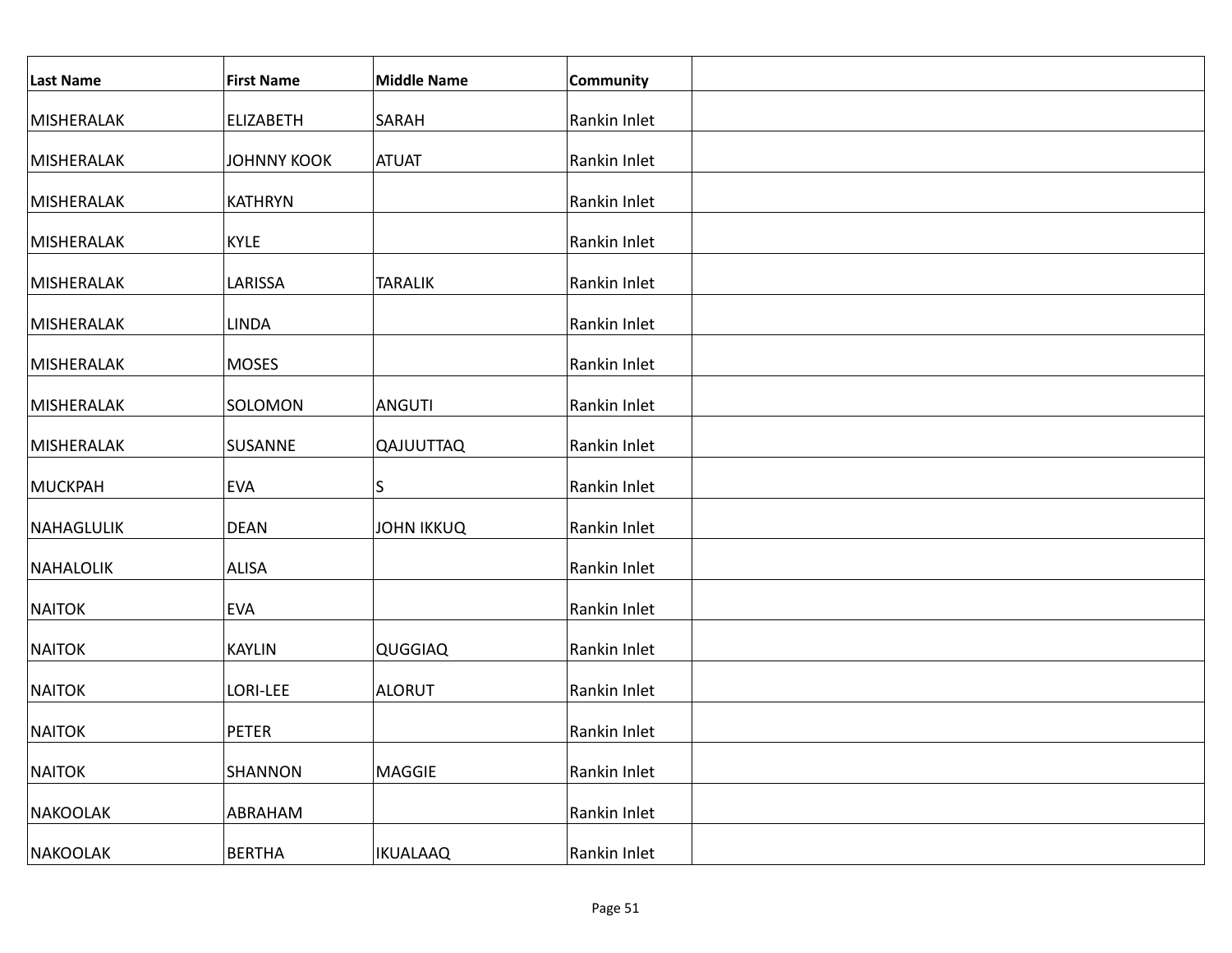| Last Name  | <b>First Name</b>     | <b>Middle Name</b>     | Community    |
|------------|-----------------------|------------------------|--------------|
| NAKOOLAK   | BRANDON               | <b>EKIDLUAK</b>        | Rankin Inlet |
| NAKOOLAK   | <b>JACKIE</b>         |                        | Rankin Inlet |
| NAKOOLAK   | <b>HANOL</b>          |                        | Rankin Inlet |
| NAKOOLAK   | <b>JOSEPH</b>         | MANGIUK                | Rankin Inlet |
| NAKOOLAK   | NIGEL                 | <b>IQSUTUK</b>         | Rankin Inlet |
| NAKOOLAK   | PAULUSIE              | HUNTER                 | Rankin Inlet |
| NAKOOLAK   | SAMANTHA              | <b>ATKITOK</b>         | Rankin Inlet |
| NAKOOLAK   | SANISHA               | <b>ALLEY POOTOOGOK</b> | Rankin Inlet |
| NAKOOLAK   | <b>VERONICA</b>       | MALIKI                 | Rankin Inlet |
| NAKOOLAK   | WILLIAM JR            | <b>TOMMY</b>           | Rankin Inlet |
| NANOOKLOOK | <b>COLIN</b>          | <b>JOSEPH</b>          | Rankin Inlet |
| NANOOKLOOK | <b>DOROTHY LOUISE</b> | NANURLUK               | Rankin Inlet |
| NANOOKLOOK | <b>JASON-LUKE</b>     | AMARUQ                 | Rankin Inlet |
| NANOOKLOOK | LOUISA                |                        | Rankin Inlet |
| NANOOKLOOK | MARILYN               |                        | Rankin Inlet |
| NANORAK    | AUSTIN                |                        | Rankin Inlet |
| NANORDLUK  | <b>HANNA</b>          | AMAUTINUAR             | Rankin Inlet |
| NAPAYOK    | <b>BRITTANY</b>       | JOY                    | Rankin Inlet |
| NAPAYOK    | CARMEN                | ΙK                     | Rankin Inlet |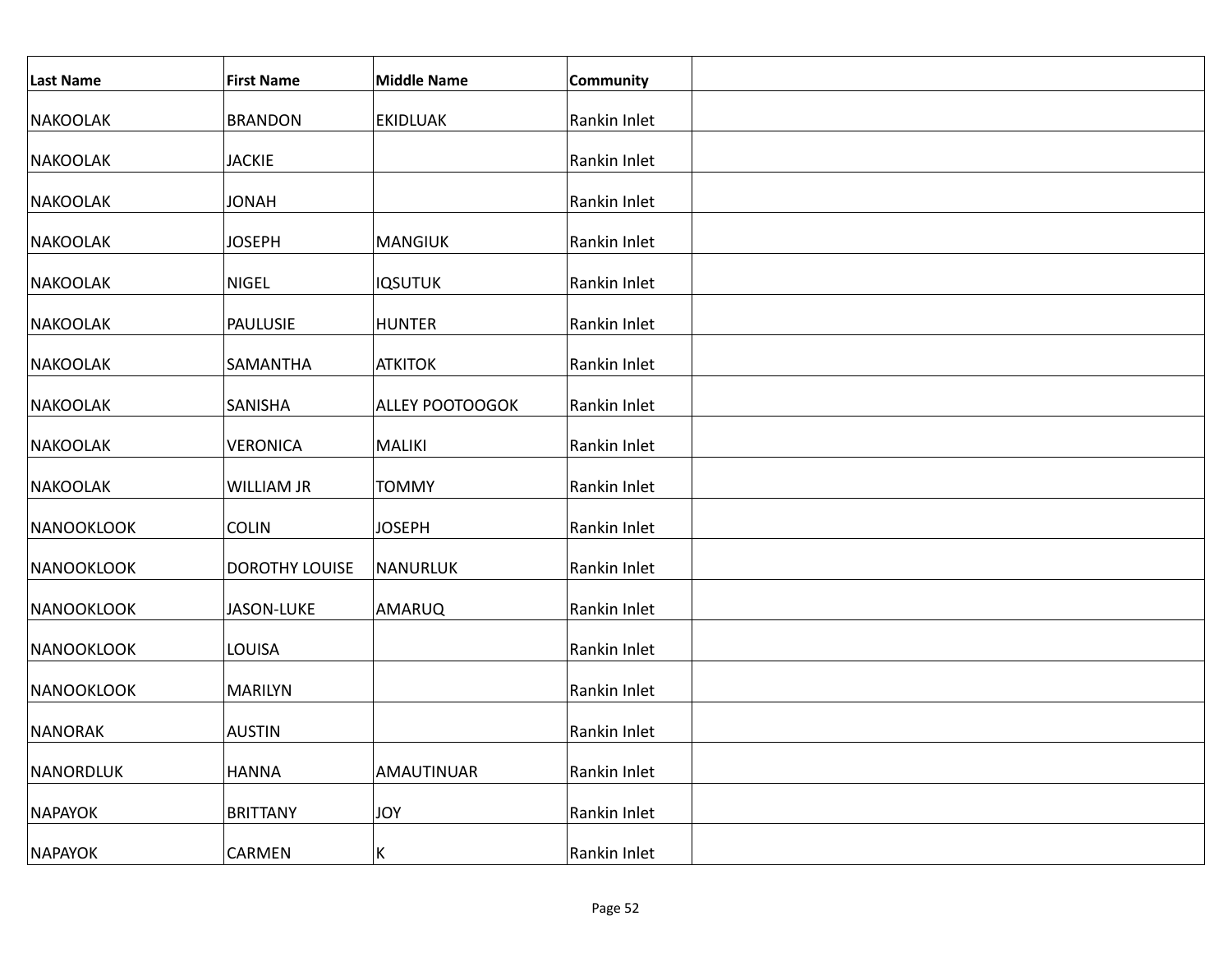| Last Name        | <b>First Name</b> | <b>Middle Name</b>                        | Community    |  |
|------------------|-------------------|-------------------------------------------|--------------|--|
| NAPAYOK          | <b>JANICE</b>     | <b>TAGALIK</b>                            | Rankin Inlet |  |
| NAPAYOK          | <b>JERMAINE</b>   |                                           | Rankin Inlet |  |
| NAPAYOK          | KARL              |                                           | Rankin Inlet |  |
| NAPAYOK          | KARLENE           | SATEANA                                   | Rankin Inlet |  |
| NAPAYOK          | LEO JR            |                                           | Rankin Inlet |  |
| NAPAYOK          | MACUSIE           | SAMUEL                                    | Rankin Inlet |  |
| NAPAYOK          | PAMELA            | <b>ITUVIK</b>                             | Rankin Inlet |  |
| NAPAYOK          | PHILIP            |                                           | Rankin Inlet |  |
| NAPAYOK          | RHODA             | G                                         | Rankin Inlet |  |
| NAPAYOK          | SHEILA            | N                                         | Rankin Inlet |  |
| NAPAYOK          | <b>SIMON</b>      | ANGOTIQJUAK                               | Rankin Inlet |  |
| NAPAYOK          | STELLA            | KONO                                      | Rankin Inlet |  |
| NAPAYOK          | <b>UNA</b>        | <b>UYAGALOUK KAVIK</b><br><b>AOUGAYUK</b> | Rankin Inlet |  |
| NAPAYOK-ADAMS    | SAMUEL            | <b>ISSALUK</b>                            | Rankin Inlet |  |
| NAPAYOK-KALUDJAK | <b>CHANTELLE</b>  |                                           | Rankin Inlet |  |
| NATTAR           | ANNIE             | <b>ROSE</b>                               | Rankin Inlet |  |
| NATTAR           | BERNADETTE        |                                           | Rankin Inlet |  |
| NATTAR           | <b>BRYAN</b>      |                                           | Rankin Inlet |  |
| NATTAR           | <b>DEBBIE</b>     |                                           | Rankin Inlet |  |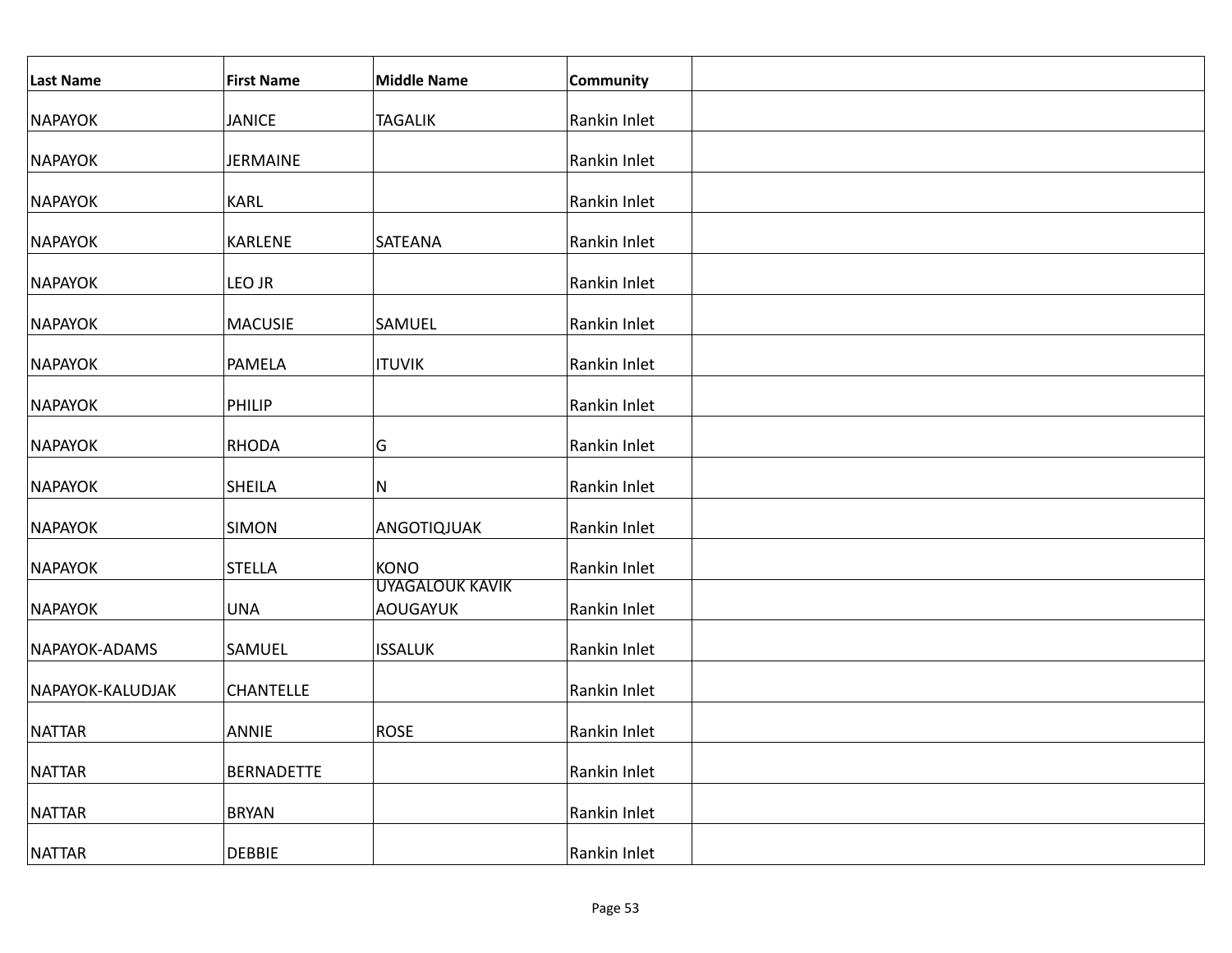| <b>Last Name</b> | <b>First Name</b> | <b>Middle Name</b>  | Community    |  |
|------------------|-------------------|---------------------|--------------|--|
| NATTAR           | <b>JOHNNY</b>     | <b>UNGALAK</b>      | Rankin Inlet |  |
| NATTAR           | <b>JOSEPH</b>     | SIATSIAQ            | Rankin Inlet |  |
| NATTAR           | <b>JOSHUA</b>     | <b>LOUIS LEROY</b>  | Rankin Inlet |  |
| NATTAR           | <b>JOSHUA</b>     | <b>PILIQTUQ</b>     | Rankin Inlet |  |
| NATTAR           | <b>JULIE</b>      | KIGUTEKAJUK         | Rankin Inlet |  |
| NATTAR           | NICHOLAS          |                     | Rankin Inlet |  |
| NATTAR           | RICHARD           |                     | Rankin Inlet |  |
| NATTAR           | RITA              | T                   | Rankin Inlet |  |
| NATTAR           | <b>SUSANNE</b>    | <b>QINGUK QAJAK</b> | Rankin Inlet |  |
| NAUKATSIK        | <b>ABBY</b>       | KINGMEATOK          | Rankin Inlet |  |
| NAUKATSIK        | ANGILISA          | AKULIAQ             | Rankin Inlet |  |
| NAUKATSIK        | ANNIE             |                     | Rankin Inlet |  |
| NAUKATSIK        | <b>CHAD</b>       | <b>TYLER</b>        | Rankin Inlet |  |
| NAUKATSIK        | <b>ELENA</b>      |                     | Rankin Inlet |  |
| NAUKATSIK        | <b>LAVENIA</b>    | <b>MIKINGUAK</b>    | Rankin Inlet |  |
| NAUKATSIK        | LISE              | UVILUK              | Rankin Inlet |  |
| NAUKATSIK        | MARGARET          |                     | Rankin Inlet |  |
| NAUKATSIK        | ROMEO             |                     | Rankin Inlet |  |
| NAUKATSIK        | RYAN              | QAUNAQ              | Rankin Inlet |  |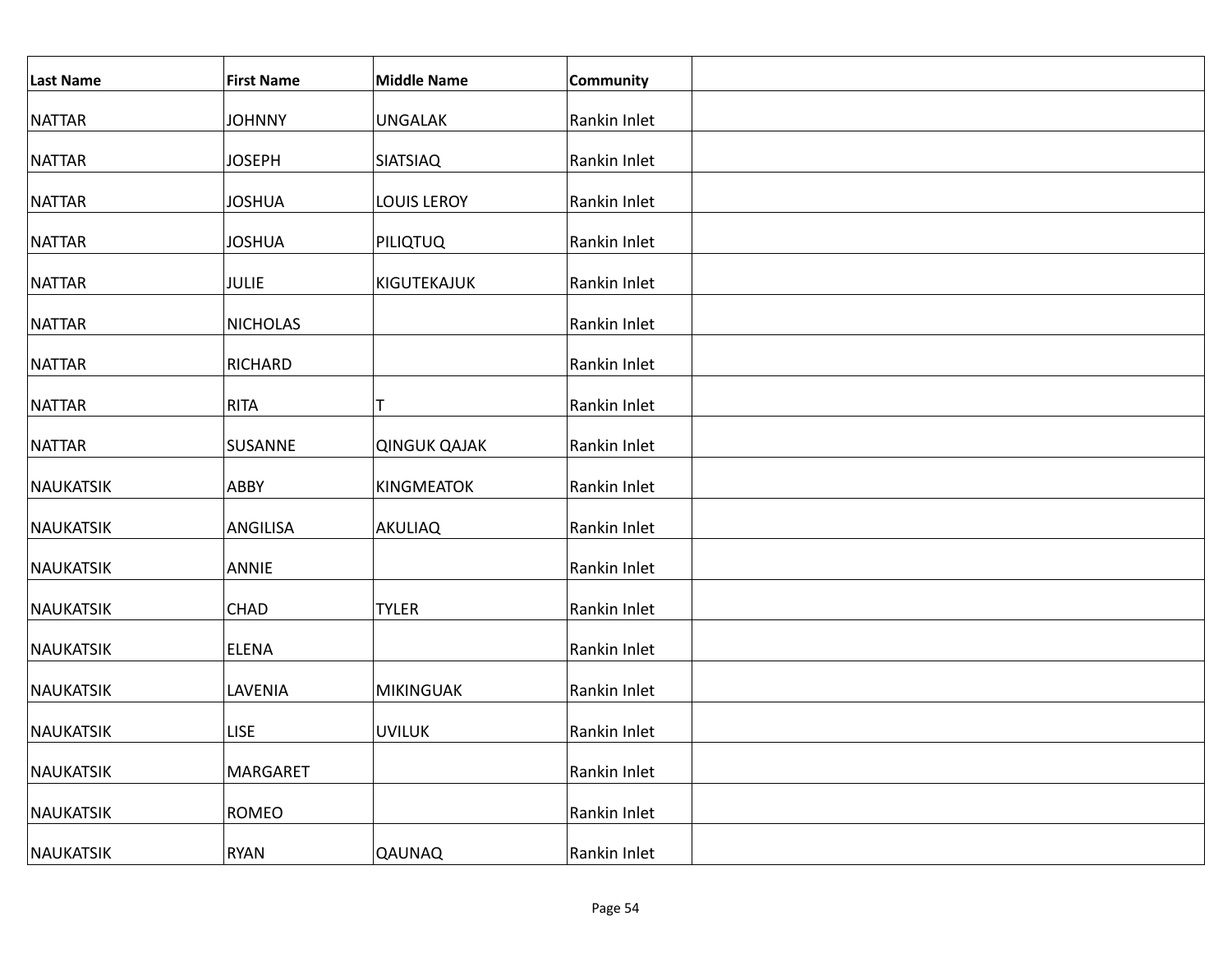| Last Name    | <b>First Name</b> | <b>Middle Name</b>                     | Community    |  |
|--------------|-------------------|----------------------------------------|--------------|--|
| NAUKATSIK    | <b>SCOTT</b>      |                                        | Rankin Inlet |  |
| NAUKATSIK    | <b>SIMON</b>      |                                        | Rankin Inlet |  |
| NAULALIK     | DAVEY             | AVAKSAAQ                               | Rankin Inlet |  |
| NAULALIK     | <b>JIMMY</b>      | ARNANAYUK                              | Rankin Inlet |  |
| NAULALIK     | KELLY             | <b>TESSA ANAWAK</b>                    | Rankin Inlet |  |
| NAULALIK     | <b>KEVIN</b>      | POASIE                                 | Rankin Inlet |  |
| NAULALIK     | MARY              | NANCY                                  | Rankin Inlet |  |
| <b>NAUYA</b> | LEE-JORDAN        |                                        | Rankin Inlet |  |
| NAUYA        | LEELA             | NAUYA                                  | Rankin Inlet |  |
| <b>NAUYA</b> | LEO JR.           | <b>UYARALAAQ</b>                       | Rankin Inlet |  |
| <b>NAUYA</b> | <b>VITAL</b>      | AMOUYARK                               | Rankin Inlet |  |
| NETSER       | ALBERT            | Οκκο                                   | Rankin Inlet |  |
| NETSER       | AMAUYAK           |                                        | Rankin Inlet |  |
| NETSER       | DEANNA            | SHANNON                                | Rankin Inlet |  |
| NETSER       | DELILAH           | <b>TURALUK</b>                         | Rankin Inlet |  |
| NETSER       | <b>DODIE</b>      | <b>ATTUAT</b>                          | Rankin Inlet |  |
| NETSER       | <b>JOEL</b>       | <b>PATTERK TUGAK</b><br><b>TUINNAQ</b> | Rankin Inlet |  |
| NETSER       | KRISTIN           | KALUK                                  | Rankin Inlet |  |
| NETSER       | MANUEL            | STEVEN                                 | Rankin Inlet |  |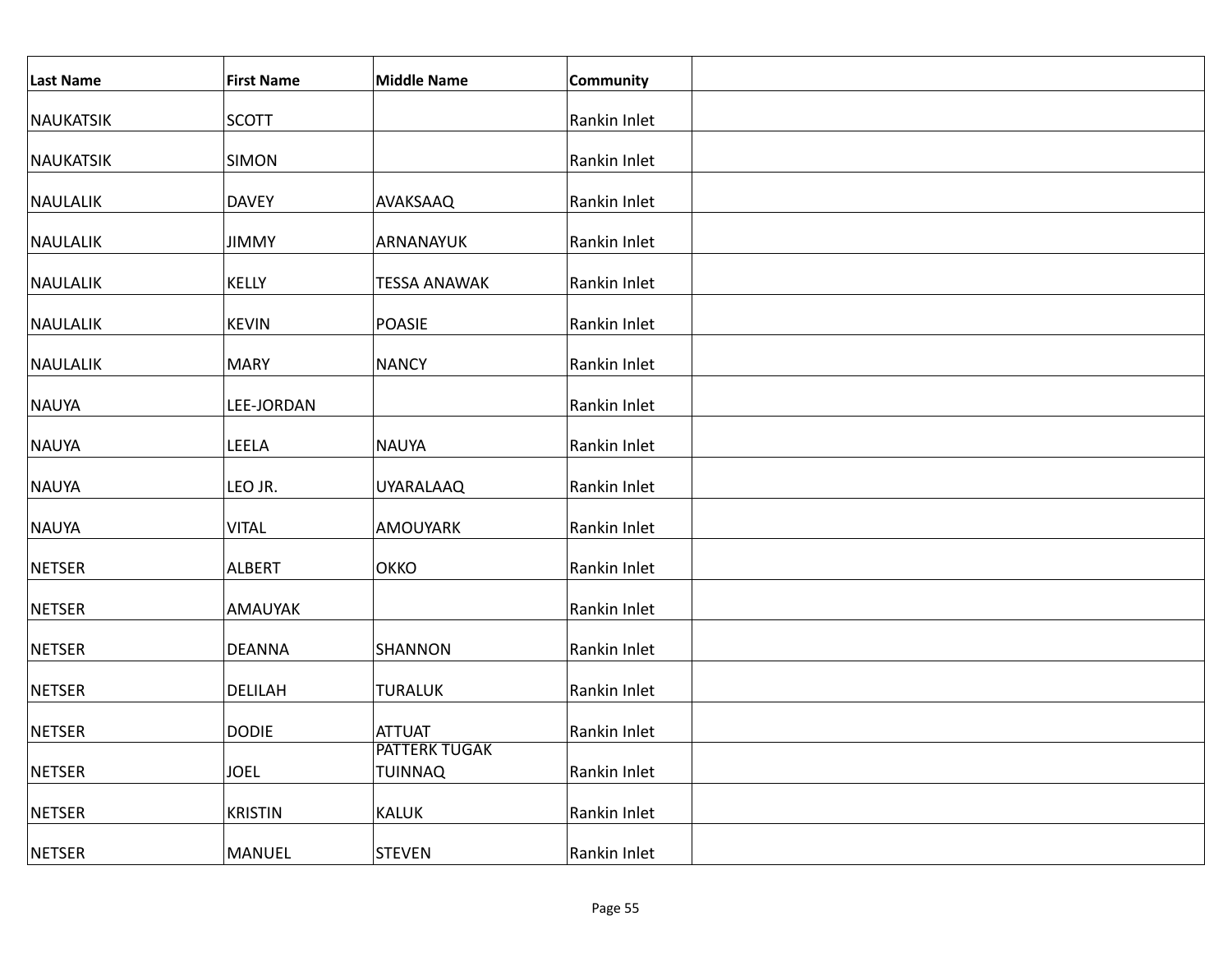| <b>Last Name</b> | <b>First Name</b> | <b>Middle Name</b>     | Community    |  |
|------------------|-------------------|------------------------|--------------|--|
| NETSER           | MEAGAN            | AKUMALIK               | Rankin Inlet |  |
| NETSER           | <b>PATRICIA</b>   | SAIMANAAQ              | Rankin Inlet |  |
| NETSER           | <b>TYSON</b>      | <b>JOHN</b>            | Rankin Inlet |  |
| NIAKROK          | <b>BERNICE</b>    | <b>BEVERLY</b>         | Rankin Inlet |  |
| NIAKROK          | <b>FALISHA</b>    |                        | Rankin Inlet |  |
| NIAKROK          | HARRY             | NUTARASUNGNIK          | Rankin Inlet |  |
| NIAKROK          | HARRY-LEE         | UGJUK-IYETUALIK        | Rankin Inlet |  |
| <b>NIAKROK</b>   | <b>JESSINTA</b>   |                        | Rankin Inlet |  |
| <b>NIAKROK</b>   | <b>JOHN</b>       | ARUARK                 | Rankin Inlet |  |
| <b>NIAKROK</b>   | <b>LUCY</b>       | KOWTAK                 | Rankin Inlet |  |
| NIAKROK          | <b>REAGEN</b>     | <b>IGLU</b>            | Rankin Inlet |  |
| NIAKROK          | <b>THERESA</b>    | <b>UMINIHAK IQALUK</b> | Rankin Inlet |  |
| NICHOL           | <b>CHARLENE</b>   | KIDLUQ                 | Rankin Inlet |  |
| NICHOL           | PELAGIE           | POBALIRAK              | Rankin Inlet |  |
| NICHOL           | SHELLY            | <b>HOWMIK</b>          | Rankin Inlet |  |
| NICHOL           | SIDNEY            | <b>IMALIE</b>          | Rankin Inlet |  |
| <b>NILAULAK</b>  | <b>ANN ROSE</b>   |                        | Rankin Inlet |  |
| NILAULAK         | <b>BRIAN</b>      |                        | Rankin Inlet |  |
| NILAULAK         | <b>COLLETTE</b>   | NAAQTUAQ               | Rankin Inlet |  |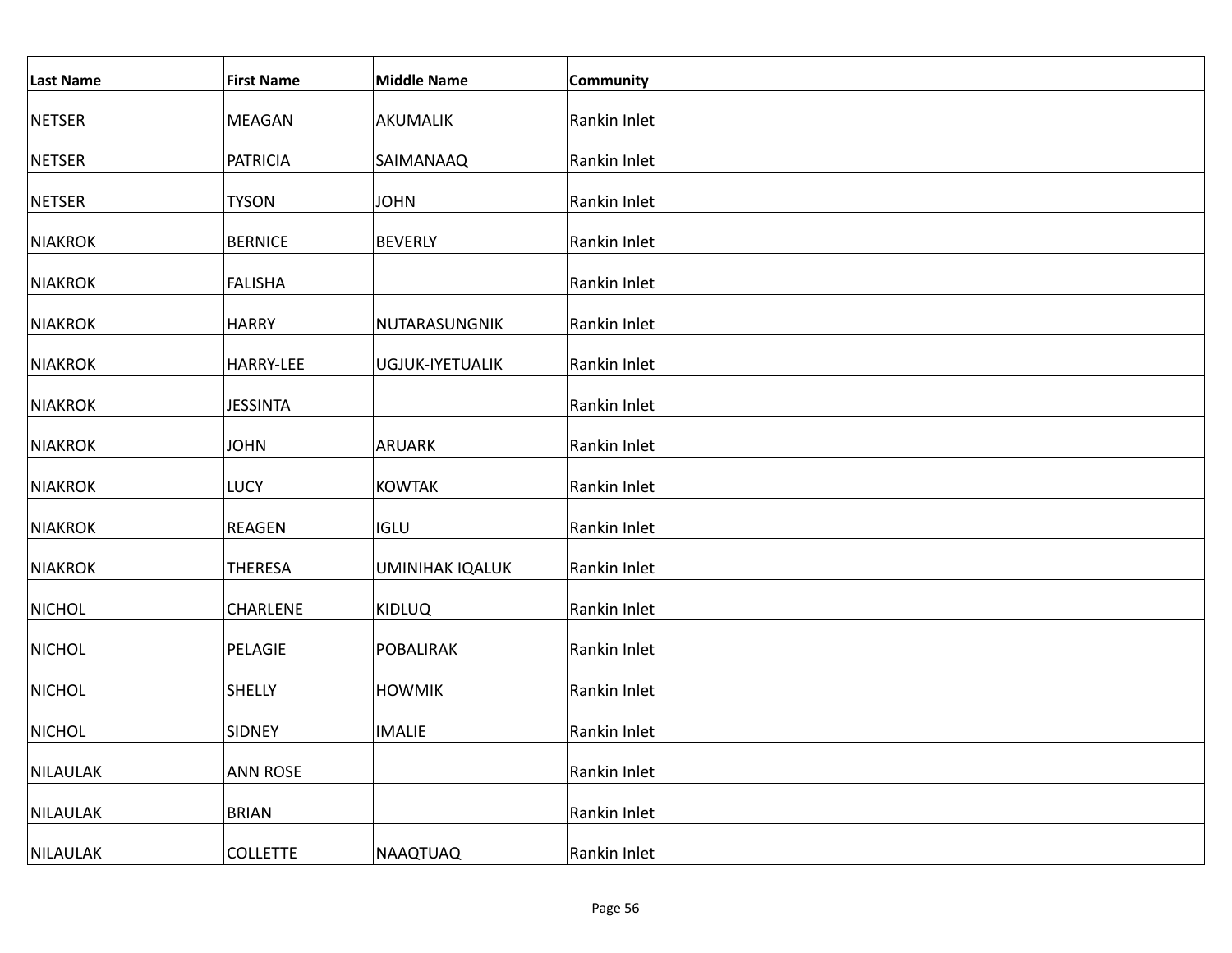| <b>Last Name</b> | <b>First Name</b> | Middle Name       | Community    |  |
|------------------|-------------------|-------------------|--------------|--|
| NILAULAK         | DARLENE           | <b>QIQNA</b>      | Rankin Inlet |  |
| NILAULAK         | <b>ISABELLE</b>   | <b>UPPAANUAK</b>  | Rankin Inlet |  |
| NILAULAK         | <b>ZACHARY</b>    |                   | Rankin Inlet |  |
| NINGEOCHEAK      | AMANDA            | <b>JOANNE</b>     | Rankin Inlet |  |
| NINGEOCHEAK      | <b>LORRAINE</b>   |                   | Rankin Inlet |  |
| NINGEONGAN       | ALAYNA            | NINGIUNGAN        | Rankin Inlet |  |
| NINGEONGAN       | DAVID             | <b>SAUNIALUK</b>  | Rankin Inlet |  |
| NINGEONGAN       | <b>SETH</b>       | <b>JOEL TUGAQ</b> | Rankin Inlet |  |
| <b>NIPISAR</b>   | GUY               | PALLULAAQ         | Rankin Inlet |  |
| <b>NIPISAR</b>   | MAKAYAK           | PIERRE            | Rankin Inlet |  |
| NIPISAR          | <b>NOELLA</b>     | ALIKAMIK          | Rankin Inlet |  |
| NIVIATSIAK       | DANA              | POOKA             | Rankin Inlet |  |
| NIVIATSIAK       | <b>DAVID</b>      |                   | Rankin Inlet |  |
| NIVIATSIAK       | <b>JEFFREY</b>    | KUBLU             | Rankin Inlet |  |
| NIVIATSIAK       | PELAGIE           |                   | Rankin Inlet |  |
| NIVIATSIAK       | RAMONA            | ALASHUA           | Rankin Inlet |  |
| NIVIATSIAK       | REBECCA           |                   | Rankin Inlet |  |
| NIVIATSIAK       | ROBERT            |                   | Rankin Inlet |  |
| NIVIATSIAK       | <b>SUSIE</b>      | M                 | Rankin Inlet |  |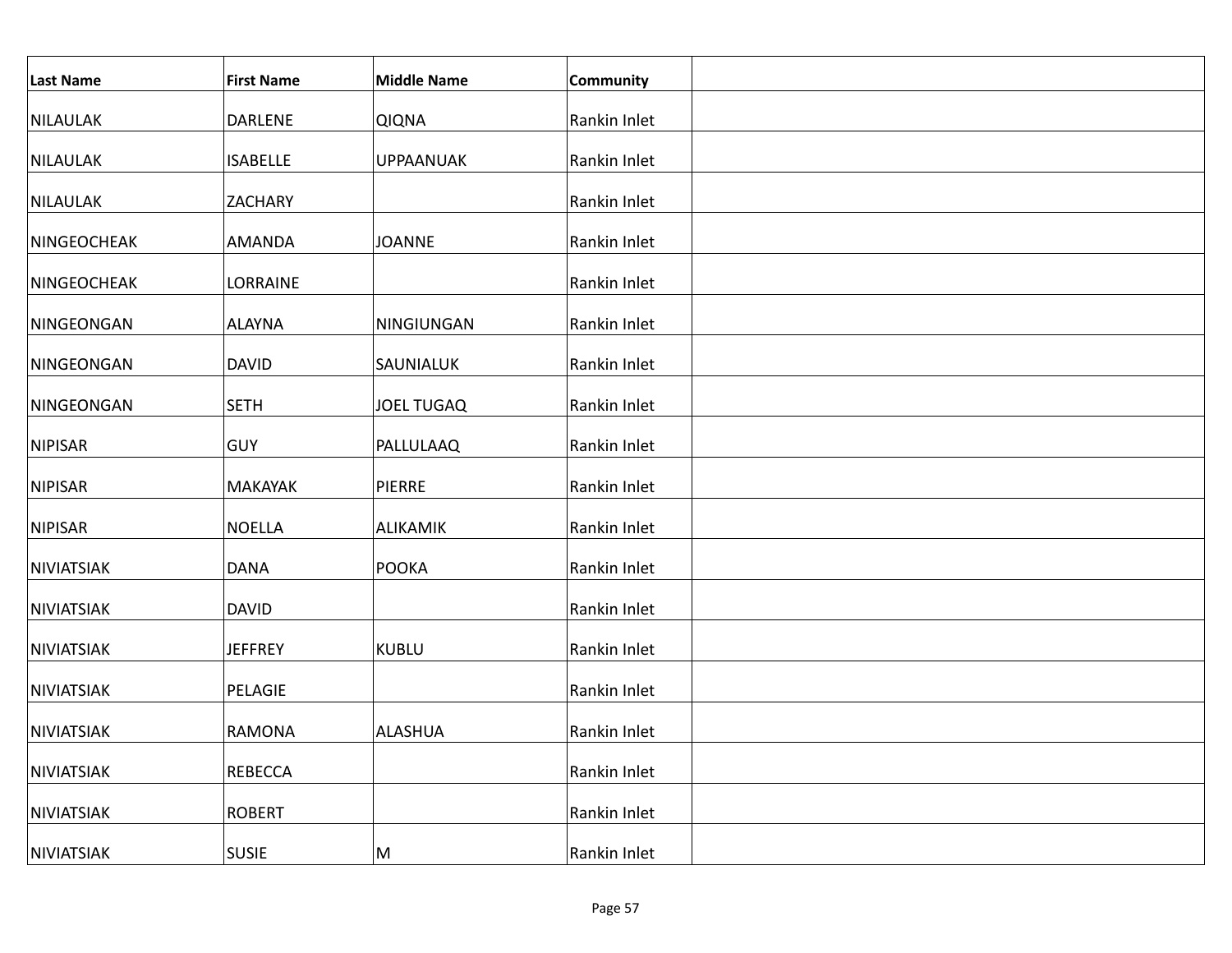| <b>Last Name</b> | <b>First Name</b>    | <b>Middle Name</b>       | Community    |  |
|------------------|----------------------|--------------------------|--------------|--|
| NIVIATSIAK       | <b>TERENTIA</b>      | <b>SIKSAQ</b>            | Rankin Inlet |  |
| NIVIATSIAK       | <b>TRAVIS</b>        |                          | Rankin Inlet |  |
| NOAH             | <b>CASANDRA JANE</b> | NUDJAI                   | Rankin Inlet |  |
| NOAH             | <b>DUSTY</b>         | <b>EETUA</b>             | Rankin Inlet |  |
| NOAH             | GEORGE               | NALATOK                  | Rankin Inlet |  |
| NOAH             | <b>MARIA</b>         | AMAUYAK                  | Rankin Inlet |  |
| NOAH             | MATTHEW              | <b>IQUNGAJUQ</b>         | Rankin Inlet |  |
| NOAH             | SHANIA               | <b>ROSE</b>              | Rankin Inlet |  |
| <b>NOKKITOK</b>  | KYRA                 | UDLIAK                   | Rankin Inlet |  |
| <b>NOKKITOK</b>  | MARGARET             |                          | Rankin Inlet |  |
| <b>NOKKITOK</b>  | <b>RALPH</b>         | <b>IQSAQ</b>             | Rankin Inlet |  |
| NOOLOOK          | ANN                  |                          | Rankin Inlet |  |
| NOOLOOK          | <b>BILL</b>          |                          | Rankin Inlet |  |
| <b>NOOLOOK</b>   | GARY                 | ARNARAUJAK               | Rankin Inlet |  |
| <b>NOOLOOK</b>   | <b>JOHN</b>          |                          | Rankin Inlet |  |
| NOOLOOK          | <b>JOSEPHA</b>       | <b>ATTANUAQ KAJURJUK</b> | Rankin Inlet |  |
| <b>NOOLOOK</b>   | <b>MARIA</b>         | <b>MASALIK</b>           | Rankin Inlet |  |
| <b>NOOLOOK</b>   | MARY JANE            | <b>SIVIAQ</b>            | Rankin Inlet |  |
| NOOLOOK          | NOAH                 | NOVAK                    | Rankin Inlet |  |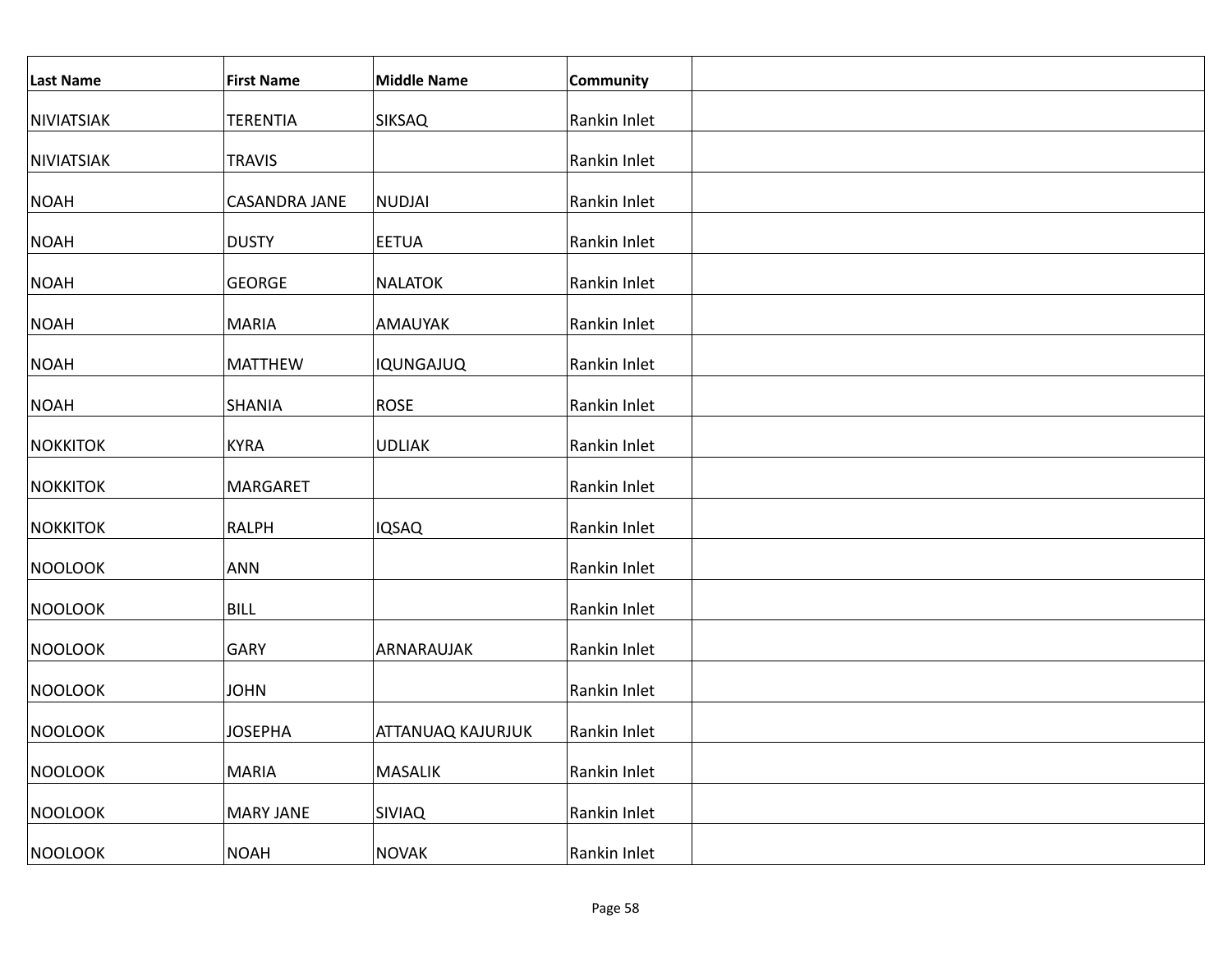| Last Name    | <b>First Name</b> | Middle Name     | Community    |
|--------------|-------------------|-----------------|--------------|
| NOOLOOK      | <b>SAMANTHA A</b> | A               | Rankin Inlet |
| NOOLOOK      | SHAWNA            |                 | Rankin Inlet |
| NOOLOOK      | <b>SIMEONIE</b>   | <b>AUPALUK</b>  | Rankin Inlet |
| NOOLOOK      | <b>VICTORIA</b>   |                 | Rankin Inlet |
| NUILAALIK    | MADLENE           | AVINGAQ         | Rankin Inlet |
| NUILAALIK    | MARYLEE           | <b>KABLOONA</b> | Rankin Inlet |
| NUKAPIAK     | <b>CHRISTINE</b>  |                 | Rankin Inlet |
| NUKAPIAK     | DAVID             | ANAWAK          | Rankin Inlet |
| NUKAPIAK     | <b>ERIC</b>       |                 | Rankin Inlet |
| NUKAPIAK     | <b>GABRIEL</b>    | HENRY           | Rankin Inlet |
| NUKAPIAK     | GARY              | UANALA          | Rankin Inlet |
| NUKAPIAK     | GRACE             | CRYSTAL A.      | Rankin Inlet |
| NUKAPIAK     | <b>KRISTA</b>     | PILAKAPSI       | Rankin Inlet |
| NUKAPIAK     | <b>LOUIS</b>      |                 | Rankin Inlet |
| NUKAPIAK     | <b>STEPHANE</b>   | <b>JOHN</b>     | Rankin Inlet |
| NUNGNIK      | MATTHEW           |                 | Rankin Inlet |
| NUNGNIK      | RACHAEL           | AAJAUT          | Rankin Inlet |
| NUTARADLALUK | GRACE             | PALLULAAQ       | Rankin Inlet |
| NUTARADLALUK | <b>LIONEL</b>     | KELLY           | Rankin Inlet |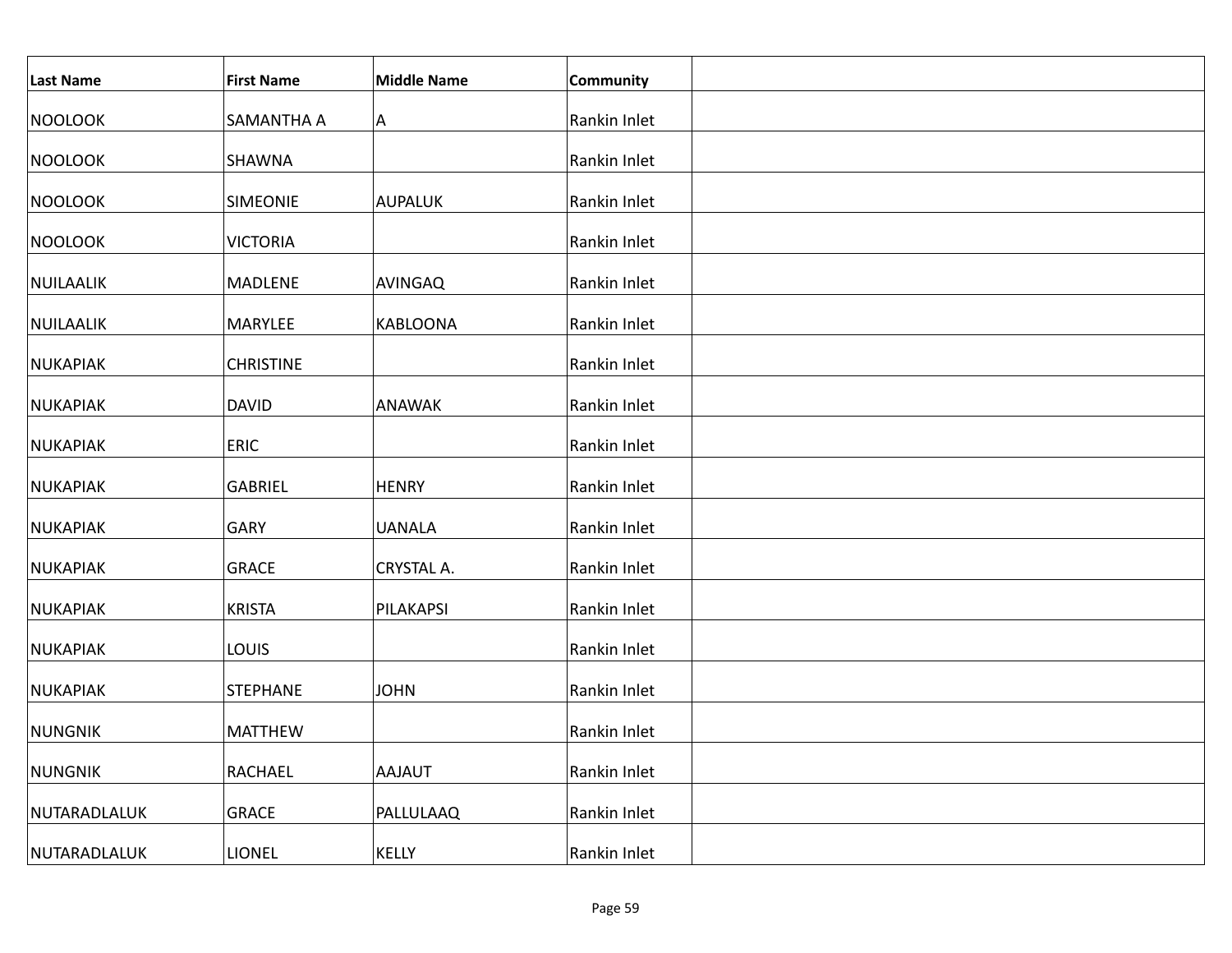| Last Name       | <b>First Name</b> | Middle Name       | Community    |
|-----------------|-------------------|-------------------|--------------|
| NUTARASUNGNIK   | <b>BONNIE</b>     | <b>LISA AUPAQ</b> | Rankin Inlet |
| NUTARASUNGNIK   | RAYLA             | N                 | Rankin Inlet |
| NUVIYAK         | JIM               | OKALIQ            | Rankin Inlet |
| NUVIYAK         | <b>JOHN</b>       |                   | Rankin Inlet |
| NUVIYAK         | NORA              |                   | Rankin Inlet |
| NUVIYAK         | SANDRA            | <b>TINUASLU</b>   | Rankin Inlet |
| NUVIYAK         | TERRY             | GEORGE            | Rankin Inlet |
| <b>OKALIK</b>   | <b>ARSENE JR</b>  |                   | Rankin Inlet |
| <b>OKALIK</b>   | <b>CHARLENE</b>   | AMAA              | Rankin Inlet |
| <b>OKALIK</b>   | <b>EMILY</b>      |                   | Rankin Inlet |
| <b>OKALIK</b>   | <b>EMMA</b>       |                   | Rankin Inlet |
| <b>OKALIK</b>   | <b>GEORGE JR.</b> | TITI              | Rankin Inlet |
| <b>OKALIK</b>   | <b>KAREN</b>      | MALIKI            | Rankin Inlet |
| <b>OKALIK</b>   | KIMBERLY          | <b>TIRIAQ</b>     | Rankin Inlet |
| <b>OKALIK</b>   | <b>LOUIE</b>      | N.                | Rankin Inlet |
| <b>OKALIK</b>   | MARIE             | ASARTAQ           | Rankin Inlet |
| <b>OKALIK</b>   | MIKE              | KUKIJAK           | Rankin Inlet |
| <b>OKALIK</b>   | RENE'E            | <b>ATTUAT</b>     | Rankin Inlet |
| <b>OKATSIAK</b> | BECKY             |                   | Rankin Inlet |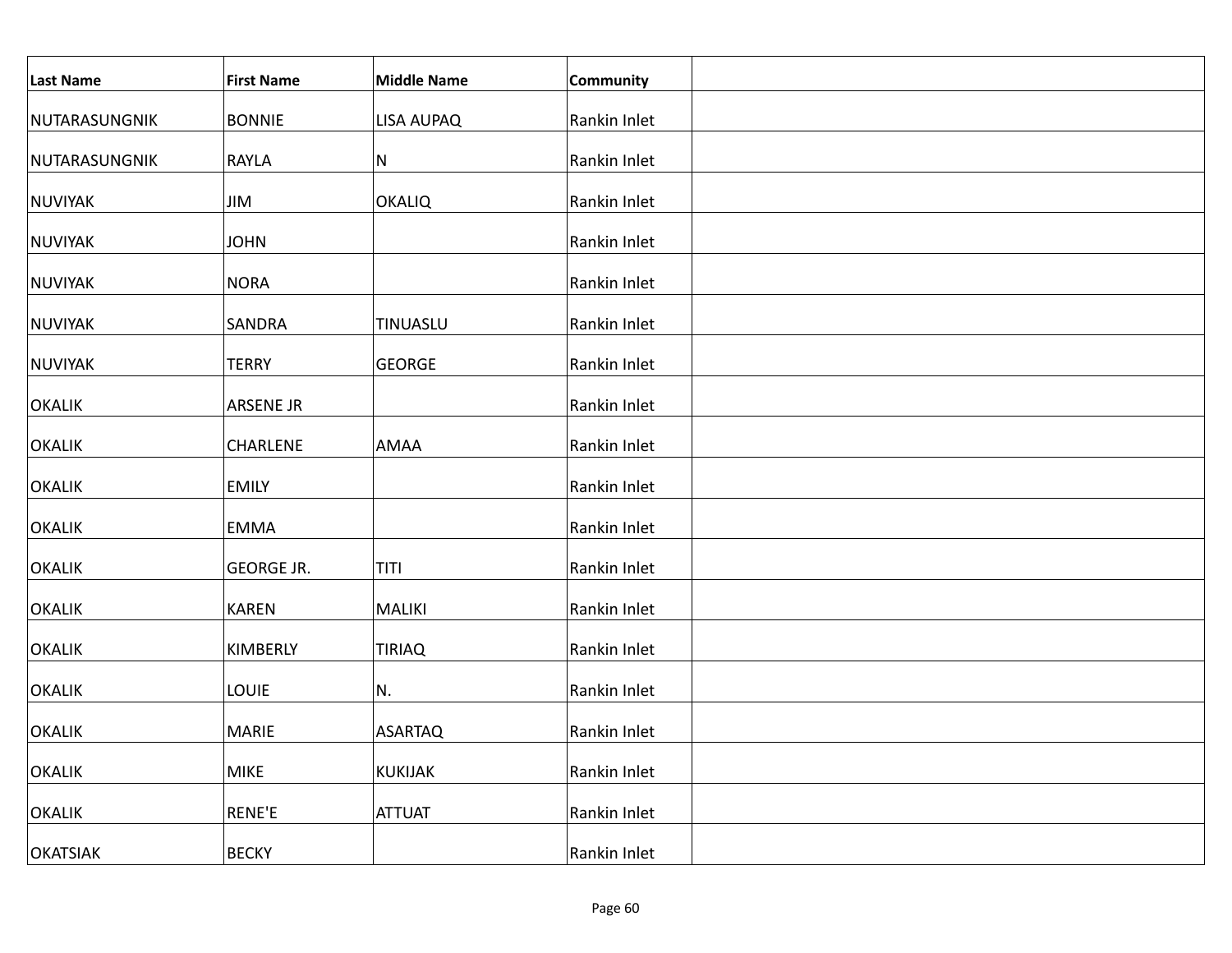| Last Name         | <b>First Name</b> | <b>Middle Name</b> | Community    |  |
|-------------------|-------------------|--------------------|--------------|--|
| <b>OKATSIAK</b>   | <b>CHARMAINE</b>  | <b>TASIUQ</b>      | Rankin Inlet |  |
| <b>OKATSIAK</b>   | MARGARET          | ORULUK             | Rankin Inlet |  |
| <b>OKPATAUYAK</b> | ANTHONY           | SIATIAQ            | Rankin Inlet |  |
| <b>OKPATAUYAK</b> | <b>CLARA</b>      |                    | Rankin Inlet |  |
| <b>OKPATAUYAK</b> | HALLE             | PUKAK              | Rankin Inlet |  |
| <b>OKPATAUYAK</b> | <b>JOE</b>        |                    | Rankin Inlet |  |
| <b>OKPATAUYAK</b> | KEEANNA           | MORGAN             | Rankin Inlet |  |
| <b>OKPATAUYAK</b> | <b>KIMBO</b>      | ULUJUK             | Rankin Inlet |  |
| OKPATAUYAK        | <b>KRIS</b>       | AQTURUNIQ          | Rankin Inlet |  |
| <b>OKPATAUYAK</b> | LAURENT           | <b>UDLIAK</b>      | Rankin Inlet |  |
| OKPATAUYAK        | LEXI              | ARNAUYUQ           | Rankin Inlet |  |
| <b>OKPATAUYAK</b> | LILLIAN           | PUKAK              | Rankin Inlet |  |
| <b>OKPATAUYAK</b> | NOUIE             | KIVIUT             | Rankin Inlet |  |
| <b>OKPATAUYAK</b> | ROSE              | ı.                 | Rankin Inlet |  |
| <b>OKPATAUYAK</b> | SIMON             | QASUPIAJU          | Rankin Inlet |  |
| <b>OKPATAUYAK</b> | <b>WILLIAM</b>    |                    | Rankin Inlet |  |
| OMINGMAKUQTUUK    | MARJORIE          | <b>OOSUAQ</b>      | Rankin Inlet |  |
| ONALIK            | NAANASEE          |                    | Rankin Inlet |  |
| <b>OOLOOYUK</b>   | <b>BOBBY</b>      | <b>OOKOOYUK</b>    | Rankin Inlet |  |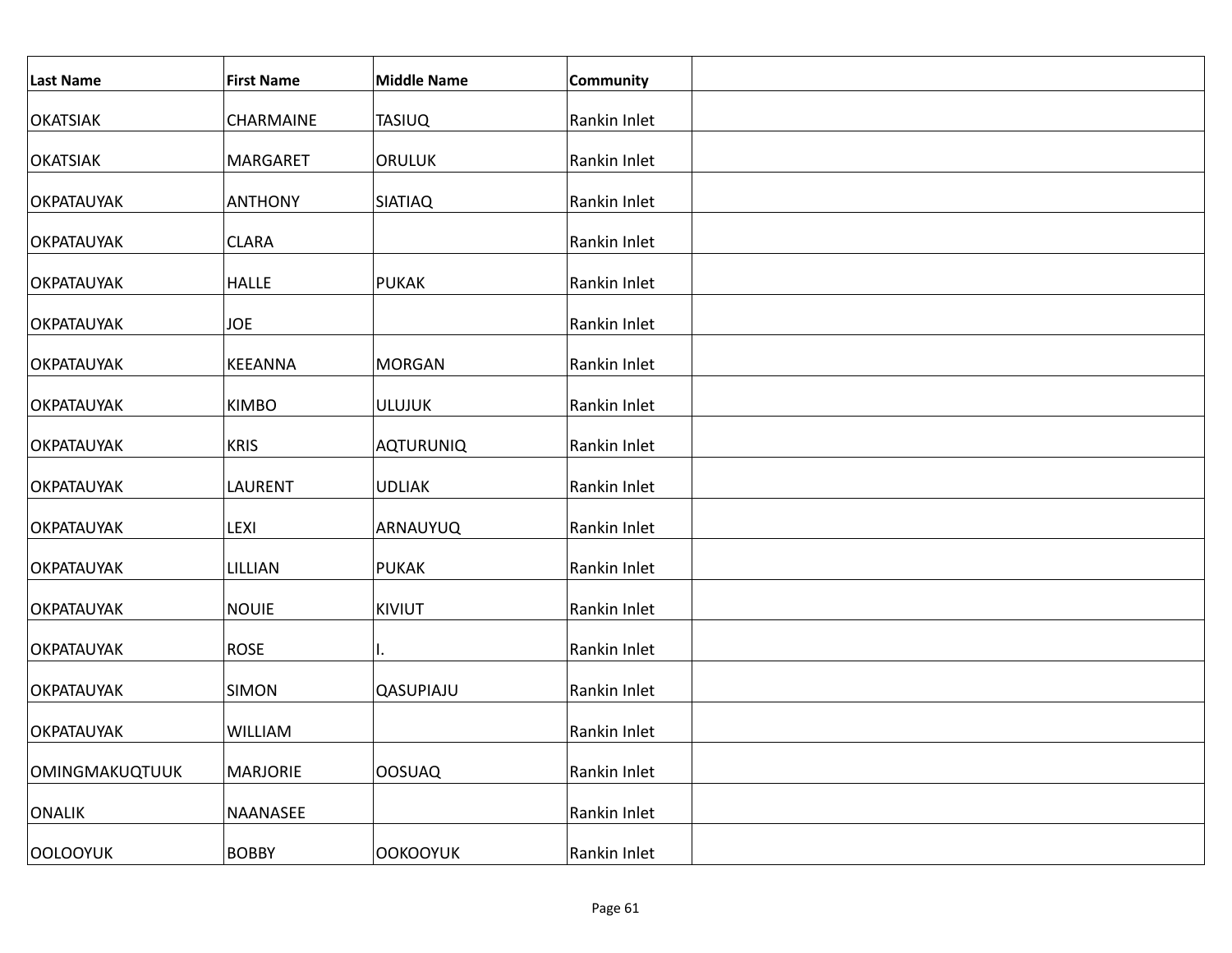| Last Name       | <b>First Name</b> | Middle Name            | Community    |
|-----------------|-------------------|------------------------|--------------|
| <b>OOLOOYUK</b> | BRANDON           | RICHARD                | Rankin Inlet |
| <b>OOLOOYUK</b> | <b>COURTNEY</b>   | K.U.U.                 | Rankin Inlet |
| <b>OOLOOYUK</b> | DAVID             |                        | Rankin Inlet |
| <b>OOLOOYUK</b> | <b>HUGH</b>       | SILU                   | Rankin Inlet |
| <b>OOLOOYUK</b> | <b>JENNIFER</b>   | MALIAH                 | Rankin Inlet |
| <b>OOLOOYUK</b> | <b>LISA</b>       | <b>ALICE</b>           | Rankin Inlet |
| <b>OOLOOYUK</b> | NADINE            |                        | Rankin Inlet |
| <b>OOLOOYUK</b> | RACHEL            | <b>ROSALIE MALUK</b>   | Rankin Inlet |
| <b>OOLOOYUK</b> | ROBERT-SENNA      | <b>ILAITUNAQ</b>       | Rankin Inlet |
| <b>OOLOOYUK</b> | RONALD            | <b>JAMES</b>           | Rankin Inlet |
| <b>OOLOOYUK</b> | <b>ROSIE</b>      |                        | Rankin Inlet |
| <b>OOLOOYUK</b> | SANDRA            | MAE                    | Rankin Inlet |
| OSMOND          | <b>BRENDA</b>     | AVAQSAAQ               | Rankin Inlet |
| OSMOND          | <b>KUUTSIQ</b>    | <b>KAYDAN CAROLINE</b> | Rankin Inlet |
| <b>OWLIJOOT</b> | ANDREW            | <b>JAMES</b>           | Rankin Inlet |
| OWPALUK         | EVANGELINE        |                        | Rankin Inlet |
| OWPALUK         | <b>JIMMY</b>      |                        | Rankin Inlet |
| OWPALUK         | MYNA              | OOMAYUALUK             | Rankin Inlet |
| PAINCHAUD       | PAMELA            | GRACE                  | Rankin Inlet |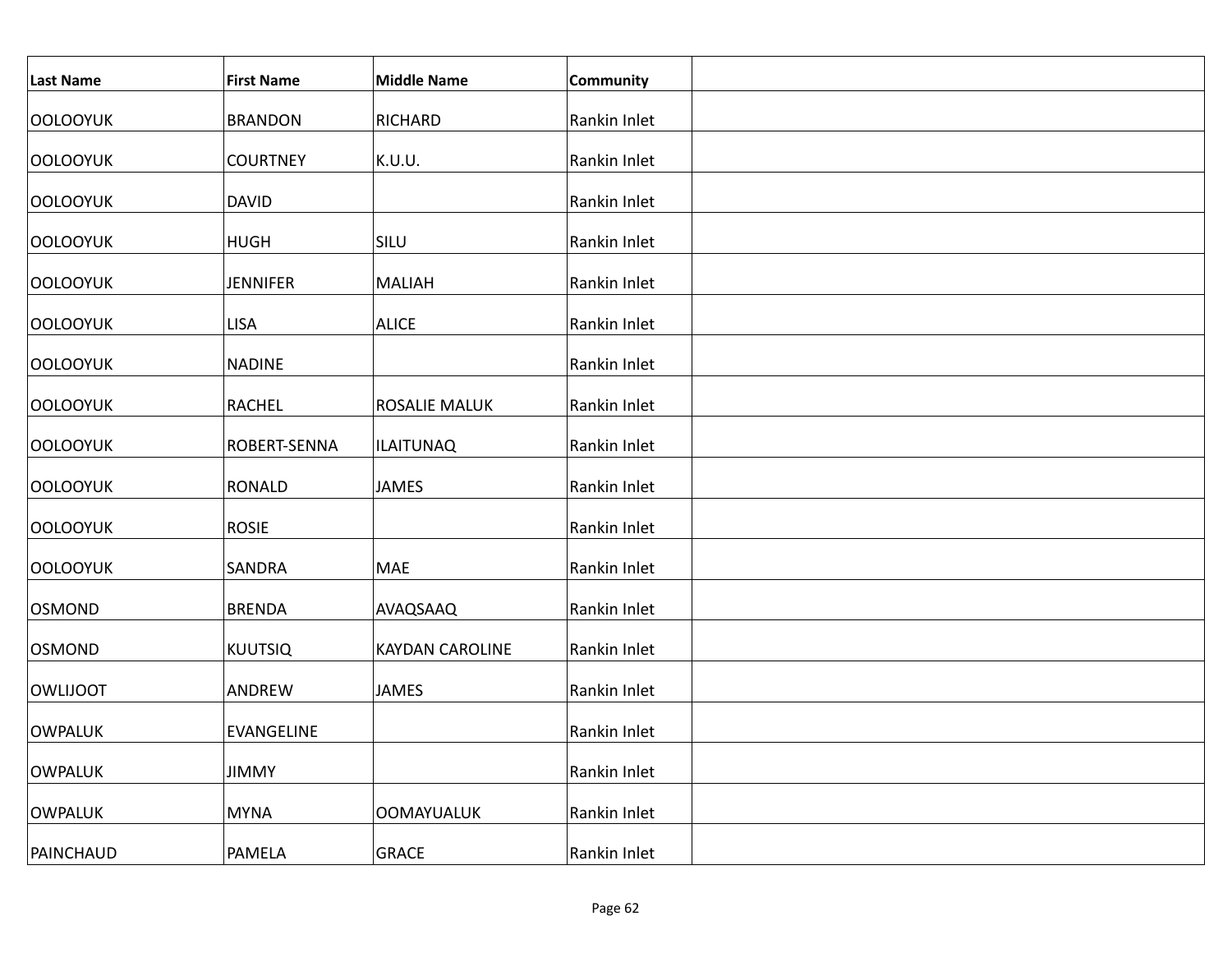| <b>Last Name</b> | <b>First Name</b>    | <b>Middle Name</b>     | Community    |  |
|------------------|----------------------|------------------------|--------------|--|
| PALIKSALIK       | <b>JOSEPH</b>        | <b>JOSEY JR</b>        | Rankin Inlet |  |
| PALLUQ           | <b>QAUNNAQ</b>       | <b>JACOB</b>           | Rankin Inlet |  |
| PALVIALOK        | <b>DELSIE YVON</b>   | PANIAYALUK             | Rankin Inlet |  |
| PALVIALOK        | <b>TRAVIS</b>        | MICHAEL                | Rankin Inlet |  |
| PAMEOK           | SUSAN                |                        | Rankin Inlet |  |
| <b>PAMEOLIK</b>  | <b>JONATHAN</b>      | MAANI                  | Rankin Inlet |  |
| PAMEOLIK         | <b>KATRINA</b>       | N.P.                   | Rankin Inlet |  |
| PAMEOLIK         | SAMUEL               | NATHAN A.Q.U.          | Rankin Inlet |  |
| PANIGONIAK       | <b>CHARLENE</b>      |                        | Rankin Inlet |  |
| PANIGONIAK       | <b>LORNA</b>         |                        | Rankin Inlet |  |
| PANIGONIAK       | PETULA               | ATYAMIIQTUQ            | Rankin Inlet |  |
| PANIKA           | ANGELA               |                        | Rankin Inlet |  |
| PANIKA           | <b>CELINA</b>        |                        | Rankin Inlet |  |
| PANIKA           | <b>COREY</b>         |                        | Rankin Inlet |  |
| PANIKA           | DAISY                |                        | Rankin Inlet |  |
| PANIKA           | DENNIS               |                        | Rankin Inlet |  |
| PANIKA           | <b>GORDON PHILIP</b> | <b>SOLOMON AMOUJAH</b> | Rankin Inlet |  |
| <b>PANIKA</b>    | <b>JASON</b>         | <b>ILLNIK</b>          | Rankin Inlet |  |
| PANIKA           | <b>JOSIE</b>         | ANNAK                  | Rankin Inlet |  |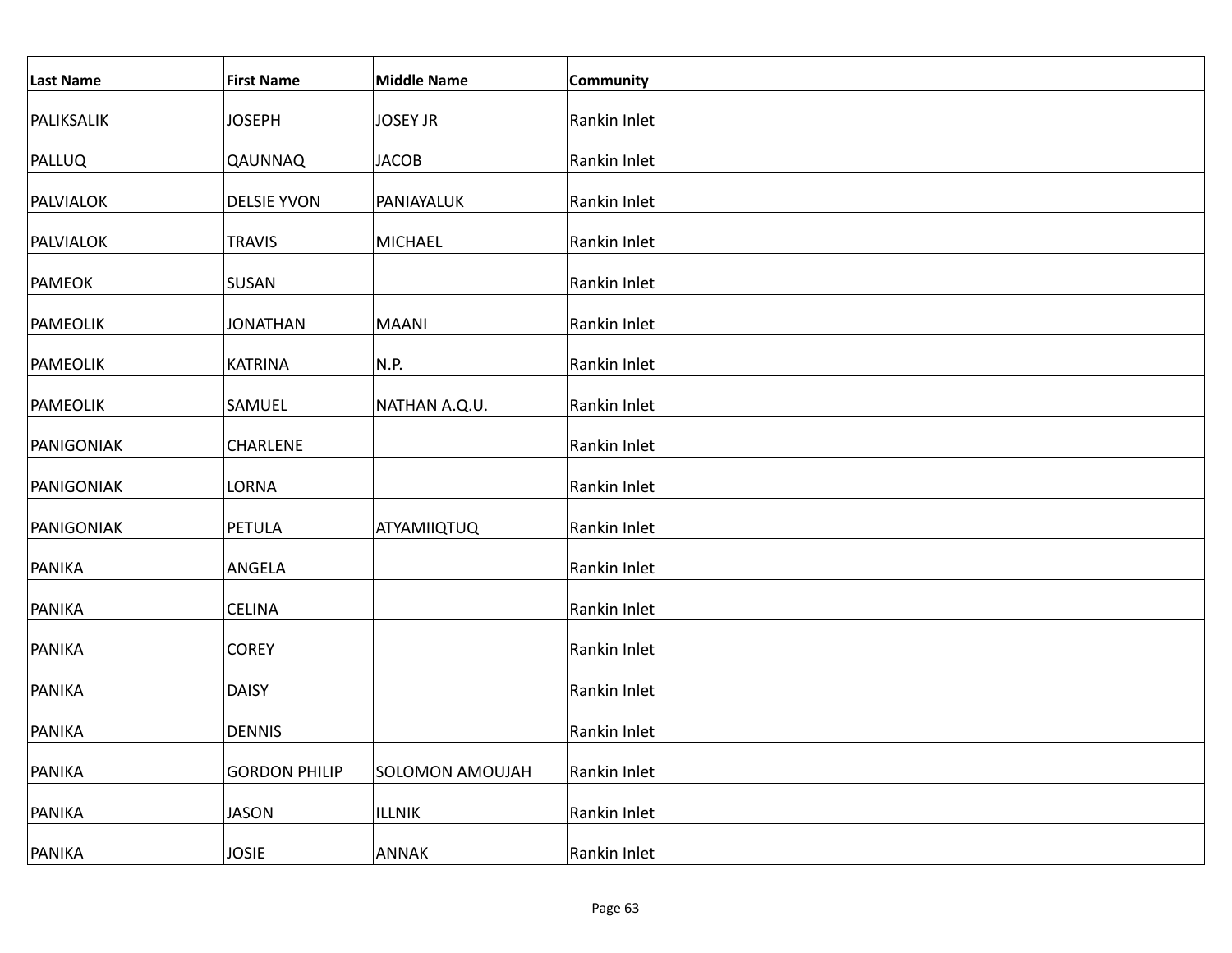| <b>Last Name</b> | <b>First Name</b>  | <b>Middle Name</b>    | Community    |  |
|------------------|--------------------|-----------------------|--------------|--|
| PANIKA           | <b>RICHARD</b>     |                       | Rankin Inlet |  |
| PANIKA           | <b>SHEENA</b>      | LENA                  | Rankin Inlet |  |
| PANIUQ           | <b>NASH</b>        | NIVIASIAK             | Rankin Inlet |  |
| <b>PANIYUK</b>   | <b>ANNETTE</b>     | SANDY Q.P.            | Rankin Inlet |  |
| <b>PANIYUK</b>   | <b>IAN</b>         | <b>NANGMALIK N</b>    | Rankin Inlet |  |
| <b>PANIYUK</b>   | <b>JOSE</b>        | T.                    | Rankin Inlet |  |
| <b>PANIYUK</b>   | <b>JOYCE</b>       | <b>CAROLINE</b>       | Rankin Inlet |  |
| PANIYUK          | <b>LINDA</b>       | <b>TUNNUTIYUK</b>     | Rankin Inlet |  |
| PANIYUK          | <b>MIRANDA</b>     | <b>QIRNIQ</b>         | Rankin Inlet |  |
| <b>PANIYUK</b>   | <b>NOAH</b>        | <b>PAUL</b>           | Rankin Inlet |  |
| <b>PANIYUK</b>   | <b>WARREN</b>      | <b>MICHAEL</b>        | Rankin Inlet |  |
| PANNIUQ          | SILUJJUAQ          | <b>UKKUTAQ</b>        | Rankin Inlet |  |
| <b>PAPAK</b>     | <b>CECILIA</b>     | K.                    | Rankin Inlet |  |
| <b>PAPAK</b>     | <b>CHRISTOPHER</b> |                       | Rankin Inlet |  |
| <b>PAPAK</b>     | <b>DIANE</b>       | AUKAYAAK              | Rankin Inlet |  |
| <b>PAPAK</b>     | <b>GIBSON</b>      | <b>EKWALAK</b>        | Rankin Inlet |  |
| <b>PAPAK</b>     | JIM                |                       | Rankin Inlet |  |
| <b>PAPAK</b>     | <b>JIMBO</b>       | <b>BARRY</b>          | Rankin Inlet |  |
| <b>PAPAK</b>     | <b>JOHN</b>        | <b>OCTAVE KUKUJAH</b> | Rankin Inlet |  |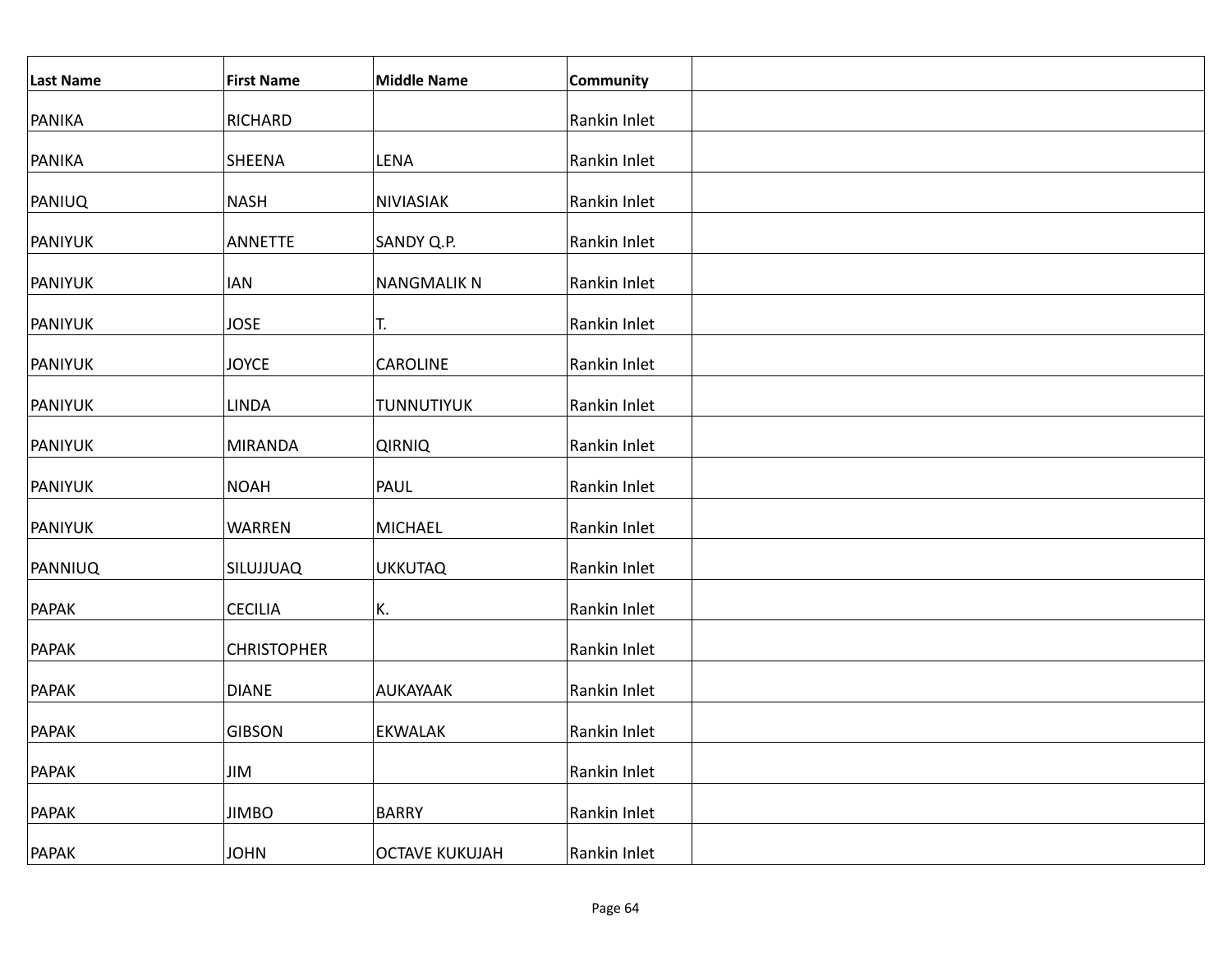| Last Name | <b>First Name</b>  | <b>Middle Name</b> | Community    |  |
|-----------|--------------------|--------------------|--------------|--|
| PAPAK     | <b>NANCY</b>       |                    | Rankin Inlet |  |
| PAPAK     | PELAGIE            |                    | Rankin Inlet |  |
| PAPAK     | SANDY              | <b>TIMOTHY</b>     | Rankin Inlet |  |
| PAPAK     | <b>TOMMY</b>       |                    | Rankin Inlet |  |
| PAPAK     | <b>TRINITY</b>     | AGGARK             | Rankin Inlet |  |
| PAPAK     | <b>VERONICA</b>    |                    | Rankin Inlet |  |
| PARTRIDGE | <b>JAMES KELLY</b> | UJARALAAQ          | Rankin Inlet |  |
| PARTRIDGE | JUSTIN             |                    | Rankin Inlet |  |
| PATIQ     | <b>JENNIFER</b>    |                    | Rankin Inlet |  |
| PATTERK   | <b>ISAIAH</b>      | UQAQTI             | Rankin Inlet |  |
| PATTERK   | <b>MIKE</b>        |                    | Rankin Inlet |  |
| PELLETIER | <b>DANIEL</b>      | IVAN ATAUSITNAQ    | Rankin Inlet |  |
| PILAKAPSI | <b>AARON</b>       |                    | Rankin Inlet |  |
| PILAKAPSI | <b>ANN ROSE</b>    | <b>UKKUALUK</b>    | Rankin Inlet |  |
| PILAKAPSI | <b>CATHERINE</b>   |                    | Rankin Inlet |  |
| PILAKAPSI | <b>CHARLOTTE</b>   |                    | Rankin Inlet |  |
| PILAKAPSI | <b>CORINNE</b>     | ANNE               | Rankin Inlet |  |
| PILAKAPSI | <b>DARRIAN</b>     | DAVID AMMAQJUAQ    | Rankin Inlet |  |
| PILAKAPSI | <b>DESIREE</b>     | KIGUTIKARDJUK      | Rankin Inlet |  |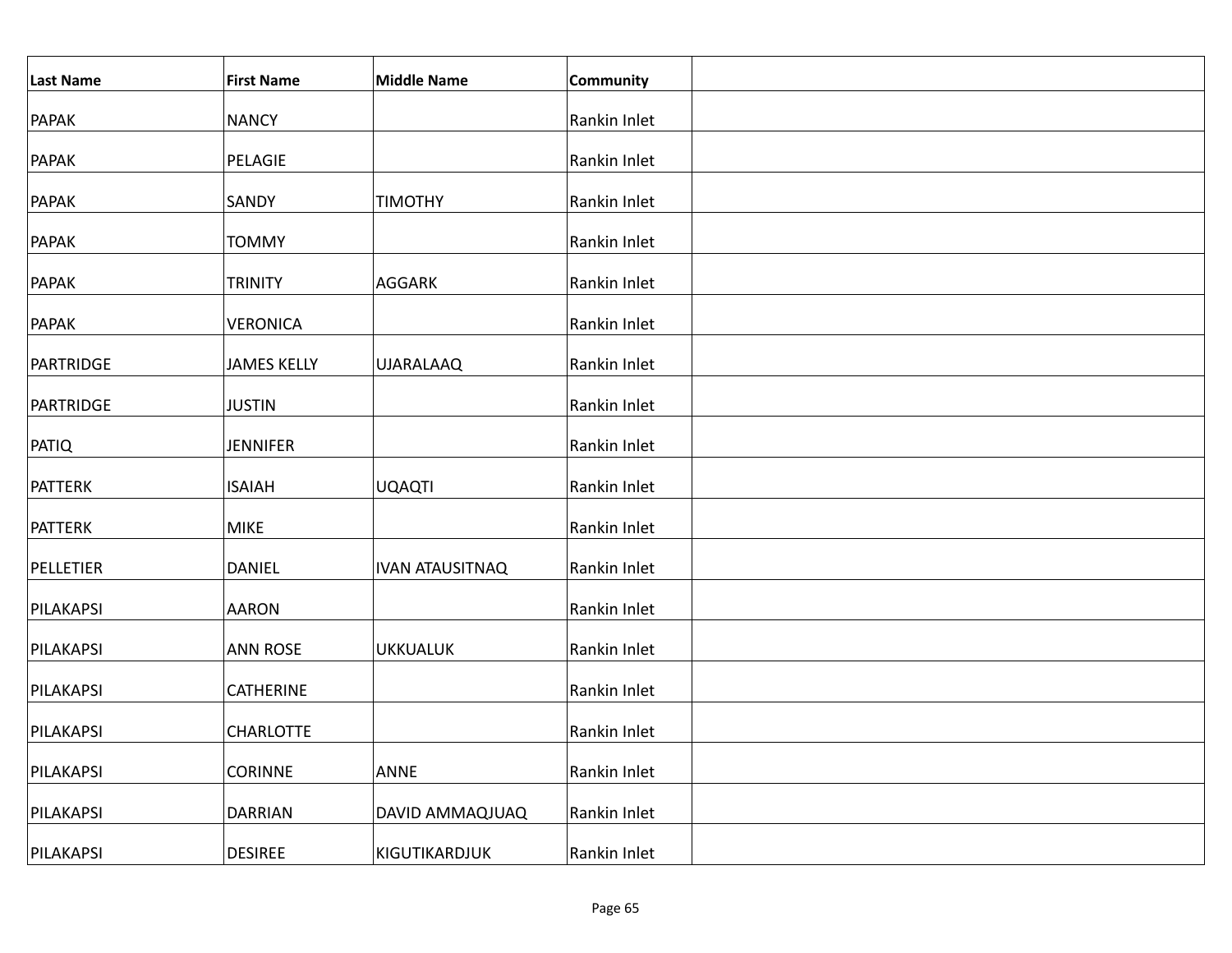| <b>Last Name</b> | <b>First Name</b>           | <b>Middle Name</b>     | Community    |  |
|------------------|-----------------------------|------------------------|--------------|--|
| PILAKAPSI        | EDMOND                      | MANU                   | Rankin Inlet |  |
| PILAKAPSI        | <b>HANNAH</b>               |                        | Rankin Inlet |  |
| PILAKAPSI        | <b>JASON</b>                |                        | Rankin Inlet |  |
| PILAKAPSI        | <b>JAYDA</b>                | <b>ROSE MISIKUPA</b>   | Rankin Inlet |  |
| PILAKAPSI        | JAYDENE-SUSANNE NIPI PALLUQ |                        | Rankin Inlet |  |
| PILAKAPSI        | <b>JONATHAN</b>             | <b>DAVID</b>           | Rankin Inlet |  |
| PILAKAPSI        | KALAI                       |                        | Rankin Inlet |  |
| PILAKAPSI        | KIMBERLY                    | MARIE                  | Rankin Inlet |  |
| PILAKAPSI        | <b>LOUIE</b>                | QULLUAQ TAQTAQ         | Rankin Inlet |  |
| PILAKAPSI        | OVINIK                      | <b>JIMMY</b>           | Rankin Inlet |  |
| PILAKAPSI        | <b>PAMELA</b>               | KIMMALIARDJUK          | Rankin Inlet |  |
| PILAKAPSI        | RAYN                        | <b>ROYDEN KAMIKPAK</b> | Rankin Inlet |  |
| PILAKAPSI        | <b>ROGER</b>                | <b>OKPIK</b>           | Rankin Inlet |  |
| PILAKAPSI        | <b>SATEANA</b>              | <b>ROBBIE</b>          | Rankin Inlet |  |
| PILAKAPSI        | <b>VICTORIA</b>             |                        | Rankin Inlet |  |
| PILAKAPSI        | <b>WAYNE</b>                | LOUIS                  | Rankin Inlet |  |
| PILAKAPSI        | <b>YVETTE</b>               | <b>ELIZABETH</b>       | Rankin Inlet |  |
| PISSUK           | ALEXANDER                   | <b>IYETUALIK</b>       | Rankin Inlet |  |
| PISSUK           | <b>BEATRICE</b>             | <b>EETUK</b>           | Rankin Inlet |  |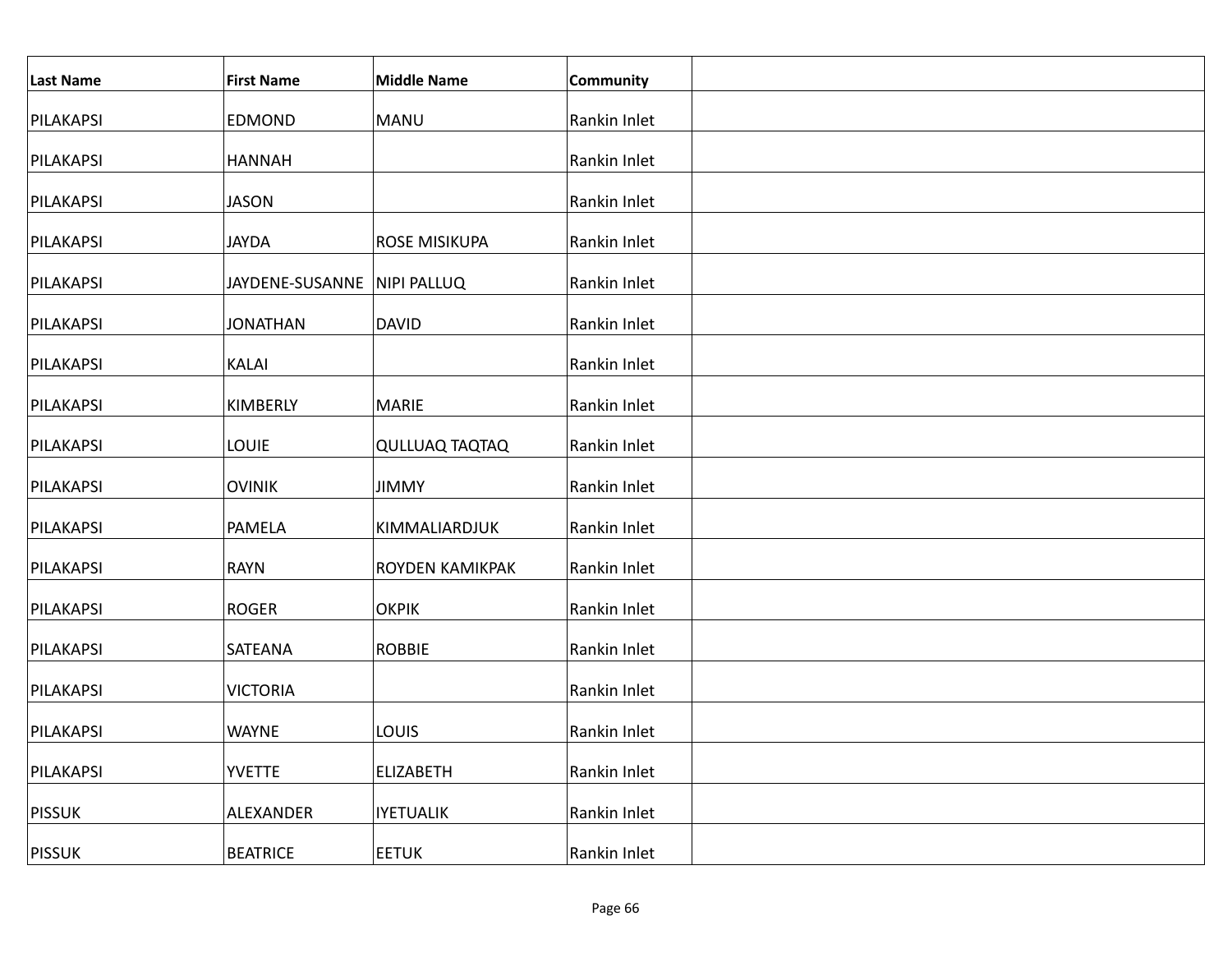| <b>Last Name</b> | <b>First Name</b> | Middle Name                              | <b>Community</b> |  |
|------------------|-------------------|------------------------------------------|------------------|--|
| <b>PISSUK</b>    | <b>DAVID</b>      | HALI                                     | Rankin Inlet     |  |
| <b>PISSUK</b>    | <b>GEORGENA</b>   |                                          | Rankin Inlet     |  |
| <b>PISSUK</b>    | <b>GILBERT</b>    |                                          | Rankin Inlet     |  |
| <b>PISSUK</b>    | <b>JACKIE</b>     | SHIARUALIK                               | Rankin Inlet     |  |
| <b>PISSUK</b>    | <b>JACQUELINE</b> | KUPIRUAK                                 | Rankin Inlet     |  |
| <b>PISSUK</b>    | <b>JAKE</b>       | <b>NASAUJAITOK</b><br><b>QIMUKSIRRAQ</b> | Rankin Inlet     |  |
| <b>PISSUK</b>    | <b>JANICE</b>     | SIMIGIAJUAQ N. K.                        | Rankin Inlet     |  |
| <b>PISSUK</b>    | <b>JENNICA</b>    | ARNAPAK                                  | Rankin Inlet     |  |
| <b>PISSUK</b>    | <b>JOHNATHON</b>  |                                          | Rankin Inlet     |  |
| <b>PISSUK</b>    | <b>JOHNNY</b>     |                                          | Rankin Inlet     |  |
| <b>PISSUK</b>    | KITTY             | <b>ULATITA</b>                           | Rankin Inlet     |  |
| <b>PISSUK</b>    | LAURENT           |                                          | Rankin Inlet     |  |
| <b>PISSUK</b>    | MARY-JEAN         |                                          | Rankin Inlet     |  |
| <b>PISSUK</b>    | <b>MAUREEN</b>    |                                          | Rankin Inlet     |  |
| <b>PISSUK</b>    | <b>MONICA</b>     |                                          | Rankin Inlet     |  |
| <b>PISSUK</b>    | <b>NANGMALIK</b>  | <b>TIMOTHY</b>                           | Rankin Inlet     |  |
| <b>PISSUK</b>    | <b>OLAVINA</b>    | QUTTIUQ                                  | Rankin Inlet     |  |
| <b>PISSUK</b>    | <b>OLIVIA</b>     | KIKIAKJUAK                               | Rankin Inlet     |  |
| <b>PISSUK</b>    | PAUL              | LUTAN                                    | Rankin Inlet     |  |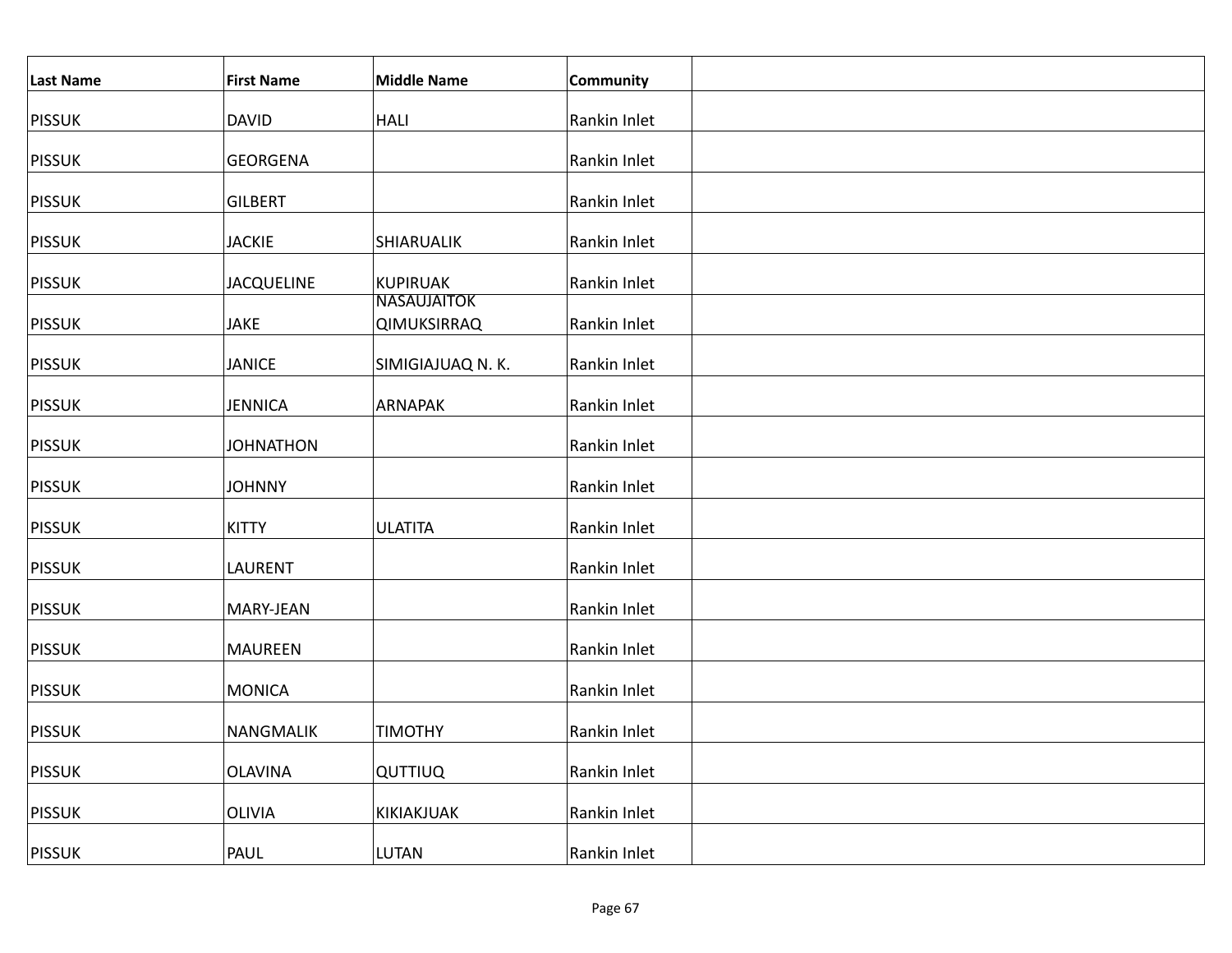| <b>Last Name</b> | <b>First Name</b> | <b>Middle Name</b> | Community    |  |
|------------------|-------------------|--------------------|--------------|--|
| <b>PISSUK</b>    | <b>PETER</b>      | PUJJUUT            | Rankin Inlet |  |
| <b>PISSUK</b>    | <b>ROSALIE</b>    |                    | Rankin Inlet |  |
| <b>PISSUK</b>    | <b>SARAH</b>      | <b>OBLORIAK</b>    | Rankin Inlet |  |
| <b>PISSUK</b>    | <b>SIMONA</b>     |                    | Rankin Inlet |  |
| <b>PISSUK</b>    | <b>STELLA</b>     | <b>OOLIMA</b>      | Rankin Inlet |  |
| <b>PISSUK</b>    | <b>TULUGIALIK</b> | NELLIE             | Rankin Inlet |  |
| <b>PISSUK</b>    | WILLIAM           |                    | Rankin Inlet |  |
| <b>POWELL</b>    | ANDREW            | <b>MISIRAALAAQ</b> | Rankin Inlet |  |
| POWELL           | <b>CHASE</b>      | <b>IRNIRULUK</b>   | Rankin Inlet |  |
| <b>POWELL</b>    | <b>ESTER</b>      | <b>MAANI</b>       | Rankin Inlet |  |
| <b>PUDLAT</b>    | <b>CLINT</b>      | PAUL               | Rankin Inlet |  |
| <b>PUDLAT</b>    | <b>LALLIE</b>     | <b>LOUISA</b>      | Rankin Inlet |  |
| <b>PUDLAT</b>    | <b>RAY</b>        |                    | Rankin Inlet |  |
| <b>PUDLAT</b>    | SANDY             | <b>IQITTUQ QS</b>  | Rankin Inlet |  |
| <b>PUDLAT</b>    | <b>SHAKIERA</b>   | <b>AKATUK</b>      | Rankin Inlet |  |
| <b>PUDLAT</b>    | <b>TANISHA</b>    |                    | Rankin Inlet |  |
| <b>PUTULIK</b>   | <b>BRENDA</b>     | AMAK&AK            | Rankin Inlet |  |
| <b>PUTULIK</b>   | <b>CHARMAINE</b>  | PHILINI            | Rankin Inlet |  |
| <b>PUTULIK</b>   | <b>JOANNE</b>     |                    | Rankin Inlet |  |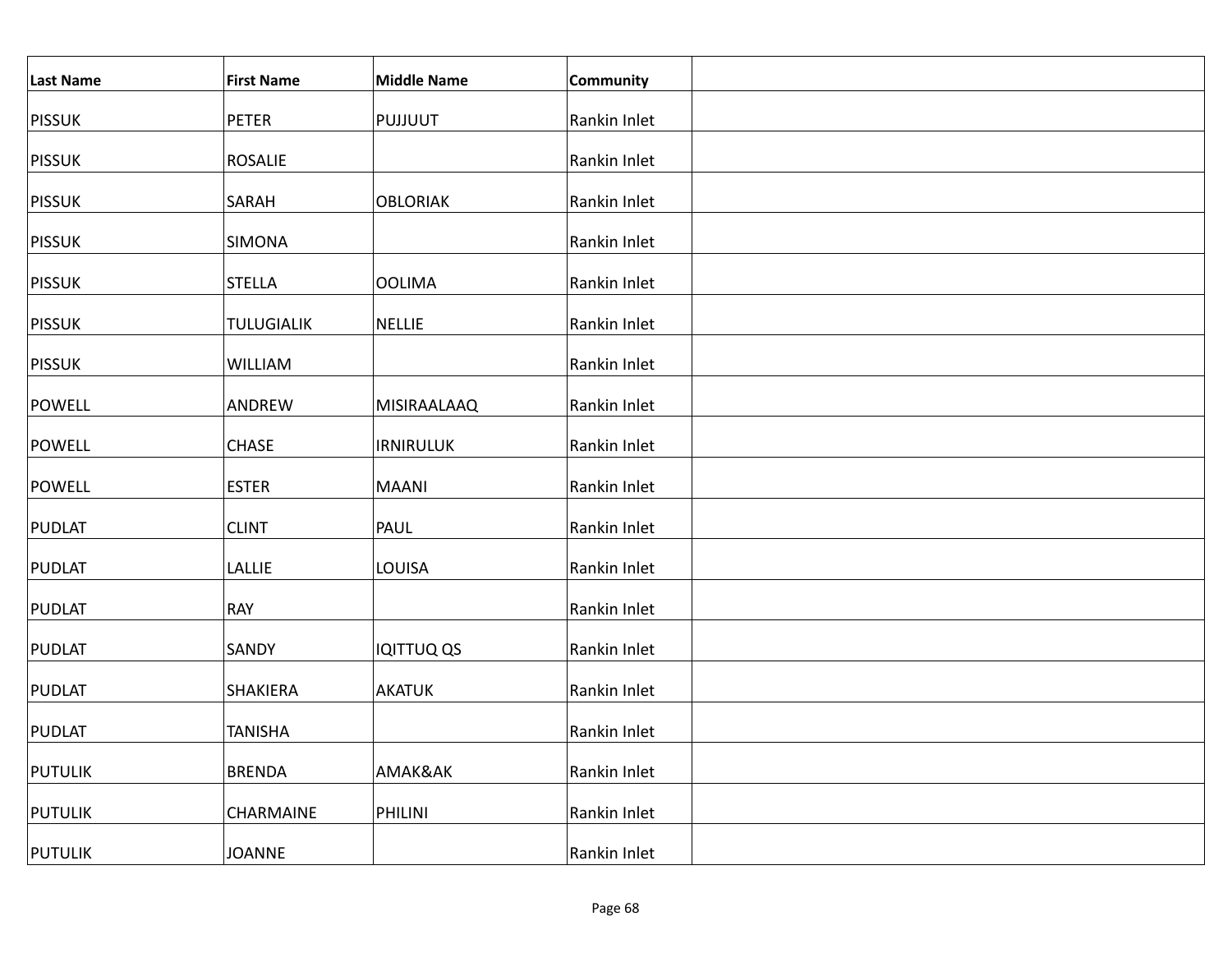| <b>Last Name</b> | <b>First Name</b>   | <b>Middle Name</b>      | Community    |  |
|------------------|---------------------|-------------------------|--------------|--|
| PUTULIK          | <b>JOSEPH</b>       | L.T.                    | Rankin Inlet |  |
| PUTULIK          | <b>KENNETH JOHN</b> | S.A.N.                  | Rankin Inlet |  |
| PUTULIK          | MAGGIE              |                         | Rankin Inlet |  |
| PUTULIK          | <b>MEEKA</b>        | <b>WALLACE</b>          | Rankin Inlet |  |
| PUTULIK          | NATALIE             | ANGNAUYAQ               | Rankin Inlet |  |
| PUTULIK          | <b>RENAE</b>        | MASALI                  | Rankin Inlet |  |
| PUTULIK          | ROBERT              | KUKLUGEAK               | Rankin Inlet |  |
| PUTULIK          | ROSA                | AMAROK                  | Rankin Inlet |  |
| PUTULIK-TANUYAK  | KOBE                | ROBERT ALIKAMIQ         | Rankin Inlet |  |
| PUTUMIRAQTUQ     | NATHAN              | <b>JAY QARQURNILIK</b>  | Rankin Inlet |  |
| PUTUMIRAQTUQ     | <b>SAMANTHA LU</b>  |                         | Rankin Inlet |  |
| <b>QANAK</b>     | <b>JIMMY</b>        | KULITALIK               | Rankin Inlet |  |
| <b>QARLIQSAQ</b> | <b>VERA</b>         | <b>TEENAQ QINGAQTUQ</b> | Rankin Inlet |  |
| <b>QIYUK</b>     | <b>JEANNINE</b>     | KUNUK                   | Rankin Inlet |  |
| <b>QIYUK</b>     | <b>JESSE</b>        | <b>RUTH ADJUK</b>       | Rankin Inlet |  |
| <b>QIYUK</b>     | <b>JIMMY</b>        |                         | Rankin Inlet |  |
| <b>QIYUK</b>     | <b>METHUSELAH</b>   | NANAUQ                  | Rankin Inlet |  |
| <b>QIYUK</b>     | RANDEL              | MATTHEW                 | Rankin Inlet |  |
| <b>QIYUK</b>     | SHARON              | PAUNGAR                 | Rankin Inlet |  |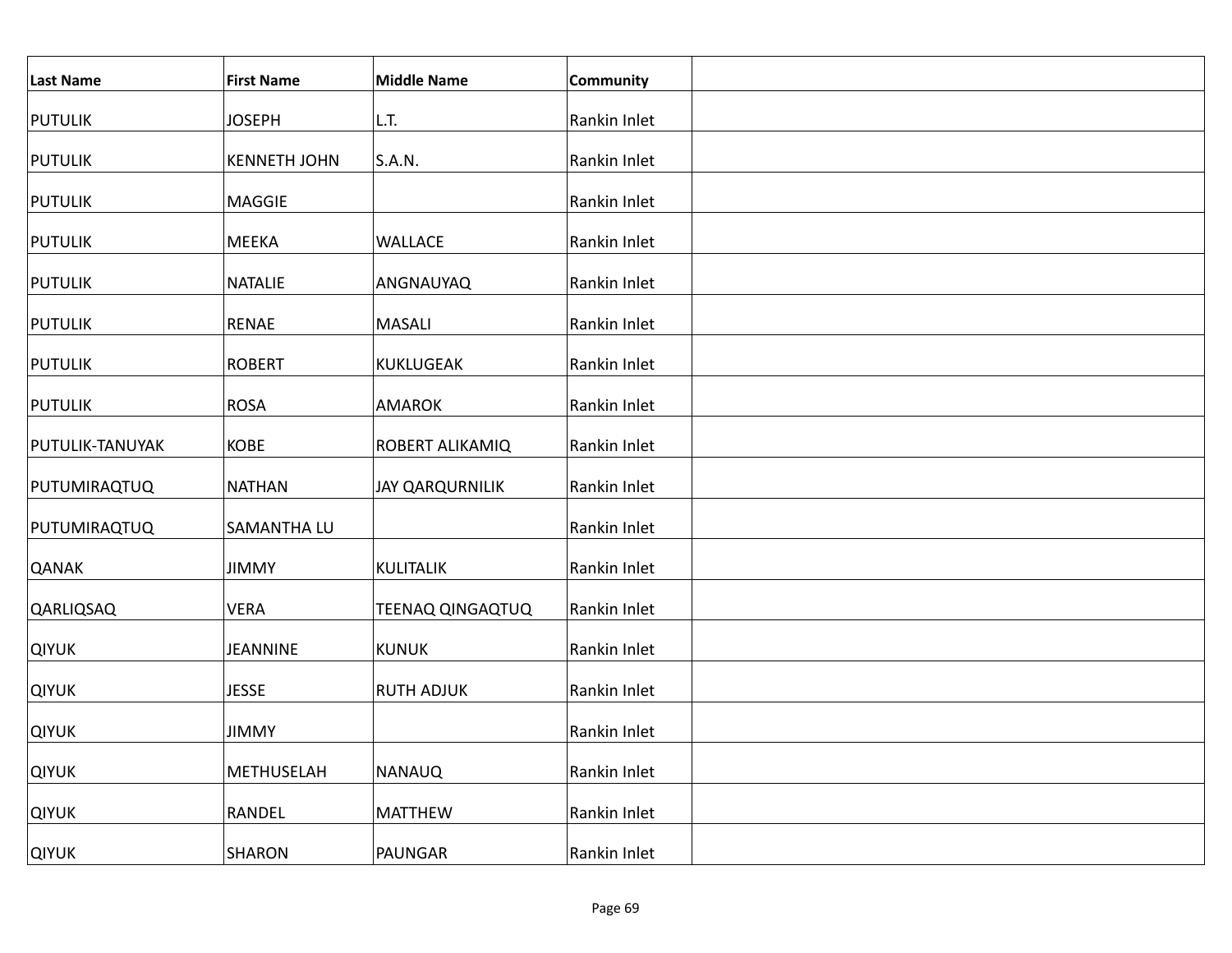| <b>Last Name</b>   | <b>First Name</b>     | Middle Name          | Community    |  |
|--------------------|-----------------------|----------------------|--------------|--|
| <b>QUINANGNAQ</b>  | <b>CATHERINE ZETA</b> | AMIKUQ               | Rankin Inlet |  |
| <b>QUINANGNAQ</b>  | <b>ISSAC</b>          |                      | Rankin Inlet |  |
| <b>QUINANGNAQ</b>  | <b>JOANNA</b>         |                      | Rankin Inlet |  |
| <b>QUINANGNAQ</b>  | <b>LEVI</b>           | MAMNGUASHUALUK       | Rankin Inlet |  |
| <b>QUINANGNAQ</b>  | SANDRA                | <b>UJARATQII</b>     | Rankin Inlet |  |
| RAMEY              | DANIEL                | A.                   | Rankin Inlet |  |
| RAMEY              | <b>EMILIA</b>         | <b>AKIUTAK</b>       | Rankin Inlet |  |
| RAMEY              | <b>JOYCE</b>          | ANIKAUT              | Rankin Inlet |  |
| RAMEY              | <b>THADEUS</b>        | U.                   | Rankin Inlet |  |
| <b>RICHARDSON</b>  | DORIAN                | <b>DAVID HAKULUK</b> | Rankin Inlet |  |
| RICHARDSON         | <b>JOSEPHINE</b>      | A.                   | Rankin Inlet |  |
| ROACH              | GORETTI               | MARIA                | Rankin Inlet |  |
| ROACH              | <b>JAMIE</b>          | <b>WILLIAM</b>       | Rankin Inlet |  |
| ROACH              | <b>TRACEY</b>         | MARY                 | Rankin Inlet |  |
| ROSS               | <b>WILLIAM JR</b>     | B.                   | Rankin Inlet |  |
| ROY                | <b>ZELLIE</b>         | AAMMAAQ              | Rankin Inlet |  |
| <b>RUDD</b>        | ALEXANDRA             | MARIE                | Rankin Inlet |  |
| RUDD               | <b>KATHERINE</b>      | <b>WHITNEY</b>       | Rankin Inlet |  |
| <b>RUDD-KARLIK</b> | <b>LYNN</b>           |                      | Rankin Inlet |  |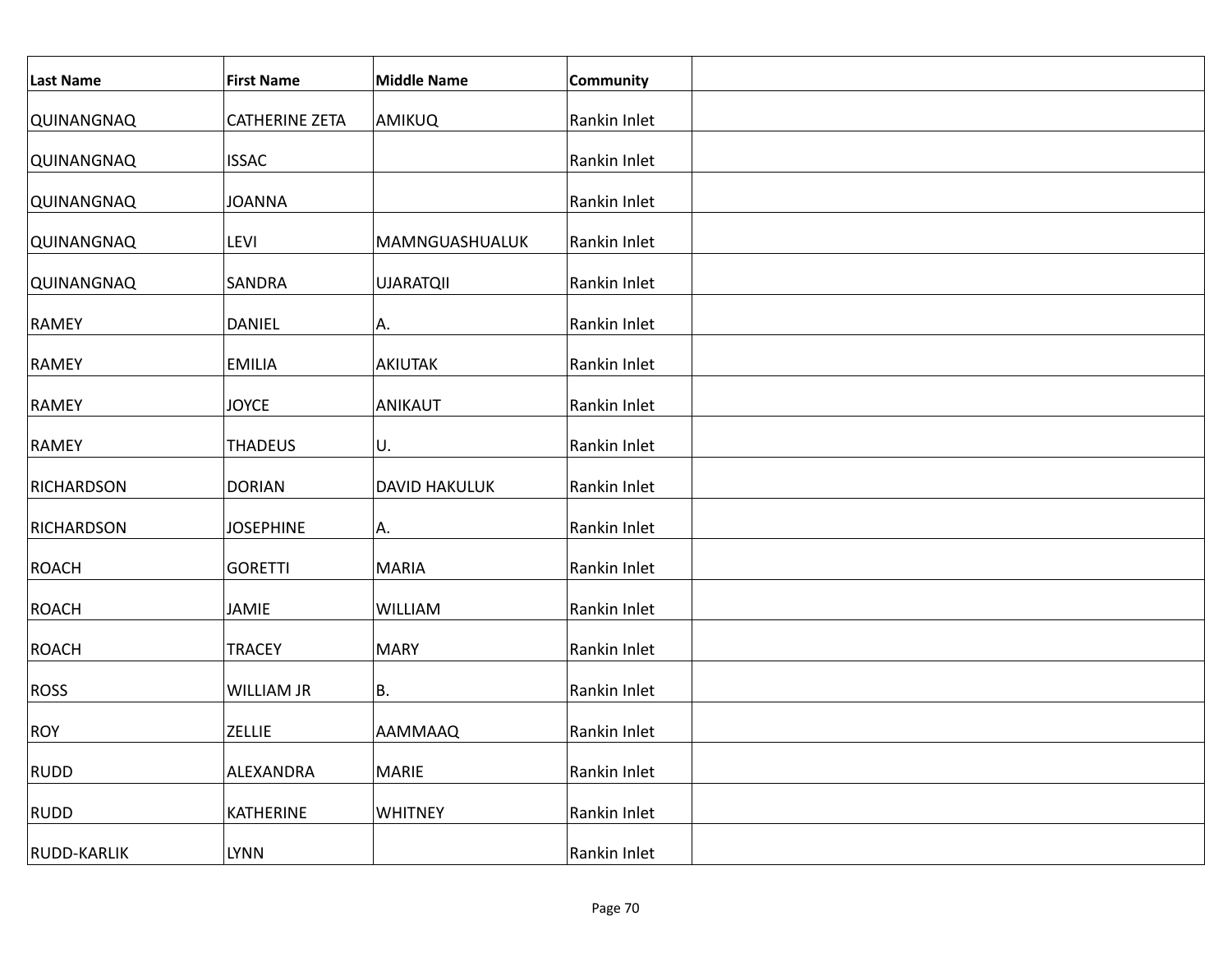| Last Name       | <b>First Name</b> | <b>Middle Name</b> | Community    |
|-----------------|-------------------|--------------------|--------------|
| <b>RUDKIN</b>   | <b>BO-DEREK</b>   |                    | Rankin Inlet |
| <b>RUSK</b>     | DARRYL            | <b>TARTU SEAN</b>  | Rankin Inlet |
| <b>RUSK</b>     | <b>ODILE</b>      |                    | Rankin Inlet |
| <b>RUSK</b>     | <b>TRAVIS</b>     | USSAK JAMES        | Rankin Inlet |
| SABOURIN        | <b>DONNA</b>      |                    | Rankin Inlet |
| <b>SABOURIN</b> | <b>JOSEPH</b>     | PAUL               | Rankin Inlet |
| <b>SABOURIN</b> | <b>LEROY</b>      | DARREN             | Rankin Inlet |
| <b>SABOURIN</b> | RODNEY            |                    | Rankin Inlet |
| <b>SABOURIN</b> | <b>TYLER</b>      | AVAALA             | Rankin Inlet |
| SAMGUSHAK       | <b>LOUISE</b>     | PEMIK              | Rankin Inlet |
| SAMGUSHAK       | MARIE             | комоток            | Rankin Inlet |
| SAMGUSHAK       | RANDY             | <b>RYAN</b>        | Rankin Inlet |
| SAMMURTOK       | <b>ALEX</b>       | Т                  | Rankin Inlet |
| SAMMURTOK       | <b>CHELSEA</b>    | NANAOUQ            | Rankin Inlet |
| SAMMURTOK       | <b>CHRISTINE</b>  |                    | Rankin Inlet |
| SAMMURTOK       | <b>CRYSTAL</b>    | NIPISA             | Rankin Inlet |
| SAMMURTOK       | <b>CYNTHIA</b>    |                    | Rankin Inlet |
| SAMMURTOK       | <b>ELIJAH</b>     | A WALTER           | Rankin Inlet |
| SAMMURTOK       | <b>EMILINE</b>    | <b>ULLIAQ</b>      | Rankin Inlet |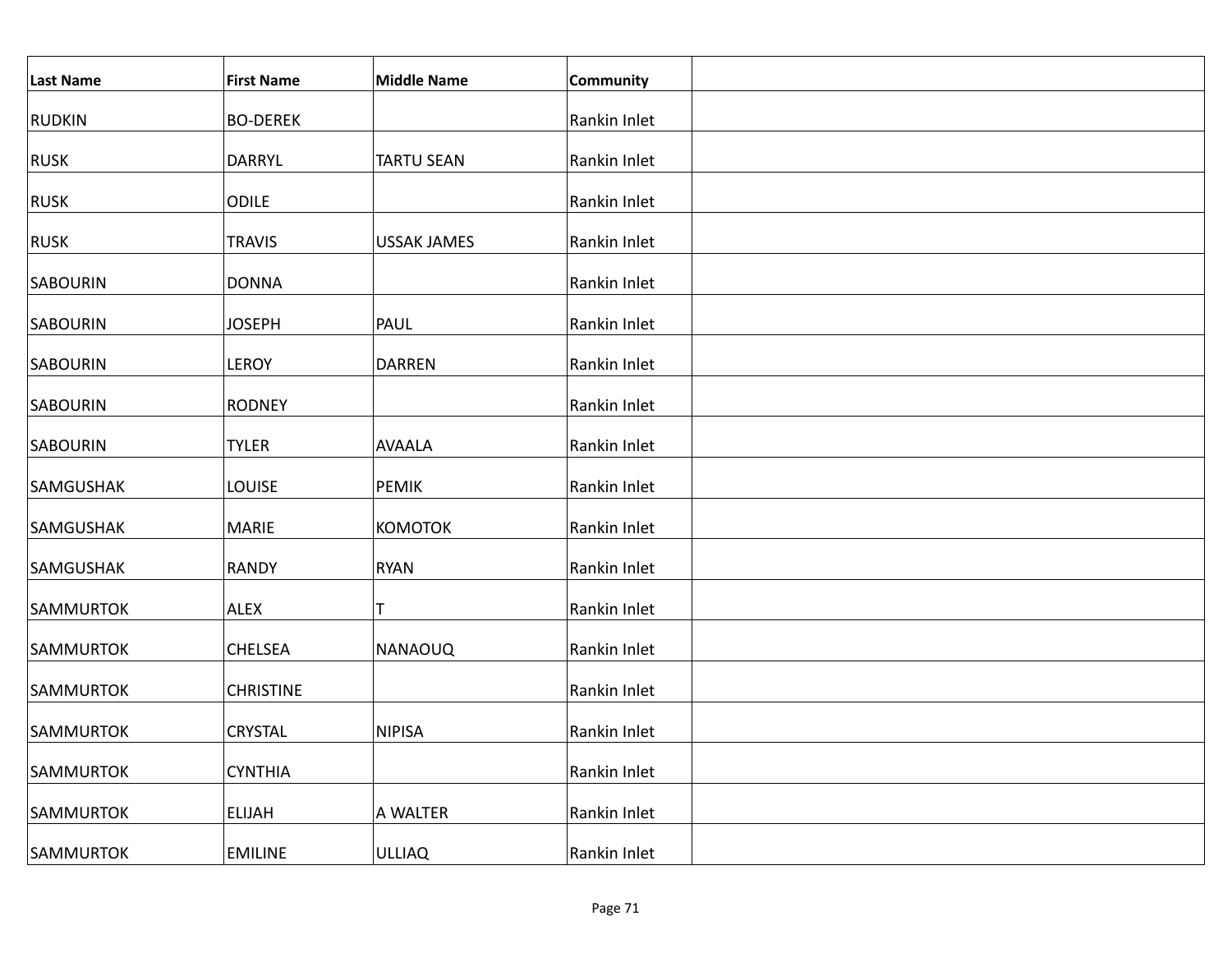| Last Name        | <b>First Name</b>  | <b>Middle Name</b>   | Community    |  |
|------------------|--------------------|----------------------|--------------|--|
| SAMMURTOK        | <b>IAN</b>         | <b>LOUIE</b>         | Rankin Inlet |  |
| SAMMURTOK        | <b>ISABELLE</b>    |                      | Rankin Inlet |  |
| SAMMURTOK        | <b>KENEISHA</b>    | <b>HAKULUK</b>       | Rankin Inlet |  |
| SAMMURTOK        | <b>LEONIE</b>      | MARIE TERESA         | Rankin Inlet |  |
| SAMMURTOK        | LEWIS              | ITTIQUKTUQ           | Rankin Inlet |  |
| SAMMURTOK        | <b>LLOYD</b>       |                      | Rankin Inlet |  |
| SAMMURTOK        | <b>MADELINE</b>    | <b>LYTA</b>          | Rankin Inlet |  |
| SAMMURTOK        | <b>MANDY</b>       | <b>INUKRUAK</b>      | Rankin Inlet |  |
| SAMMURTOK        | MICHELLE           |                      | Rankin Inlet |  |
| SAMMURTOK        | <b>MICHELLE</b>    | <b>TRISTAN ANGEL</b> | Rankin Inlet |  |
| SAMMURTOK        | <b>NATHAN</b>      | A.                   | Rankin Inlet |  |
| <b>SAMMURTOK</b> | PAUL               | KAYORDJUK            | Rankin Inlet |  |
| SAMMURTOK        | <b>SEAN</b>        |                      | Rankin Inlet |  |
| SAMMURTOK        | SUSAN              |                      | Rankin Inlet |  |
| SAMMURTOK        | SUZANNE            | AKANAK               | Rankin Inlet |  |
| SAMMURTOK        | <b>TOMMY</b>       |                      | Rankin Inlet |  |
| SAMMURTOK        | <b>TYRESE</b>      |                      | Rankin Inlet |  |
| SAMMURTOK-KOLOLA | <b>EDEN</b>        | <b>OOLOOSIE</b>      | Rankin Inlet |  |
| SAMOK            | <b>CORY-THOMAS</b> | <b>SIQUPJU</b>       | Rankin Inlet |  |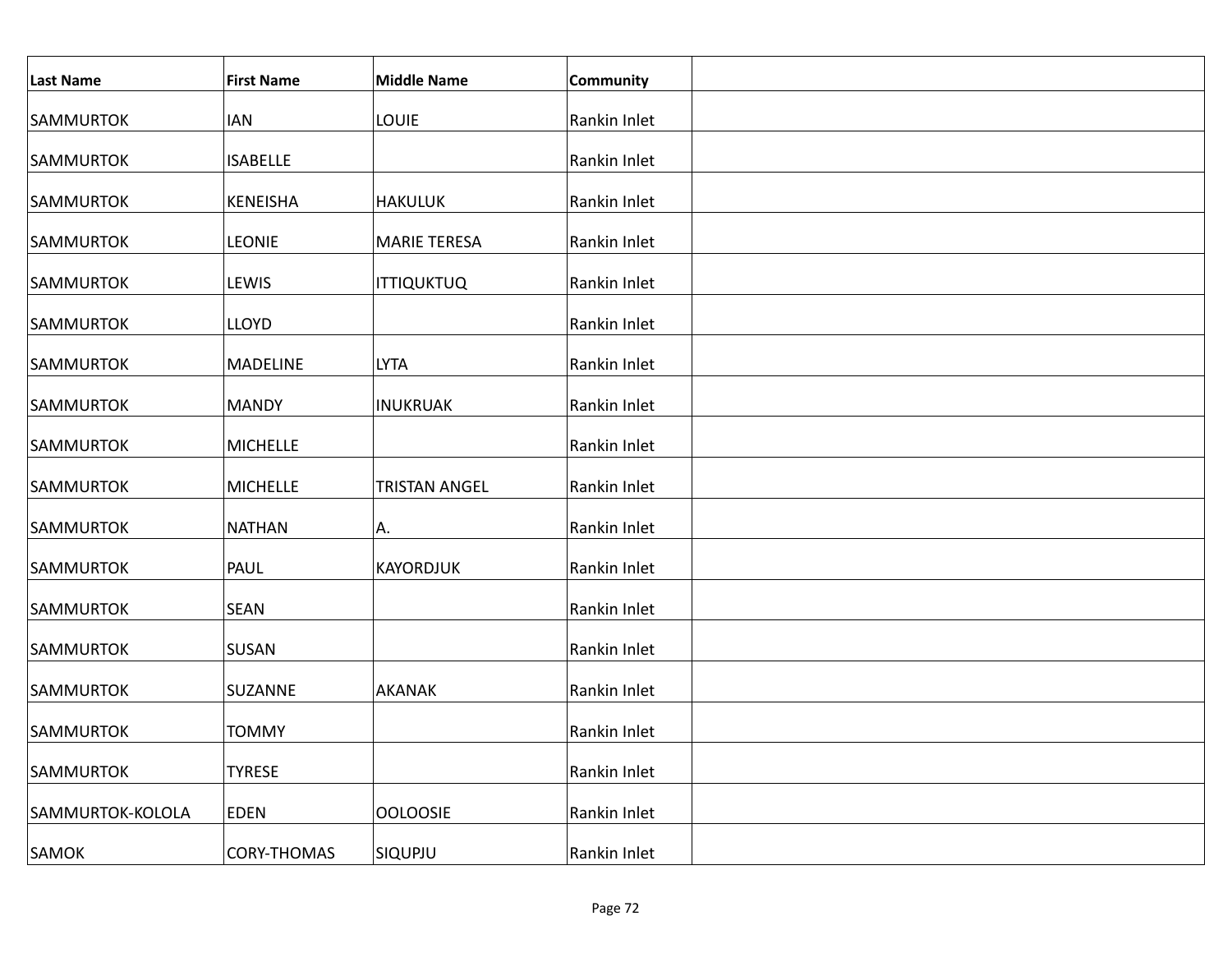| <b>Last Name</b> | <b>First Name</b>  | <b>Middle Name</b> | Community    |
|------------------|--------------------|--------------------|--------------|
| SAMOK            | <b>DOROTHY</b>     | PANIKUTUAPIK       | Rankin Inlet |
| SAMOK            | <b>JESSE</b>       | <b>ITTIMUNGNAQ</b> | Rankin Inlet |
| SAMOK            | <b>JOANNA</b>      | MASALI             | Rankin Inlet |
| SAMOK            | <b>MARGARET</b>    |                    | Rankin Inlet |
| SANDY            | ADINE              | ANDRISE            | Rankin Inlet |
| SANDY            | <b>BERNICE</b>     | <b>BRENDA</b>      | Rankin Inlet |
| SANDY            | <b>DEANNA ROSE</b> | NINGIUQ            | Rankin Inlet |
| SANDY            | <b>EDDY</b>        | <b>TIRIGANIAQ</b>  | Rankin Inlet |
| SANDY            | JAMES JR.          | <b>KOVIK</b>       | Rankin Inlet |
| SANDY            | JAMES SR.          | Auksak             | Rankin Inlet |
| SANDY            | MADELEINE          | AKTURUNGNIQ        | Rankin Inlet |
| SANDY            | <b>MARILYN</b>     | KANAYOQ            | Rankin Inlet |
| SANDY            | <b>MONA</b>        | <b>TOOTA</b>       | Rankin Inlet |
| SANDY            | PASHA NUBIYA       |                    | Rankin Inlet |
| SANDY            | <b>ROSE MARY</b>   | ANGUGASAK          | Rankin Inlet |
| SANDY            | <b>ROSEMARY</b>    | AA.                | Rankin Inlet |
| SANERTANUT       | <b>FRANCES</b>     |                    | Rankin Inlet |
| SANERTANUT       | GABRIEL            | KAAJUK             | Rankin Inlet |
| SANERTANUT       | <b>JASMYNE</b>     | MKK                | Rankin Inlet |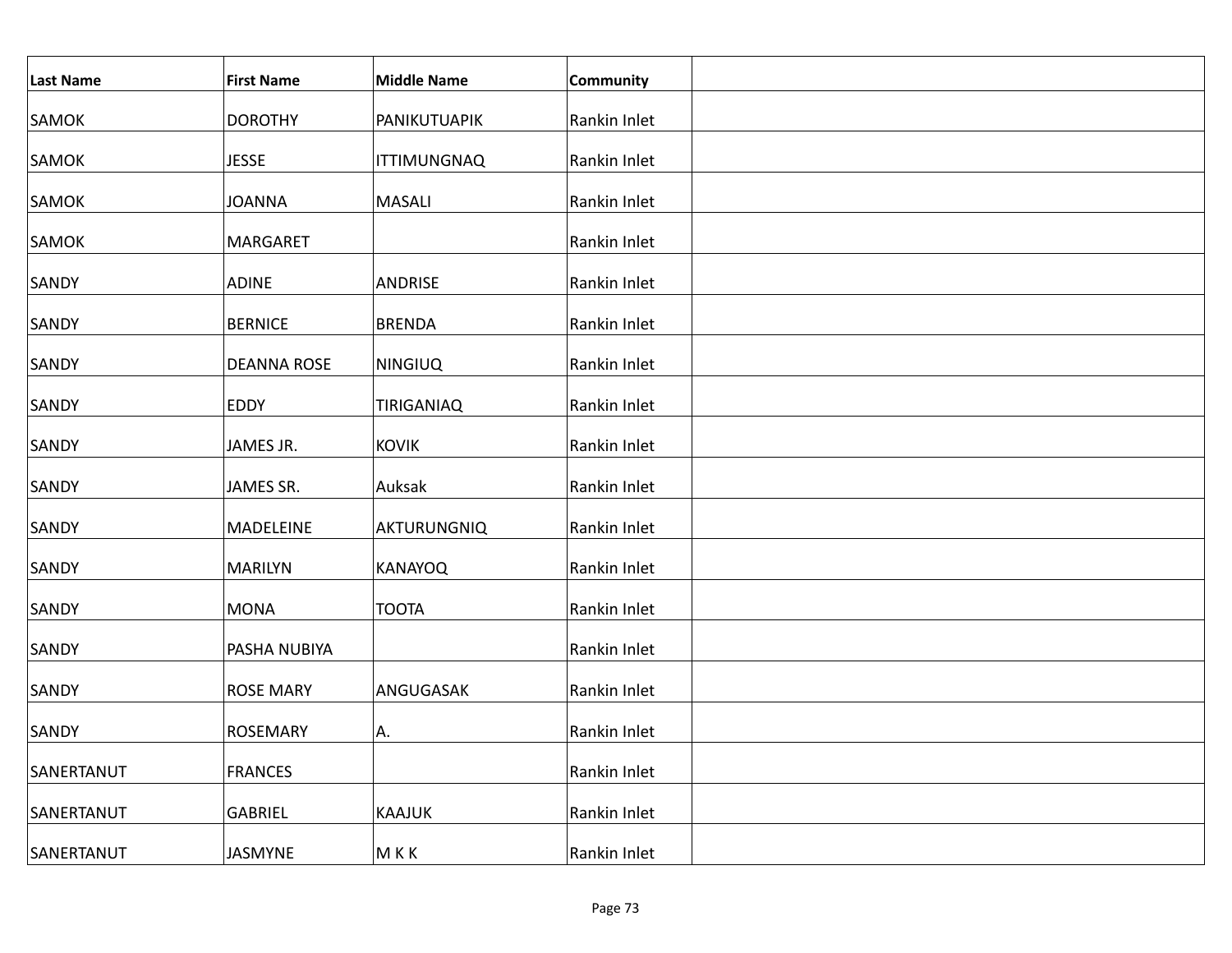| Last Name      | <b>First Name</b> | <b>Middle Name</b>                | Community    |  |
|----------------|-------------------|-----------------------------------|--------------|--|
| SATEANA        | ANDREA            | <b>SALLA</b>                      | Rankin Inlet |  |
| SATEANA        | ART               | PIUJUQ                            | Rankin Inlet |  |
| SATEANA        | <b>CHANTEL</b>    | <b>TIRIGANIAQ</b>                 | Rankin Inlet |  |
| SATEANA        | DANNY             | MANIRQ                            | Rankin Inlet |  |
| SATEANA        | DAVID             | NALAKTOK                          | Rankin Inlet |  |
| SATEANA        | <b>DOROTHY</b>    |                                   | Rankin Inlet |  |
| SATEANA        | DWAYNE            |                                   | Rankin Inlet |  |
| SATEANA        | <b>ETHAN</b>      | <b>MATTHEW TUKIQIQ</b><br>NAPAYOK | Rankin Inlet |  |
| SATEANA        | GREG              |                                   | Rankin Inlet |  |
| SATEANA        | <b>JAMES</b>      |                                   | Rankin Inlet |  |
| SATEANA        | <b>LOUIE</b>      |                                   | Rankin Inlet |  |
| SATEANA        | RAYMOND           |                                   | Rankin Inlet |  |
| SATEANA        | REANNA            | K.                                | Rankin Inlet |  |
| SATEANA        | ROXANNE           | <b>DOROTHY</b>                    | Rankin Inlet |  |
| SATEANA        | SHARON            | N.                                | Rankin Inlet |  |
| SATEANA        | <b>STEVEN</b>     |                                   | Rankin Inlet |  |
| SATEANA        | <b>ULUJUK</b>     | MAANI                             | Rankin Inlet |  |
| <b>SATORSI</b> | AGATHA            | <b>TAPATAA</b>                    | Rankin Inlet |  |
| <b>SATORSI</b> | LEO SR.           |                                   | Rankin Inlet |  |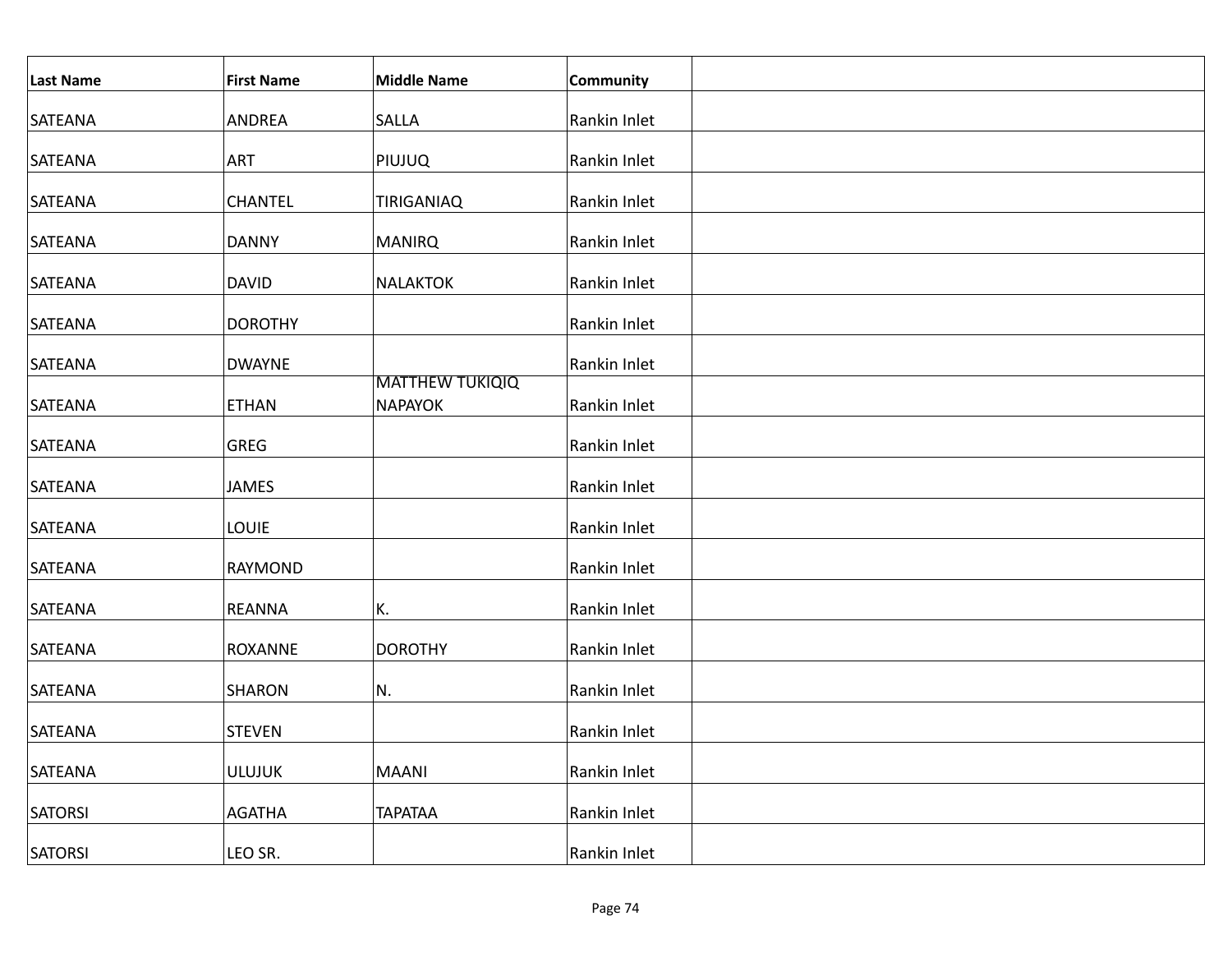| Last Name      | <b>First Name</b> | <b>Middle Name</b>                  | Community    |  |
|----------------|-------------------|-------------------------------------|--------------|--|
| <b>SATORSI</b> | RANDY             |                                     | Rankin Inlet |  |
| SAUMIK         | CASSANDRA         | KUKULUK                             | Rankin Inlet |  |
| SAUMIK         | DARREN            | AUGANUAQ                            | Rankin Inlet |  |
| SAUMIK         | DONNY             | ULIQATAK                            | Rankin Inlet |  |
| SAUMIK         | <b>JERRY</b>      | KINAKULUK                           | Rankin Inlet |  |
| SAUMIK         | SAMANTHA          | UGULUK                              | Rankin Inlet |  |
| SAUMIK         | SARAH             | A                                   | Rankin Inlet |  |
| SAVIAKJUK      | GEELA             |                                     | Rankin Inlet |  |
| SAVIAKJUK      | <b>KENNY</b>      | <b>EETUALUK</b>                     | Rankin Inlet |  |
| SCHARER        | NELLIE            |                                     | Rankin Inlet |  |
| SCHWEDER       | <b>EULALIE</b>    |                                     | Rankin Inlet |  |
| SCHWEDER       | <b>KAIDEN</b>     | HAILEY AQTAQTA EULALIE Rankin Inlet |              |  |
| SCHWEDER       | SHEILA            | ANNA                                | Rankin Inlet |  |
| <b>SEWOEE</b>  | MARIE-ANN         |                                     | Rankin Inlet |  |
| <b>SEWOEE</b>  | MARY              |                                     | Rankin Inlet |  |
| <b>SEWOEE</b>  | SHAUNNA           | ALIKASWA                            | Rankin Inlet |  |
| SHARP          | <b>ATHENA</b>     | YVONNE-NATSIQ                       | Rankin Inlet |  |
| SHARP          | <b>IRIS</b>       | ANGEL QANATSIAQ                     | Rankin Inlet |  |
| SHARP          | KEITH             | MIRANAAQ AVELINO                    | Rankin Inlet |  |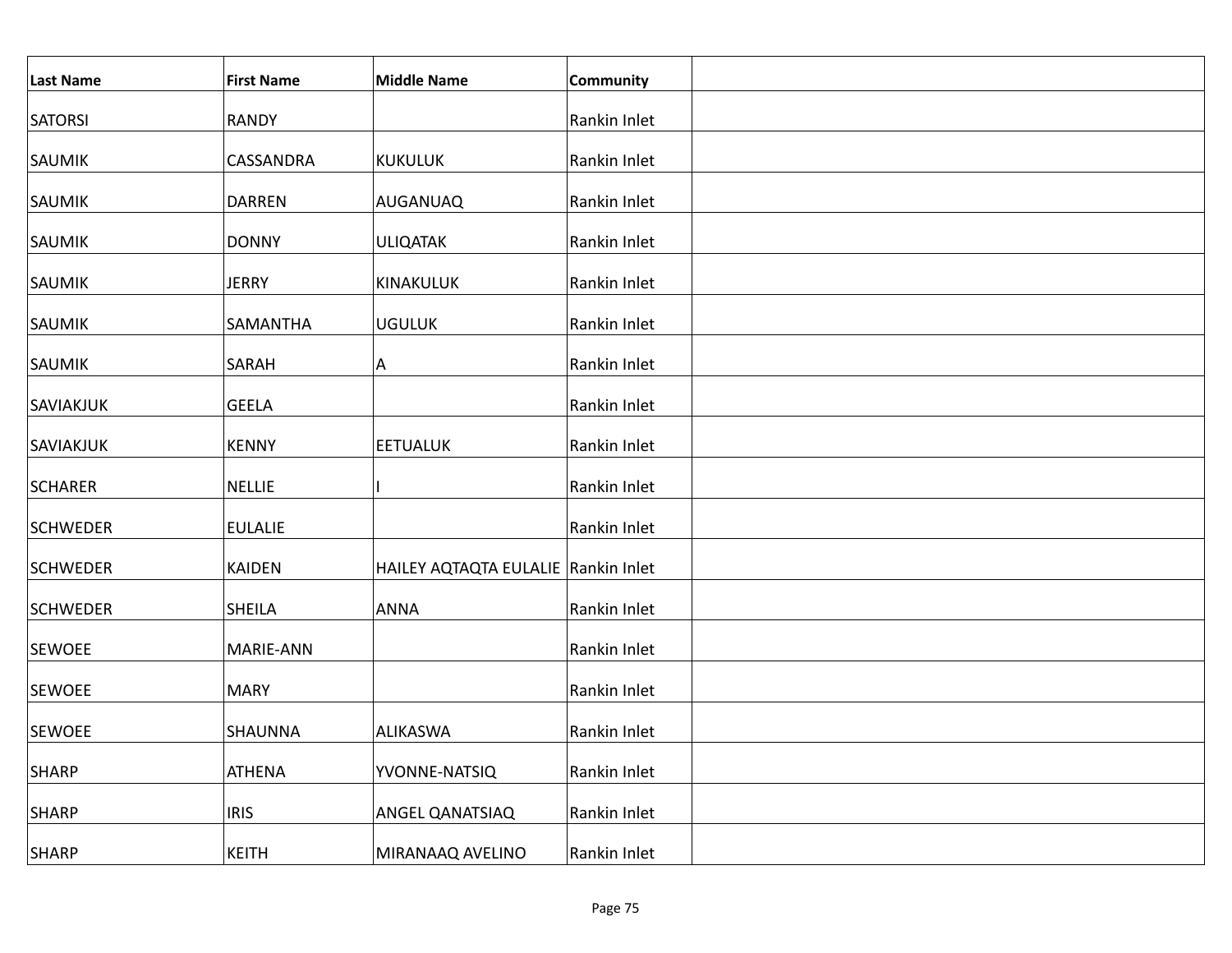| <b>Last Name</b> | <b>First Name</b> | <b>Middle Name</b>               | Community    |
|------------------|-------------------|----------------------------------|--------------|
| SHARP            | <b>MARGARET</b>   | AKPAUKSUQ                        | Rankin Inlet |
| SHARP            | <b>MARJORIE</b>   | DANETTE ANGOOTETUAR Rankin Inlet |              |
| SHARP            | PELAGIE           |                                  | Rankin Inlet |
| SHARP            | RICHARD           |                                  | Rankin Inlet |
| SHARP            | <b>TOMMY</b>      |                                  | Rankin Inlet |
| <b>SHOULDICE</b> | <b>ATUAT</b>      | <b>JAY</b>                       | Rankin Inlet |
| <b>SHOULDICE</b> | <b>CLAYTON</b>    | JAMES SAMMURTOK                  | Rankin Inlet |
| <b>SHOULDICE</b> | <b>DELPHINE</b>   | PIHUJUII                         | Rankin Inlet |
| <b>SHOULDICE</b> | <b>MONICA</b>     | <b>TONGAK</b>                    | Rankin Inlet |
| SIGURDSON        | <b>BRAD</b>       | JOSEPH O.I.                      | Rankin Inlet |
| SIGURDSON        | <b>BRIAN</b>      |                                  | Rankin Inlet |
| SIGURDSON        | <b>DIANE</b>      | ROSE                             | Rankin Inlet |
| SIGURDSON        | GARY              | <b>JOHN</b>                      | Rankin Inlet |
| SIGURDSON        | <b>JADEN</b>      | NUTARASUNGNIK                    | Rankin Inlet |
| SIGURDSON        | <b>JOHN</b>       | PAKAK                            | Rankin Inlet |
| SIGURDSON        | <b>KATHLEEN</b>   | <b>TAGALIK</b>                   | Rankin Inlet |
| SIGURDSON        | <b>KENNEDY</b>    | MARIA                            | Rankin Inlet |
| SIGURDSON        | LANA              | ALIKAMIRAK                       | Rankin Inlet |
| SIGURDSON        | <b>MELANIE</b>    |                                  | Rankin Inlet |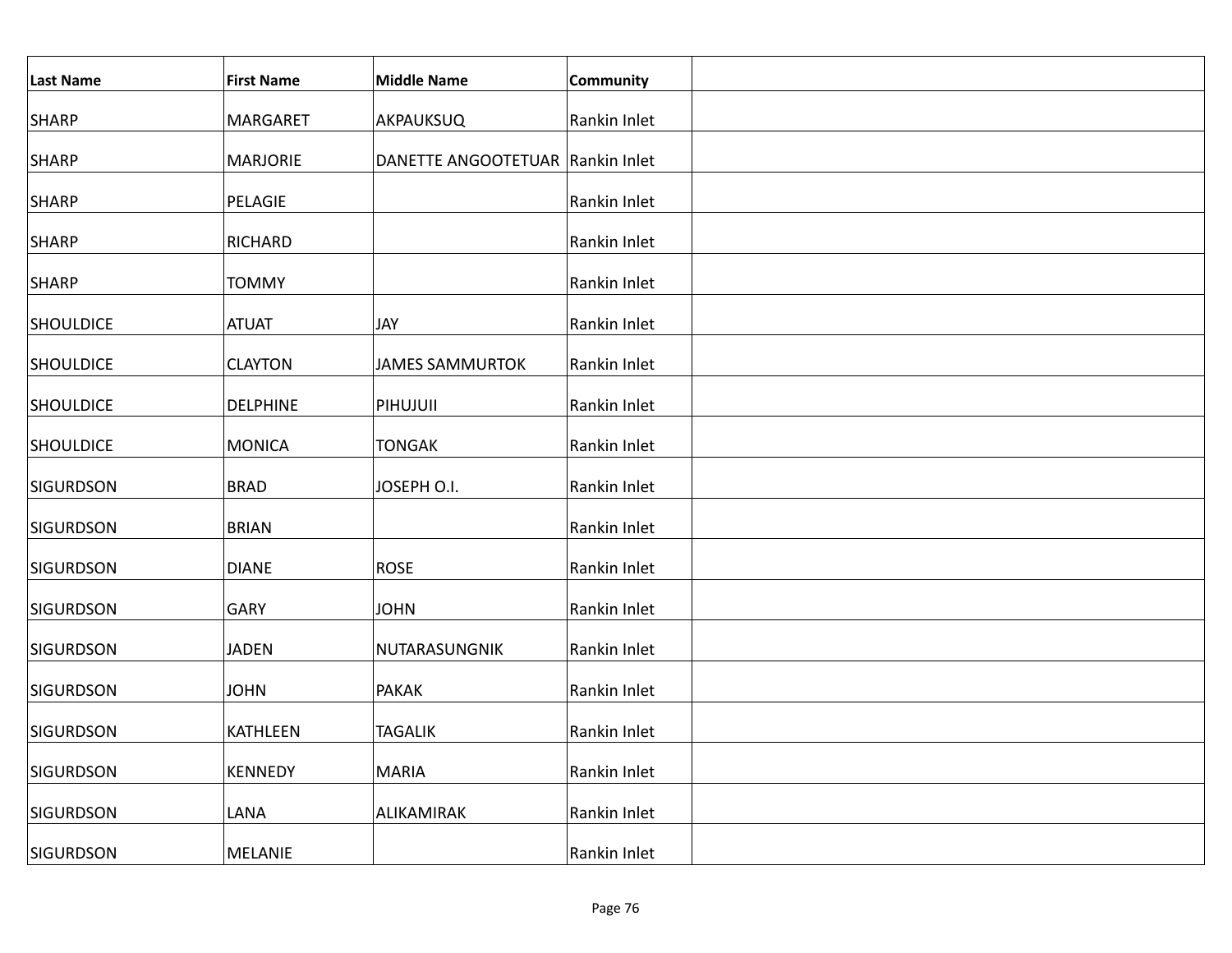| <b>Last Name</b>       | <b>First Name</b>   | <b>Middle Name</b>   | Community    |  |
|------------------------|---------------------|----------------------|--------------|--|
| SIGURDSON              | <b>SCOTT</b>        | <b>OWEN ULURKSIT</b> | Rankin Inlet |  |
| <b>SIKSIK</b>          | <b>ALEX</b>         | NANAUK               | Rankin Inlet |  |
| <b>SIKSIK</b>          | ARSENE              | <b>SILKINIK</b>      | Rankin Inlet |  |
| <b>SIKSIK</b>          | ARTHUR              | <b>QAMANIQ</b>       | Rankin Inlet |  |
| <b>SIKSIK</b>          | <b>LOGAN</b>        | PANINIRAT            | Rankin Inlet |  |
| <b>SIKSIK</b>          | LUTHER              | <b>OKAULIGAK</b>     | Rankin Inlet |  |
| <b>SIKSIK</b>          | MEGAN               |                      | Rankin Inlet |  |
| <b>SIKSIK</b>          | <b>STEVEN</b>       |                      | Rankin Inlet |  |
| <b>SIMIK</b>           | <b>ALICE</b>        |                      | Rankin Inlet |  |
| SIMIK                  | <b>KASHTIN GARY</b> | <b>QATTALI</b>       | Rankin Inlet |  |
| SIMIK                  | LUKI                |                      | Rankin Inlet |  |
| <b>SIMIK</b>           | MARGO               |                      | Rankin Inlet |  |
| SIMIK                  | PAULINE             |                      | Rankin Inlet |  |
| SIMIK                  | ROBERT              | <b>TAQTU</b>         | Rankin Inlet |  |
| <b>SINCLAIR VOISEY</b> | ELIZA JEMIMA        | KUUTSIQ UQURYUQ      | Rankin Inlet |  |
| SIUTINUAR              | LENA                |                      | Rankin Inlet |  |
| SIUTINUAR              | RAYNA               |                      | Rankin Inlet |  |
| SIVANERTOK             | <b>ESA GORDON</b>   |                      | Rankin Inlet |  |
| SUBGUT                 | ANGIE               |                      | Rankin Inlet |  |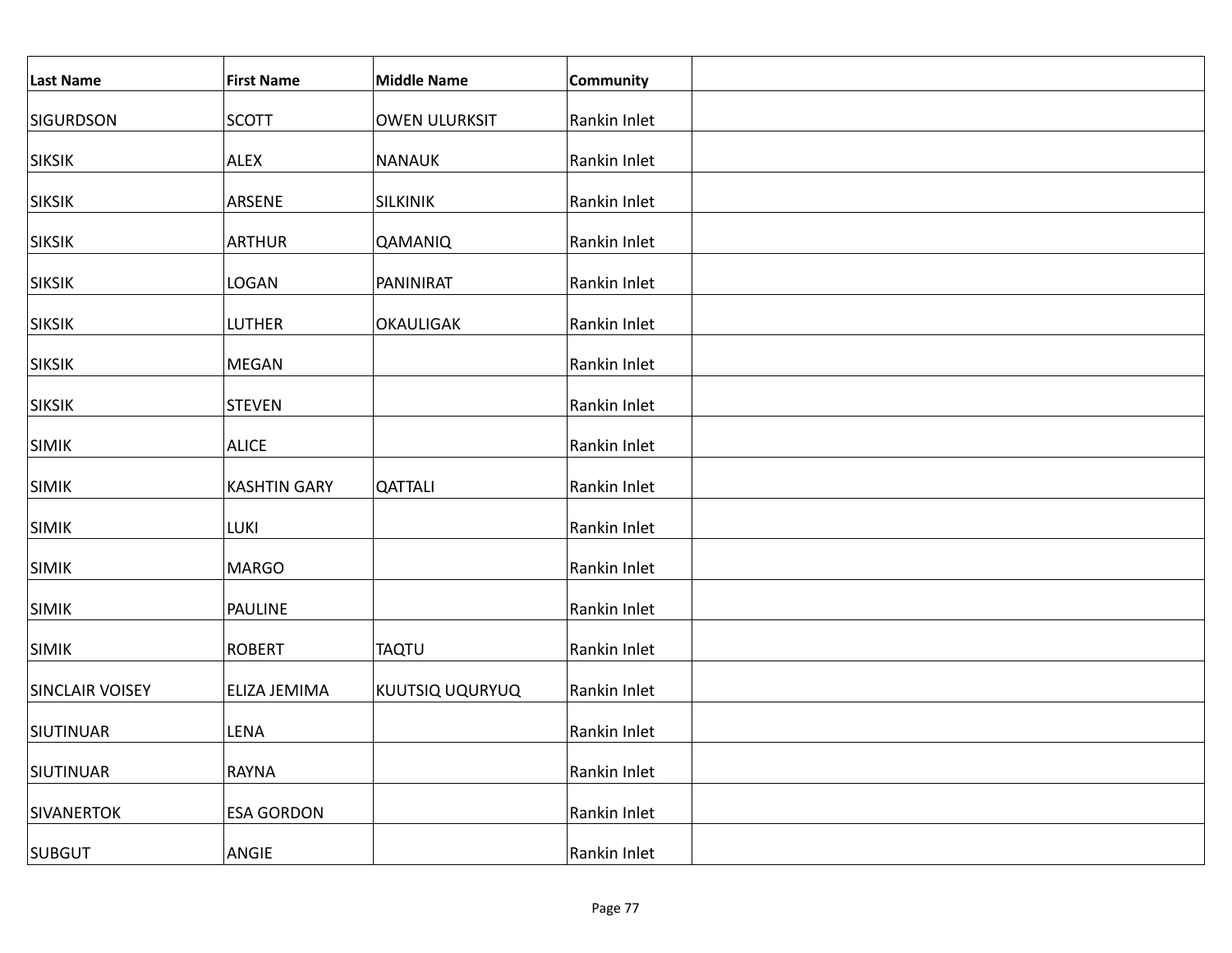| <b>Last Name</b>   | <b>First Name</b>    | <b>Middle Name</b>  | Community    |  |
|--------------------|----------------------|---------------------|--------------|--|
| SUBGUT             | <b>BRAYDEN JAMES</b> | INUGVALUK           | Rankin Inlet |  |
| SUBGUT             | <b>CHEYENNE</b>      | PALAITUQ            | Rankin Inlet |  |
| SUBGUT             | DANA                 | NANOOKLOOK          | Rankin Inlet |  |
| SUBGUT             | <b>ETHAN JOHN</b>    | QUINANGNAQ          | Rankin Inlet |  |
| <b>SUBGUT</b>      | <b>GIBSON</b>        |                     | Rankin Inlet |  |
| SUBGUT             | <b>HATTIE</b>        | <b>OONARK</b>       | Rankin Inlet |  |
| SUBGUT             | <b>KENNETH</b>       | MAKKIGAK            | Rankin Inlet |  |
| SUBGUT             | KEVIN                | <b>UNALIQJUAQ</b>   | Rankin Inlet |  |
| SUBGUT             | LAWREEN              | <b>TALIRUQ</b>      | Rankin Inlet |  |
| SUBGUT             | LEO                  | ANGOTITOK           | Rankin Inlet |  |
| SUBGUT             | <b>MARGARET</b>      |                     | Rankin Inlet |  |
| SUBGUT             | MELANIE              |                     | Rankin Inlet |  |
| <b>SUBGUT</b>      | <b>NINA</b>          |                     | Rankin Inlet |  |
| SUBGUT             | RICHARD              |                     | Rankin Inlet |  |
| SUBGUT             | <b>SCOTT</b>         | KA&AJUUKARK         | Rankin Inlet |  |
| SUBGUT             | <b>WAYLON</b>        | AVINGAQ             | Rankin Inlet |  |
| <b>SULUK-LOCKE</b> | Lois                 |                     | Rankin Inlet |  |
| <b>SUWAKSIORK</b>  | RORY                 |                     | Rankin Inlet |  |
| <b>TAGALIK</b>     | BRENDA               | <b>EVA AQIGGIAQ</b> | Rankin Inlet |  |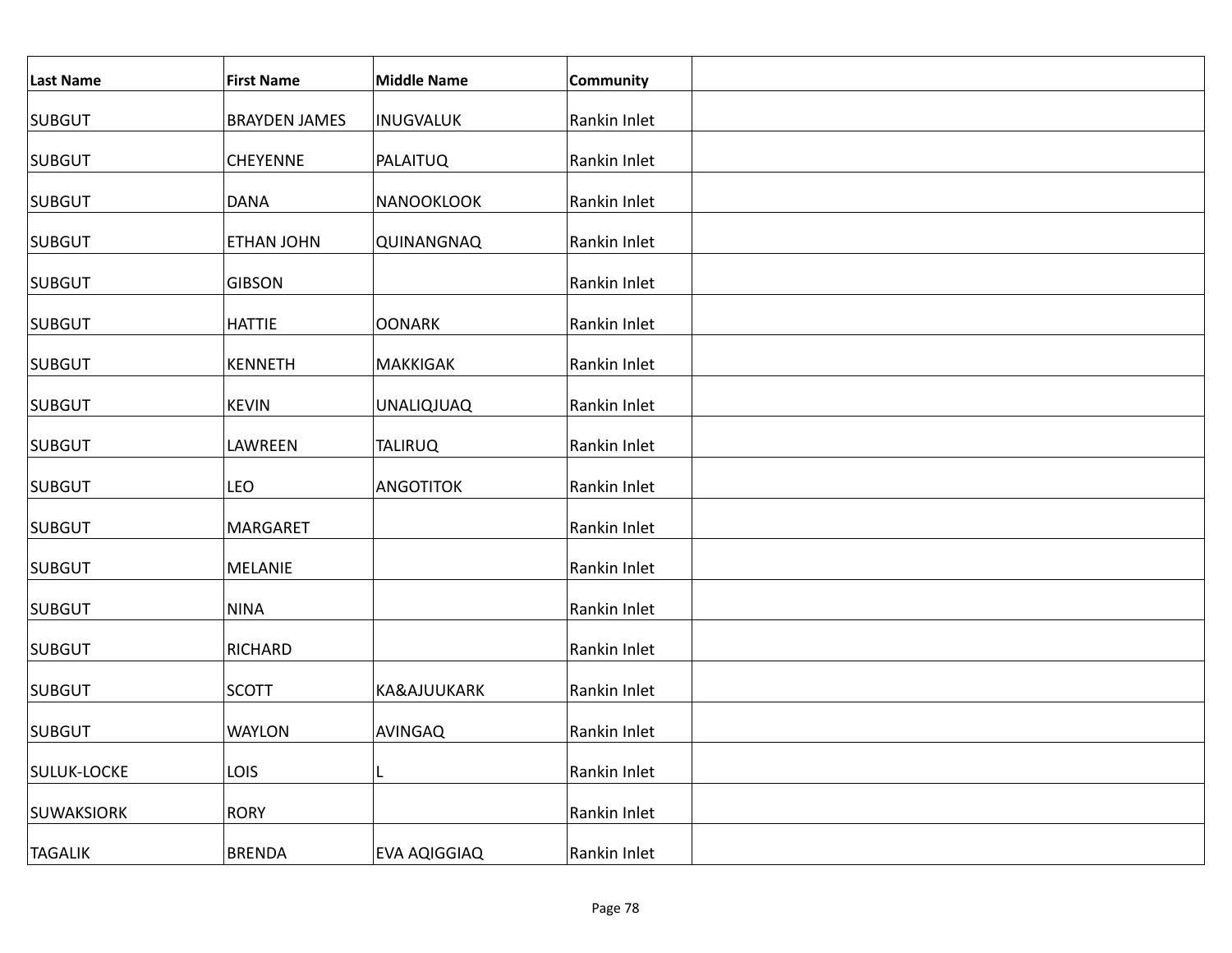| <b>Last Name</b> | <b>First Name</b> | <b>Middle Name</b>   | Community    |  |
|------------------|-------------------|----------------------|--------------|--|
| <b>TAGALIK</b>   | HELEN             | <b>TUTINUAR</b>      | Rankin Inlet |  |
| <b>TAGALIK</b>   | MARY              |                      | Rankin Inlet |  |
| <b>TAGALIK</b>   | OLIVIA            |                      | Rankin Inlet |  |
| <b>TAGOONA</b>   | <b>EMILY</b>      |                      | Rankin Inlet |  |
| <b>TAGOONA</b>   | <b>JON</b>        | LEWIS                | Rankin Inlet |  |
| <b>TAGOONA</b>   | PATRICK           | ANDREW               | Rankin Inlet |  |
| <b>TAGORNAK</b>  | LORNE             | <b>TARALIQ</b>       | Rankin Inlet |  |
| <b>TAIPANA</b>   | ADAM              | <b>MINILGAAQ</b>     | Rankin Inlet |  |
| <b>TAIPANA</b>   | ANNIE             | PIGLA                | Rankin Inlet |  |
| <b>TAIPANA</b>   | <b>CECILIA</b>    | K.                   | Rankin Inlet |  |
| <b>TAIPANA</b>   | DEBRA             |                      | Rankin Inlet |  |
| <b>TAIPANA</b>   | GEORGINA          | <b>JACQUELINE</b>    | Rankin Inlet |  |
| <b>TAIPANA</b>   | <b>GIBSON</b>     | <b>OTAK</b>          | Rankin Inlet |  |
| <b>TAIPANA</b>   | <b>JACQUELINE</b> | ANGULAALIK           | Rankin Inlet |  |
| <b>TAIPANA</b>   | <b>JIMMY</b>      | <b>JORDAN KAIPUK</b> | Rankin Inlet |  |
| <b>TAIPANA</b>   | <b>JOHN</b>       | O.                   | Rankin Inlet |  |
| <b>TAIPANA</b>   | NUQALLAQ          | <b>CHAD</b>          | Rankin Inlet |  |
| <b>TAIPANA</b>   | PETER             |                      | Rankin Inlet |  |
| <b>TAIPANA</b>   | <b>TATIANA</b>    | <b>PAPIK QUSAGAQ</b> | Rankin Inlet |  |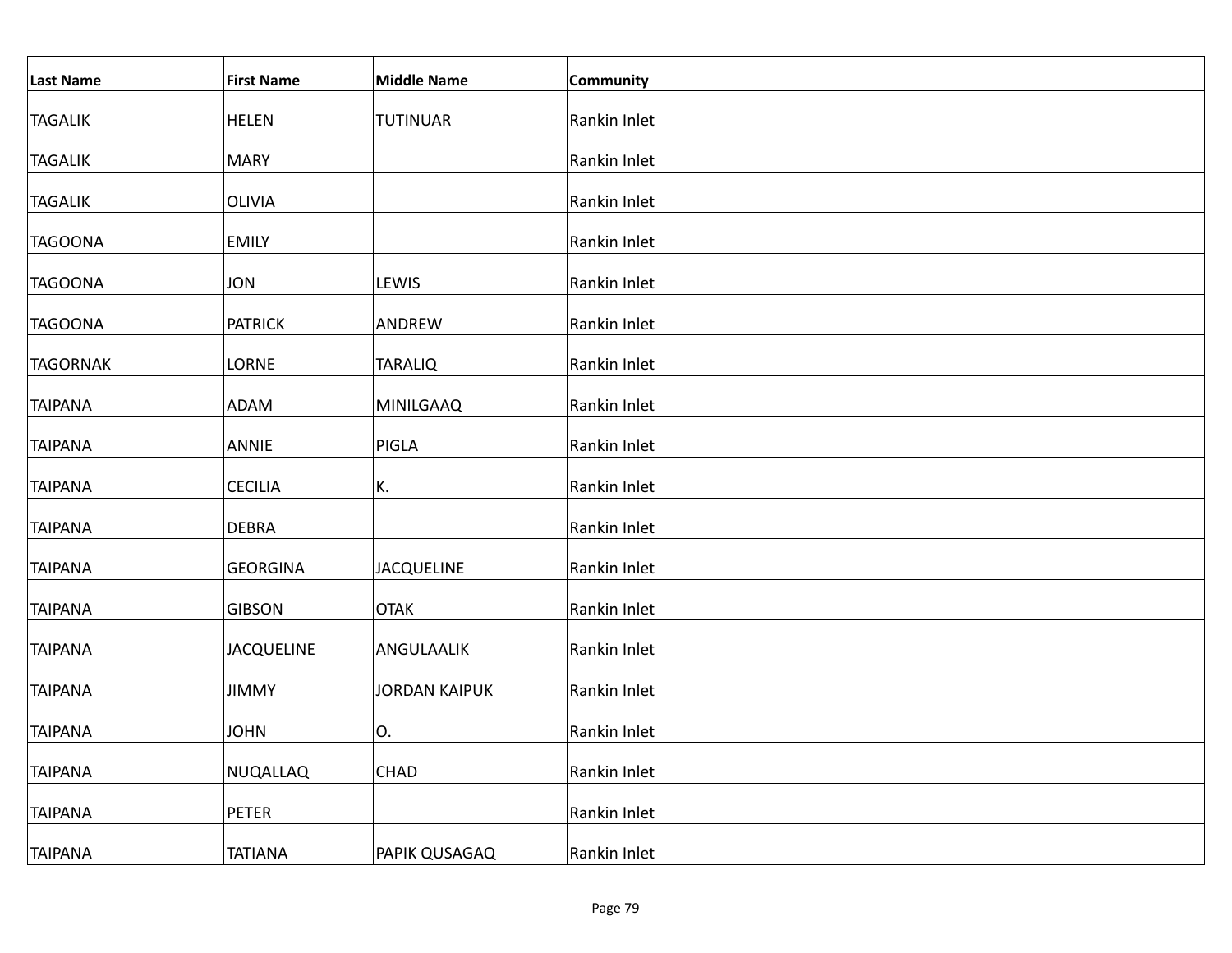| <b>Last Name</b>  | <b>First Name</b>  | <b>Middle Name</b>    | Community    |  |
|-------------------|--------------------|-----------------------|--------------|--|
| <b>TALERIKTOK</b> | AMALDA             | KUKIIJAUT             | Rankin Inlet |  |
| <b>TALERIKTOK</b> | PAUL               |                       | Rankin Inlet |  |
| <b>TANUYAK</b>    | ADINA              | <b>MARIE AKSAKAAQ</b> | Rankin Inlet |  |
| <b>TANUYAK</b>    | <b>BILLY-JOE</b>   | ARUATSIAK             | Rankin Inlet |  |
| <b>TANUYAK</b>    | <b>BRIAN</b>       | AKANNAK               | Rankin Inlet |  |
| <b>TANUYAK</b>    | <b>CHRISTOPHER</b> | NANAOUQ               | Rankin Inlet |  |
| <b>TANUYAK</b>    | <b>LIZZIE</b>      | N.                    | Rankin Inlet |  |
| <b>TANUYAK</b>    | <b>VERONICA</b>    | ARULAR                | Rankin Inlet |  |
| <b>TANUYAK</b>    | <b>WILSON</b>      |                       | Rankin Inlet |  |
| <b>TAPARTI</b>    | BEN                |                       | Rankin Inlet |  |
| <b>TAPARTI</b>    | <b>BRIANNA</b>     | ARNALUKTITAQ          | Rankin Inlet |  |
| <b>TAPARTI</b>    | LUCAS-JOHN         |                       | Rankin Inlet |  |
| <b>TAPARTI</b>    | <b>RAMSEY</b>      | <b>TAPARTI</b>        | Rankin Inlet |  |
| <b>TAPARTI</b>    | RAYMOND            |                       | Rankin Inlet |  |
| <b>TAPARTI</b>    | SARAH              | LEE                   | Rankin Inlet |  |
| <b>TAPARTI</b>    | <b>TRISTAN</b>     | <b>LOGAN QUASA</b>    | Rankin Inlet |  |
| <b>TARTAK</b>     | <b>AARON</b>       | <b>NAIRRUQ</b>        | Rankin Inlet |  |
| <b>TARTAK</b>     | BARBARA            | <b>ATUAT</b>          | Rankin Inlet |  |
| <b>TARTAK</b>     | <b>CLAYTON</b>     | ULUYUK                | Rankin Inlet |  |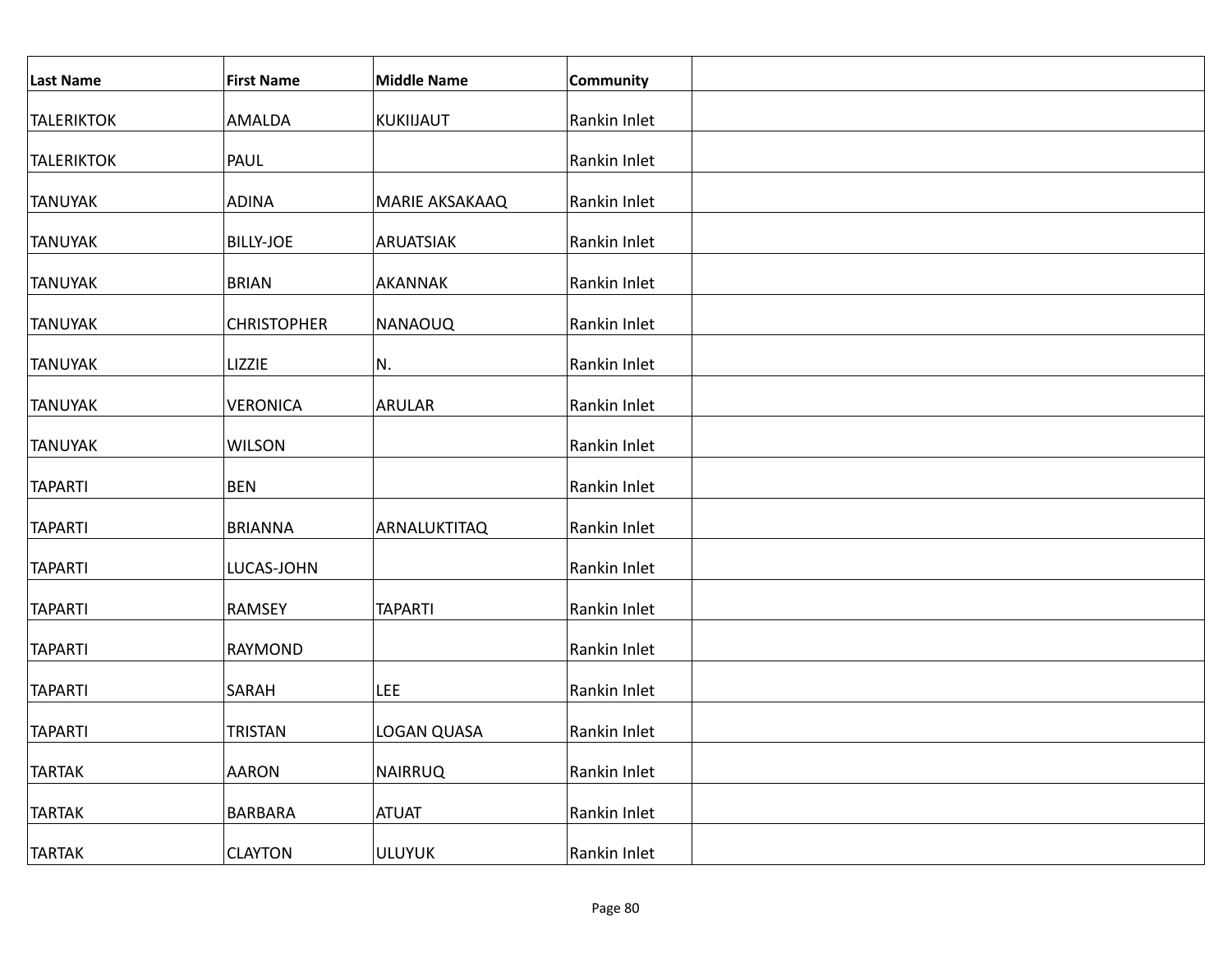| <b>Last Name</b> | <b>First Name</b> | <b>Middle Name</b>  | Community    |  |
|------------------|-------------------|---------------------|--------------|--|
| <b>TARTAK</b>    | <b>JOSEPH</b>     |                     | Rankin Inlet |  |
| <b>TARTAK</b>    | <b>JOSEPH JR</b>  | KAKLAKJUUKAA        | Rankin Inlet |  |
| <b>TARTAK</b>    | ODELIA            | MAGGIE              | Rankin Inlet |  |
| <b>TARTUK</b>    | <b>ISAAC</b>      | UKPIK               | Rankin Inlet |  |
| <b>TARTUK</b>    | <b>JENNIFER</b>   |                     | Rankin Inlet |  |
| <b>TARTUK</b>    | <b>MARIAM</b>     | QASIGIAQ            | Rankin Inlet |  |
| <b>TARTUK</b>    | SAMSON            | KAPPIANAK           | Rankin Inlet |  |
| <b>TARTUK</b>    | SIMON             | MANIKTOK            | Rankin Inlet |  |
| <b>TARTUK</b>    | SUSANNE           | <b>QUVAQAA</b>      | Rankin Inlet |  |
| <b>TATTUINEE</b> | ANNIE             |                     | Rankin Inlet |  |
| <b>TATTUINEE</b> | <b>CHLOE</b>      |                     | Rankin Inlet |  |
| <b>TATTUINEE</b> | <b>ISSALUK</b>    | <b>TAGAK</b>        | Rankin Inlet |  |
| <b>TATTUINEE</b> | <b>KYLE</b>       |                     | Rankin Inlet |  |
| <b>TATTUINEE</b> | MARCY-LEE         |                     | Rankin Inlet |  |
| <b>TATTUINEE</b> | <b>MARYANNE</b>   | <b>INUARAQ</b>      | Rankin Inlet |  |
| <b>TATTUINEE</b> | NATAASHA          | ANGAYAK             | Rankin Inlet |  |
| <b>TATTUINEE</b> | <b>NICK</b>       | <b>ROBBIE</b>       | Rankin Inlet |  |
| <b>TATTUINEE</b> | <b>NOLAN</b>      | <b>RYAN IVASAAQ</b> | Rankin Inlet |  |
| <b>TATTUINEE</b> | SANDY             |                     | Rankin Inlet |  |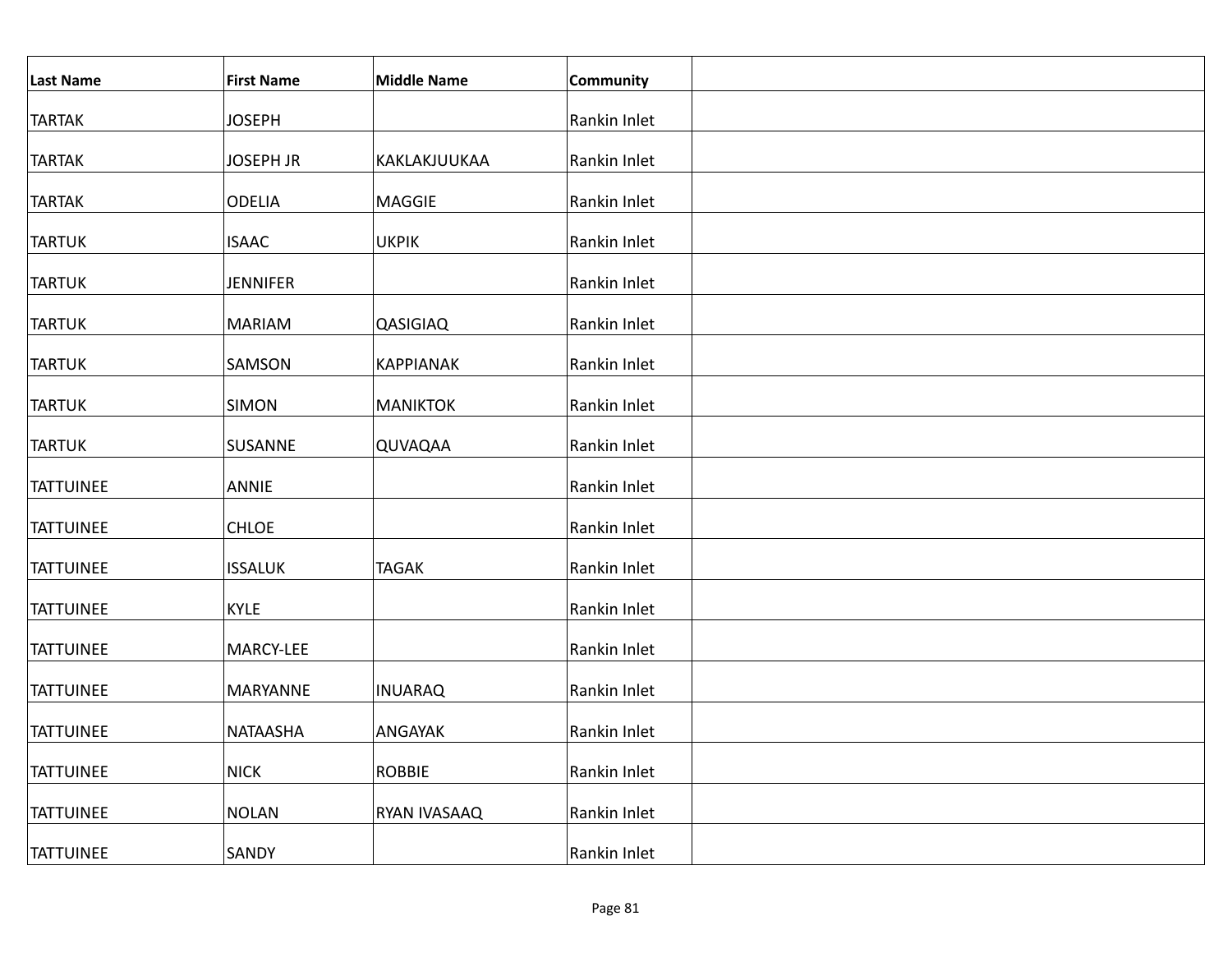| <b>Last Name</b> | <b>First Name</b>   | <b>Middle Name</b>     | Community    |  |
|------------------|---------------------|------------------------|--------------|--|
| <b>TATTUINEE</b> | <b>TAPIA</b>        | VENESSA                | Rankin Inlet |  |
| <b>TATTUINEE</b> | <b>TAPISA</b>       | KABLUTSIAK             | Rankin Inlet |  |
| <b>TATTUINEE</b> | <b>TRACY</b>        | PUKKA                  | Rankin Inlet |  |
| <b>TATTUINEE</b> | <b>WAYNE</b>        | ANGUTIMMARIK           | Rankin Inlet |  |
| <b>TATTY</b>     | <b>ALAANA</b>       | Q.                     | Rankin Inlet |  |
| <b>TATTY</b>     | <b>ARTHUR</b>       | INUKSAQ                | Rankin Inlet |  |
| <b>TATTY</b>     | <b>BILL</b>         |                        | Rankin Inlet |  |
| <b>TATTY</b>     | <b>BRANDON</b>      | <b>IAN KAKAK</b>       | Rankin Inlet |  |
| <b>TATTY</b>     | <b>CATHERINE</b>    |                        | Rankin Inlet |  |
| <b>TATTY</b>     | <b>CHANTEL</b>      | AQSAKAAQ               | Rankin Inlet |  |
| <b>TATTY</b>     | <b>CHELSEA</b>      | <b>NADINE</b>          | Rankin Inlet |  |
| <b>TATTY</b>     | <b>CHELSEA</b>      | <b>QIVIU SALLY</b>     | Rankin Inlet |  |
| <b>TATTY</b>     | <b>CLIFFORD</b>     | <b>JAMES PILAKAPSI</b> | Rankin Inlet |  |
| <b>TATTY</b>     | <b>CRYSTAL</b>      | LEANNE                 | Rankin Inlet |  |
| <b>TATTY</b>     | <b>CURTIS</b>       | <b>JOHN</b>            | Rankin Inlet |  |
| <b>TATTY</b>     | <b>DONNA</b>        | <b>MEIKA KALUK</b>     | Rankin Inlet |  |
| <b>TATTY</b>     | <b>DORA SHANIKA</b> |                        | Rankin Inlet |  |
| <b>TATTY</b>     | <b>ELSA</b>         |                        | Rankin Inlet |  |
| <b>TATTY</b>     | <b>FABIEN JR</b>    | JOSEPH ARNAUJUQ        | Rankin Inlet |  |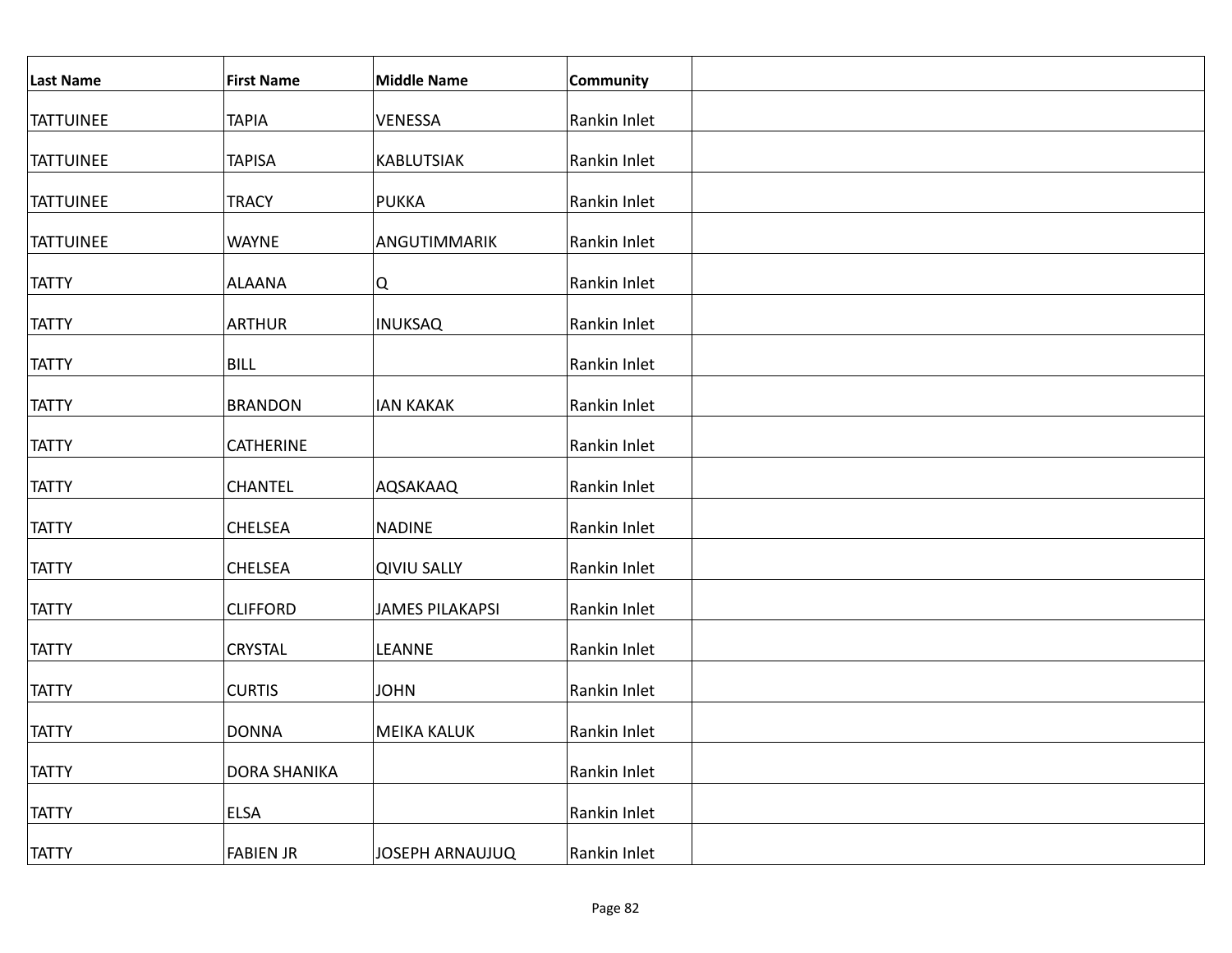| <b>Last Name</b> | <b>First Name</b> | <b>Middle Name</b>      | <b>Community</b> |  |
|------------------|-------------------|-------------------------|------------------|--|
| <b>TATTY</b>     | <b>FABIEN SR</b>  | ARNATUKNIK              | Rankin Inlet     |  |
| <b>TATTY</b>     | GEORGE            |                         | Rankin Inlet     |  |
| <b>TATTY</b>     | <b>GERMAINE</b>   | NAUYA                   | Rankin Inlet     |  |
|                  |                   |                         |                  |  |
| <b>TATTY</b>     | <b>HAMISH</b>     | <b>TUNGULAK</b>         | Rankin Inlet     |  |
| <b>TATTY</b>     | <b>HARRIET</b>    |                         | Rankin Inlet     |  |
| <b>TATTY</b>     | <b>JOHN</b>       | <b>SUVISAK KAKAK</b>    | Rankin Inlet     |  |
| <b>TATTY</b>     | JOHN JR           | MANILAK                 | Rankin Inlet     |  |
| <b>TATTY</b>     | <b>KALOOK</b>     |                         | Rankin Inlet     |  |
| <b>TATTY</b>     | <b>KENNETH</b>    | S,                      | Rankin Inlet     |  |
| <b>TATTY</b>     | <b>KRISTINA</b>   | NURAQ                   | Rankin Inlet     |  |
| <b>TATTY</b>     | <b>LISA</b>       | AYARUAQ                 | Rankin Inlet     |  |
|                  |                   | <b>CATHERINE QULUAQ</b> |                  |  |
| <b>TATTY</b>     | <b>LUKISHA</b>    | PANGAT                  | Rankin Inlet     |  |
| <b>TATTY</b>     | <b>LYDIA</b>      |                         | Rankin Inlet     |  |
| <b>TATTY</b>     | <b>MANDY</b>      |                         | Rankin Inlet     |  |
| <b>TATTY</b>     | <b>MARY</b>       |                         | Rankin Inlet     |  |
| <b>TATTY</b>     | <b>MELISSA</b>    | AMMAYUJUK               | Rankin Inlet     |  |
| <b>TATTY</b>     | <b>MINDY</b>      | B.                      | Rankin Inlet     |  |
| <b>TATTY</b>     | MINNIE            |                         | Rankin Inlet     |  |
| <b>TATTY</b>     | RICHARD           |                         | Rankin Inlet     |  |
| <b>TATTY</b>     | ROSS              |                         | Rankin Inlet     |  |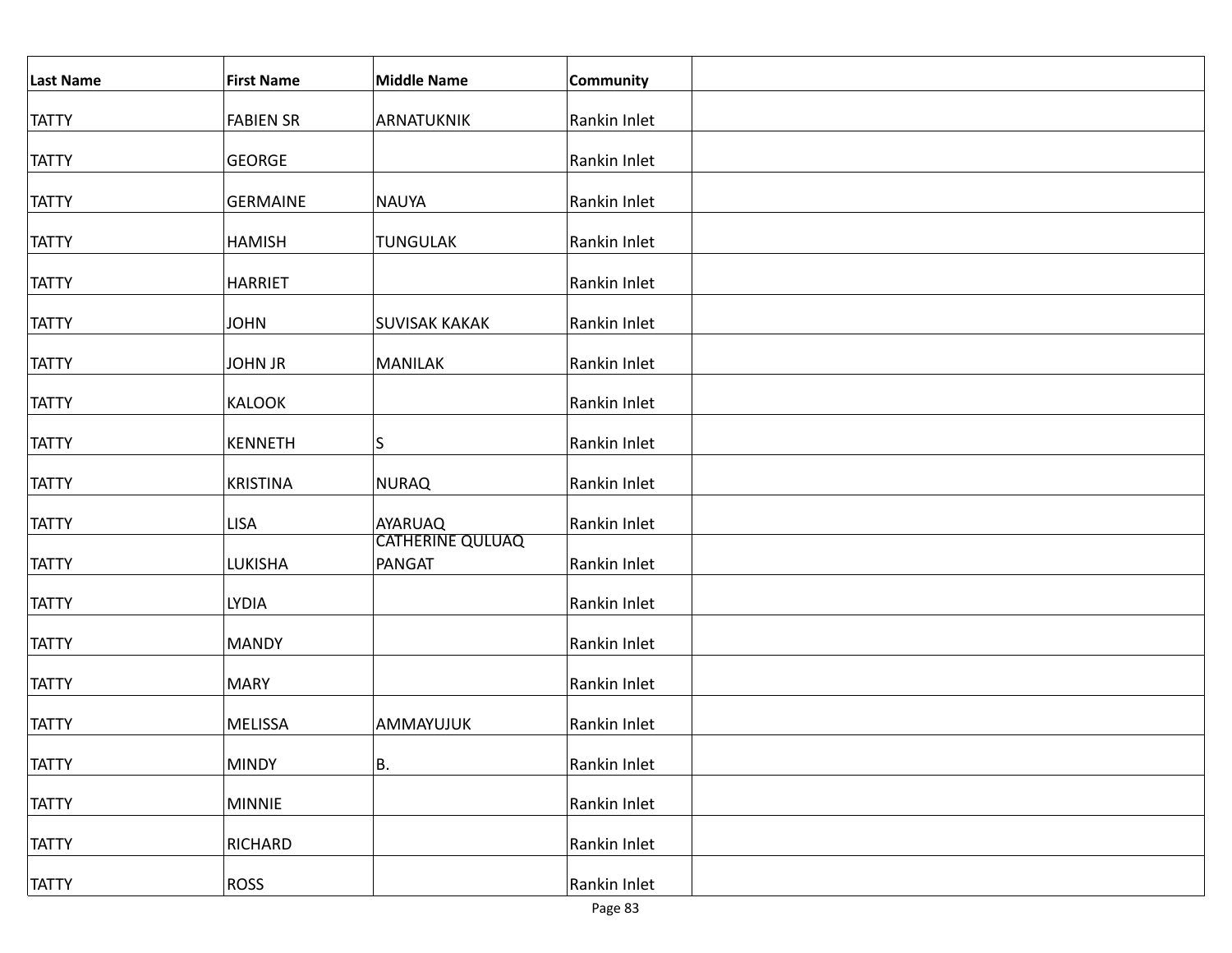| <b>Last Name</b>     | <b>First Name</b> | <b>Middle Name</b>     | <b>Community</b> |
|----------------------|-------------------|------------------------|------------------|
| <b>TATTY</b>         | RUTH              | <b>TUGAK</b>           | Rankin Inlet     |
| <b>TATTY</b>         | SAMANTHA          | AYAUNIRK               | Rankin Inlet     |
| <b>TATTY</b>         | SUZANNE           | TIRIAQ                 | Rankin Inlet     |
| <b>TATTY</b>         | <b>TOOTA</b>      |                        | Rankin Inlet     |
| <b>TATTY</b>         | <b>TREACY</b>     |                        | Rankin Inlet     |
| <b>TATTY</b>         | <b>WAGER</b>      | T.A.S.                 | Rankin Inlet     |
| TATTY-ITTINUAR       | <b>MALLA</b>      | MALLA                  | Rankin Inlet     |
| <b>TATTY-NETSER</b>  | <b>LORNA</b>      |                        | Rankin Inlet     |
| <b>TATTY-TANUYAK</b> | <b>IRIS</b>       | <b>QIVIU ANGUGASAK</b> | Rankin Inlet     |
| <b>TAYLOR</b>        | <b>DANIEL</b>     | <b>ILLUNGIAK ROYCE</b> | Rankin Inlet     |
| <b>TAYLOR</b>        | <b>GARETH</b>     | NIGERK WALTER          | Rankin Inlet     |
| <b>TAYLOR</b>        | <b>NATHALIE</b>   | ALMA IPIQQAQ           | Rankin Inlet     |
| <b>TELLEROOK</b>     | <b>JIMMY</b>      | ALEKTKSHUK             | Rankin Inlet     |
| <b>TIKTAK</b>        | ANGELINA          | ATUARAQJUK             | Rankin Inlet     |
| <b>TIKTAK</b>        | <b>DIANE</b>      |                        | Rankin Inlet     |
| <b>TIKTAK</b>        | <b>GABRIEL</b>    | <b>QASAUPIARDJUK</b>   | Rankin Inlet     |
| <b>TIKTAK</b>        | <b>MARIE</b>      |                        | Rankin Inlet     |
| <b>TIKTAK</b>        | NOAH              | ATANGALAAQ             | Rankin Inlet     |
| <b>TIKTAK</b>        | THOMAS JR         | ATTUNGAT               | Rankin Inlet     |
| <b>TIKTAK</b>        | <b>THOMAS SR</b>  |                        | Rankin Inlet     |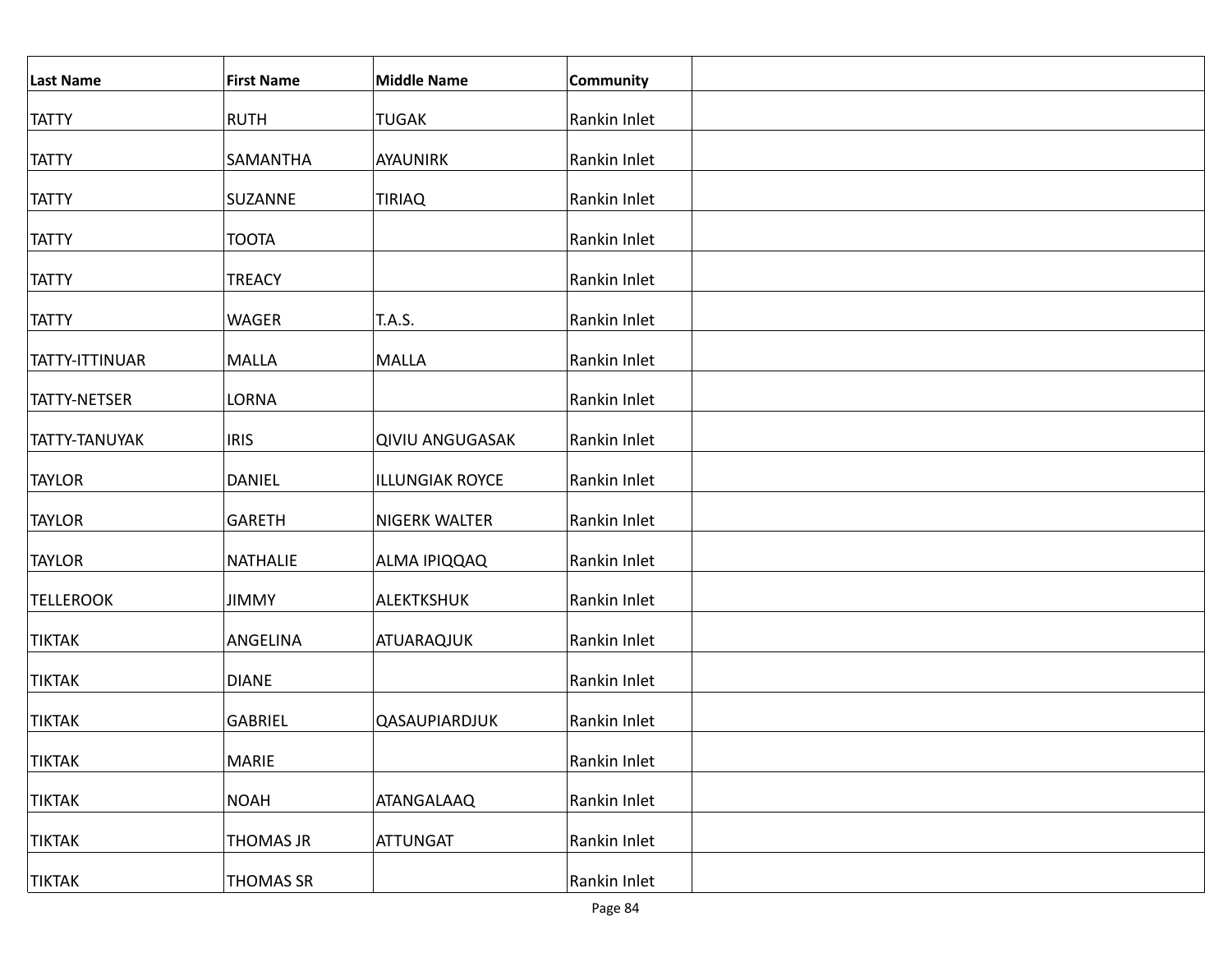| <b>Last Name</b> | <b>First Name</b>  | <b>Middle Name</b>                  | Community    |
|------------------|--------------------|-------------------------------------|--------------|
| <b>TOLOGANAK</b> | ALLYSHA            | KATELYN                             | Rankin Inlet |
| TOLOGANAK        | MICHELLE           | MAFA                                | Rankin Inlet |
| <b>TOOTOO</b>    | <b>BARNEY</b>      |                                     | Rankin Inlet |
| <b>TOOTOO</b>    | <b>DOROTHY</b>     | <b>ATWAT</b>                        | Rankin Inlet |
| <b>TOWTONGIE</b> | <b>CATHY</b>       |                                     | Rankin Inlet |
| <b>TOWTONGIE</b> | HARRY              |                                     | Rankin Inlet |
| <b>TOWTONGIE</b> | <b>JONI</b>        | UVINIK                              | Rankin Inlet |
| <b>TOWTONGIE</b> | <b>JUSTIN</b>      | PITAUSA QINIQSI                     | Rankin Inlet |
| <b>TOWTONGIE</b> | SARAH              | <b>HAKULUK</b>                      | Rankin Inlet |
| <b>TOWTONGIE</b> | <b>VICTOR</b>      |                                     | Rankin Inlet |
| <b>TUDLIK</b>    | ABRAHAM            | <b>TERRY PUTUGUK</b>                | Rankin Inlet |
| <b>TUDLIK</b>    | <b>ALVINA ROSE</b> | NURAK                               | Rankin Inlet |
| <b>TUDLIK</b>    | <b>ELROY</b>       | PIERRE                              | Rankin Inlet |
| <b>TUDLIK</b>    | <b>LEVI</b>        | <b>ISSUTAK</b>                      | Rankin Inlet |
| <b>TUDLIK</b>    | <b>ROBBIE JOE</b>  |                                     | Rankin Inlet |
| <b>TUDLIK</b>    | <b>THOMAS</b>      |                                     | Rankin Inlet |
| <b>TUDLIK</b>    | <b>WILLIAM</b>     | HENRIE SEAKULUK PALIAK Rankin Inlet |              |
| <b>TUGAK</b>     | AMANDA-MAE         | NUQALAQ                             | Rankin Inlet |
| <b>TUGAK</b>     | ANDY SR            | MITKREEAYOK                         | Rankin Inlet |
| <b>TUGAK</b>     | GUNNER             | <b>IBLAOUQ</b>                      | Rankin Inlet |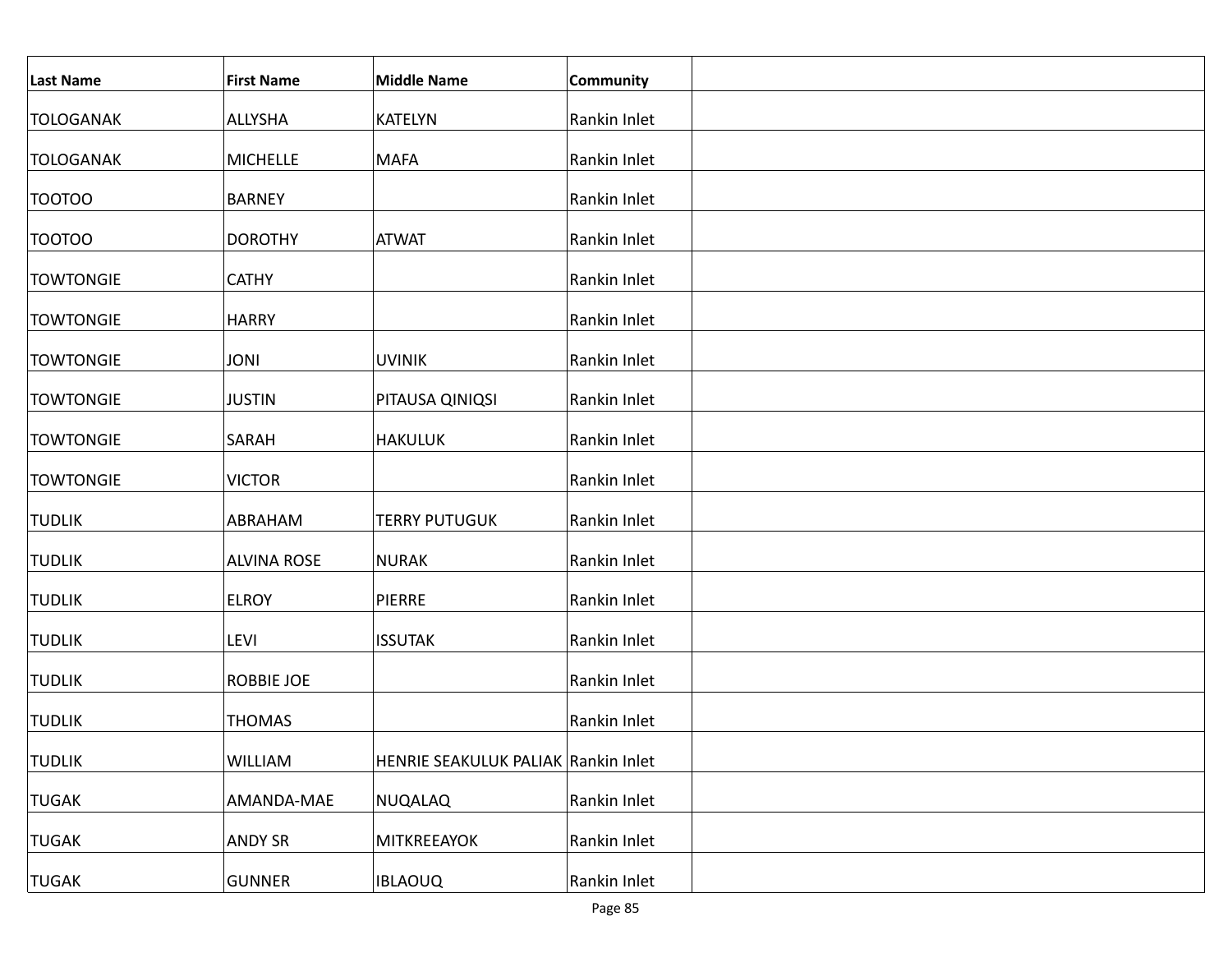| <b>Last Name</b>   | <b>First Name</b>   | <b>Middle Name</b>      | <b>Community</b> |  |
|--------------------|---------------------|-------------------------|------------------|--|
| <b>TUGAK</b>       | <b>KANEENA ROSE</b> | PANIAQ                  | Rankin Inlet     |  |
| <b>TUGAK</b>       | <b>MAANI</b>        | <b>TOWTONGIE</b>        | Rankin Inlet     |  |
| <b>TUGAK</b>       | <b>ROGER</b>        |                         | Rankin Inlet     |  |
| <b>TUGAK</b>       | Silu                | <b>COLLEEN</b>          | Rankin Inlet     |  |
| <b>TUGAK</b>       | <b>TANYA</b>        | <b>AKSAKAQ</b>          | Rankin Inlet     |  |
| <b>TUGAK</b>       | <b>THOMAS</b>       | <b>JOHN KINNAQ</b>      | Rankin Inlet     |  |
|                    |                     |                         | Rankin Inlet     |  |
| <b>TUGAK</b>       | <b>TOMMY</b>        | <b>MISHERALAK PAPIK</b> |                  |  |
| <b>TUGAK-BROWN</b> | SAKITNAAQ           | <b>SAMANTHA</b>         | Rankin Inlet     |  |
| <b>TULUGAK</b>     | AMY                 | AUGAJUK                 | Rankin Inlet     |  |
| <b>TULUGAK</b>     | <b>ASHLEY</b>       | PITTAUSAAQ              | Rankin Inlet     |  |
| <b>TULUGAK</b>     | <b>CODY</b>         |                         | Rankin Inlet     |  |
| <b>TULUGAK</b>     | <b>DAVID</b>        | PUDJUUT                 | Rankin Inlet     |  |
| <b>TULUGAK</b>     | <b>DONNA</b>        | ANN                     | Rankin Inlet     |  |
| <b>TULUGAK</b>     | <b>HILARY</b>       |                         | Rankin Inlet     |  |
| <b>TULUGAK</b>     | JEFF                |                         | Rankin Inlet     |  |
| <b>TULUGAK</b>     | <b>JOHNNY</b>       |                         | Rankin Inlet     |  |
| <b>TULUGAK</b>     | MARLENE             |                         | Rankin Inlet     |  |
| <b>TULUGAK</b>     | MIKE                | ARNAHULUK               | Rankin Inlet     |  |
| <b>TULUGAK</b>     | <b>NATHAN</b>       | NULIAYUK                | Rankin Inlet     |  |
| <b>TULUGAK</b>     | SANDRA              |                         | Rankin Inlet     |  |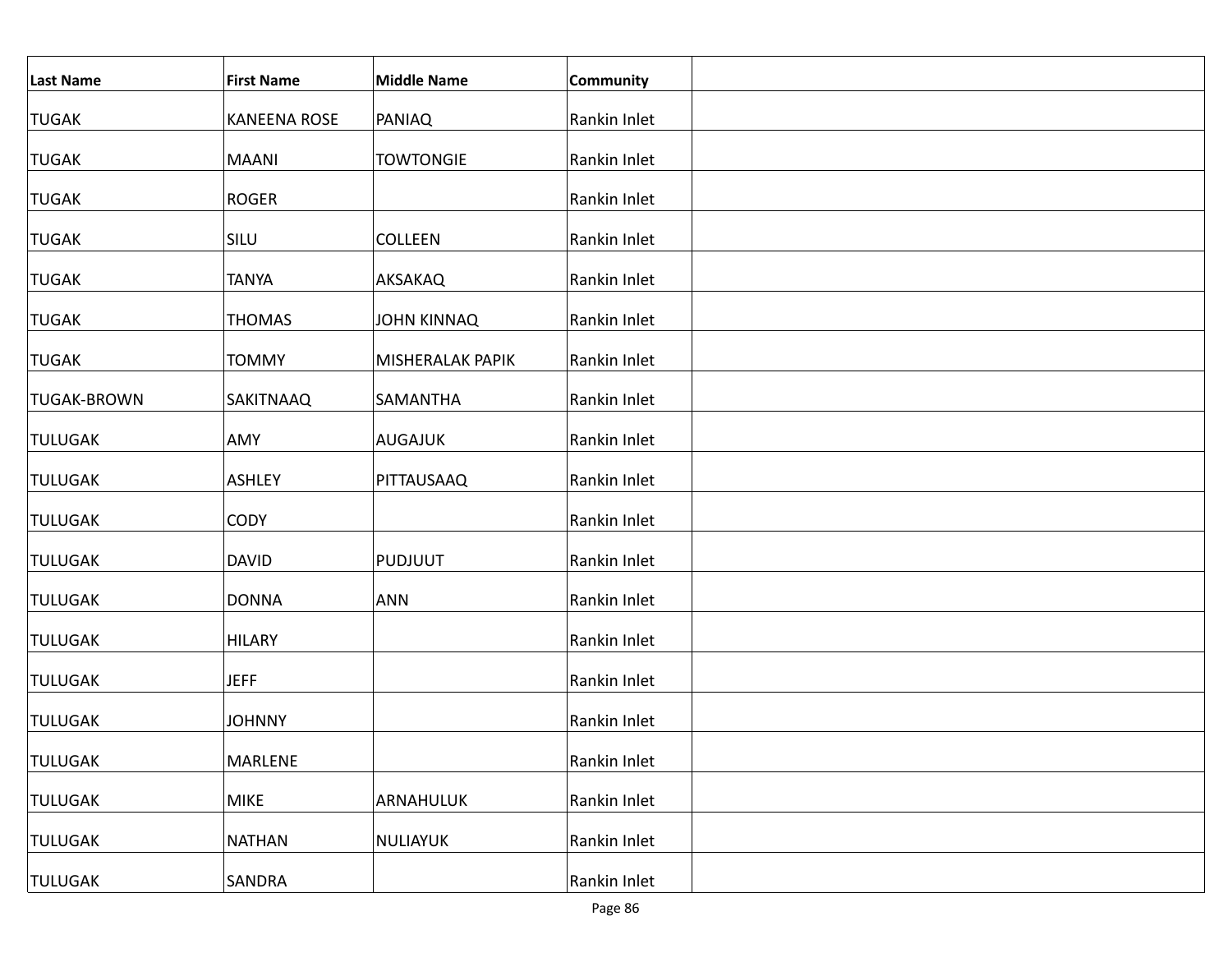| Last Name       | <b>First Name</b>   | <b>Middle Name</b> | Community    |  |
|-----------------|---------------------|--------------------|--------------|--|
| <b>TULUGAK</b>  | SHANE               |                    | Rankin Inlet |  |
| TUNGILIK        | <b>TANYA</b>        | P.                 | Rankin Inlet |  |
| TUNGILIK        | <b>THERESIE</b>     | KINGAK             | Rankin Inlet |  |
| <b>TUTANUAK</b> | <b>BERNADETTE</b>   |                    | Rankin Inlet |  |
|                 |                     |                    |              |  |
| <b>TUTANUAK</b> | JAMES-THOMAS        | SIKSITNAAQ         | Rankin Inlet |  |
| <b>TUTANUAK</b> | <b>KAREN-LISE</b>   | NALUNGIAK          | Rankin Inlet |  |
| <b>TUTANUAK</b> | <b>MIRANDA</b>      | KELSEY             | Rankin Inlet |  |
| TUTANUAK        | <b>RACHEL</b>       | PUALUKKAQ          | Rankin Inlet |  |
| <b>TUTANUAK</b> | RITA                |                    | Rankin Inlet |  |
| TUTANUAK        | <b>RYAN</b>         | MICHAEL            | Rankin Inlet |  |
| <b>TUTANUAK</b> | SAMSON              |                    | Rankin Inlet |  |
| TUTANUAQ        | <b>RONNIE</b>       | QAQURIALUK         | Rankin Inlet |  |
| <b>TWYEE</b>    | BILLY               | GARRY              | Rankin Inlet |  |
| <b>TWYEE</b>    | <b>BRITANIA</b>     |                    | Rankin Inlet |  |
| <b>TWYEE</b>    | <b>JESSICA</b>      |                    | Rankin Inlet |  |
| <b>TWYEE</b>    | KIM                 |                    | Rankin Inlet |  |
| <b>TWYEE</b>    | REBECCA             |                    | Rankin Inlet |  |
| <b>TWYEE</b>    | STANLEY             | <b>TWYEE</b>       | Rankin Inlet |  |
| <b>TWYEE</b>    | <b>STEVEN MARIO</b> | MAKKIGAK           | Rankin Inlet |  |
| <b>TWYEE</b>    | <b>TRACEY</b>       | PUTUGUK            | Rankin Inlet |  |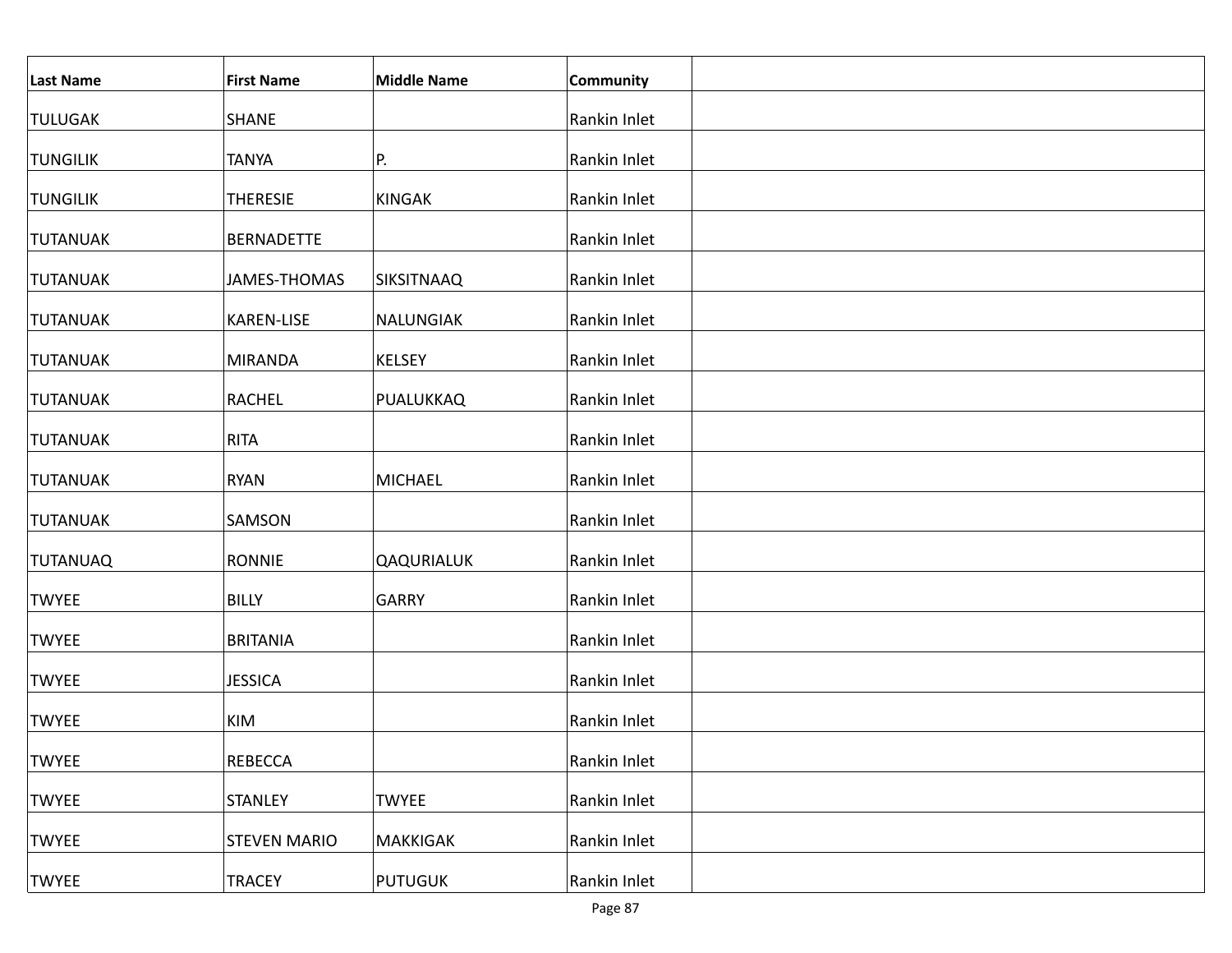| <b>Last Name</b> | <b>First Name</b> | <b>Middle Name</b>  | Community    |  |
|------------------|-------------------|---------------------|--------------|--|
|                  |                   |                     |              |  |
| <b>TWYEE</b>     | VIOLET            | <b>AUPIRQ</b>       | Rankin Inlet |  |
| <b>TWYEE</b>     | WILLIE JR.        | KUKKIAK             | Rankin Inlet |  |
| <b>TWYEE</b>     | WILLIE SR.        | <b>TUDLIK</b>       | Rankin Inlet |  |
| <b>UGJUK</b>     | AMOS              |                     | Rankin Inlet |  |
| <b>UGJUK</b>     | ANDRE             | JEROME ELEEHEETOOK  | Rankin Inlet |  |
| <b>UGJUK</b>     | ANN               | A                   | Rankin Inlet |  |
| <b>UGJUK</b>     | <b>IGA-MOLLY</b>  | <b>SIUQPA</b>       | Rankin Inlet |  |
| <b>UGJUK</b>     | <b>JACKIE</b>     |                     | Rankin Inlet |  |
| <b>UGJUK</b>     | JASSEN            | LAZARUS             | Rankin Inlet |  |
| <b>UGJUK</b>     | JENNA ELISE       | KAJUALUK            | Rankin Inlet |  |
| <b>UGJUK</b>     | <b>JOHN PETER</b> | ARNALUJUAQ          | Rankin Inlet |  |
| <b>UGJUK</b>     | JOHN-MARIE        | IPIGUNAALUK         | Rankin Inlet |  |
| <b>UGJUK</b>     | <b>JOHNNY</b>     |                     | Rankin Inlet |  |
| <b>UGJUK</b>     | KRISTIAN          | <b>JOSEPH NIPPI</b> | Rankin Inlet |  |
| <b>UGJUK</b>     | MONICA            | <b>ATKITOK</b>      | Rankin Inlet |  |
| <b>UGJUK</b>     | NATHANIEL         | <b>IGUPTAQ</b>      | Rankin Inlet |  |
| <b>UGJUK</b>     | PAUL              | KALLUK              | Rankin Inlet |  |
| <b>UGJUK</b>     | PETER             |                     | Rankin Inlet |  |
| <b>UGJUK</b>     | PHILIP            | <b>IGUPTAK</b>      | Rankin Inlet |  |
| <b>UGJUK</b>     | ROSEANN           |                     | Rankin Inlet |  |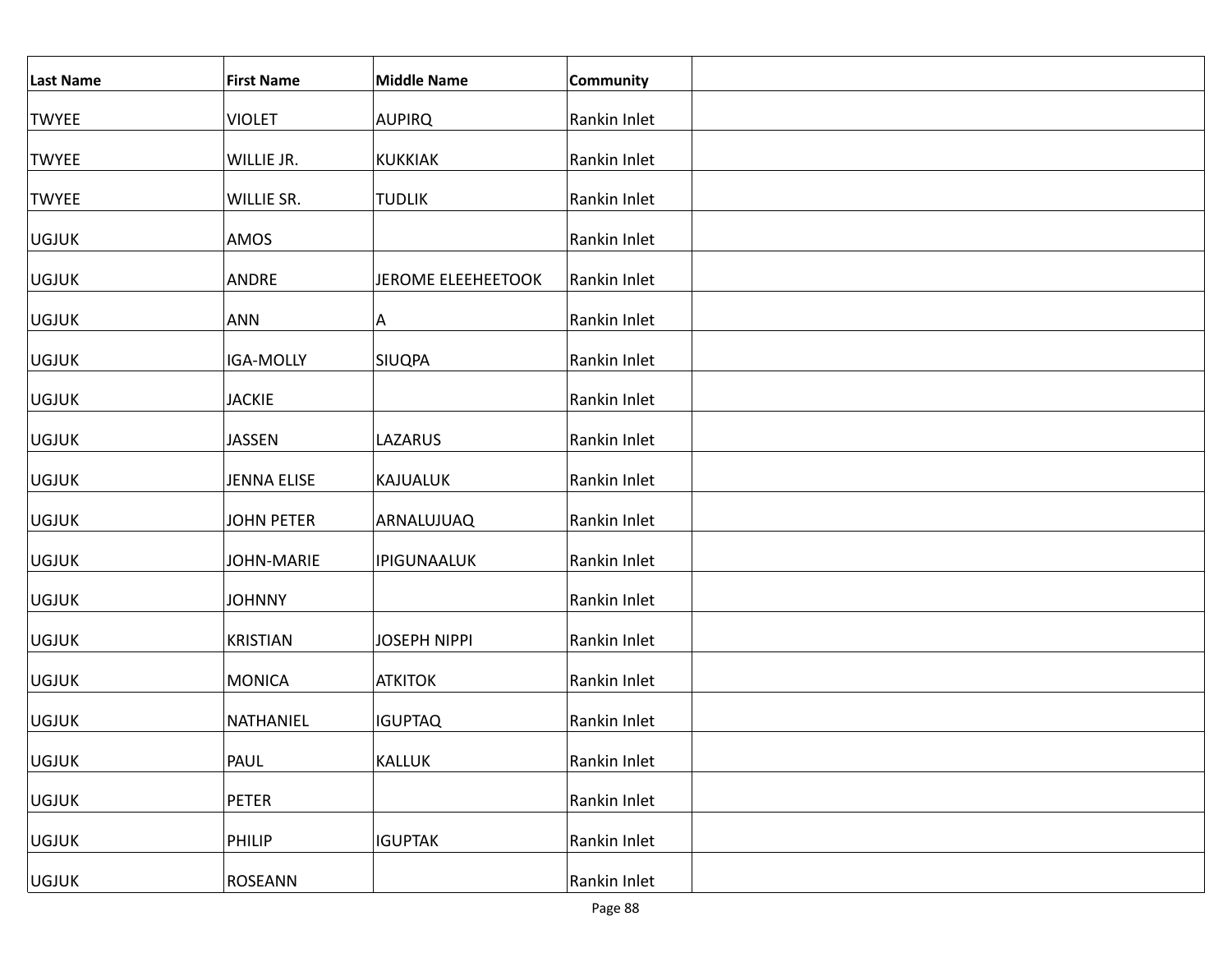| <b>Last Name</b>    | <b>First Name</b>  | Middle Name         | <b>Community</b> |  |
|---------------------|--------------------|---------------------|------------------|--|
| <b>UGJUK</b>        | SHARON             | NORDY               | Rankin Inlet     |  |
| <b>UGJUK</b>        | <b>TIMOTHY</b>     |                     | Rankin Inlet     |  |
| <b>UGJUK</b>        | ZACHARY            | <b>TULIMAAQ</b>     | Rankin Inlet     |  |
| <b>UGJUK-TIKTAK</b> | <b>STACY</b>       |                     | Rankin Inlet     |  |
| <b>UKALIK</b>       | <b>GILBERT</b>     |                     | Rankin Inlet     |  |
| <b>ULAYOK</b>       | <b>ALMA</b>        | ANGALIK             | Rankin Inlet     |  |
| <b>ULUADLUAK</b>    | <b>FERGUSON</b>    | <b>ASIVAK</b>       | Rankin Inlet     |  |
| <b>ULUADLUAK</b>    | LAURA              | <b>CHRISTIE</b>     | Rankin Inlet     |  |
| ULUADLUAK-GIBBONS   | <b>NANCY</b>       | KIP                 | Rankin Inlet     |  |
| <b>ULUQSI</b>       | <b>GERALD</b>      | <b>HARVEY MAKPA</b> | Rankin Inlet     |  |
| <b>ULUQSI</b>       | <b>MARY</b>        | NANURAQ             | Rankin Inlet     |  |
| <b>USSAK</b>        | ADAM               | KIMUKSIRAQ          | Rankin Inlet     |  |
| <b>USSAK</b>        | <b>BRUCE</b>       | <b>WAYNE</b>        | Rankin Inlet     |  |
| <b>USSAK</b>        | <b>CHRISTOPHER</b> | K.                  | Rankin Inlet     |  |
| <b>USSAK</b>        | <b>CLARISSA</b>    | <b>IGALAAQ</b>      | Rankin Inlet     |  |
| <b>USSAK</b>        | <b>DAYNA</b>       |                     | Rankin Inlet     |  |
| <b>USSAK</b>        | <b>JOHN</b>        | P.                  | Rankin Inlet     |  |
| <b>USSAK</b>        | RACHEL             | <b>JESSICA</b>      | Rankin Inlet     |  |
| <b>USSAK</b>        | ROSIE              | SINGIITOQ           | Rankin Inlet     |  |
| <b>USSAK</b>        | SHANNON            | MARY NIPISANAAQ     | Rankin Inlet     |  |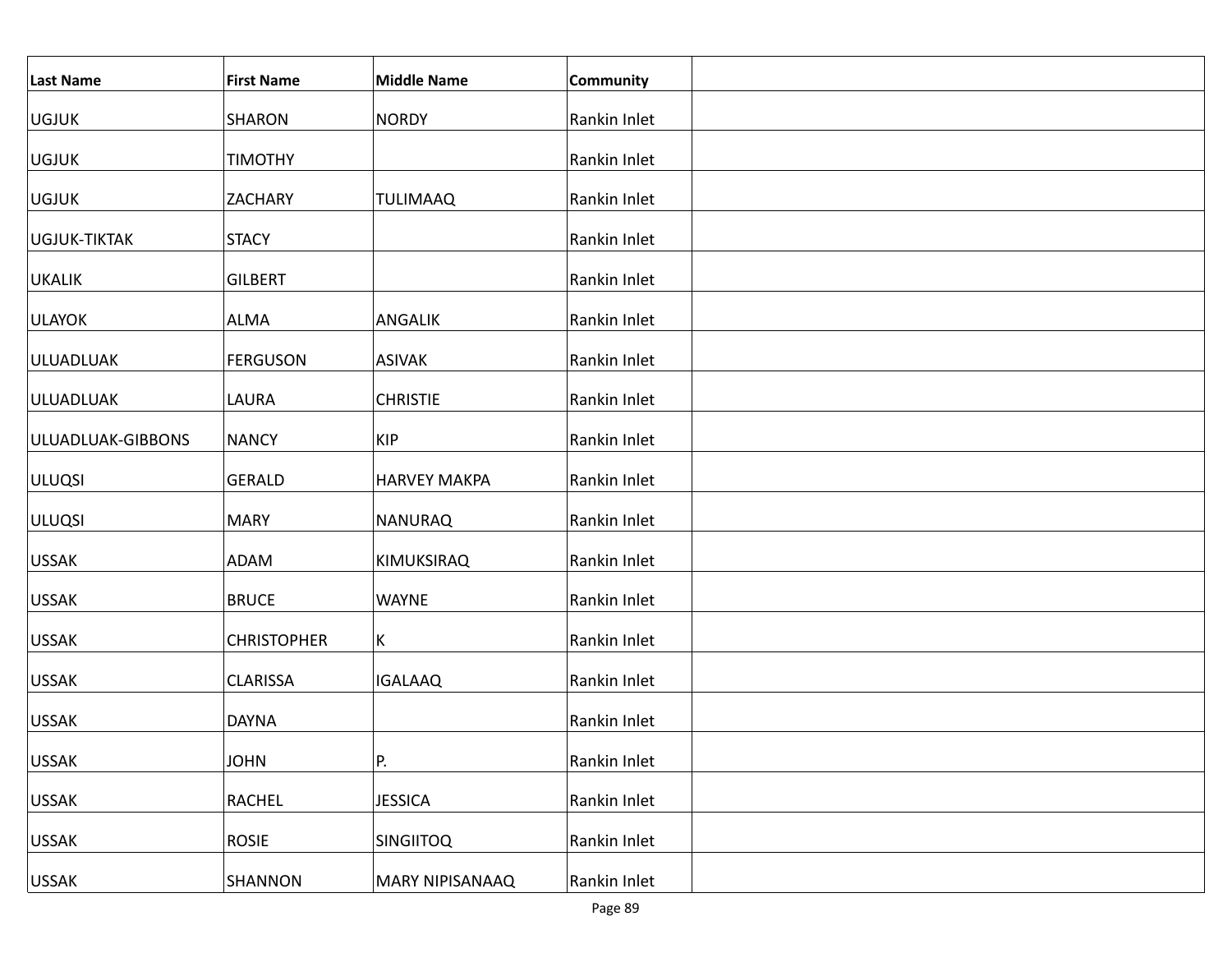| <b>Last Name</b>     | <b>First Name</b> | <b>Middle Name</b>    | Community    |  |
|----------------------|-------------------|-----------------------|--------------|--|
| USSAK                | <b>SIATIAK</b>    |                       | Rankin Inlet |  |
| <b>VAN EINDHOVEN</b> | <b>ANTHONY JR</b> | SATEANA               | Rankin Inlet |  |
| <b>VOISEY</b>        | ALFRED            |                       | Rankin Inlet |  |
| <b>VOISEY</b>        | ASHLEY            | <b>QAJUKTAK</b>       | Rankin Inlet |  |
| <b>VOISEY</b>        | <b>FAITH</b>      | NUGLU                 | Rankin Inlet |  |
| <b>VOISEY</b>        | <b>JAKOB</b>      | MALAIYAH              | Rankin Inlet |  |
| <b>VOISEY</b>        | <b>LEWIS JR</b>   |                       | Rankin Inlet |  |
| <b>VOISEY</b>        | <b>NANCY</b>      | KADLUK                | Rankin Inlet |  |
| WADLAND              | APRIL             | <b>TIKTAQ</b>         | Rankin Inlet |  |
| <b>WALLACE</b>       | GAIL              | MARIE-QAQAA           | Rankin Inlet |  |
| <b>WALLACE</b>       | <b>JOHN JR</b>    | GEORGE                | Rankin Inlet |  |
| <b>WALLACE</b>       | <b>MICHAEL</b>    | <b>DONAT SIAKULUK</b> | Rankin Inlet |  |
| <b>WALLACE</b>       | <b>TRACY</b>      | <b>MARIE PISUKTI</b>  | Rankin Inlet |  |
| <b>WHITE</b>         | <b>DEREK</b>      | <b>SATOK BRADLEY</b>  | Rankin Inlet |  |
| <b>WHITE</b>         | <b>DIANE ROSE</b> | MANILAK               | Rankin Inlet |  |
| <b>WHITE</b>         | <b>HALEY</b>      | ALAKAN                | Rankin Inlet |  |
| <b>WHITE</b>         | LARRY             | ROBERT                | Rankin Inlet |  |
| <b>WHITE-SATEANA</b> | <b>CANDIS</b>     | RAE                   | Rankin Inlet |  |
| <b>WIEBE</b>         | ABRAHAM           |                       | Rankin Inlet |  |
| WIEBE                | ABRAHAM JR.       | QAQIMAT NIAQUQ        | Rankin Inlet |  |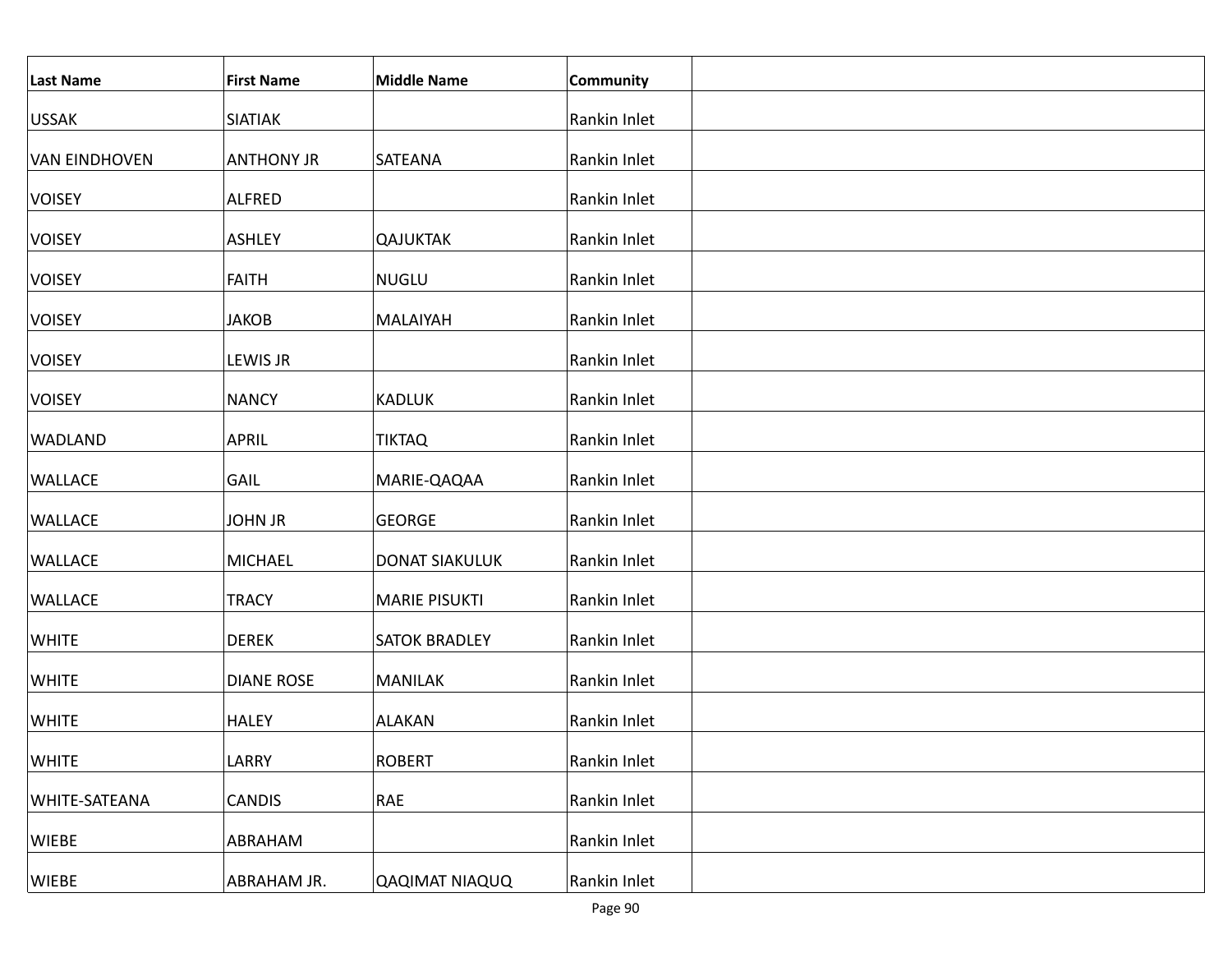| <b>Last Name</b>  | <b>First Name</b> | <b>Middle Name</b> | Community    |  |
|-------------------|-------------------|--------------------|--------------|--|
| <b>WIEBE</b>      | CASSANDRA         |                    | Rankin Inlet |  |
| <b>WIEBE</b>      | FERNANDO          | <b>IVAQLUK</b>     | Rankin Inlet |  |
| <b>WIEBE</b>      | <b>LUCY</b>       |                    | Rankin Inlet |  |
| <b>WIEBE</b>      | <b>SUSIE</b>      | <b>ITURADJUK</b>   | Rankin Inlet |  |
| <b>WILLIAMS</b>   | NATASHA           | NUQALLAQ           | Rankin Inlet |  |
| WILLIAMS-KALUDJAK | <b>COLE</b>       | PADLAYAK           | Rankin Inlet |  |
| WISEMAN           | NANGMALIK         | MARY               | Rankin Inlet |  |
| WISEMAN           | <b>SIMON</b>      | ALAITTUQ KINNAQ    | Rankin Inlet |  |
| <b>WRIGHT</b>     | <b>ALRIC JR</b>   | <b>IVALU</b>       | Rankin Inlet |  |
| <b>WRIGHT</b>     | <b>TYIESHA</b>    | NAUTI              | Rankin Inlet |  |
| YAREMA            | <b>TERA</b>       | TUINAAQ-HELEN      | Rankin Inlet |  |
| ZAWADSKI          | <b>CHARLOTTE</b>  |                    | Rankin Inlet |  |
| ZAWADSKI          | <b>DEREK</b>      | PATTIRNIQ          | Rankin Inlet |  |
| ZAWADSKI          | KRISTA            | <b>ADINA</b>       | Rankin Inlet |  |
| ZAWADSKI          | SAKKATAAQ         | CASSIDY-LOVE       | Rankin Inlet |  |
|                   |                   |                    |              |  |
|                   |                   |                    |              |  |
|                   |                   |                    |              |  |
|                   |                   |                    |              |  |
|                   |                   |                    |              |  |
|                   |                   |                    |              |  |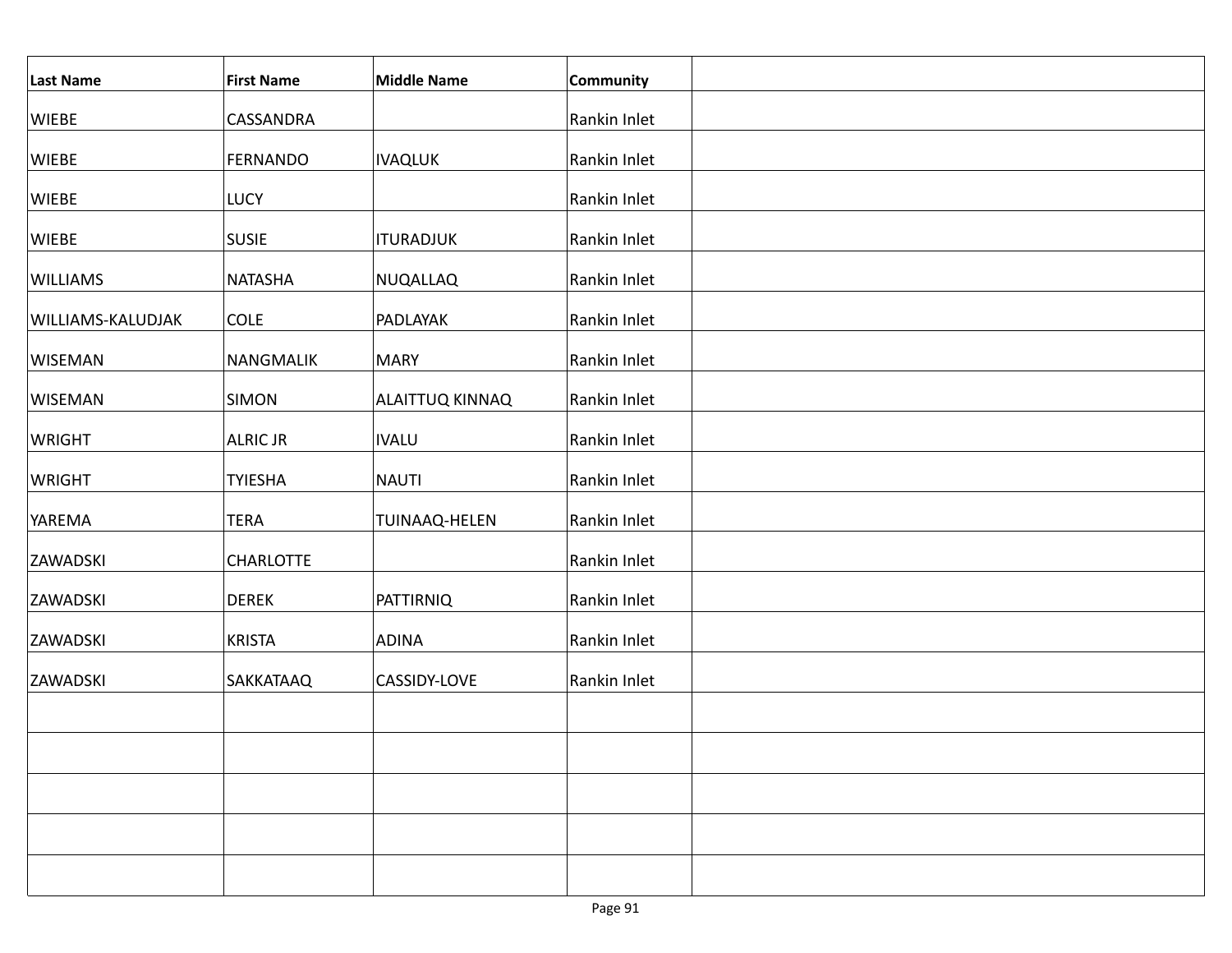| Last Name | <b>First Name</b> | Middle Name | <b>Community</b> |  |
|-----------|-------------------|-------------|------------------|--|
|           |                   |             |                  |  |
|           |                   |             |                  |  |
|           |                   |             |                  |  |
|           |                   |             |                  |  |
|           |                   |             |                  |  |
|           |                   |             |                  |  |
|           |                   |             |                  |  |
|           |                   |             |                  |  |
|           |                   |             |                  |  |
|           |                   |             |                  |  |
|           |                   |             |                  |  |
|           |                   |             |                  |  |
|           |                   |             |                  |  |
|           |                   |             |                  |  |
|           |                   |             |                  |  |
|           |                   |             |                  |  |
|           |                   |             |                  |  |
|           |                   |             |                  |  |
|           |                   |             |                  |  |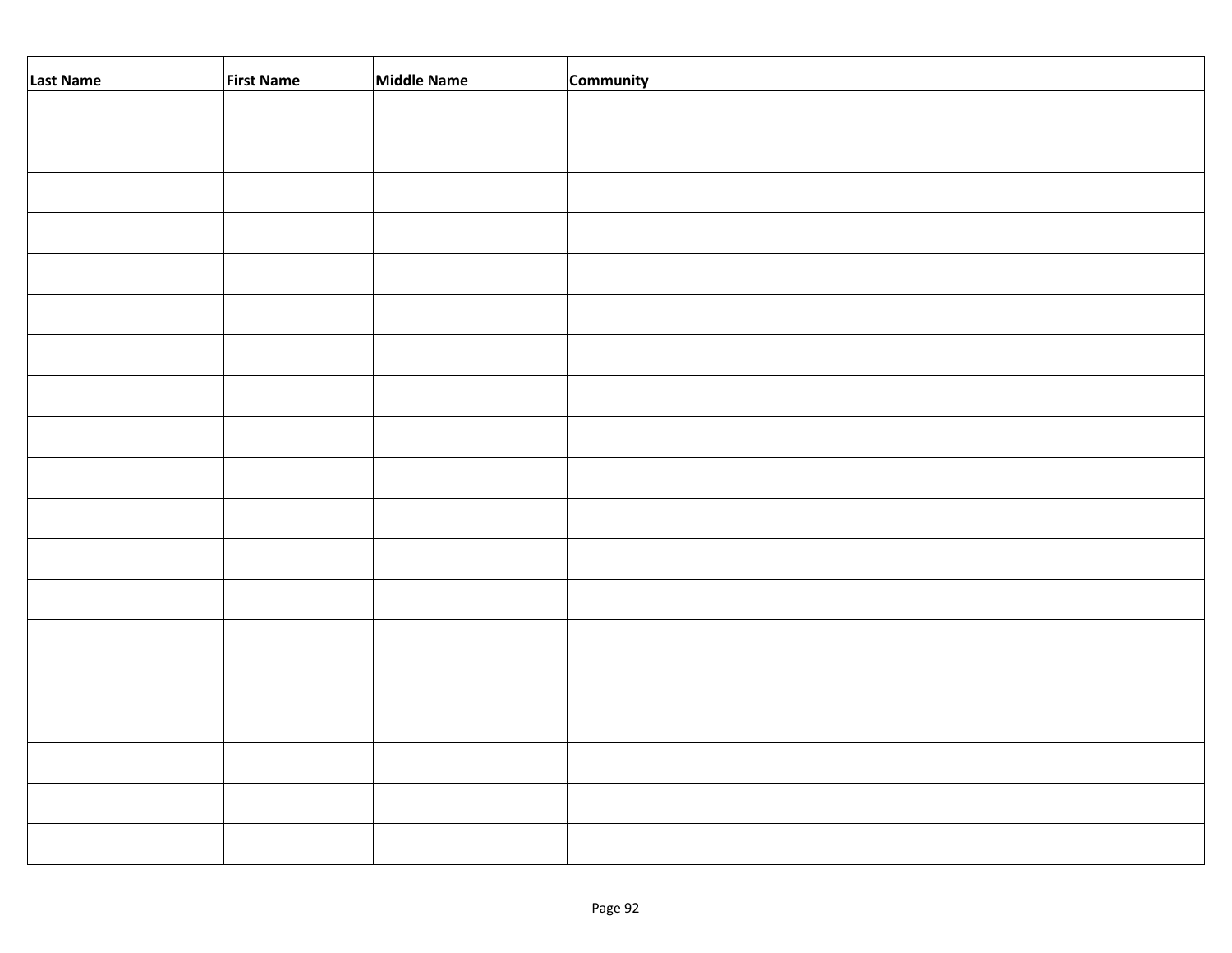| Last Name | <b>First Name</b> | Middle Name | <b>Community</b> |  |
|-----------|-------------------|-------------|------------------|--|
|           |                   |             |                  |  |
|           |                   |             |                  |  |
|           |                   |             |                  |  |
|           |                   |             |                  |  |
|           |                   |             |                  |  |
|           |                   |             |                  |  |
|           |                   |             |                  |  |
|           |                   |             |                  |  |
|           |                   |             |                  |  |
|           |                   |             |                  |  |
|           |                   |             |                  |  |
|           |                   |             |                  |  |
|           |                   |             |                  |  |
|           |                   |             |                  |  |
|           |                   |             |                  |  |
|           |                   |             |                  |  |
|           |                   |             |                  |  |
|           |                   |             |                  |  |
|           |                   |             |                  |  |